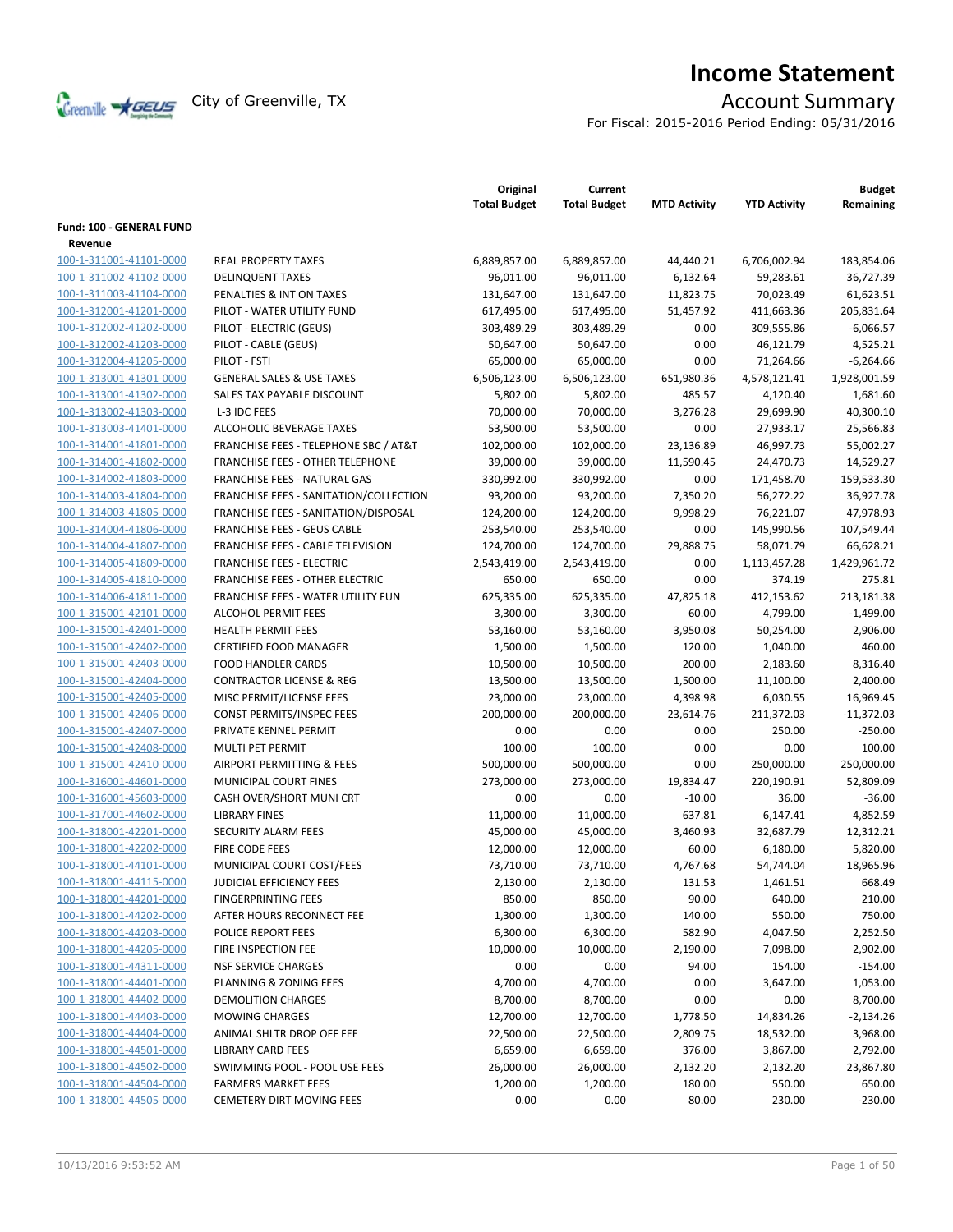|                                                    |                                                         | Original<br><b>Total Budget</b> | Current<br><b>Total Budget</b> | <b>MTD Activity</b>      | <b>YTD Activity</b>        | <b>Budget</b><br>Remaining |
|----------------------------------------------------|---------------------------------------------------------|---------------------------------|--------------------------------|--------------------------|----------------------------|----------------------------|
| 100-1-319001-44102-0000                            | SALE OF CITY PUBLICATIONS                               | 1,850.00                        | 1,850.00                       | 400.00                   | 1,200.00                   | 650.00                     |
| 100-1-319001-44503-0000                            | SWIMMING POOL - SWIMMING LESSONS                        | 6,500.00                        | 6,500.00                       | 166.98                   | 166.98                     | 6,333.02                   |
| 100-1-319001-44506-0000                            | <b>LIBRARY COPY MACHINE</b>                             | 8,200.00                        | 8,200.00                       | 269.10                   | 2,823.44                   | 5,376.56                   |
| 100-1-319001-45302-0000                            | <b>CEMETERY LOTS SALES</b>                              | 0.00                            | 0.00                           | 50.00                    | 100.00                     | $-100.00$                  |
| 100-1-319001-45304-0000                            | <b>PROPERTY SALES</b>                                   | 0.00                            | 0.00                           | 0.00                     | 2,280.00                   | $-2,280.00$                |
| 100-1-319001-45305-0000                            | <b>AUCTION PROCEEDS</b>                                 | 1,500.00                        | 1,500.00                       | 0.00                     | 0.00                       | 1,500.00                   |
| 100-1-319001-45401-0000                            | <b>INTEREST REVENUES</b>                                | 28,500.00                       | 28,500.00                      | $-1,630.34$              | 15,245.71                  | 13,254.29                  |
| 100-1-319001-45501-0000                            | LIBRARY MTG ROOM RENTAL                                 | 600.00                          | 600.00                         | 30.00                    | 190.00                     | 410.00                     |
| 100-1-319001-45503-0000                            | <b>PAVILION RENTALS</b>                                 | 5,500.00                        | 5,500.00                       | 899.61                   | 3,902.78                   | 1,597.22                   |
| 100-1-319001-45601-0000                            | MISCELLANEOUS REVENUES                                  | 35,000.00                       | 35,000.00                      | 501.50                   | 25,753.79                  | 9,246.21                   |
| 100-1-319001-45602-0000                            | PRIOR YEAR REIMBURSEMENTS                               | 10,000.00                       | 10,000.00                      | 0.00                     | 0.00                       | 10,000.00                  |
| 100-1-319001-45604-0000                            | OTHER REVENUE / OVER/SHORT                              | 0.00                            | 0.00                           | $-27.19$                 | $-541.90$                  | 541.90                     |
| 100-1-322001-43001-0000                            | <b>GISD OFFICER REIMB</b>                               | 190,485.00                      | 190,485.00                     | 15,144.00                | 121,152.00                 | 69,333.00                  |
| 100-1-322001-43002-0000                            | ANIMAL SHELTER CONTRIB                                  | 100,000.00                      | 100,000.00                     | 0.00                     | 75,000.00                  | 25,000.00                  |
| 100-1-322001-43003-0000                            | HUNT CO CONTRIB - FIRE                                  | 28,800.00                       | 28,800.00                      | 2,400.00                 | 19,200.00                  | 9,600.00                   |
| 100-1-322001-43004-0000                            | HUNT CO MEM HOSP REIM                                   | 21,000.00                       | 21,000.00                      | 1,866.67                 | 14,933.36                  | 6,066.64                   |
| 100-1-323001-46008-0000                            | <b>XFR - TOURISM FUND</b>                               | 45,000.00                       | 45,000.00                      | 3,750.00                 | 30,000.00                  | 15,000.00                  |
| 100-1-324001-46506-0000                            | <b>CA - RECREATION FUND</b>                             | 7,073.00                        | 7,073.00                       | 589.42                   | 4,715.36                   | 2,357.64                   |
| 100-1-324001-46509-0000                            | CA - VENUE MGMT FUND                                    | 14,811.00                       | 14,811.00                      | 1,234.25                 | 9,874.00                   | 4,937.00                   |
| 100-1-324001-46537-0000                            | <b>CA - MAIL MACHINE LEASE</b>                          | 3,132.00                        | 3,132.00                       | 261.00                   | 2,088.00                   | 1,044.00                   |
| 100-1-324001-46614-0000                            | CA - SANITATION FUND COLLECTION                         | 23,643.00                       | 23,643.00                      | 2,189.25                 | 17,514.00                  | 6,129.00                   |
| 100-1-324001-46650-0000                            | CA - UTILITY FUND TO GENERAL GOVERNME                   | 366,088.00                      | 366,088.00                     | 30,507.33                | 244,058.64                 | 122,029.36                 |
| 100-1-324001-46651-0000                            | CA - UTILITY FUND TO PUBLIC WORKS                       | 141,596.00                      | 141,596.00                     | 11,799.67                | 94,397.36                  | 47,198.64                  |
| 100-1-324001-46801-0000<br>100-1-324009-46901-0000 | <b>CA - SPENCE FUND</b><br><b>CA - ELECTRIC UTILITY</b> | 600.00<br>310,741.00            | 600.00                         | 50.00                    | 400.00                     | 200.00                     |
| 100-1-324009-46906-0000                            |                                                         |                                 | 310,741.00                     | 25,895.09                | 207,160.72                 | 103,580.28                 |
|                                                    | <b>CA - CABLE UTILITY</b><br><b>Revenue Total:</b>      | 59,458.00<br>21,759,493.29      | 59,458.00<br>21,759,493.29     | 4,954.83<br>1,073,867.25 | 39,638.64<br>16,265,270.16 | 19,819.36<br>5,494,223.13  |
| Expense                                            |                                                         |                                 |                                |                          |                            |                            |
| 100-1-411000-52001-0000                            | <b>OFFICE SUPPLIES</b>                                  | 80.00                           | 80.00                          | 0.00                     | 14.99                      | 65.01                      |
| 100-1-411000-52005-0000                            | PRINTED MATERIALS                                       | 108.00                          | 108.00                         | 0.00                     | 0.00                       | 108.00                     |
| 100-1-411000-52103-0000                            | <b>MEETING SUPPLIES</b>                                 | 1,800.00                        | 1,800.00                       | 106.50                   | 489.37                     | 1,310.63                   |
| 100-1-411000-54001-0000                            | <b>TELEPHONE CHARGES</b>                                | 4,352.00                        | 4,352.00                       | 243.31                   | 2,222.94                   | 2,129.06                   |
| 100-1-411000-54101-0000                            | PROFESSIONAL SERVICES                                   | 0.00                            | 0.00                           | 0.00                     | 0.00                       | 0.00                       |
| 100-1-411000-54201-0000                            | MEMBERSHIPS & SUBSCRIPTIONS                             | 6,899.00                        | 6,899.00                       | 3,174.00                 | 6,741.40                   | 157.60                     |
| 100-1-411000-54204-0000                            | PUBLIC RELATIONS                                        | 600.00                          | 600.00                         | 0.00                     | 0.00                       | 600.00                     |
| 100-1-411000-54213-0000                            | PLAQUES AND AWARDS                                      | 650.00                          | 650.00                         | 115.17                   | 123.17                     | 526.83                     |
| 100-1-411000-54214-0000                            | <b>TRAVEL &amp; TRAINING</b>                            | 14,700.00                       | 14,700.00                      | 351.22                   | 590.17                     | 14,109.83                  |
| 100-1-411400-51001-0000                            | REGULAR SALARIES                                        | 72,877.00                       | 72,877.00                      | 5,736.48                 | 50,178.97                  | 22,698.03                  |
| 100-1-411400-51021-0000                            | LONGEVITY                                               | 1,134.00                        | 1,134.00                       | 0.00                     | 1,128.00                   | 6.00                       |
| <u>100-1-411400-51116-0000</u>                     | <b>CAR ALLOWANCE</b>                                    | 4,200.00                        | 4,200.00                       | 323.08                   | 2,907.72                   | 1,292.28                   |
| 100-1-411400-51117-0000                            | <b>CELL PHONE ALLOWANCE</b>                             | 696.00                          | 696.00                         | 53.54                    | 481.86                     | 214.14                     |
| 100-1-411400-51201-0000                            | <b>FICA</b>                                             | 4,892.00                        | 4,892.00                       | 367.48                   | 4,742.98                   | 149.02                     |
| 100-1-411400-51202-0000                            | <b>MEDICARE</b>                                         | 1,144.00                        | 1,144.00                       | 85.94                    | 1,109.30                   | 34.70                      |
| 100-1-411400-51203-0000                            | <b>HEALTH INSURANCE</b>                                 | 9,600.00                        | 9,600.00                       | 800.00                   | 6,400.00                   | 3,200.00                   |
| 100-1-411400-51204-0000                            | <b>WORKERS COMPENSATION</b>                             | 205.00                          | 205.00                         | 17.08                    | 136.64                     | 68.36                      |
| 100-1-411400-51205-0000                            | STATE UNEMPLOYMENT                                      | 173.00                          | 173.00                         | 0.00                     | 8.99                       | 164.01                     |
| 100-1-411400-51301-0000                            | <b>TMRS</b>                                             | 8,358.00                        | 8,358.00                       | 643.10                   | 8,348.33                   | 9.67                       |
| 100-1-411400-51401-0000                            | <b>CONTRA - SALARIES</b>                                | 0.00                            | 0.00                           | 0.00                     | $-244.29$                  | 244.29                     |
| 100-1-411400-52001-0000                            | OFFICE SUPPLIES                                         | 200.00                          | 200.00                         | $-1.00$                  | 73.62                      | 126.38                     |
| 100-1-411400-52002-0000                            | POSTAGE / FREIGHT                                       | 180.00                          | 180.00                         | 5.55                     | 194.85                     | $-14.85$                   |
| 100-1-411400-52005-0000                            | PRINTED MATERIALS                                       | 150.00                          | 150.00                         | 0.00                     | 150.00                     | 0.00                       |
| 100-1-411400-54001-0000                            | <b>TELEPHONE CHARGES</b>                                | 2,220.00                        | 2,220.00                       | 80.58                    | 955.54                     | 1,264.46                   |
| 100-1-411400-54101-0000                            | PROFESSIONAL SERVICES                                   | 875.00                          | 1,323.65                       | 500.00                   | 1,323.65                   | 0.00                       |
| 100-1-411400-54201-0000                            | <b>MEMBERSHIPS &amp; SUBSCRIPTIONS</b>                  | 125.00                          | 125.00                         | 0.00                     | 125.00                     | 0.00                       |
| 100-1-411400-54206-0000                            | <b>ELECTION EXPENSE</b>                                 | 10,440.00                       | 9,991.35                       | 1,979.37                 | 7,055.99                   | 2,935.36                   |
| 100-1-411400-54212-0000                            | <b>PRINTING</b>                                         | 4,000.00                        | 4,000.00                       | 0.00                     | 2,976.00                   | 1,024.00                   |
| 100-1-411400-54214-0000                            | <b>TRAVEL &amp; TRAINING</b>                            | 1,000.00                        | 1,000.00                       | 0.00                     | 437.70                     | 562.30                     |
| 100-1-412100-51001-0000                            | REGULAR SALARIES                                        | 168,347.00                      | 168,347.00                     | 11,813.35                | 103,286.72                 | 65,060.28                  |
| 100-1-412100-51020-0000                            | <b>OVERTIME</b>                                         | 6,268.00                        | 6,268.00                       | 93.21                    | 2,842.43                   | 3,425.57                   |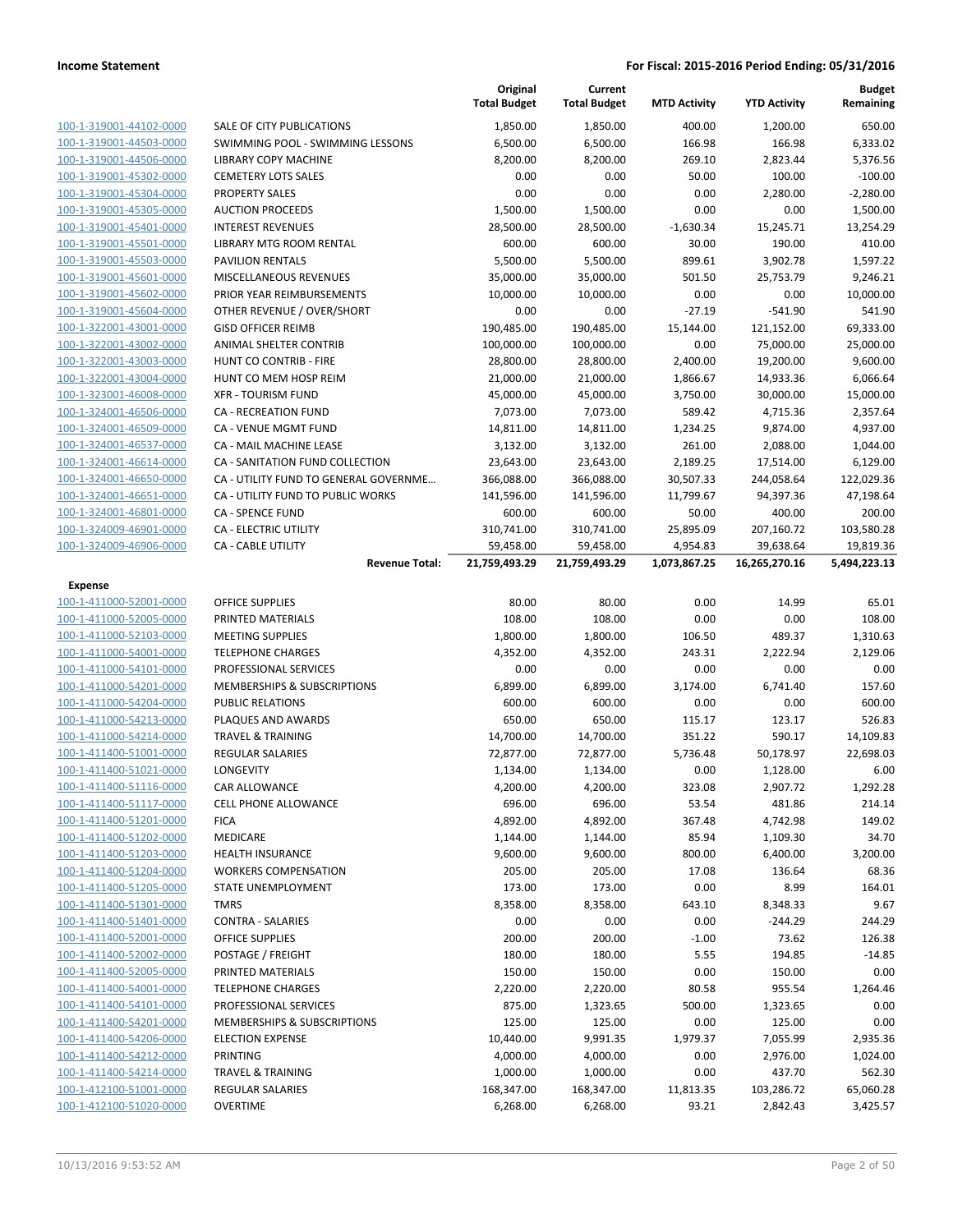| 100-1-412100-51021-0000         |
|---------------------------------|
| 100-1-412100-51101-0000         |
| -412100-51201-0000<br>$100 - 1$ |
| 100-1-412100-51202-0000         |
| 100-1-412100-51203-0000         |
| 100-1-412100-51204-0000         |
| 100-1-412100-51205-0000         |
| 100-1-412100-51301-0000         |
| 100-1-412100-52001-0000         |
| 100-1-412100-52002-0000         |
| 100-1-412100-52005-0000         |
| 100-1-412100-52102-0000         |
| -412100-52110-0000<br>$100 - 1$ |
| 100-1-412100-53201-0000         |
| 100-1-412100-54001-0000         |
| 100-1-412100-54101-0000         |
| 100-1-412100-54201-0000         |
| -412100-54207-0000<br>$100 - 1$ |
| 100-1-412100-54214-0000         |
| 100-1-413200-51001-0000         |
| <u>100-1-413200-51020-0000</u>  |
| 100-1-413200-51021-0000         |
| -413200-51101-0000<br>$100 - 1$ |
|                                 |
| 100-1-413200-51116-0000         |
| 100-1-413200-51117-0000         |
| 100-1-413200-51201-0000         |
| 100-1-413200-51202-0000         |
| -413200-51203-0000<br>$100 - 1$ |
| 100-1-413200-51204-0000         |
| 100-1-413200-51205-0000         |
| 100-1-413200-51301-0000         |
| 100-1-413200-52001-0000         |
| -413200-52002-0000<br>$100 - 1$ |
| 100-1-413200-52102-0000         |
| 100-1-413200-52103-0000         |
| 100-1-413200-52201-0000         |
| 100-1-413200-54001-0000         |
| 100-1-413200-54201-0000         |
| 100-1-413200-54205-0000         |
| 100-1-413200-54212-0000         |
| 100-1-413200-54214-0000         |
| 100-1-415100-51001-0000         |
| 100-1-415100-51020-0000         |
| 100-1-415100-51021-0000         |
| 100-1-415100-51116-0000         |
| <u>100-1-415100-51117-0000</u>  |
| 100-1-415100-51201-0000         |
| 100-1-415100-51202-0000         |
| 100-1-415100-51203-0000         |
| <u>100-1-415100-51204-0000</u>  |
| <u>100-1-415100-51205-0000</u>  |
| <u>100-1-415100-51301-0000</u>  |
| 100-1-415100-51401-0000         |
| 100-1-415100-52001-0000         |
| <u>100-1-415100-52002-0000</u>  |
| <u>100-1-415100-52005-0000</u>  |
| <u>100-1-415100-54001-0000</u>  |
|                                 |
| <u>100-1-415100-54110-0000</u>  |
| 100-1-415100-54201-0000         |

|                                                    |                                                      | Original<br><b>Total Budget</b> | Current<br><b>Total Budget</b> | <b>MTD Activity</b> | <b>YTD Activity</b>  | <b>Budget</b><br>Remaining |
|----------------------------------------------------|------------------------------------------------------|---------------------------------|--------------------------------|---------------------|----------------------|----------------------------|
| 100-1-412100-51021-0000                            | LONGEVITY                                            | 4,218.00                        | 4,218.00                       | 0.00                | 4,182.00             | 36.00                      |
| 100-1-412100-51101-0000                            | <b>CERTIFICATION PAY</b>                             | 2,400.00                        | 2,400.00                       | 230.78              | 1,961.63             | 438.37                     |
| 100-1-412100-51201-0000                            | <b>FICA</b>                                          | 11,236.00                       | 11,236.00                      | 715.09              | 6,710.42             | 4,525.58                   |
| 100-1-412100-51202-0000                            | <b>MEDICARE</b>                                      | 2,628.00                        | 2,628.00                       | 167.23              | 1,569.36             | 1,058.64                   |
| 100-1-412100-51203-0000                            | <b>HEALTH INSURANCE</b>                              | 38,400.00                       | 38,400.00                      | 3,200.00            | 25,600.00            | 12,800.00                  |
| 100-1-412100-51204-0000                            | <b>WORKERS COMPENSATION</b>                          | 470.00                          | 470.00                         | 39.17               | 313.36               | 156.64                     |
| 100-1-412100-51205-0000                            | STATE UNEMPLOYMENT                                   | 992.00                          | 992.00                         | 1.06                | 45.21                | 946.79                     |
| 100-1-412100-51301-0000                            | <b>TMRS</b>                                          | 18,485.00                       | 18,485.00                      | 1,165.65            | 10,469.81            | 8,015.19                   |
| 100-1-412100-52001-0000                            | <b>OFFICE SUPPLIES</b>                               | 800.00                          | 800.00                         | 0.00                | 514.48               | 285.52                     |
| 100-1-412100-52002-0000                            | POSTAGE / FREIGHT                                    | 3,000.00                        | 3,000.00                       | 224.59              | 1,773.63             | 1,226.37                   |
| 100-1-412100-52005-0000                            | PRINTED MATERIALS                                    | 1,400.00                        | 1,400.00                       | 0.00                | 0.00                 | 1,400.00                   |
| 100-1-412100-52102-0000                            | <b>BOOKS / REF SUPPLIES</b>                          | 150.00                          | 150.00                         | 0.00                | 119.93               | 30.07                      |
| 100-1-412100-52110-0000                            | TICKET WRITER SUPPLIES                               | 8,485.00                        | 8,485.00                       | 0.00                | 0.00                 | 8,485.00                   |
| 100-1-412100-53201-0000                            | FURNITURE & OFFICE EQUIPMENT                         | 3,100.00                        | 3,100.00                       | 0.00                | 961.54               | 2,138.46                   |
| 100-1-412100-54001-0000                            | <b>TELEPHONE CHARGES</b>                             | 12,000.00                       | 12,000.00                      | 475.28              | 4,388.46             | 7,611.54                   |
| 100-1-412100-54101-0000                            | PROFESSIONAL SERVICES<br>MEMBERSHIPS & SUBSCRIPTIONS | 22,500.00                       | 22,500.00                      | 2,954.00            | 22,946.56            | $-446.56$                  |
| 100-1-412100-54201-0000<br>100-1-412100-54207-0000 | <b>COURT COSTS, JURY, WIT FEES</b>                   | 400.00<br>360.00                | 400.00<br>360.00               | 0.00<br>0.00        | 302.29<br>0.00       | 97.71<br>360.00            |
| 100-1-412100-54214-0000                            | <b>TRAVEL &amp; TRAINING</b>                         | 5,350.00                        | 5,350.00                       | 250.00              | 3,250.05             | 2,099.95                   |
| 100-1-413200-51001-0000                            | REGULAR SALARIES                                     | 200,122.00                      | 200,122.00                     | 16,083.04           | 123,134.31           | 76,987.69                  |
| 100-1-413200-51020-0000                            | <b>OVERTIME</b>                                      | 0.00                            | 0.00                           | 0.00                | 48.02                | $-48.02$                   |
| 100-1-413200-51021-0000                            | LONGEVITY                                            | 2,010.00                        | 2,010.00                       | 0.00                | 1,998.00             | 12.00                      |
| 100-1-413200-51101-0000                            | <b>CERTIFICATION PAY</b>                             | 1,200.00                        | 1,200.00                       | 92.30               | 784.55               | 415.45                     |
| 100-1-413200-51116-0000                            | <b>CAR ALLOWANCE</b>                                 | 7,380.00                        | 7,380.00                       | 567.70              | 4,825.45             | 2,554.55                   |
| 100-1-413200-51117-0000                            | <b>CELL PHONE ALLOWANCE</b>                          | 420.00                          | 420.00                         | 0.00                | 32.30                | 387.70                     |
| 100-1-413200-51201-0000                            | <b>FICA</b>                                          | 8,746.00                        | 8,746.00                       | 1,019.74            | 4,980.01             | 3,765.99                   |
| 100-1-413200-51202-0000                            | <b>MEDICARE</b>                                      | 3,061.00                        | 3,061.00                       | 238.48              | 1,884.84             | 1,176.16                   |
| 100-1-413200-51203-0000                            | <b>HEALTH INSURANCE</b>                              | 19,200.00                       | 19,200.00                      | 1,600.00            | 12,800.00            | 6,400.00                   |
| 100-1-413200-51204-0000                            | <b>WORKERS COMPENSATION</b>                          | 547.00                          | 547.00                         | 45.58               | 364.64               | 182.36                     |
| 100-1-413200-51205-0000                            | STATE UNEMPLOYMENT                                   | 345.00                          | 345.00                         | 2.56                | 17.79                | 327.21                     |
| 100-1-413200-51301-0000                            | <b>TMRS</b>                                          | 22,364.00                       | 22,364.00                      | 1,761.36            | 13,566.90            | 8,797.10                   |
| 100-1-413200-52001-0000                            | <b>OFFICE SUPPLIES</b>                               | 550.00                          | 550.00                         | 43.76               | 348.36               | 201.64                     |
| 100-1-413200-52002-0000                            | POSTAGE / FREIGHT                                    | 300.00                          | 300.00                         | 2.28                | 91.93                | 208.07                     |
| 100-1-413200-52102-0000                            | <b>BOOKS / REF SUPPLIES</b>                          | 100.00                          | 100.00                         | 0.00                | 0.00                 | 100.00                     |
| 100-1-413200-52103-0000                            | <b>MEETING SUPPLIES</b>                              | 775.00                          | 775.00                         | 12.92               | 227.92               | 547.08                     |
| 100-1-413200-52201-0000                            | MINOR TOOLS & EQUIPMENT                              | 125.00                          | 125.00                         | 0.00                | 124.62               | 0.38                       |
| 100-1-413200-54001-0000                            | <b>TELEPHONE CHARGES</b>                             | 4,750.00                        | 4,750.00                       | 140.73              | 4,079.64             | 670.36                     |
| 100-1-413200-54201-0000                            | MEMBERSHIPS & SUBSCRIPTIONS                          | 3,057.00                        | 3,057.00                       | 100.00              | 834.24               | 2,222.76                   |
| 100-1-413200-54205-0000                            | <b>BUSINESS MEALS</b>                                | 1,000.00                        | 1,000.00                       | 0.00                | 146.32               | 853.68                     |
| 100-1-413200-54212-0000                            | PRINTING                                             | 1,500.00                        | 1,500.00                       | 0.00                | 48.00                | 1,452.00                   |
| 100-1-413200-54214-0000                            | TRAVEL & TRAINING                                    | 6,740.00                        | 6,740.00                       | 1,422.76            | 2,613.02             | 4,126.98<br>164,756.77     |
| 100-1-415100-51001-0000<br>100-1-415100-51020-0000 | <b>REGULAR SALARIES</b><br><b>OVERTIME</b>           | 306,570.00<br>708.00            | 306,570.00<br>708.00           | 18,979.52<br>79.95  | 141,813.23<br>909.68 | $-201.68$                  |
| 100-1-415100-51021-0000                            | LONGEVITY                                            | 3,870.00                        | 3,870.00                       | 0.00                | 3,294.00             | 576.00                     |
| 100-1-415100-51116-0000                            | CAR ALLOWANCE                                        | 4,200.00                        | 4,200.00                       | 184.62              | 1,200.03             | 2,999.97                   |
| 100-1-415100-51117-0000                            | CELL PHONE ALLOWANCE                                 | 1,920.00                        | 1,920.00                       | 32.30               | 394.55               | 1,525.45                   |
| 100-1-415100-51201-0000                            | <b>FICA</b>                                          | 19,671.00                       | 19,671.00                      | 1,114.62            | 8,583.85             | 11,087.15                  |
| 100-1-415100-51202-0000                            | <b>MEDICARE</b>                                      | 4,600.00                        | 4,600.00                       | 260.68              | 2,007.50             | 2,592.50                   |
| 100-1-415100-51203-0000                            | <b>HEALTH INSURANCE</b>                              | 67,200.00                       | 67,200.00                      | 5,600.00            | 44,800.00            | 22,400.00                  |
| 100-1-415100-51204-0000                            | <b>WORKERS COMPENSATION</b>                          | 822.00                          | 822.00                         | 68.50               | 548.00               | 274.00                     |
| 100-1-415100-51205-0000                            | STATE UNEMPLOYMENT                                   | 1,209.00                        | 1,209.00                       | 0.02                | 54.13                | 1,154.87                   |
| 100-1-415100-51301-0000                            | <b>TMRS</b>                                          | 33,607.00                       | 33,607.00                      | 2,027.89            | 15,764.68            | 17,842.32                  |
| 100-1-415100-51401-0000                            | <b>CONTRA - SALARIES</b>                             | $-24,861.00$                    | $-24,861.00$                   | 0.00                | $-538.68$            | $-24,322.32$               |
| 100-1-415100-52001-0000                            | <b>OFFICE SUPPLIES</b>                               | 1,950.00                        | 1,950.00                       | 0.00                | 1,030.31             | 919.69                     |
| 100-1-415100-52002-0000                            | POSTAGE / FREIGHT                                    | 5,000.00                        | 5,000.00                       | 332.78              | 2,858.96             | 2,141.04                   |
| 100-1-415100-52005-0000                            | PRINTED MATERIALS                                    | 158.00                          | 158.00                         | 0.00                | 48.00                | 110.00                     |
| 100-1-415100-54001-0000                            | <b>TELEPHONE CHARGES</b>                             | 4,428.00                        | 4,428.00                       | 39.10               | 1,627.01             | 2,800.99                   |
| 100-1-415100-54110-0000                            | <b>AUDIT</b>                                         | 53,150.00                       | 53,150.00                      | 0.00                | 63,400.00            | $-10,250.00$               |
| 100-1-415100-54201-0000                            | MEMBERSHIPS & SUBSCRIPTIONS                          | 2,390.00                        | 2,390.00                       | 99.00               | 1,260.29             | 1,129.71                   |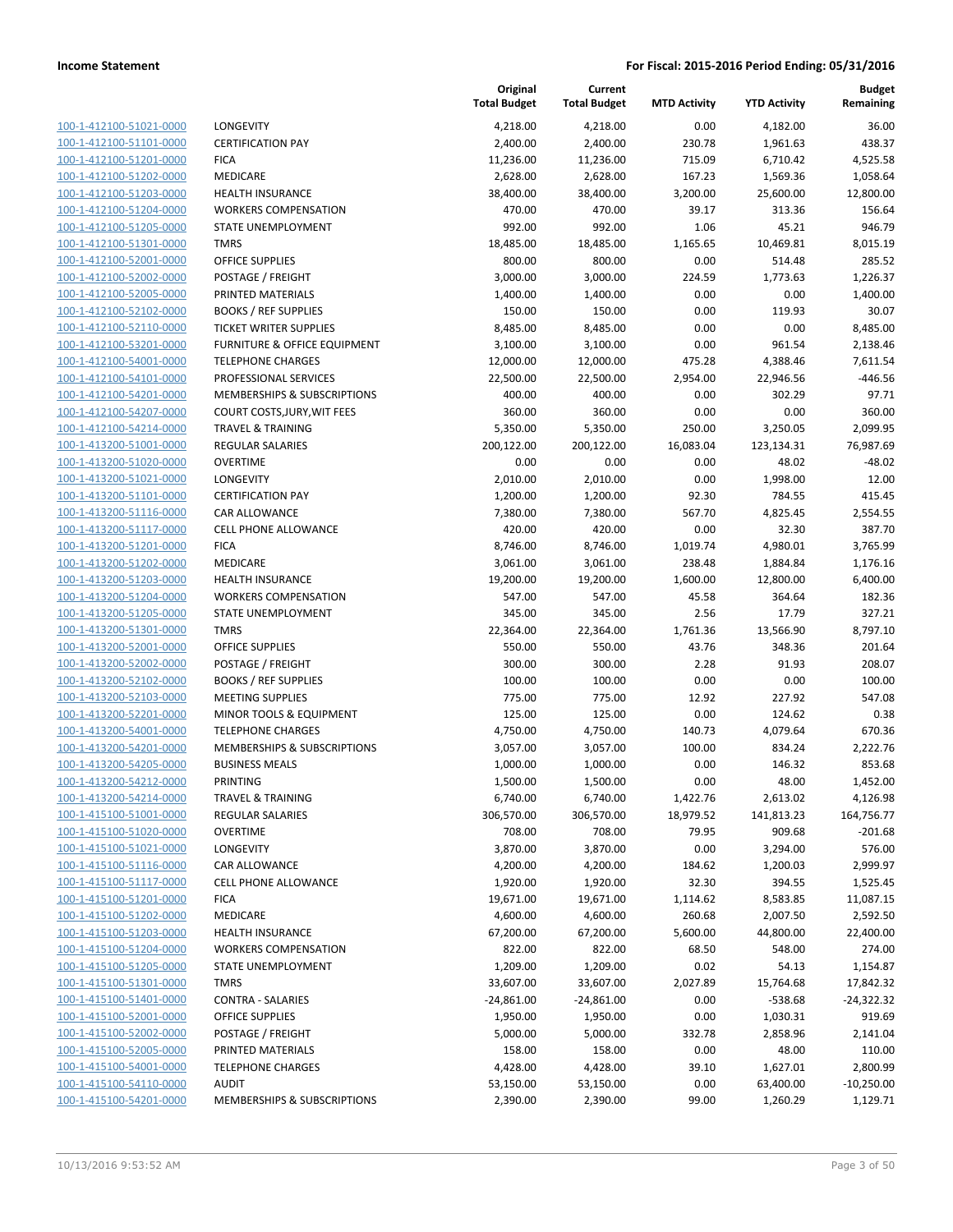| 100-1-415100-54211-0000                            |
|----------------------------------------------------|
| 100-1-415100-54212-0000                            |
| 100-1-415100-54214-0000                            |
| 100-1-415150-54401-0000                            |
| 100-1-415150-54402-0000                            |
| 100-1-415300-54106-0000                            |
| 100-1-415500-51001-0000                            |
| 100-1-415500-51020-0000                            |
| 100-1-415500-51021-0000                            |
| 100-1-415500-51102-0000                            |
| 415500-51116-0000<br>$100 - 1$                     |
| 100-1-415500-51117-0000                            |
| <u>100-1-415500-51201-0000</u>                     |
| <u>100-1-415500-51202-0000</u>                     |
| 100-1-415500-51203-0000                            |
| 100-1-415500-51204-0000                            |
| 100-1-415500-51205-0000                            |
| 100-1-415500-51301-0000                            |
|                                                    |
| 100-1-415500-52001-0000<br>100-1-415500-52002-0000 |
|                                                    |
| $100-$<br>$\mathbf{1}$<br>-415500-52303-0000       |
| 100-1-415500-52401-0000                            |
| <u>100-1-415500-54001-0000</u>                     |
| <u>100-1-415500-54102-0000</u>                     |
| 100-1-415500-54103-0000                            |
| 100-1-415500-54107-0000                            |
| 100-1-415500-54201-0000                            |
| <u>100-1-415500-54213-0000</u>                     |
| 100-1-415500-54214-0000                            |
| 100-1-421100-51001-0000                            |
| 421100-51020-0000<br>$100 - 1$                     |
| 100-1-421100-51021-0000                            |
| 100-1-421100-51101-0000                            |
| <u>100-1-421100-51115-0000</u>                     |
| 100-1-421100-51117-0000                            |
| 100-1-421100-51201-0000                            |
| 100-1-421100-51202-0000                            |
| 100-1-421100-51203-0000                            |
| 100-1-421100-51204-0000                            |
| 100-1-421100-51205-0000                            |
| 100-1-421100-51301-0000                            |
| 100-1-421100-52001-0000                            |
| 100-1-421100-52002-0000                            |
| <u>100-1-421100-52004-0000</u>                     |
|                                                    |
| 100-1-421100-52005-0000                            |
| <u>100-1-421100-52102-0000</u>                     |
| 100-1-421100-52103-0000                            |
| 100-1-421100-52104-0000                            |
| <u>100-1-421100-52201-0000</u>                     |
| 100-1-421100-52203-0000                            |
| 100-1-421100-52302-0000                            |
| 100-1-421100-52305-0000                            |
| <u>100-1-421100-53202-0000</u>                     |
| <u>100-1-421100-53205-0000</u>                     |
| 100-1-421100-54001-0000                            |
|                                                    |
| <u>100-1-421100-54002-0000</u>                     |
| 100-1-421100-54201-0000                            |
| <u>100-1-421100-54205-0000</u>                     |

|                         |                              | Original<br><b>Total Budget</b> | Current<br><b>Total Budget</b> | <b>MTD Activity</b> | <b>YTD Activity</b> | Budget<br>Remaining |
|-------------------------|------------------------------|---------------------------------|--------------------------------|---------------------|---------------------|---------------------|
| 100-1-415100-54211-0000 | <b>ADVERTISING</b>           | 25,000.00                       | 25,000.00                      | 3,739.40            | 20,387.20           | 4,612.80            |
| 100-1-415100-54212-0000 | <b>PRINTING</b>              | 2,966.00                        | 2,966.00                       | 0.00                | 0.00                | 2,966.00            |
| 100-1-415100-54214-0000 | <b>TRAVEL &amp; TRAINING</b> | 6,000.00                        | 6,000.00                       | 533.65              | 3,572.47            | 2,427.53            |
| 100-1-415150-54401-0000 | <b>APPRAISER</b>             | 203,000.00                      | 203,000.00                     | 0.00                | 107,236.18          | 95,763.82           |
| 100-1-415150-54402-0000 | COLLECTOR                    | 15,350.00                       | 15,350.00                      | 0.00                | 15,266.25           | 83.75               |
| 100-1-415300-54106-0000 | <b>ATTORNEY FEES</b>         | 217,500.00                      | 217,500.00                     | 112.50              | 87,191.93           | 130,308.07          |
| 100-1-415500-51001-0000 | <b>REGULAR SALARIES</b>      | 155,207.00                      | 155,207.00                     | 12,038.08           | 101,649.29          | 53,557.71           |
| 100-1-415500-51020-0000 | <b>OVERTIME</b>              | 2,372.00                        | 2,372.00                       | 85.25               | 389.73              | 1,982.27            |
| 100-1-415500-51021-0000 | LONGEVITY                    | 2,886.00                        | 2,886.00                       | 0.00                | 2,676.00            | 210.00              |
| 100-1-415500-51102-0000 | <b>BILINGUAL PAY</b>         | 600.00                          | 600.00                         | 46.16               | 392.36              | 207.64              |
| 100-1-415500-51116-0000 | CAR ALLOWANCE                | 4,200.00                        | 4,200.00                       | 323.08              | 2,746.18            | 1,453.82            |
| 100-1-415500-51117-0000 | <b>CELL PHONE ALLOWANCE</b>  | 960.00                          | 960.00                         | 73.84               | 627.64              | 332.36              |
| 100-1-415500-51201-0000 | <b>FICA</b>                  | 10,306.00                       | 10,306.00                      | 747.00              | 6,464.51            | 3,841.49            |
| 100-1-415500-51202-0000 | MEDICARE                     | 2,410.00                        | 2,410.00                       | 174.70              | 1,511.85            | 898.15              |
| 100-1-415500-51203-0000 | <b>HEALTH INSURANCE</b>      | 28,800.00                       | 28,800.00                      | 2,400.00            | 19,200.00           | 9,600.00            |
| 100-1-415500-51204-0000 | <b>WORKERS COMPENSATION</b>  | 431.00                          | 431.00                         | 35.92               | 287.36              | 143.64              |
| 100-1-415500-51205-0000 | STATE UNEMPLOYMENT           | 518.00                          | 518.00                         | 0.00                | 27.01               | 490.99              |
| 100-1-415500-51301-0000 | <b>TMRS</b>                  | 17,607.00                       | 17,607.00                      | 1,322.00            | 11,554.62           | 6,052.38            |
| 100-1-415500-52001-0000 | <b>OFFICE SUPPLIES</b>       | 2,000.00                        | 2,000.00                       | 0.00                | 687.12              | 1,312.88            |
| 100-1-415500-52002-0000 | POSTAGE / FREIGHT            | 750.00                          | 750.00                         | 260.86              | 385.99              | 364.01              |
| 100-1-415500-52303-0000 | <b>TRAINING SUPPLIES</b>     | 500.00                          | 500.00                         | 0.00                | 0.00                | 500.00              |
| 100-1-415500-52401-0000 | RECREATIONAL SUPPLIES        | 2,800.00                        | 2,800.00                       | 0.00                | 95.00               | 2,705.00            |
| 100-1-415500-54001-0000 | <b>TELEPHONE CHARGES</b>     | 2,500.00                        | 2,500.00                       | 51.73               | 1,019.52            | 1,480.48            |
| 100-1-415500-54102-0000 | <b>MVR CHECKS</b>            | 200.00                          | 200.00                         | 0.00                | 84.17               | 115.83              |
| 100-1-415500-54103-0000 | CONSULTING                   | 300.00                          | 300.00                         | 0.00                | 0.00                | 300.00              |
| 100-1-415500-54107-0000 | MEDICAL                      | 8,500.00                        | 8,500.00                       | 210.00              | 5,495.00            | 3,005.00            |
| 100-1-415500-54201-0000 | MEMBERSHIPS & SUBSCRIPTIONS  | 3,547.00                        | 3,547.00                       | 128.22              | 1,574.02            | 1,972.98            |
| 100-1-415500-54213-0000 | PLAQUES AND AWARDS           | 8,270.00                        | 8,270.00                       | 0.00                | 4,217.45            | 4,052.55            |
| 100-1-415500-54214-0000 | <b>TRAVEL &amp; TRAINING</b> | 3,550.00                        | 3,550.00                       | 535.74              | 3,153.20            | 396.80              |
| 100-1-421100-51001-0000 | <b>REGULAR SALARIES</b>      | 252,138.00                      | 252,138.00                     | 19,396.17           | 164,908.05          | 87,229.95           |
| 100-1-421100-51020-0000 | <b>OVERTIME</b>              | 2,444.00                        | 2,444.00                       | 0.00                | 448.13              | 1,995.87            |
| 100-1-421100-51021-0000 | LONGEVITY                    | 3,192.00                        | 3,192.00                       | 0.00                | 3,180.00            | 12.00               |
| 100-1-421100-51101-0000 | <b>CERTIFICATION PAY</b>     | 3,000.00                        | 3,000.00                       | 230.76              | 1,961.46            | 1,038.54            |
| 100-1-421100-51115-0000 | <b>CLOTHING ALLOWANCE</b>    | 600.00                          | 600.00                         | 0.00                | 600.00              | 0.00                |
| 100-1-421100-51117-0000 | <b>CELL PHONE ALLOWANCE</b>  | 960.00                          | 960.00                         | 120.00              | 1,020.00            | $-60.00$            |
| 100-1-421100-51201-0000 | <b>FICA</b>                  | 16,265.00                       | 16,265.00                      | 1,151.89            | 10,089.98           | 6,175.02            |
| 100-1-421100-51202-0000 | <b>MEDICARE</b>              | 3,804.00                        | 3,804.00                       | 269.40              | 2,359.75            | 1,444.25            |
| 100-1-421100-51203-0000 | <b>HEALTH INSURANCE</b>      | 38,400.00                       | 38,400.00                      | 3,200.00            | 25,600.00           | 12,800.00           |
| 100-1-421100-51204-0000 | <b>WORKERS COMPENSATION</b>  | 4,257.00                        | 4,257.00                       | 354.75              | 2,838.00            | 1,419.00            |
| 100-1-421100-51205-0000 | STATE UNEMPLOYMENT           | 691.00                          | 691.00                         | 0.00                | 36.00               | 655.00              |
| 100-1-421100-51301-0000 | <b>TMRS</b>                  | 27,788.00                       | 27,788.00                      | 2,077.38            | 18,317.45           | 9,470.55            |
| 100-1-421100-52001-0000 | <b>OFFICE SUPPLIES</b>       | 1,402.92                        | 1,402.92                       | 81.89               | 828.03              | 574.89              |
| 100-1-421100-52002-0000 | POSTAGE / FREIGHT            | 240.00                          | 240.00                         | 35.87               | 192.16              | 47.84               |
| 100-1-421100-52004-0000 | <b>COMPUTER SUPPLIES</b>     | 335.04                          | 335.04                         | 0.00                | 0.00                | 335.04              |
| 100-1-421100-52005-0000 | PRINTED MATERIALS            | 210.00                          | 210.00                         | 0.00                | 24.00               | 186.00              |
| 100-1-421100-52102-0000 | <b>BOOKS / REF SUPPLIES</b>  | 396.00                          | 396.00                         | 31.47               | 135.42              | 260.58              |
| 100-1-421100-52103-0000 | <b>MEETING SUPPLIES</b>      | 2,445.00                        | 2,157.39                       | 545.57              | 1,139.35            | 1,018.04            |
| 100-1-421100-52104-0000 | <b>WEARING APPAREL</b>       | 300.00                          | 550.00                         | $-14.04$            | 422.28              | 127.72              |
| 100-1-421100-52201-0000 | MINOR TOOLS & EQUIPMENT      | 632.00                          | 632.00                         | 0.00                | 134.90              | 497.10              |
| 100-1-421100-52203-0000 | <b>MOTOR VEHICLE FUEL</b>    | 3,945.00                        | 3,945.00                       | 178.28              | 1,934.34            | 2,010.66            |
| 100-1-421100-52302-0000 | <b>MEDICAL SUPPLIES</b>      | 228.00                          | 228.00                         | 0.00                | 388.15              | $-160.15$           |
| 100-1-421100-52305-0000 | PUBLIC EDUCATION             | 7,800.00                        | 7,800.00                       | 564.14              | 3,286.03            | 4,513.97            |
| 100-1-421100-53202-0000 | MACHINE, TOOLS & IMPLMNTS    | 150.00                          | 150.00                         | 0.00                | 0.00                | 150.00              |
| 100-1-421100-53205-0000 | <b>MOTOR VEHICLES</b>        | 2,500.00                        | 2,500.00                       | 12.98               | 1,716.60            | 783.40              |
| 100-1-421100-54001-0000 | <b>TELEPHONE CHARGES</b>     | 8,000.00                        | 8,000.00                       | 2,613.12            | 18,380.05           | $-10,380.05$        |
| 100-1-421100-54002-0000 | <b>UTILITY CHARGES</b>       | 78,032.11                       | 78,032.11                      | 6,159.11            | 53,825.37           | 24,206.74           |
| 100-1-421100-54201-0000 | MEMBERSHIPS & SUBSCRIPTIONS  | 2,479.00                        | 2,766.61                       | 0.00                | 2,465.12            | 301.49              |
| 100-1-421100-54205-0000 | <b>BUSINESS MEALS</b>        | 200.00                          | 150.00                         | 0.00                | 46.30               | 103.70              |
| 100-1-421100-54212-0000 | PRINTING                     | 200.00                          | 200.00                         | 0.00                | 0.00                | 200.00              |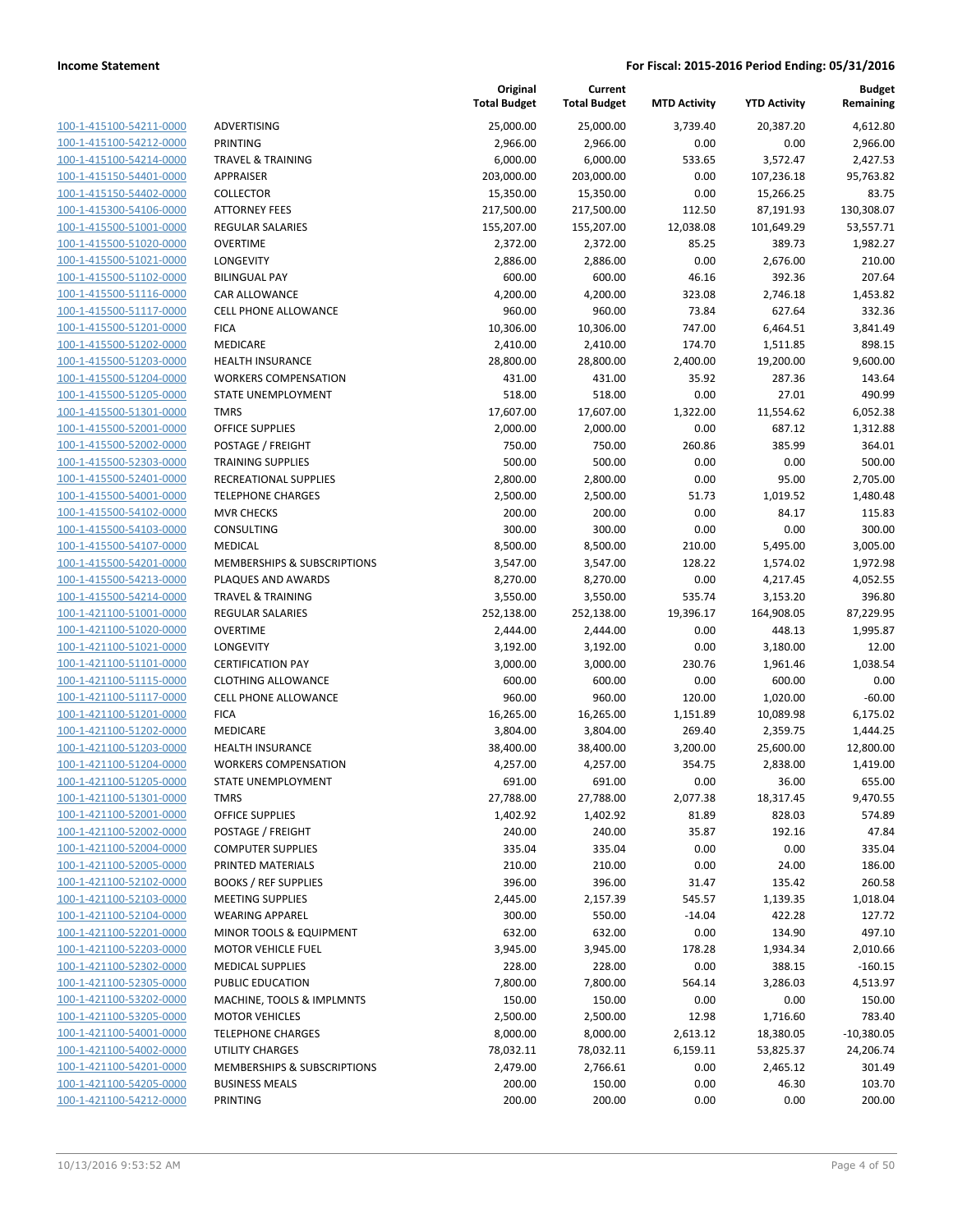| 100-1-421100-54213-0000                            |
|----------------------------------------------------|
| 100-1-421100-54214-0000                            |
| 100-1-421210-51001-0000                            |
| 100-1-421210-51020-0000                            |
| 100-1-421210-51021-0000                            |
| 100-1-421210-51101-0000                            |
| 100-1-421210-51115-0000                            |
| 100-1-421210-51117-0000                            |
| 100-1-421210-51201-0000                            |
| 100-1-421210-51202-0000                            |
| 100-1-421210-51203-0000                            |
| 100-1-421210-51204-0000                            |
| 100-1-421210-51205-0000                            |
| 100-1-421210-51301-0000                            |
| 100-1-421210-51401-0000                            |
| 100-1-421210-52001-0000                            |
| 100-1-421210-52002-0000                            |
| 100-1-421210-52004-0000                            |
| 100-1-421210-52005-0000                            |
| 100-1-421210-52102-0000                            |
| 100-1-421210-52104-0000                            |
| 100-1-421210-52201-0000                            |
| 100-1-421210-52203-0000                            |
| 100-1-421210-53203-0000                            |
| 100-1-421210-53205-0000                            |
| 100-1-421210-54001-0000                            |
| 100-1-421210-54101-0000                            |
|                                                    |
| 100-1-421210-54201-0000                            |
| 100-1-421210-54208-0000                            |
| 100-1-421210-54214-0000                            |
| 100-1-421210-54215-0000                            |
| 100-1-421210-54216-0000                            |
| 100-1-421230-51001-0000<br>100-1-421230-51020-0000 |
| 100-1-421230-51021-0000                            |
| 100-1-421230-51101-0000                            |
|                                                    |
| 100-1-421230-51102-0000                            |
| 100-1-421230-51115-0000                            |
| 100-1-421230-51117-0000                            |
| 100-1-421230-51201-0000                            |
| 100-1-421230-51202-0000                            |
| 100-1-421230-51203-0000                            |
| <u>100-1-421230-51204-0000</u>                     |
| <u>100-1-421230-51205-0000</u>                     |
| <u>100-1-421230-51301-0000</u>                     |
| <u>100-1-421230-51401-0000</u>                     |
| 100-1-421230-52001-0000                            |
| <u>100-1-421230-52002-0000</u>                     |
| <u>100-1-421230-52004-0000</u>                     |
| <u>100-1-421230-52005-0000</u>                     |
| <u>100-1-421230-52102-0000</u>                     |
| 100-1-421230-52104-0000                            |
| 100-1-421230-52108-0000                            |
| <u>100-1-421230-52109-0000</u>                     |
| <u>100-1-421230-52111-0000</u>                     |
| <u>100-1-421230-52201-0000</u>                     |
| 100-1-421230-52203-0000                            |
| <u>100-1-421230-52303-0000</u>                     |
| 100-1-421230-53202-0000                            |

|                         |                                    | Original<br><b>Total Budget</b> | Current<br><b>Total Budget</b> | <b>MTD Activity</b> | <b>YTD Activity</b> | <b>Budget</b><br>Remaining |
|-------------------------|------------------------------------|---------------------------------|--------------------------------|---------------------|---------------------|----------------------------|
| 100-1-421100-54213-0000 | PLAQUES AND AWARDS                 | 200.00                          | 0.00                           | 0.00                | 0.00                | 0.00                       |
| 100-1-421100-54214-0000 | <b>TRAVEL &amp; TRAINING</b>       | 8,275.00                        | 8,275.00                       | $-295.00$           | 4,536.92            | 3,738.08                   |
| 100-1-421210-51001-0000 | <b>REGULAR SALARIES</b>            | 713,726.00                      | 713,726.00                     | 44,644.41           | 396,906.78          | 316,819.22                 |
| 100-1-421210-51020-0000 | <b>OVERTIME</b>                    | 40,281.00                       | 40,281.00                      | 3,782.85            | 29,071.51           | 11,209.49                  |
| 100-1-421210-51021-0000 | LONGEVITY                          | 14,286.00                       | 14,286.00                      | 138.46              | 12,893.64           | 1,392.36                   |
| 100-1-421210-51101-0000 | <b>CERTIFICATION PAY</b>           | 15,600.00                       | 15,600.00                      | 1,199.98            | 10,245.92           | 5,354.08                   |
| 100-1-421210-51115-0000 | <b>CLOTHING ALLOWANCE</b>          | 6,000.00                        | 6,000.00                       | 0.00                | 4,800.00            | 1,200.00                   |
| 100-1-421210-51117-0000 | <b>CELL PHONE ALLOWANCE</b>        | 4,800.00                        | 4,800.00                       | 332.32              | 2,940.00            | 1,860.00                   |
| 100-1-421210-51201-0000 | <b>FICA</b>                        | 49,271.00                       | 49,271.00                      | 2,923.52            | 31,752.01           | 17,518.99                  |
| 100-1-421210-51202-0000 | MEDICARE                           | 11,523.00                       | 11,523.00                      | 683.73              | 7,425.86            | 4,097.14                   |
| 100-1-421210-51203-0000 | <b>HEALTH INSURANCE</b>            | 105,600.00                      | 105,600.00                     | 8,800.00            | 70,400.00           | 35,200.00                  |
| 100-1-421210-51204-0000 | <b>WORKERS COMPENSATION</b>        | 17,577.00                       | 17,577.00                      | 1,464.75            | 11,718.00           | 5,859.00                   |
| 100-1-421210-51205-0000 | STATE UNEMPLOYMENT                 | 1,900.00                        | 1,900.00                       | 0.00                | 84.34               | 1,815.66                   |
| 100-1-421210-51301-0000 | <b>TMRS</b>                        | 84,178.00                       | 84,178.00                      | 5,270.33            | 57,212.63           | 26,965.37                  |
| 100-1-421210-51401-0000 | <b>CONTRA - SALARIES</b>           | 0.00                            | 0.00                           | $-3,167.20$         | $-6,210.07$         | 6,210.07                   |
| 100-1-421210-52001-0000 | <b>OFFICE SUPPLIES</b>             | 1,955.00                        | 855.00                         | 40.65               | 145.73              | 709.27                     |
| 100-1-421210-52002-0000 | POSTAGE / FREIGHT                  | 150.00                          | 150.00                         | 0.78                | 213.13              | $-63.13$                   |
| 100-1-421210-52004-0000 | <b>COMPUTER SUPPLIES</b>           | 1,087.00                        | 2,187.00                       | 42.97               | 2,159.64            | 27.36                      |
| 100-1-421210-52005-0000 | PRINTED MATERIALS                  | 100.00                          | 100.00                         | 0.00                | 72.00               | 28.00                      |
| 100-1-421210-52102-0000 | <b>BOOKS / REF SUPPLIES</b>        | 120.00                          | 120.00                         | 0.00                | 0.00                | 120.00                     |
| 100-1-421210-52104-0000 | <b>WEARING APPAREL</b>             | 180.00                          | 180.00                         | 0.00                | 115.10              | 64.90                      |
| 100-1-421210-52201-0000 | <b>MINOR TOOLS &amp; EQUIPMENT</b> | 900.00                          | 1,900.00                       | 0.00                | 17.05               | 1,882.95                   |
| 100-1-421210-52203-0000 | <b>MOTOR VEHICLE FUEL</b>          | 10,427.00                       | 10,427.00                      | 329.74              | 5,362.82            | 5,064.18                   |
| 100-1-421210-53203-0000 | <b>INSTRUMENTS &amp; APPARATUS</b> | 150.00                          | 150.00                         | 0.00                | 0.00                | 150.00                     |
| 100-1-421210-53205-0000 | <b>MOTOR VEHICLES</b>              | 3,000.00                        | 3,000.00                       | 392.20              | 1,290.71            | 1,709.29                   |
| 100-1-421210-54001-0000 | <b>TELEPHONE CHARGES</b>           | 16,200.00                       | 16,200.00                      | 2,884.97            | 25,204.16           | $-9,004.16$                |
| 100-1-421210-54101-0000 | PROFESSIONAL SERVICES              | 400.00                          | 400.00                         | 0.00                | 0.00                | 400.00                     |
| 100-1-421210-54201-0000 | MEMBERSHIPS & SUBSCRIPTIONS        | 4,302.00                        | 4,302.00                       | $-370.00$           | 2,933.66            | 1,368.34                   |
| 100-1-421210-54208-0000 | <b>LABORATORY WORK</b>             | 8,475.00                        | 8,475.00                       | 0.00                | 414.00              | 8,061.00                   |
| 100-1-421210-54214-0000 | TRAVEL & TRAINING                  | 7,350.00                        | 6,180.00                       | 350.00              | 3,889.08            | 2,290.92                   |
| 100-1-421210-54215-0000 | <b>EVIDENCE PURCHASES</b>          | 2,000.00                        | 1,000.00                       | 0.00                | 0.00                | 1,000.00                   |
| 100-1-421210-54216-0000 | <b>INFORMANT EXPENSES</b>          | 1,000.00                        | 1,000.00                       | 0.00                | 0.00                | 1,000.00                   |
| 100-1-421230-51001-0000 | <b>REGULAR SALARIES</b>            | 2,702,480.00                    | 2,702,480.00                   | 205,815.10          | 1,691,477.07        | 1,011,002.93               |
| 100-1-421230-51020-0000 | <b>OVERTIME</b>                    | 193,007.00                      | 193,007.00                     | 12,594.31           | 161,148.51          | 31,858.49                  |
| 100-1-421230-51021-0000 | LONGEVITY                          | 35,139.00                       | 35,139.00                      | 498.46              | 30,358.74           | 4,780.26                   |
| 100-1-421230-51101-0000 | <b>CERTIFICATION PAY</b>           | 48,600.00                       | 48,600.00                      | 3,784.54            | 32,099.36           | 16,500.64                  |
| 100-1-421230-51102-0000 | <b>BILINGUAL PAY</b>               | 0.00                            | 0.00                           | 69.24               | 588.54              | $-588.54$                  |
| 100-1-421230-51115-0000 | <b>CLOTHING ALLOWANCE</b>          | 600.00                          | 600.00                         | 0.00                | 600.00              | 0.00                       |
| 100-1-421230-51117-0000 | <b>CELL PHONE ALLOWANCE</b>        | 2,880.00                        | 2,880.00                       | 147.68              | 1,416.84            | 1,463.16                   |
| 100-1-421230-51201-0000 | <b>FICA</b>                        | 183,880.00                      | 183,880.00                     | 13,135.86           | 114,687.28          | 69,192.72                  |
| 100-1-421230-51202-0000 | MEDICARE                           | 43,249.00                       | 43,249.00                      | 3,072.10            | 26,822.03           | 16,426.97                  |
| 100-1-421230-51203-0000 | <b>HEALTH INSURANCE</b>            | 403,200.00                      | 403,200.00                     | 33,600.00           | 268,800.00          | 134,400.00                 |
| 100-1-421230-51204-0000 | <b>WORKERS COMPENSATION</b>        | 65,643.00                       | 65,643.00                      | 5,470.25            | 43,762.00           | 21,881.00                  |
| 100-1-421230-51205-0000 | STATE UNEMPLOYMENT                 | 7,253.00                        | 7,253.00                       | 2.49                | 400.03              | 6,852.97                   |
| 100-1-421230-51301-0000 | <b>TMRS</b>                        | 316,101.00                      | 316,101.00                     | 23,450.07           | 206,024.26          | 110,076.74                 |
| 100-1-421230-51401-0000 | <b>CONTRA - SALARIES</b>           | $-108,670.00$                   | $-108,670.00$                  | 0.00                | $-12,797.61$        | $-95,872.39$               |
| 100-1-421230-52001-0000 | <b>OFFICE SUPPLIES</b>             | 1,200.00                        | 1,200.00                       | 0.00                | 506.64              | 693.36                     |
| 100-1-421230-52002-0000 | POSTAGE / FREIGHT                  | 390.00                          | 390.00                         | 5.27                | 226.76              | 163.24                     |
| 100-1-421230-52004-0000 | <b>COMPUTER SUPPLIES</b>           | 400.00                          | 400.00                         | 0.00                | 0.00                | 400.00                     |
| 100-1-421230-52005-0000 | PRINTED MATERIALS                  | 1,000.00                        | 1,000.00                       | 0.00                | 224.00              | 776.00                     |
| 100-1-421230-52102-0000 | <b>BOOKS / REF SUPPLIES</b>        | 500.00                          | 500.00                         | 0.00                | 0.00                | 500.00                     |
| 100-1-421230-52104-0000 | <b>WEARING APPAREL</b>             | 19,000.00                       | 19,000.00                      | 947.70              | 3,455.30            | 15,544.70                  |
| 100-1-421230-52108-0000 | <b>MENAGERIE SUPPLIES</b>          | 475.00                          | 475.00                         | 0.00                | 0.00                | 475.00                     |
| 100-1-421230-52109-0000 | <b>SUPPORT OF PRISONERS</b>        | 2,400.00                        | 2,400.00                       | 26.14               | 1,157.69            | 1,242.31                   |
| 100-1-421230-52111-0000 | <b>AMMUNITION</b>                  | 15,166.89                       | 15,166.89                      | 6,904.72            | 7,259.48            | 7,907.41                   |
| 100-1-421230-52201-0000 | MINOR TOOLS & EQUIPMENT            | 22,948.00                       | 22,638.56                      | 223.85              | 15,840.63           | 6,797.93                   |
| 100-1-421230-52203-0000 | <b>MOTOR VEHICLE FUEL</b>          | 155,256.00                      | 109,896.00                     | 4,186.77            | 41,691.90           | 68,204.10                  |
| 100-1-421230-52303-0000 | <b>TRAINING SUPPLIES</b>           | 97.00                           | 97.00                          | 0.00                | 24.44               | 72.56                      |
| 100-1-421230-53202-0000 |                                    |                                 |                                |                     |                     |                            |
|                         | MACHINE, TOOLS & IMPLMNTS          | 1,500.00                        | 1,500.00                       | 0.00                | 100.01              | 1,399.99                   |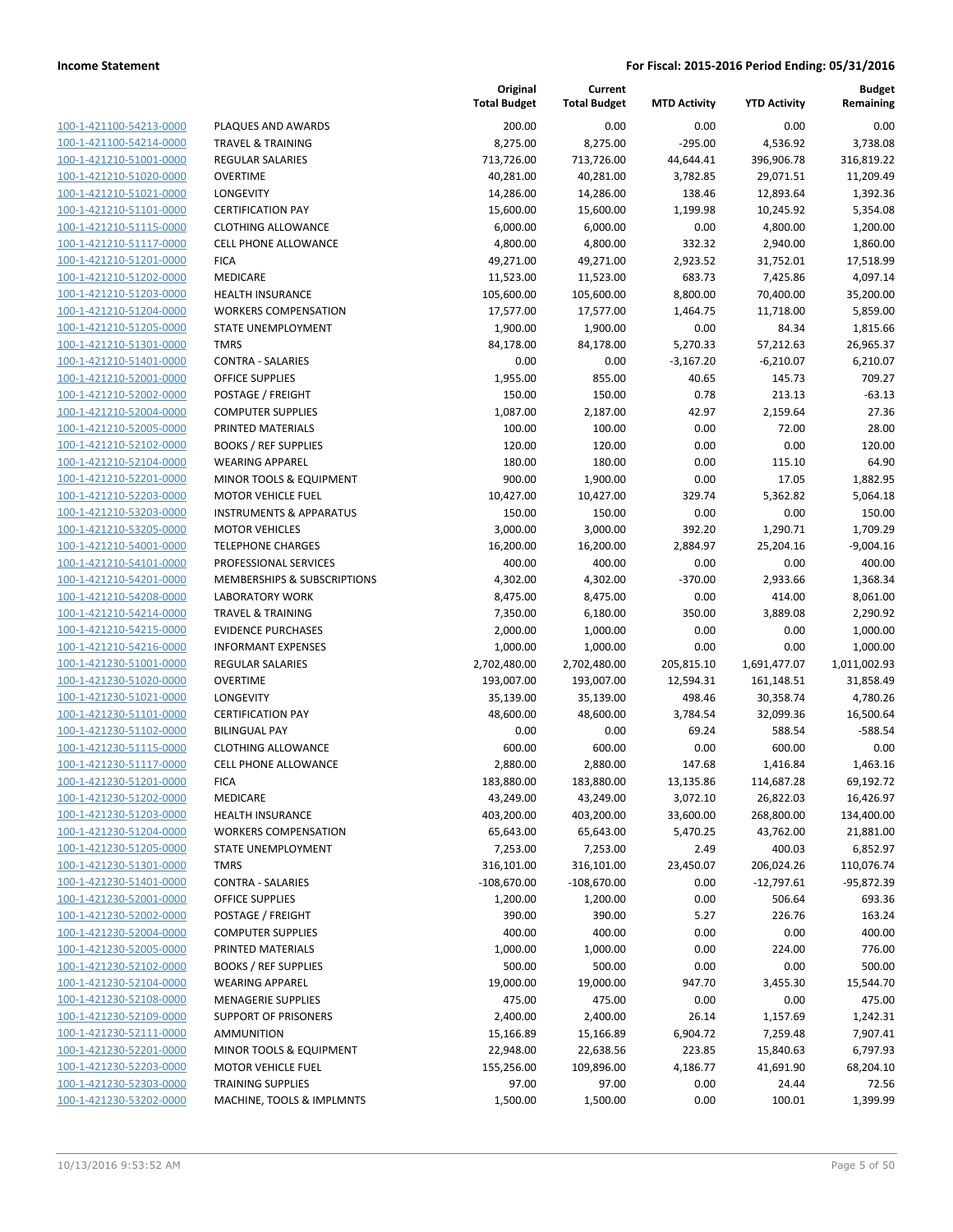| 100-1-421230-53205-0000                            |
|----------------------------------------------------|
| 100-1-421230-54001-0000                            |
| 100-1-421230-54108-0000                            |
| <u>100-1-421230-54201-0000</u>                     |
| 100-1-421230-54214-0000                            |
| 100-1-421240-51001-0000                            |
| 100-1-421240-51020-0000                            |
| 100-1-421240-51021-0000                            |
| 100-1-421240-51101-0000                            |
| 100-1-421240-51102-0000                            |
| 100-1-421240-51117-0000                            |
| 100-1-421240-51201-0000                            |
| 100-1-421240-51202-0000                            |
| 100-1-421240-51203-0000                            |
| 100-1-421240-51204-0000                            |
| 100-1-421240-51205-0000                            |
| 100-1-421240-51301-0000                            |
| 100-1-421240-51302-0000                            |
| 100-1-421240-51401-0000                            |
| 100-1-421240-52001-0000                            |
| 100-1-421240-52002-0000                            |
| 100-1-421240-52004-0000                            |
| 100-1-421240-52005-0000                            |
| 100-1-421240-52102-0000                            |
| 100-1-421240-52104-0000                            |
| 100-1-421240-52201-0000                            |
| 100-1-421240-52203-0000                            |
| 100-1-421240-52303-0000                            |
| 100-1-421240-53202-0000                            |
| 100-1-421240-53205-0000                            |
| 100-1-421240-53207-0000                            |
| 100-1-421240-54001-0000                            |
| 100-1-421240-54101-0000                            |
| 100-1-421240-54201-0000                            |
| 100-1-421240-54212-0000                            |
| 100-1-421240-54214-0000                            |
| 100-1-421240-55231-0000                            |
| 100-1-421600-52104-0000                            |
|                                                    |
| 100-1-421600-52111-0000<br>100-1-421600-52201-0000 |
|                                                    |
| 100-1-421600-52206-0000<br>100-1-421600-53202-0000 |
|                                                    |
| 100-1-421600-54201-0000                            |
| <u>100-1-421600-54214-0000</u>                     |
| 100-1-421600-55201-0000                            |
| 100-1-422100-51001-0000                            |
| 100-1-422100-51020-0000                            |
| <u>100-1-422100-51021-0000</u>                     |
| 100-1-422100-51101-0000                            |
| 100-1-422100-51116-0000                            |
| 100-1-422100-51117-0000                            |
| 100-1-422100-51201-0000                            |
| 100-1-422100-51202-0000                            |
| <u>100-1-422100-51203-0000</u>                     |
| <u>100-1-422100-51204-0000</u>                     |
| 100-1-422100-51205-0000                            |
| 100-1-422100-51301-0000                            |
| 100-1-422100-51302-0000                            |
| <u>100-1-422100-51401-0000</u>                     |
|                                                    |

|                         |                              | Original<br><b>Total Budget</b> | Current<br><b>Total Budget</b> | <b>MTD Activity</b> | <b>YTD Activity</b> | <b>Budget</b><br>Remaining |
|-------------------------|------------------------------|---------------------------------|--------------------------------|---------------------|---------------------|----------------------------|
| 100-1-421230-53205-0000 | <b>MOTOR VEHICLES</b>        | 67,790.00                       | 67,790.00                      | 3,048.58            | 16,606.18           | 51,183.82                  |
| 100-1-421230-54001-0000 | <b>TELEPHONE CHARGES</b>     | 38,000.00                       | 38,000.00                      | 4,392.38            | 36,789.17           | 1,210.83                   |
| 100-1-421230-54108-0000 | <b>VETERINARY SERVICES</b>   | 970.00                          | 970.00                         | 0.00                | 362.00              | 608.00                     |
| 100-1-421230-54201-0000 | MEMBERSHIPS & SUBSCRIPTIONS  | 180.00                          | 180.00                         | 0.00                | 50.00               | 130.00                     |
| 100-1-421230-54214-0000 | <b>TRAVEL &amp; TRAINING</b> | 4,050.00                        | 4,420.00                       | 185.00              | 965.00              | 3,455.00                   |
| 100-1-421240-51001-0000 | REGULAR SALARIES             | 711,488.00                      | 711,488.00                     | 53,162.23           | 456,921.62          | 254,566.38                 |
| 100-1-421240-51020-0000 | <b>OVERTIME</b>              | 40,156.00                       | 40,156.00                      | 892.68              | 35,195.30           | 4,960.70                   |
| 100-1-421240-51021-0000 | LONGEVITY                    | 9,090.00                        | 9,090.00                       | 132.92              | 8,296.81            | 793.19                     |
| 100-1-421240-51101-0000 | <b>CERTIFICATION PAY</b>     | 10,200.00                       | 10,200.00                      | 1,130.74            | 8,745.94            | 1,454.06                   |
| 100-1-421240-51102-0000 | <b>BILINGUAL PAY</b>         | 1,200.00                        | 1,200.00                       | 115.40              | 980.90              | 219.10                     |
| 100-1-421240-51117-0000 | CELL PHONE ALLOWANCE         | 1,920.00                        | 1,920.00                       | 147.68              | 1,255.28            | 664.72                     |
| 100-1-421240-51201-0000 | <b>FICA</b>                  | 29,646.00                       | 29,646.00                      | 1,392.98            | 13,145.01           | 16,500.99                  |
| 100-1-421240-51202-0000 | MEDICARE                     | 11,224.00                       | 11,224.00                      | 774.39              | 7,157.09            | 4,066.91                   |
| 100-1-421240-51203-0000 | <b>HEALTH INSURANCE</b>      | 172,800.00                      | 172,800.00                     | 14,400.00           | 115,200.00          | 57,600.00                  |
| 100-1-421240-51204-0000 | <b>WORKERS COMPENSATION</b>  | 3,851.00                        | 3,851.00                       | 320.92              | 2,567.36            | 1,283.64                   |
| 100-1-421240-51205-0000 | STATE UNEMPLOYMENT           | 3,108.00                        | 3,108.00                       | 0.78                | 170.61              | 2,937.39                   |
| 100-1-421240-51301-0000 | <b>TMRS</b>                  | 32,765.00                       | 32,765.00                      | 2,592.40            | 24,461.42           | 8,303.58                   |
| 100-1-421240-51302-0000 | <b>FR&amp;R RETIREMENT</b>   | 74,044.00                       | 74,044.00                      | 5,043.08            | 45,896.90           | 28,147.10                  |
| 100-1-421240-51401-0000 | <b>CONTRA - SALARIES</b>     | 0.00                            | 0.00                           | 0.00                | $-996.11$           | 996.11                     |
| 100-1-421240-52001-0000 | <b>OFFICE SUPPLIES</b>       | 2,247.00                        | 2,247.00                       | 0.00                | 1,245.63            | 1,001.37                   |
| 100-1-421240-52002-0000 | POSTAGE / FREIGHT            | 2,500.00                        | 2,500.00                       | 102.63              | 2,368.73            | 131.27                     |
| 100-1-421240-52004-0000 | <b>COMPUTER SUPPLIES</b>     | 500.00                          | 500.00                         | 159.03              | 159.03              | 340.97                     |
| 100-1-421240-52005-0000 | PRINTED MATERIALS            | 533.50                          | 533.50                         | 0.00                | 24.00               | 509.50                     |
| 100-1-421240-52102-0000 | <b>REFERENCE SUPPLIES</b>    | 538.35                          | 538.35                         | 0.00                | 0.00                | 538.35                     |
| 100-1-421240-52104-0000 | <b>WEARING APPAREL</b>       | 1,800.00                        | 1,800.00                       | 0.00                | 0.00                | 1,800.00                   |
| 100-1-421240-52201-0000 | MINOR TOOLS & EQUIPMENT      | 2,220.00                        | 1,910.56                       | $-9.03$             | 448.85              | 1,461.71                   |
| 100-1-421240-52203-0000 | <b>MOTOR VEHICLE FUEL</b>    | 664.00                          | 664.00                         | 71.02               | 380.34              | 283.66                     |
| 100-1-421240-52303-0000 | <b>TRAINING SUPPLIES</b>     | 970.00                          | 970.00                         | 0.00                | 134.33              | 835.67                     |
| 100-1-421240-53202-0000 | MACHINE, TOOLS & IMPLMNTS    | 194.00                          | 194.00                         | 0.00                | 0.00                | 194.00                     |
| 100-1-421240-53205-0000 | <b>MOTOR VEHICLES</b>        | 840.00                          | 840.00                         | 0.00                | 8.62                | 831.38                     |
| 100-1-421240-53207-0000 | RADIO/COMMUNICATIONS         | 40,078.00                       | 40,078.00                      | 0.00                | 32,596.00           | 7,482.00                   |
| 100-1-421240-54001-0000 | <b>TELEPHONE CHARGES</b>     | 20,672.00                       | 20,672.00                      | 2,970.81            | 23,813.53           | $-3,141.53$                |
| 100-1-421240-54101-0000 | PROFESSIONAL SERVICES        | 8,520.00                        | 8,520.00                       | 2,057.50            | 7,663.38            | 856.62                     |
| 100-1-421240-54201-0000 | MEMBERSHIPS & SUBSCRIPTIONS  | 1,140.00                        | 1,140.00                       | 0.00                | 925.00              | 215.00                     |
| 100-1-421240-54212-0000 | <b>PRINTING</b>              | 485.00                          | 485.00                         | 0.00                | 0.00                | 485.00                     |
| 100-1-421240-54214-0000 | <b>TRAVEL &amp; TRAINING</b> | 19,769.00                       | 20,569.00                      | 219.90              | 17,194.71           | 3,374.29                   |
| 100-1-421240-55231-0000 | LESS LETHAL PROGRAM          | 0.00                            | 45,360.00                      | 0.00                | 0.00                | 45,360.00                  |
| 100-1-421600-52104-0000 | <b>WEARING APPAREL</b>       | 3,060.00                        | 3,060.00                       | 19.25               | 584.71              | 2,475.29                   |
| 100-1-421600-52111-0000 | <b>AMMUNITION</b>            | 6,500.00                        | 6,500.00                       | 0.00                | 2,378.67            | 4,121.33                   |
| 100-1-421600-52201-0000 | MINOR TOOLS & EQUIPMENT      | 5,100.00                        | 5,718.88                       | 272.19              | 5,718.88            | 0.00                       |
| 100-1-421600-52206-0000 | SPECIAL OPS EQUIPMENT        | 5,810.00                        | 5,810.00                       | 160.00              | 2,347.65            | 3,462.35                   |
| 100-1-421600-53202-0000 | MACHINE, TOOLS & IMPLMNTS    | 1,324.95                        | 1,324.95                       | 400.52              | 1,317.93            | 7.02                       |
| 100-1-421600-54201-0000 | MEMBERSHIPS & SUBSCRIPTIONS  | 440.00                          | 440.00                         | 0.00                | 200.00              | 240.00                     |
| 100-1-421600-54214-0000 | <b>TRAVEL &amp; TRAINING</b> | 6,400.00                        | 6,400.00                       | 1,336.10            | 3,676.05            | 2,723.95                   |
| 100-1-421600-55201-0000 | <b>EQUIPMENT PURCHASES</b>   | 2,350.00                        | 2,350.00                       | 0.00                | 0.00                | 2,350.00                   |
| 100-1-422100-51001-0000 | REGULAR SALARIES             | 238,147.00                      | 238,147.00                     | 10,883.52           | 129,795.34          | 108,351.66                 |
| 100-1-422100-51020-0000 | <b>OVERTIME</b>              | 1,297.00                        | 1,297.00                       | 0.00                | 0.00                | 1,297.00                   |
| 100-1-422100-51021-0000 | LONGEVITY                    | 3,690.00                        |                                | 88.62               |                     |                            |
| 100-1-422100-51101-0000 | <b>CERTIFICATION PAY</b>     |                                 | 3,690.00                       |                     | 2,181.24            | 1,508.76                   |
| 100-1-422100-51116-0000 |                              | 4,800.00                        | 4,800.00                       | 147.70<br>276.92    | 2,363.15            | 2,436.85                   |
|                         | CAR ALLOWANCE                | 7,800.00                        | 7,800.00                       |                     | 3,969.22            | 3,830.78                   |
| 100-1-422100-51117-0000 | CELL PHONE ALLOWANCE         | 1,920.00                        | 1,920.00                       | 73.84               | 996.84              | 923.16                     |
| 100-1-422100-51201-0000 | <b>FICA</b>                  | 2,947.00                        | 2,947.00                       | 184.20              | 1,666.14            | 1,280.86                   |
| 100-1-422100-51202-0000 | MEDICARE                     | 3,736.00                        | 3,736.00                       | 158.80              | 2,977.80            | 758.20                     |
| 100-1-422100-51203-0000 | <b>HEALTH INSURANCE</b>      | 28,800.00                       | 28,800.00                      | 2,400.00            | 19,200.00           | 9,600.00                   |
| 100-1-422100-51204-0000 | <b>WORKERS COMPENSATION</b>  | 4,035.00                        | 4,035.00                       | 336.25              | 2,690.00            | 1,345.00                   |
| 100-1-422100-51205-0000 | STATE UNEMPLOYMENT           | 518.00                          | 518.00                         | 0.00                | 27.01               | 490.99                     |
| 100-1-422100-51301-0000 | <b>TMRS</b>                  | 5,036.00                        | 5,036.00                       | 367.50              | 3,247.45            | 1,788.55                   |
| 100-1-422100-51302-0000 | <b>FR&amp;R RETIREMENT</b>   | 34,249.00                       | 34,249.00                      | 1,300.28            | 17,733.65           | 16,515.35                  |
| 100-1-422100-51401-0000 | <b>CONTRA - SALARIES</b>     | 0.00                            | 0.00                           | 0.00                | $-106.25$           | 106.25                     |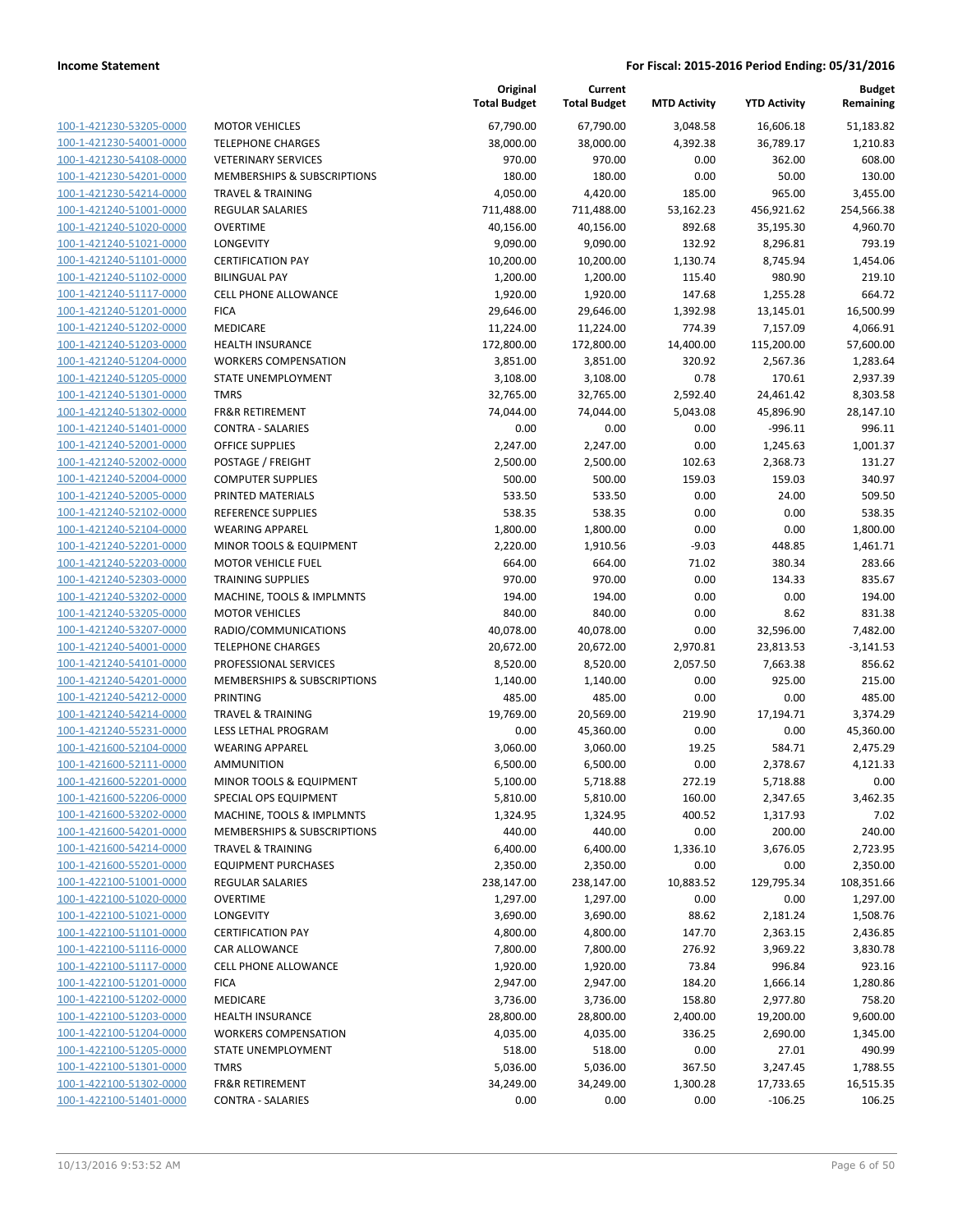| 100-1-422100-52001-0000                                   |
|-----------------------------------------------------------|
| 100-1-422100-52002-0000                                   |
| 100-1-422100-52102-0000                                   |
| 100-1-422100-52103-0000                                   |
| 100-1-422100-52104-0000                                   |
| 100-1-422100-52201-0000                                   |
| 100-1-422100-53207-0000                                   |
| <u>100-1-422100-54001-0000</u>                            |
|                                                           |
| 100-1-422100-54002-0000                                   |
| 100-1-422100-54101-0000                                   |
| 100-1-422100-54201-0000                                   |
| 100-1-422100-54214-0000                                   |
| 100-1-422200-51001-0000                                   |
| 100-1-422200-51020-0000                                   |
| 100-1-422200-51021-0000                                   |
| 100-1-422200-51101-0000                                   |
| 100-1-422200-51102-0000                                   |
| 100-1-422200-51117-0000                                   |
|                                                           |
| 100-1-422200-51202-0000                                   |
| 100-1-422200-51203-0000                                   |
| 100-1-422200-51204-0000                                   |
| 100-1-422200-51205-0000                                   |
| 100-1-422200-51302-0000                                   |
| 100-1-422200-51401-0000                                   |
| 100-1-422200-52001-0000                                   |
| 100-1-422200-52101-0000                                   |
| 100-1-422200-52104-0000                                   |
| 100-1-422200-52201-0000                                   |
|                                                           |
| 100-1-422200-52203-0000                                   |
| 100-1-422200-52205-0000                                   |
| 100-1-422200-52207-0000                                   |
| 100-1-422200-52306-0000                                   |
| 100-1-422200-53202-0000                                   |
| 100-1-422200-53205-0000                                   |
| 100-1-422200-53208-0000                                   |
| 100-1-422200-53213-0000                                   |
| 100-1-422200-53402-0000                                   |
| 100-1-422200-54001-0000                                   |
| 100-1-422200-54002-0000                                   |
| 100-1-422200-54109-0000                                   |
|                                                           |
| 100-1-422200-54214-0000                                   |
| 100-1-422200-54908-0000                                   |
| <u>100-1-422200-55203-0000</u>                            |
| 100-1-422200-55207-0000                                   |
| 100-1-422300-51001-0000                                   |
| 100-1-422300-51020-0000                                   |
| 100-1-422300-51021-0000                                   |
| <u>100-1-422300-51101-0000</u>                            |
| 100-1-422300-51117-0000                                   |
| 100-1-422300-51201-0000                                   |
| 100-1-422300-51202-0000                                   |
|                                                           |
| 100-1-422300-51203-0000                                   |
| <u>100-1-422300-51204-0000</u>                            |
| <u>100-1-422300-51205-0000</u>                            |
| 100-1-422300-51302-0000                                   |
|                                                           |
| 100-1-422300-51401-0000                                   |
| <u>100-1-422300-52002-0000</u>                            |
|                                                           |
| 100-1-422300-52005-0000<br><u>100-1-422300-52104-0000</u> |

|                                                    |                                        | Original<br><b>Total Budget</b> | Current<br><b>Total Budget</b> | <b>MTD Activity</b>   | <b>YTD Activity</b>     | <b>Budget</b><br>Remaining |
|----------------------------------------------------|----------------------------------------|---------------------------------|--------------------------------|-----------------------|-------------------------|----------------------------|
| 100-1-422100-52001-0000                            | <b>OFFICE SUPPLIES</b>                 | 1,610.00                        | 1,610.00                       | 0.00                  | 796.31                  | 813.69                     |
| 100-1-422100-52002-0000                            | POSTAGE / FREIGHT                      | 250.00                          | 250.00                         | 0.00                  | 49.00                   | 201.00                     |
| 100-1-422100-52102-0000                            | <b>REFERENCE SUPPLIES</b>              | 1,000.00                        | 1,000.00                       | 0.00                  | 123.44                  | 876.56                     |
| 100-1-422100-52103-0000                            | <b>MEETING SUPPLIES</b>                | 916.00                          | 916.00                         | 105.10                | 666.96                  | 249.04                     |
| 100-1-422100-52104-0000                            | <b>WEARING APPAREL</b>                 | 1,028.00                        | 1,028.00                       | 0.00                  | 0.00                    | 1,028.00                   |
| 100-1-422100-52201-0000                            | MINOR TOOLS & EQUIPMENT                | 0.00                            | 0.00                           | 192.09                | 192.09                  | $-192.09$                  |
| 100-1-422100-53207-0000                            | RADIO/COMMUNICATIONS                   | 5,250.00                        | 5,250.00                       | 0.00                  | 4,208.80                | 1,041.20                   |
| 100-1-422100-54001-0000                            | <b>TELEPHONE CHARGES</b>               | 5,300.00                        | 5,300.00                       | 267.65                | 2,696.98                | 2,603.02                   |
| 100-1-422100-54002-0000                            | <b>UTILITY CHARGES</b>                 | 5,960.02                        | 5,960.02                       | 356.02                | 2,436.17                | 3,523.85                   |
| 100-1-422100-54101-0000                            | PROFESSIONAL SERVICES                  | 5,200.00                        | 5,200.00                       | 0.00                  | 0.00                    | 5,200.00                   |
| 100-1-422100-54201-0000                            | <b>MEMBERSHIPS &amp; SUBSCRIPTIONS</b> | 7,175.00                        | 7,175.00                       | 49.99                 | 4,972.15                | 2,202.85                   |
| 100-1-422100-54214-0000                            | <b>TRAVEL &amp; TRAINING</b>           | 6,980.00                        | 6,980.00                       | 0.00                  | 4,533.37                | 2,446.63                   |
| 100-1-422200-51001-0000                            | REGULAR SALARIES                       | 2,698,398.00                    | 2,698,398.00                   | 213,343.73            | 1,831,245.81            | 867,152.19                 |
| 100-1-422200-51020-0000                            | <b>OVERTIME</b>                        | 330,458.00                      | 330,458.00                     | 21,153.35             | 201,575.94              | 128,882.06                 |
| 100-1-422200-51021-0000                            | LONGEVITY                              | 36,084.00                       | 36,084.00                      | 210.46                | 35,351.98               | 732.02                     |
| 100-1-422200-51101-0000                            | <b>CERTIFICATION PAY</b>               | 57,600.00                       | 57,600.00                      | 4,726.28              | 39,767.15               | 17,832.85                  |
| 100-1-422200-51102-0000                            | <b>BILINGUAL PAY</b>                   | 600.00                          | 600.00                         | 46.16                 | 392.36                  | 207.64                     |
| 100-1-422200-51117-0000<br>100-1-422200-51202-0000 | <b>CELL PHONE ALLOWANCE</b>            | 2,688.00<br>45,324.00           | 2,688.00                       | 119.98                | 1,019.83                | 1,668.17                   |
| 100-1-422200-51203-0000                            | MEDICARE<br><b>HEALTH INSURANCE</b>    | 460,800.00                      | 45,324.00<br>460,800.00        | 3,460.37<br>38,400.00 | 30,468.70<br>307,200.00 | 14,855.30<br>153,600.00    |
| 100-1-422200-51204-0000                            | <b>WORKERS COMPENSATION</b>            | 58,155.00                       | 58,155.00                      | 4,846.25              | 38,770.00               | 19,385.00                  |
| 100-1-422200-51205-0000                            | STATE UNEMPLOYMENT                     | 8,289.00                        | 8,289.00                       | 0.00                  | 446.83                  | 7,842.17                   |
| 100-1-422200-51302-0000                            | <b>FR&amp;R RETIREMENT</b>             | 509,510.00                      | 509,510.00                     | 39,054.80             | 343,824.44              | 165,685.56                 |
| 100-1-422200-51401-0000                            | <b>CONTRA - SALARIES</b>               | 0.00                            | 0.00                           | $-4,091.43$           | $-4,095.60$             | 4,095.60                   |
| 100-1-422200-52001-0000                            | <b>OFFICE SUPPLIES</b>                 | 998.00                          | 998.00                         | 43.98                 | 323.91                  | 674.09                     |
| 100-1-422200-52101-0000                            | <b>JANITORIAL SUPPLIES</b>             | 5,800.00                        | 5,800.00                       | 185.90                | 3,599.39                | 2,200.61                   |
| 100-1-422200-52104-0000                            | <b>WEARING APPAREL</b>                 | 19,600.00                       | 19,600.00                      | 367.85                | 7,017.75                | 12,582.25                  |
| 100-1-422200-52201-0000                            | MINOR TOOLS & EQUIPMENT                | 14,420.00                       | 14,420.00                      | 919.20                | 3,014.20                | 11,405.80                  |
| 100-1-422200-52203-0000                            | <b>MOTOR VEHICLE FUEL</b>              | 35,000.00                       | 35,000.00                      | 1,177.48              | 11,341.20               | 23,658.80                  |
| 100-1-422200-52205-0000                            | FIRST RESPONDER SUPPLIES               | 19,400.00                       | 19,400.00                      | 519.00                | 7,021.19                | 12,378.81                  |
| 100-1-422200-52207-0000                            | <b>BUNKER GEAR</b>                     | 33,750.00                       | 33,750.00                      | 1,978.94              | 28,259.84               | 5,490.16                   |
| 100-1-422200-52306-0000                            | <b>HAZMAT SUPPLIES</b>                 | 6,400.00                        | 6,400.00                       | 0.00                  | 0.00                    | 6,400.00                   |
| 100-1-422200-53202-0000                            | MACHINE, TOOLS & IMPLMNTS              | 2,150.00                        | 2,150.00                       | 0.00                  | 256.36                  | 1,893.64                   |
| 100-1-422200-53205-0000                            | <b>MOTOR VEHICLES</b>                  | 25,000.00                       | 25,000.00                      | 6,116.19              | 37,791.43               | $-12,791.43$               |
| 100-1-422200-53208-0000                            | FIRE HOSE/NOZZLES                      | 5,200.00                        | 5,200.00                       | 0.00                  | 0.00                    | 5,200.00                   |
| 100-1-422200-53213-0000                            | <b>SCBA MAINTENANCE</b>                | 4,000.00                        | 4,000.00                       | 0.00                  | 2,007.00                | 1,993.00                   |
| 100-1-422200-53402-0000                            | <b>BUILDING MAINTENANCE</b>            | 1,500.00                        | 1,500.00                       | 0.00                  | 0.00                    | 1,500.00                   |
| 100-1-422200-54001-0000                            | <b>TELEPHONE CHARGES</b>               | 8,250.00                        | 8,250.00                       | 53.12                 | 3,010.42                | 5,239.58                   |
| 100-1-422200-54002-0000                            | <b>UTILITY CHARGES</b>                 | 60,000.00                       | 60,000.00                      | 3,447.52              | 31,107.88               | 28,892.12                  |
| 100-1-422200-54109-0000                            | INSPECTIONS/TESTING                    | 9,400.00                        | 9,400.00                       | 1,373.47              | 2,682.22                | 6,717.78                   |
| 100-1-422200-54214-0000                            | TRAVEL & TRAINING                      | 23,500.00                       | 23,500.00                      | 1,130.06              | 12,341.59               | 11,158.41                  |
| 100-1-422200-54908-0000                            | LEASE PURCHASE PAYMENTS                | 65,037.00                       | 65,037.00                      | 5,419.72              | 43,357.76               | 21,679.24                  |
| 100-1-422200-55203-0000                            | <b>FURNITURE/OFFICE EQUIP</b>          | 0.00                            | 0.00                           | 0.00                  | 428.67                  | $-428.67$                  |
| 100-1-422200-55207-0000                            | RADIO COMMUNICATION EQUIP              | 5,200.00                        | 5,200.00                       | 0.00                  | 0.00                    | 5,200.00                   |
| 100-1-422300-51001-0000                            | <b>REGULAR SALARIES</b>                | 79,032.00                       | 79,032.00                      | 7,101.88              | 61,925.54               | 17,106.46                  |
| 100-1-422300-51020-0000                            | <b>OVERTIME</b>                        | 5,643.00                        | 5,643.00                       | 3,956.44              | 22,777.21               | $-17,134.21$               |
| 100-1-422300-51021-0000                            | <b>LONGEVITY</b>                       | 1,200.00                        | 1,200.00                       | 0.00                  | 1,194.00                | 6.00                       |
| 100-1-422300-51101-0000                            | <b>CERTIFICATION PAY</b>               | 1,920.00                        | 1,920.00                       | 147.70                | 1,255.45                | 664.55                     |
| 100-1-422300-51117-0000                            | <b>CELL PHONE ALLOWANCE</b>            | 432.00                          | 432.00                         | 46.16                 | 392.36                  | 39.64                      |
| 100-1-422300-51201-0000                            | <b>FICA</b>                            | 5,470.00                        | 5,470.00                       | 0.00                  | 0.00                    | 5,470.00                   |
| 100-1-422300-51202-0000                            | MEDICARE                               | 1,279.00                        | 1,279.00                       | 161.56                | 1,256.32                | 22.68                      |
| 100-1-422300-51203-0000                            | HEALTH INSURANCE                       | 9,600.00                        | 9,600.00                       | 800.00                | 6,400.00                | 3,200.00                   |
| 100-1-422300-51204-0000                            | <b>WORKERS COMPENSATION</b>            | 1,641.00                        | 1,641.00                       | 136.75                | 1,094.00                | 547.00                     |
| 100-1-422300-51205-0000                            | STATE UNEMPLOYMENT                     | 173.00                          | 173.00                         | 0.00                  | 9.00                    | 164.00                     |
| 100-1-422300-51302-0000                            | FR&R RETIREMENT                        | 14,381.00                       | 14,381.00                      | 1,834.11              | 14,269.76               | 111.24                     |
| 100-1-422300-51401-0000                            | <b>CONTRA - SALARIES</b>               | 0.00                            | 0.00                           | $-424.62$             | $-1,486.17$             | 1,486.17                   |
| 100-1-422300-52002-0000                            | POSTAGE / FREIGHT                      | 50.00                           | 50.00                          | 0.00                  | 0.00                    | 50.00                      |
| 100-1-422300-52005-0000                            | PRINTED MATERIALS                      | 400.00                          | 400.00                         | 149.75                | 323.50                  | 76.50                      |
| 100-1-422300-52104-0000                            | <b>WEARING APPAREL</b>                 | 481.00                          | 481.00                         | 0.00                  | 160.95                  | 320.05                     |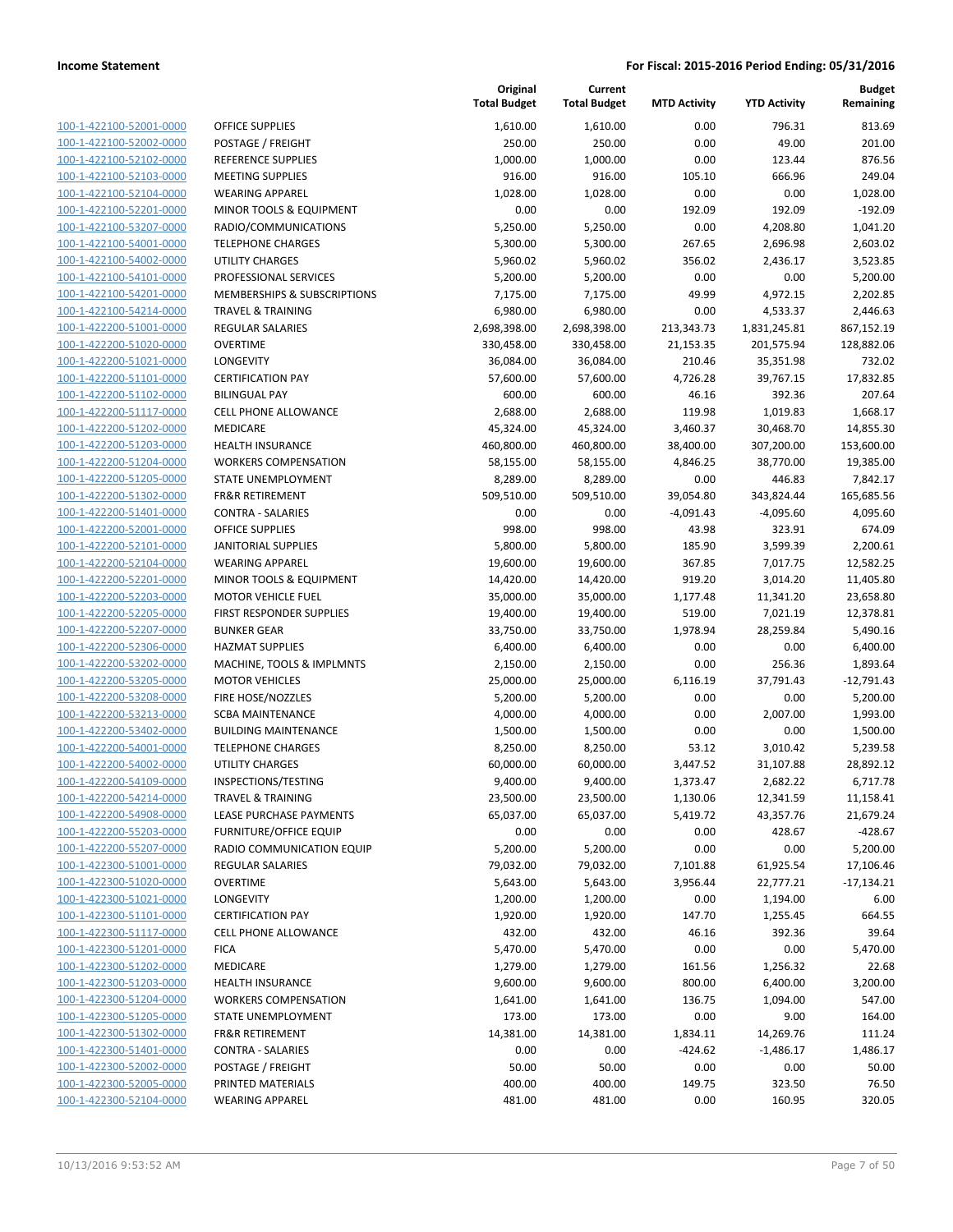| 100-1-422300-52201-0000        |
|--------------------------------|
| 100-1-422300-52203-0000        |
| 100-1-422300-52304-0000        |
| 100-1-422300-53205-0000        |
| 100-1-422300-54001-0000        |
| 100-1-422300-54201-0000        |
|                                |
| 100-1-422300-54208-0000        |
| 100-1-422300-54210-0000        |
| 100-1-422300-54214-0000        |
| 100-1-422300-54217-0000        |
| 100-1-422400-53209-0000        |
| 100-1-422400-54001-0000        |
| 100-1-431100-51001-0000        |
| 100-1-431100-51020-0000        |
| 100-1-431100-51021-0000        |
| 100-1-431100-51116-0000        |
| 100-1-431100-51201-0000        |
|                                |
| 100-1-431100-51202-0000        |
| 100-1-431100-51203-0000        |
| 100-1-431100-51204-0000        |
| 100-1-431100-51205-0000        |
| 100-1-431100-51301-0000        |
| 100-1-431100-52001-0000        |
| 100-1-431100-52002-0000        |
| 100-1-431100-52103-0000        |
| 100-1-431100-52203-0000        |
|                                |
| 100-1-431100-53201-0000        |
| 100-1-431100-53205-0000        |
| 100-1-431100-53207-0000        |
| 100-1-431100-54001-0000        |
| 100-1-431100-54002-0000        |
| 100-1-431100-54101-0000        |
| 100-1-431100-54201-0000        |
| 100-1-431100-54214-0000        |
| 100-1-431200-51001-0000        |
| 100-1-431200-51020-0000        |
| 100-1-431200-51021-0000        |
|                                |
| 100-1-431200-51117-0000        |
| 100-1-431200-51201-0000        |
| 100-1-431200-51202-0000        |
| 100-1-431200-51203-0000        |
| <u>100-1-431200-51204-0000</u> |
| 100-1-431200-51205-0000        |
| 100-1-431200-51301-0000        |
| 100-1-431200-51401-0000        |
| 100-1-431200-52001-0000        |
| <u>100-1-431200-52002-0000</u> |
|                                |
| <u>100-1-431200-52103-0000</u> |
| 100-1-431200-52104-0000        |
| 100-1-431200-52106-0000        |
| 100-1-431200-52107-0000        |
| <u>100-1-431200-52201-0000</u> |
| 100-1-431200-52203-0000        |
| 100-1-431200-52302-0000        |
| 100-1-431200-52303-0000        |
| 100-1-431200-53202-0000        |
| 100-1-431200-53205-0000        |
| 100-1-431200-53207-0000        |
| 100-1-431200-53301-0000        |
|                                |

|                         |                              | Original<br><b>Total Budget</b> | Current<br><b>Total Budget</b> | <b>MTD Activity</b> | <b>YTD Activity</b> | <b>Budget</b><br>Remaining |
|-------------------------|------------------------------|---------------------------------|--------------------------------|---------------------|---------------------|----------------------------|
| 100-1-422300-52201-0000 | MINOR TOOLS & EQUIPMENT      | 3,142.00                        | 3,142.00                       | 217.64              | 1,782.37            | 1,359.63                   |
| 100-1-422300-52203-0000 | <b>MOTOR VEHICLE FUEL</b>    | 1,450.00                        | 1,450.00                       | 99.34               | 1,204.35            | 245.65                     |
| 100-1-422300-52304-0000 | FIRE PREVENTION SUPPLIES     | 11,910.00                       | 11,910.00                      | 557.72              | 4,714.54            | 7,195.46                   |
| 100-1-422300-53205-0000 | <b>MOTOR VEHICLES</b>        | 600.00                          | 600.00                         | 0.00                | 237.31              | 362.69                     |
| 100-1-422300-54001-0000 | <b>TELEPHONE CHARGES</b>     | 1,000.00                        | 1,000.00                       | 0.10                | 148.24              | 851.76                     |
| 100-1-422300-54201-0000 | MEMBERSHIPS & SUBSCRIPTIONS  | 1,445.00                        | 1,445.00                       | 0.00                | 1,466.16            | $-21.16$                   |
| 100-1-422300-54208-0000 | <b>LABORATORY WORK</b>       | 600.00                          | 600.00                         | 0.00                | 0.00                | 600.00                     |
| 100-1-422300-54210-0000 | PHOTO PROCESSING             | 200.00                          | 200.00                         | 0.00                | 0.00                | 200.00                     |
| 100-1-422300-54214-0000 | <b>TRAVEL &amp; TRAINING</b> | 2,200.00                        | 2,200.00                       | 0.00                | 104.86              | 2,095.14                   |
| 100-1-422300-54217-0000 | <b>AWARDS PROGRAM</b>        | 320.00                          | 320.00                         | 0.00                | 0.00                | 320.00                     |
| 100-1-422400-53209-0000 | HARDWARE/SOFTWARE            | 10,000.00                       | 10,000.00                      | 0.00                | 10,000.00           | 0.00                       |
| 100-1-422400-54001-0000 | <b>TELEPHONE CHARGES</b>     | 4,630.00                        | 4,630.00                       | 224.48              | 2,039.74            | 2,590.26                   |
| 100-1-431100-51001-0000 | <b>REGULAR SALARIES</b>      | 131,720.00                      | 131,720.00                     | 9,578.09            | 81,667.01           | 50,052.99                  |
| 100-1-431100-51020-0000 | <b>OVERTIME</b>              | 578.00                          | 578.00                         | 0.00                | 233.69              | 344.31                     |
| 100-1-431100-51021-0000 | LONGEVITY                    | 1,524.00                        | 1,524.00                       | 0.00                | 1,518.00            | 6.00                       |
| 100-1-431100-51116-0000 | <b>CAR ALLOWANCE</b>         | 4,200.00                        | 4,200.00                       | 323.08              | 2,746.18            | 1,453.82                   |
| 100-1-431100-51201-0000 | <b>FICA</b>                  | 9,256.00                        | 9,256.00                       | 609.82              | 5,630.68            | 3,625.32                   |
| 100-1-431100-51202-0000 | MEDICARE                     | 2,001.00                        | 2,001.00                       | 142.62              | 1,316.85            | 684.15                     |
| 100-1-431100-51203-0000 | <b>HEALTH INSURANCE</b>      | 19,200.00                       | 19,200.00                      | 1,600.00            | 12,800.00           | 6,400.00                   |
| 100-1-431100-51204-0000 | <b>WORKERS COMPENSATION</b>  | 358.00                          | 358.00                         | 29.83               | 238.64              | 119.36                     |
| 100-1-431100-51205-0000 | STATE UNEMPLOYMENT           | 345.00                          | 345.00                         | 0.37                | 22.75               | 322.25                     |
| 100-1-431100-51301-0000 | <b>TMRS</b>                  | 14,620.00                       | 14,620.00                      | 1,041.61            | 9,744.97            | 4,875.03                   |
| 100-1-431100-52001-0000 | <b>OFFICE SUPPLIES</b>       | 600.00                          | 469.59                         | 0.00                | 379.25              | 90.34                      |
| 100-1-431100-52002-0000 | POSTAGE / FREIGHT            | 200.00                          | 200.00                         | 18.43               | 44.75               | 155.25                     |
| 100-1-431100-52103-0000 | <b>MEETING SUPPLIES</b>      | 0.00                            | 0.00                           | 130.41              | 130.41              | $-130.41$                  |
| 100-1-431100-52203-0000 | <b>MOTOR VEHICLE FUEL</b>    | 500.00                          | 500.00                         | 0.00                | 95.63               | 404.37                     |
| 100-1-431100-53201-0000 | FURNITURE & OFFICE EQUIPMENT | 150.00                          | 0.00                           | 0.00                | 0.00                | 0.00                       |
| 100-1-431100-53205-0000 | <b>MOTOR VEHICLES</b>        | 400.00                          | 400.00                         | 0.00                | 0.00                | 400.00                     |
| 100-1-431100-53207-0000 | RADIO/COMMUNICATIONS         | 1,000.00                        | 1,000.00                       | 0.00                | 100.00              | 900.00                     |
| 100-1-431100-54001-0000 | <b>TELEPHONE CHARGES</b>     | 5,000.00                        | 5,000.00                       | 1.02                | 1,457.21            | 3,542.79                   |
| 100-1-431100-54002-0000 | <b>UTILITY CHARGES</b>       | 2,500.00                        | 2,500.00                       | 1.55                | 441.38              | 2,058.62                   |
| 100-1-431100-54101-0000 | PROFESSIONAL SERVICES        | 1,000.00                        | 943.92                         | 0.00                | 0.00                | 943.92                     |
| 100-1-431100-54201-0000 | MEMBERSHIPS & SUBSCRIPTIONS  | 600.00                          | 600.00                         | 183.00              | 303.00              | 297.00                     |
| 100-1-431100-54214-0000 | <b>TRAVEL &amp; TRAINING</b> | 1,500.00                        | 1,836.49                       | 1,026.28            | 1,706.08            | 130.41                     |
| 100-1-431200-51001-0000 | <b>REGULAR SALARIES</b>      | 337,515.00                      | 337,515.00                     | 23,638.22           | 185,829.94          | 151,685.06                 |
| 100-1-431200-51020-0000 | <b>OVERTIME</b>              | 27,852.00                       | 27,852.00                      | 546.51              | 7,496.58            | 20,355.42                  |
| 100-1-431200-51021-0000 | <b>LONGEVITY</b>             | 5,964.00                        | 5,964.00                       | 0.00                | 6,390.00            | $-426.00$                  |
| 100-1-431200-51117-0000 | <b>CELL PHONE ALLOWANCE</b>  | 864.00                          | 864.00                         | 73.08               | 558.93              | 305.07                     |
| 100-1-431200-51201-0000 | <b>FICA</b>                  | 23,076.00                       | 23,076.00                      | 1,400.71            | 11,804.27           | 11,271.73                  |
| 100-1-431200-51202-0000 | MEDICARE                     | 5,397.00                        | 5,397.00                       | 327.56              | 2,760.67            | 2,636.33                   |
| 100-1-431200-51203-0000 | <b>HEALTH INSURANCE</b>      | 105,600.00                      | 105,600.00                     | 8,800.00            | 70,400.00           | 35,200.00                  |
| 100-1-431200-51204-0000 | <b>WORKERS COMPENSATION</b>  | 20,025.00                       | 20,025.00                      | 1,668.75            | 13,350.00           | 6,675.00                   |
| 100-1-431200-51205-0000 | STATE UNEMPLOYMENT           | 1,900.00                        | 1,900.00                       | 3.36                | 79.17               | 1,820.83                   |
| 100-1-431200-51301-0000 | <b>TMRS</b>                  | 39,425.00                       | 39,425.00                      | 2,551.95            | 21,631.82           | 17,793.18                  |
| 100-1-431200-51401-0000 | <b>CONTRA - SALARIES</b>     | 0.00                            | 0.00                           | $-157.50$           | $-2,930.87$         | 2,930.87                   |
| 100-1-431200-52001-0000 | OFFICE SUPPLIES              | 350.00                          | 350.00                         | 0.00                | 0.00                | 350.00                     |
| 100-1-431200-52002-0000 | POSTAGE / FREIGHT            | 20.00                           | 20.00                          | 0.00                | 0.00                | 20.00                      |
| 100-1-431200-52103-0000 | <b>MEETING SUPPLIES</b>      | 200.00                          | 200.00                         | 0.00                | 0.00                | 200.00                     |
| 100-1-431200-52104-0000 | <b>WEARING APPAREL</b>       | 10,000.00                       | 10,000.00                      | 557.23              | 6,563.58            | 3,436.42                   |
| 100-1-431200-52106-0000 | <b>CHEMICAL SUPPLIES</b>     | 2,000.00                        | 2,000.00                       | 0.00                | 125.00              | 1,875.00                   |
| 100-1-431200-52107-0000 | <b>BOTANICAL SUPPLIES</b>    | 252.00                          | 252.00                         | 0.00                | 0.00                | 252.00                     |
| 100-1-431200-52201-0000 | MINOR TOOLS & EQUIPMENT      | 6,000.00                        | 6,000.00                       | 195.41              | 1,882.46            | 4,117.54                   |
| 100-1-431200-52203-0000 | <b>MOTOR VEHICLE FUEL</b>    | 43,000.00                       | 43,000.00                      | 1,529.16            | 14,922.00           | 28,078.00                  |
| 100-1-431200-52302-0000 | <b>MEDICAL SUPPLIES</b>      | 150.00                          | 150.00                         | 0.00                | 0.00                | 150.00                     |
| 100-1-431200-52303-0000 | <b>TRAINING SUPPLIES</b>     | 200.00                          | 200.00                         | 111.00              | 111.00              | 89.00                      |
| 100-1-431200-53202-0000 | MACHINE, TOOLS & IMPLMNTS    | 3,000.00                        | 3,000.00                       | 0.00                | 1,329.10            | 1,670.90                   |
| 100-1-431200-53205-0000 | <b>MOTOR VEHICLES</b>        | 45,000.00                       | 45,000.00                      | 4,167.57            | 19,889.55           | 25,110.45                  |
| 100-1-431200-53207-0000 | RADIO/COMMUNICATIONS         | 1,700.00                        | 1,700.00                       | 0.00                | 180.00              | 1,520.00                   |
| 100-1-431200-53301-0000 | SIDEWALKS, CURBS, & GUTTERS  | 12,000.00                       | 12,000.00                      | 0.00                | 2,310.20            | 9,689.80                   |
|                         |                              |                                 |                                |                     |                     |                            |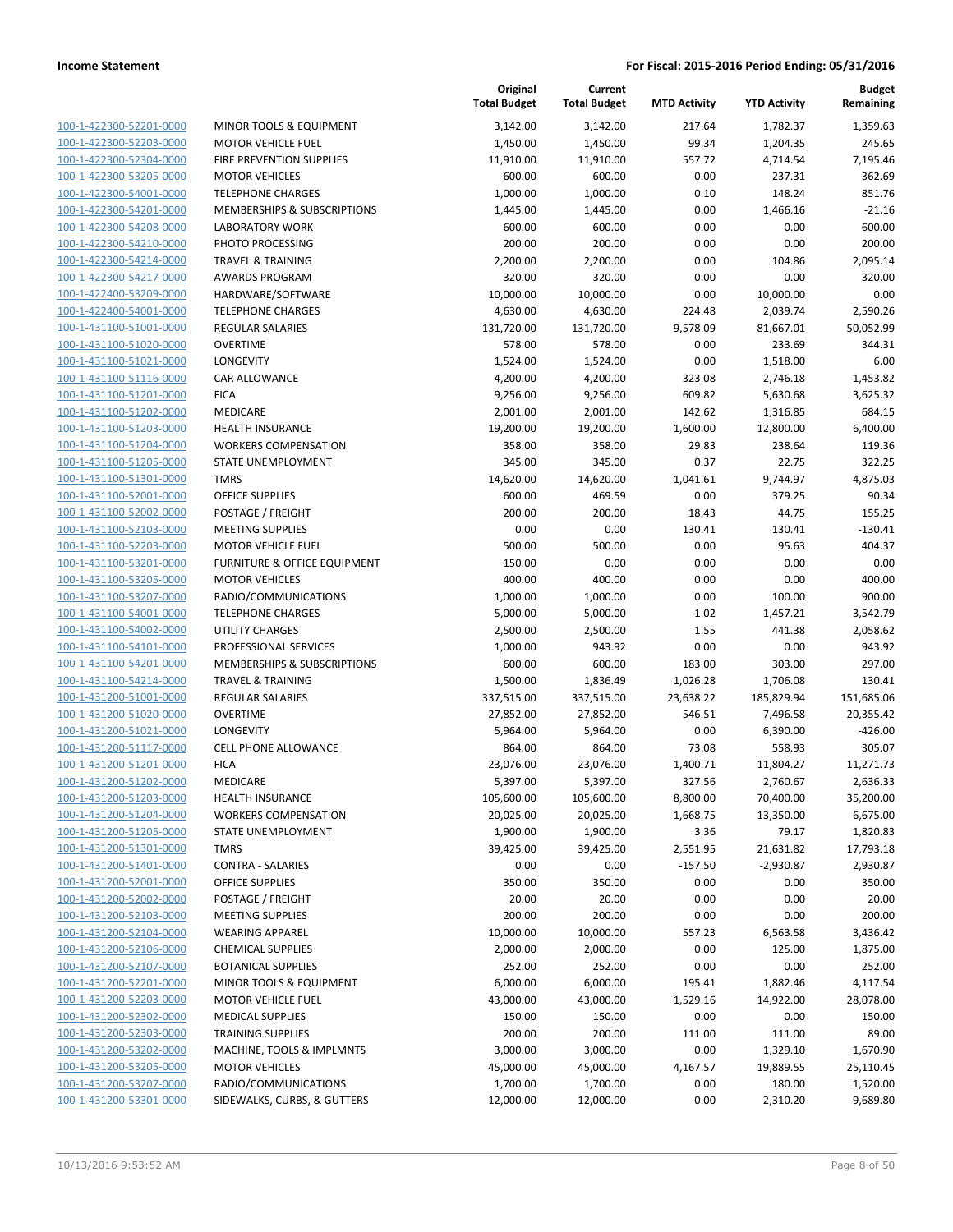| 100-1-431200-53303-0000        |
|--------------------------------|
| 100-1-431200-53305-0000        |
| 100-1-431200-53308-0000        |
| 100-1-431200-54001-0000        |
| 100-1-431200-54002-0000        |
| 100-1-431200-54201-0000        |
| 100-1-431200-54214-0000        |
| 100-1-431200-55201-0000        |
| 100-1-431200-55207-0000        |
| 100-1-431600-51001-0000        |
| 100-1-431600-51020-0000        |
| 100-1-431600-51021-0000        |
| 100-1-431600-51101-0000        |
| 100-1-431600-51201-0000        |
| 100-1-431600-51202-0000        |
| 100-1-431600-51203-0000        |
| 100-1-431600-51204-0000        |
| 100-1-431600-51205-0000        |
| 100-1-431600-51301-0000        |
| 100-1-431600-52001-0000        |
| 100-1-431600-52104-0000        |
| 100-1-431600-52106-0000        |
| 100-1-431600-52201-0000        |
| 100-1-431600-52203-0000        |
| 100-1-431600-53202-0000        |
| 100-1-431600-53205-0000        |
| 100-1-431600-53207-0000        |
| 100-1-431600-53303-0000        |
| 100-1-431600-54001-0000        |
| 100-1-431600-54002-0000        |
| 100-1-431600-54214-0000        |
| 100-1-431600-55201-0000        |
| <u>100-1-431700-51001-0000</u> |
| 100-1-431700-51020-0000        |
| 100-1-431700-51021-0000        |
| 100-1-431700-51117-0000        |
| 100-1-431700-51201-0000        |
| 100-1-431700-51202-0000        |
| 100-1-431700-51203-0000        |
| 100-1-431700-51204-0000        |
| 100-1-431700-51205-0000        |
| 100-1-431700-51301-0000        |
| <u>100-1-431700-52001-0000</u> |
| <u>100-1-431700-52002-0000</u> |
| 100-1-431700-52104-0000        |
| 100-1-431700-52201-0000        |
| 100-1-431700-52203-0000        |
| <u>100-1-431700-52303-0000</u> |
| <u>100-1-431700-53201-0000</u> |
| 100-1-431700-53205-0000        |
| 100-1-431700-53207-0000        |
| 100-1-431700-54001-0000        |
| <u>100-1-431700-54002-0000</u> |
| 100-1-431700-54201-0000        |
| 100-1-431700-54212-0000        |
| 100-1-431700-54214-0000        |
| <u>100-1-431700-54410-0000</u> |
| <u>100-1-441100-51001-0000</u> |
| 100-1-441100-51020-0000        |
|                                |

|                         |                                  | Original<br><b>Total Budget</b> | Current<br><b>Total Budget</b> | <b>MTD Activity</b> | <b>YTD Activity</b> | <b>Budget</b><br>Remaining |
|-------------------------|----------------------------------|---------------------------------|--------------------------------|---------------------|---------------------|----------------------------|
| 100-1-431200-53303-0000 | MAINT - STREET /ALLEY/APRN/RNWY  | 111,000.00                      | 96,215.00                      | 8,673.02            | 29,857.04           | 66,357.96                  |
| 100-1-431200-53305-0000 | <b>BRIDGES &amp; CULVERTS</b>    | 5,500.00                        | 5,500.00                       | 0.00                | 0.00                | 5,500.00                   |
| 100-1-431200-53308-0000 | <b>STORM SEWERS</b>              | 4,000.00                        | 4,000.00                       | 0.00                | 0.00                | 4,000.00                   |
| 100-1-431200-54001-0000 | <b>TELEPHONE CHARGES</b>         | 1,975.00                        | 1,975.00                       | 0.80                | 1,142.30            | 832.70                     |
| 100-1-431200-54002-0000 | <b>UTILITY CHARGES</b>           | 8,700.00                        | 8,700.00                       | 266.07              | 4,421.00            | 4,279.00                   |
| 100-1-431200-54201-0000 | MEMBERSHIPS & SUBSCRIPTIONS      | 300.00                          | 300.00                         | 235.00              | 235.00              | 65.00                      |
| 100-1-431200-54214-0000 | <b>TRAVEL &amp; TRAINING</b>     | 100.00                          | 100.00                         | 0.00                | 71.00               | 29.00                      |
| 100-1-431200-55201-0000 | <b>EQUIPMENT PURCHASES</b>       | 0.00                            | 14,785.00                      | 0.00                | 0.00                | 14,785.00                  |
| 100-1-431200-55207-0000 | <b>RADIO COMMUNICATION EQUIP</b> | 1,500.00                        | 1,500.00                       | 0.00                | 0.00                | 1,500.00                   |
| 100-1-431600-51001-0000 | <b>REGULAR SALARIES</b>          | 66,154.00                       | 66,154.00                      | 5,088.49            | 43,252.10           | 22,901.90                  |
| 100-1-431600-51020-0000 | <b>OVERTIME</b>                  | 2,415.00                        | 2,415.00                       | 0.00                | 1,420.18            | 994.82                     |
| 100-1-431600-51021-0000 | LONGEVITY                        | 1,896.00                        | 1,896.00                       | 0.00                | 1,884.00            | 12.00                      |
| 100-1-431600-51101-0000 | <b>CERTIFICATION PAY</b>         | 600.00                          | 600.00                         | 46.16               | 392.36              | 207.64                     |
| 100-1-431600-51201-0000 | <b>FICA</b>                      | 4,406.00                        | 4,406.00                       | 313.66              | 2,864.19            | 1,541.81                   |
| 100-1-431600-51202-0000 | MEDICARE                         | 1,030.00                        | 1,030.00                       | 73.36               | 669.87              | 360.13                     |
| 100-1-431600-51203-0000 | HEALTH INSURANCE                 | 19,200.00                       | 19,200.00                      | 1,600.00            | 12,800.00           | 6,400.00                   |
| 100-1-431600-51204-0000 | <b>WORKERS COMPENSATION</b>      | 4,314.00                        | 4,314.00                       | 359.50              | 2,876.00            | 1,438.00                   |
| 100-1-431600-51205-0000 | STATE UNEMPLOYMENT               | 345.00                          | 345.00                         | 0.00                | 18.01               | 326.99                     |
| 100-1-431600-51301-0000 | <b>TMRS</b>                      | 7,528.00                        | 7,528.00                       | 540.16              | 5,000.13            | 2,527.87                   |
| 100-1-431600-52001-0000 | <b>OFFICE SUPPLIES</b>           | 200.00                          | 200.00                         | 0.00                | 67.99               | 132.01                     |
| 100-1-431600-52104-0000 | <b>WEARING APPAREL</b>           | 1,800.00                        | 1,800.00                       | 176.31              | 2,556.19            | $-756.19$                  |
| 100-1-431600-52106-0000 | <b>CHEMICAL SUPPLIES</b>         | 300.00                          | 300.00                         | 0.00                | 0.00                | 300.00                     |
| 100-1-431600-52201-0000 | MINOR TOOLS & EQUIPMENT          | 2,000.00                        | 2,000.00                       | 22.43               | 703.72              | 1,296.28                   |
| 100-1-431600-52203-0000 | <b>MOTOR VEHICLE FUEL</b>        | 5,400.00                        | 5,400.00                       | 174.94              | 1,567.01            | 3.832.99                   |
| 100-1-431600-53202-0000 | MACHINE, TOOLS & IMPLMNTS        | 400.00                          | 400.00                         | 0.00                | 0.00                | 400.00                     |
| 100-1-431600-53205-0000 | <b>MOTOR VEHICLES</b>            | 2,628.00                        | 2,628.00                       | $-1,450.19$         | 2,210.76            | 417.24                     |
| 100-1-431600-53207-0000 | RADIO/COMMUNICATIONS             | 500.00                          | 500.00                         | 0.00                | 0.00                | 500.00                     |
| 100-1-431600-53303-0000 | MAINT - STREET /ALLEY/APRN/RNWY  | 22,000.00                       | 22,000.00                      | 0.00                | 14,488.14           | 7,511.86                   |
| 100-1-431600-54001-0000 | <b>TELEPHONE CHARGES</b>         | 1,350.00                        | 1,350.00                       | 0.45                | 637.15              | 712.85                     |
| 100-1-431600-54002-0000 | <b>UTILITY CHARGES</b>           | 323,436.00                      | 323,436.00                     | 24,513.30           | 205,229.00          | 118,207.00                 |
| 100-1-431600-54214-0000 | <b>TRAVEL &amp; TRAINING</b>     | 100.00                          | 100.00                         | 0.00                | 0.00                | 100.00                     |
| 100-1-431600-55201-0000 | <b>EQUIPMENT PURCHASES</b>       | 1,100.00                        | 1,100.00                       | 0.00                | 0.00                | 1,100.00                   |
| 100-1-431700-51001-0000 | <b>REGULAR SALARIES</b>          | 101,973.00                      | 101,973.00                     | 7,844.64            | 66,679.48           | 35,293.52                  |
| 100-1-431700-51020-0000 | <b>OVERTIME</b>                  | 319.00                          | 319.00                         | 0.00                | 0.00                | 319.00                     |
| 100-1-431700-51021-0000 | <b>LONGEVITY</b>                 | 1,242.00                        | 1,242.00                       | 0.00                | 1,230.00            | 12.00                      |
| 100-1-431700-51117-0000 | <b>CELL PHONE ALLOWANCE</b>      | 432.00                          | 432.00                         | 32.30               | 274.55              | 157.45                     |
| 100-1-431700-51201-0000 | <b>FICA</b>                      | 6,446.00                        | 6,446.00                       | 451.60              | 3,933.35            | 2,512.65                   |
| 100-1-431700-51202-0000 | MEDICARE                         | 1,508.00                        | 1,508.00                       | 105.62              | 919.91              | 588.09                     |
| 100-1-431700-51203-0000 | <b>HEALTH INSURANCE</b>          | 19,200.00                       | 19,200.00                      | 1,600.00            | 12,800.00           | 6,400.00                   |
| 100-1-431700-51204-0000 | <b>WORKERS COMPENSATION</b>      | 611.00                          | 611.00                         | 50.92               | 407.36              | 203.64                     |
| 100-1-431700-51205-0000 | STATE UNEMPLOYMENT               | 345.00                          | 345.00                         | 0.00                | 18.01               | 326.99                     |
| 100-1-431700-51301-0000 | <b>TMRS</b>                      | 11,013.00                       | 11,013.00                      | 828.66              | 7,256.51            | 3,756.49                   |
| 100-1-431700-52001-0000 | <b>OFFICE SUPPLIES</b>           | 800.00                          | 2,421.88                       | 0.00                | 2,421.88            | 0.00                       |
| 100-1-431700-52002-0000 | POSTAGE / FREIGHT                | 100.00                          | 100.00                         | 0.00                | 0.00                | 100.00                     |
| 100-1-431700-52104-0000 | <b>WEARING APPAREL</b>           | 800.00                          | 800.00                         | 0.00                | 179.76              | 620.24                     |
| 100-1-431700-52201-0000 | MINOR TOOLS & EQUIPMENT          | 500.00                          | 300.00                         | 0.00                | 59.85               | 240.15                     |
| 100-1-431700-52203-0000 | <b>MOTOR VEHICLE FUEL</b>        | 4,000.00                        | 4,000.00                       | 126.73              | 1,075.96            | 2,924.04                   |
| 100-1-431700-52303-0000 | <b>TRAINING SUPPLIES</b>         | 100.00                          | 78.12                          | 0.00                | 72.75               | 5.37                       |
| 100-1-431700-53201-0000 | FURNITURE & OFFICE EQUIPMENT     | 800.00                          | 300.00                         | 0.00                | 0.00                | 300.00                     |
| 100-1-431700-53205-0000 | <b>MOTOR VEHICLES</b>            | 1,100.00                        | 1,100.00                       | 0.00                | 954.94              | 145.06                     |
| 100-1-431700-53207-0000 | RADIO/COMMUNICATIONS             | 100.00                          | 100.00                         | 0.00                | 0.00                | 100.00                     |
| 100-1-431700-54001-0000 | <b>TELEPHONE CHARGES</b>         | 1,440.00                        | 1,440.00                       | 0.58                | 831.82              | 608.18                     |
| 100-1-431700-54002-0000 | UTILITY CHARGES                  | 1,100.00                        | 1,100.00                       | 1.55                | 441.39              | 658.61                     |
| 100-1-431700-54201-0000 | MEMBERSHIPS & SUBSCRIPTIONS      | 600.00                          | 410.00                         | 0.00                | 0.00                | 410.00                     |
| 100-1-431700-54212-0000 | PRINTING                         | 200.00                          | 200.00                         | 0.00                | 24.00               | 176.00                     |
| 100-1-431700-54214-0000 | <b>TRAVEL &amp; TRAINING</b>     | 1,300.00                        | 790.00                         | 0.00                | 36.00               | 754.00                     |
| 100-1-431700-54410-0000 | PERMITS/FEES                     | 200.00                          | 0.00                           | 0.00                | 0.00                | 0.00                       |
| 100-1-441100-51001-0000 | <b>REGULAR SALARIES</b>          | 115,901.00                      | 115,901.00                     | 4,492.16            | 38,183.32           | 77,717.68                  |
| 100-1-441100-51020-0000 | <b>OVERTIME</b>                  | 0.00                            | 0.00                           | 0.00                | 286.43              | $-286.43$                  |
|                         |                                  |                                 |                                |                     |                     |                            |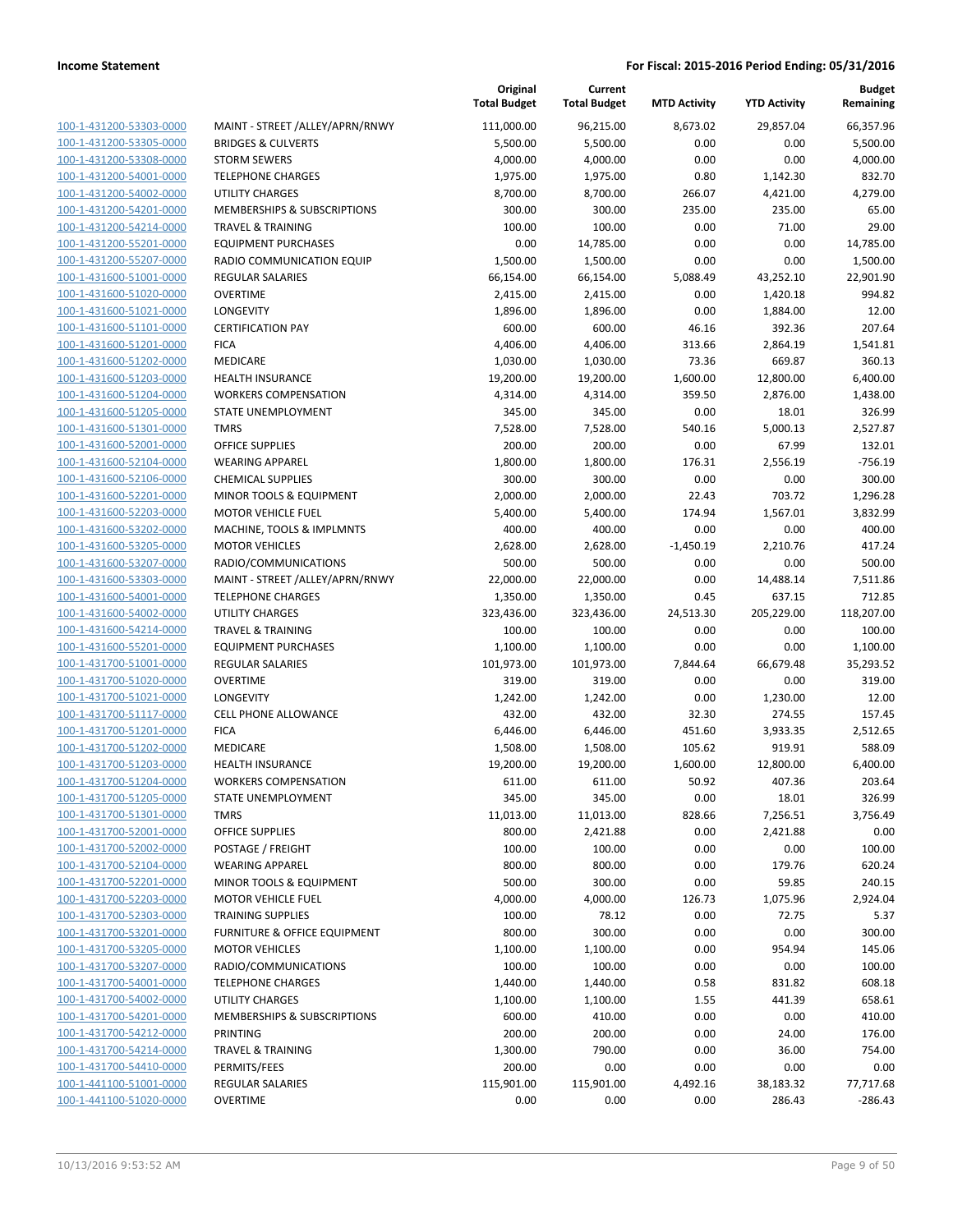100-1-441100-51021-0000 100-1-441100-51102-0000 BILINGUAL PAY 600.00 600.00 92.32 784.72 -184.72 100-1-441100-51201-0000 100-1-441100-51202-0000 100-1-441100-51203-0000 100-1-441100-51204-0000 100-1-441100-51205-0000 100-1-441100-51301-0000 100-1-441100-51401-0000 100-1-441100-52001-0000 100-1-441100-52002-0000 100-1-441100-52005-0000 100-1-441100-53207-0000 100-1-441100-54001-0000 100-1-441100-54002-0000 100-1-441200-51001-0000 100-1-441200-51021-0000 100-1-441200-51101-0000 100-1-441200-51117-0000 100-1-441200-51201-0000 100-1-441200-51202-0000 100-1-441200-51203-0000 100-1-441200-51204-0000 100-1-441200-51205-0000 100-1-441200-51301-0000 100-1-441200-52102-0000 100-1-441200-52104-0000 100-1-441200-54214-0000 100-1-441300-51001-0000 100-1-441300-51021-0000 100-1-441300-51101-0000 100-1-441300-51117-0000 100-1-441300-51201-0000 100-1-441300-51202-0000 100-1-441300-51203-0000 100-1-441300-51204-0000 100-1-441300-51205-0000 100-1-441300-51301-0000 100-1-441300-52002-0000 100-1-441300-52005-0000 PRINTED MATERIALS 400.00 400.00 0.00 72.00 328.00 100-1-441300-52102-0000 100-1-441300-52104-0000 100-1-441300-52201-0000 100-1-441300-52203-0000 100-1-441300-53205-0000 100-1-441300-53207-0000 100-1-441300-54001-0000 100-1-441300-54002-0000 100-1-441300-54201-0000 100-1-441300-54212-0000 100-1-441300-54214-0000 100-1-441300-54410-0000 100-1-443200-51001-0000 100-1-443200-51020-0000 100-1-443200-51021-0000 100-1-443200-51117-0000 100-1-443200-51201-0000 100-1-443200-51202-0000 100-1-443200-51203-0000

|                                                        | Original<br><b>Total Budget</b> | Current<br><b>Total Budget</b> | <b>MTD Activity</b> | <b>YTD Activity</b> | <b>Budget</b><br>Remaining |
|--------------------------------------------------------|---------------------------------|--------------------------------|---------------------|---------------------|----------------------------|
| LONGEVITY                                              | 330.00                          | 330.00                         | 0.00                | 252.00              | 78.00                      |
| <b>BILINGUAL PAY</b>                                   | 600.00                          | 600.00                         | 92.32               | 784.72              | $-184.72$                  |
| <b>FICA</b>                                            | 7,244.00                        | 7,244.00                       | 264.20              | 2,292.32            | 4,951.68                   |
| MEDICARE                                               | 1,694.00                        | 1,694.00                       | 61.78               | 536.10              | 1,157.90                   |
| <b>HEALTH INSURANCE</b>                                | 28,800.00                       | 28,800.00                      | 2,400.00            | 19,200.00           | 9,600.00                   |
| <b>WORKERS COMPENSATION</b>                            | 303.00                          | 303.00                         | 25.25               | 202.00              | 101.00                     |
| STATE UNEMPLOYMENT                                     | 518.00                          | 518.00                         | 1.20                | 18.01               | 499.99                     |
| <b>TMRS</b>                                            | 12,375.00                       | 12,375.00                      | 482.30              | 4,203.88            | 8,171.12                   |
| <b>CONTRA - SALARIES</b>                               | $-67,642.00$                    | $-67,642.00$                   | 0.00                | 0.00                | $-67,642.00$               |
| <b>OFFICE SUPPLIES</b>                                 | 4,255.02                        | 4,255.02                       | 0.00                | 359.46              | 3,895.56                   |
| POSTAGE / FREIGHT                                      | 500.00                          | 500.00                         | 24.81               | 351.00              | 149.00                     |
| PRINTED MATERIALS                                      | 284.88                          | 284.88                         | 0.00                | 124.16              | 160.72                     |
| RADIO/COMMUNICATIONS                                   | 228.00                          | 228.00                         | 0.00                | 0.00                | 228.00                     |
| <b>TELEPHONE CHARGES</b>                               | 1,265.00                        | 1,265.00                       | 0.34                | 493.06              | 771.94                     |
| <b>UTILITY CHARGES</b>                                 | 1,160.00                        | 1,160.00                       | 1.55                | 441.39              | 718.61                     |
| REGULAR SALARIES                                       | 41,008.00                       | 41,008.00                      | 3,155.04            | 26,817.84           | 14,190.16                  |
| LONGEVITY                                              | 78.00                           | 78.00                          | 0.00                | 78.00               | 0.00                       |
| <b>CERTIFICATION PAY</b>                               | 1,200.00                        | 1,200.00                       | 0.00                | 0.00                | 1,200.00                   |
| <b>CELL PHONE ALLOWANCE</b>                            | 432.00                          | 432.00                         | 0.00                | 0.00                | 432.00                     |
| <b>FICA</b>                                            | 2,648.00                        | 2,648.00                       | 195.62              | 1,667.61            | 980.39                     |
| MEDICARE                                               | 619.00                          | 619.00                         | 45.74               | 389.92              | 229.08                     |
| <b>HEALTH INSURANCE</b>                                | 9,600.00                        | 9,600.00                       | 800.00              | 6,400.00            | 3,200.00                   |
| <b>WORKERS COMPENSATION</b>                            | 251.00                          | 251.00                         | 20.92               | 167.36              | 83.64                      |
| STATE UNEMPLOYMENT                                     | 173.00                          | 173.00                         | 0.00                | 9.01                | 163.99                     |
| <b>TMRS</b>                                            | 4,525.00                        | 4,525.00                       | 331.92              | 2,861.74            | 1,663.26                   |
| <b>BOOKS / REF SUPPLIES</b>                            | 500.00                          | 500.00                         | 0.00                | 0.00                | 500.00                     |
| <b>WEARING APPAREL</b><br><b>TRAVEL &amp; TRAINING</b> | 500.04                          | 500.04                         | 0.00<br>0.00        | 0.00                | 500.04<br>175.00           |
| <b>REGULAR SALARIES</b>                                | 260.00<br>238,121.00            | 260.00<br>238,121.00           | 18,336.64           | 85.00<br>156,176.42 | 81,944.58                  |
| LONGEVITY                                              | 1,410.00                        | 1,410.00                       | 0.00                | 1,386.00            | 24.00                      |
| <b>CERTIFICATION PAY</b>                               | 2,400.00                        | 2,400.00                       | 138.46              | 1,176.91            | 1,223.09                   |
| <b>CELL PHONE ALLOWANCE</b>                            | 1,824.00                        | 1,824.00                       | 98.74               | 839.29              | 984.71                     |
| <b>FICA</b>                                            | 15,113.00                       | 15,113.00                      | 1,127.52            | 9,694.99            | 5,418.01                   |
| MEDICARE                                               | 3,534.00                        | 3,534.00                       | 263.70              | 2,267.41            | 1,266.59                   |
| <b>HEALTH INSURANCE</b>                                | 48,000.00                       | 48,000.00                      | 4,000.00            | 32,000.00           | 16,000.00                  |
| <b>WORKERS COMPENSATION</b>                            | 1,479.00                        | 1,479.00                       | 123.25              | 986.00              | 493.00                     |
| STATE UNEMPLOYMENT                                     | 863.00                          | 863.00                         | 0.00                | 45.01               | 817.99                     |
| <b>TMRS</b>                                            | 25,820.00                       | 25,820.00                      | 1,953.94            | 16,981.06           | 8,838.94                   |
| POSTAGE / FREIGHT                                      | 6,000.00                        | 6,000.00                       | 512.64              | 3,166.06            | 2,833.94                   |
| PRINTED MATERIALS                                      | 400.00                          | 400.00                         | 0.00                | 72.00               | 328.00                     |
| <b>BOOKS / REF SUPPLIES</b>                            | 1,500.00                        | 1,500.00                       | 0.00                | 0.00                | 1,500.00                   |
| <b>WEARING APPAREL</b>                                 | 2,000.00                        | 2,000.00                       | 0.00                | 360.63              | 1,639.37                   |
| MINOR TOOLS & EQUIPMENT                                | 500.00                          | 500.00                         | 0.00                | 29.97               | 470.03                     |
| <b>MOTOR VEHICLE FUEL</b>                              | 6,117.00                        | 6,117.00                       | 338.80              | 2,434.30            | 3,682.70                   |
| <b>MOTOR VEHICLES</b>                                  | 2,500.00                        | 2,500.00                       | 20.00               | 447.16              | 2,052.84                   |
| RADIO/COMMUNICATIONS                                   | 114.00                          | 114.00                         | 0.00                | 0.00                | 114.00                     |
| <b>TELEPHONE CHARGES</b>                               | 7,200.00                        | 7,200.00                       | 246.06              | 7,268.63            | $-68.63$                   |
| UTILITY CHARGES                                        | 1,135.44                        | 1,135.44                       | 1.55                | 441.38              | 694.06                     |
| <b>MEMBERSHIPS &amp; SUBSCRIPTIONS</b>                 | 1,000.00                        | 1,000.00                       | 0.00                | 304.50              | 695.50                     |
| PRINTING                                               | 24.00                           | 24.00                          | 0.00                | 0.00                | 24.00                      |
| <b>TRAVEL &amp; TRAINING</b>                           | 5,075.00                        | 5,075.00                       | 190.00              | 673.03              | 4,401.97                   |
| PERMITS/FEES                                           | 15,002.00                       | 15,002.00                      | 0.00                | 9,641.50            | 5,360.50                   |
| REGULAR SALARIES                                       | 135,355.00                      | 135,355.00                     | 10,417.18           | 88,764.84           | 46,590.16                  |
| <b>OVERTIME</b>                                        | 5,995.00                        | 5,995.00                       | 685.70              | 4,763.98            | 1,231.02                   |
| LONGEVITY                                              | 4,692.00                        | 4,692.00                       | 0.00                | 4,668.00            | 24.00                      |
| <b>CELL PHONE ALLOWANCE</b>                            | 432.00                          | 432.00                         | 33.22               | 282.37              | 149.63                     |
| <b>FICA</b>                                            | 9,081.00                        | 9,081.00                       | 609.43              | 5,537.92            | 3,543.08                   |
| MEDICARE                                               | 2,124.00                        | 2,124.00                       | 142.53              | 1,295.16            | 828.84                     |
| <b>HEALTH INSURANCE</b>                                | 38,400.00                       | 38,400.00                      | 3,200.00            | 25,600.00           | 12,800.00                  |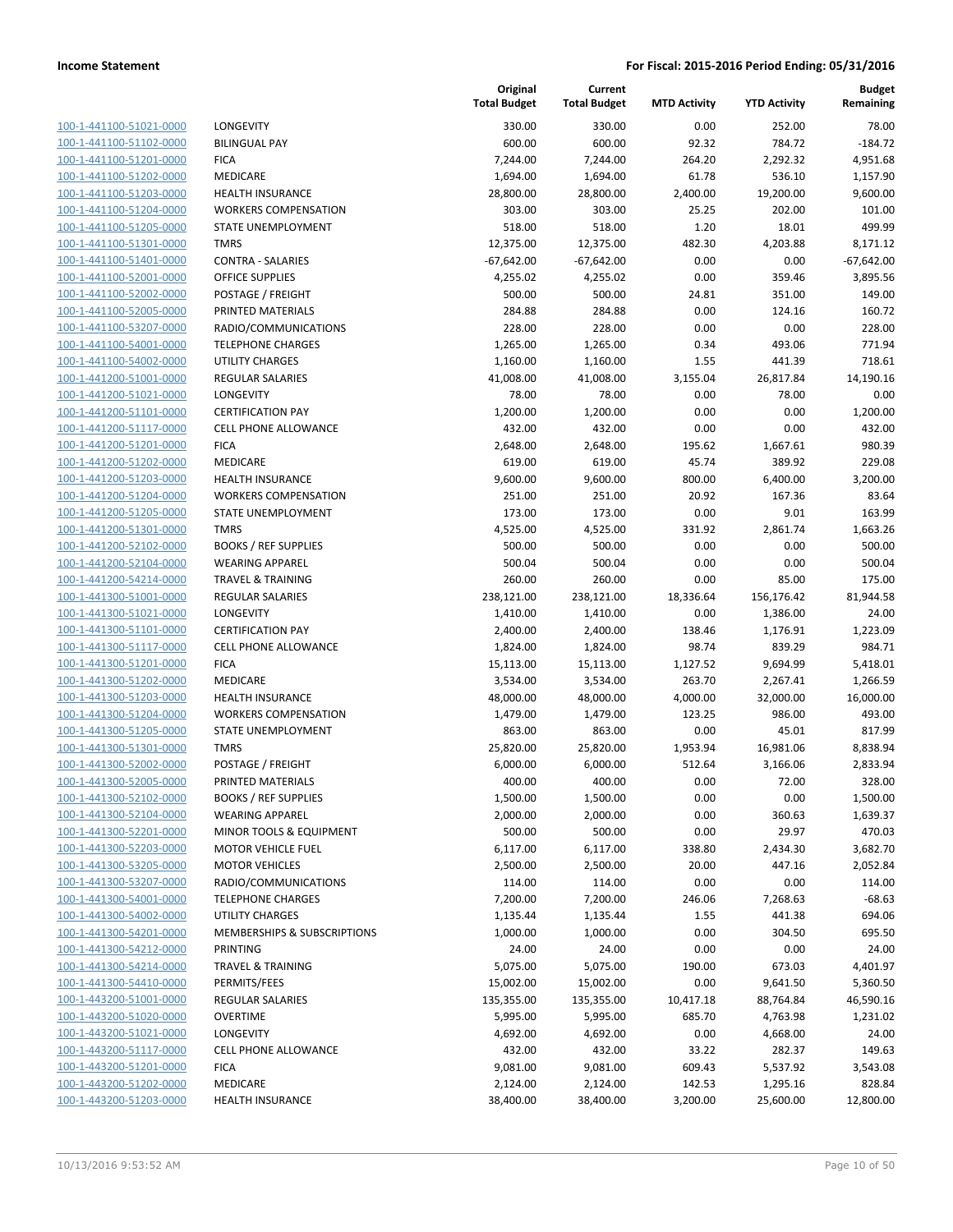| 100-1-443200-51204-0000        |
|--------------------------------|
| 100-1-443200-51205-0000        |
| <u>100-1-443200-51301-0000</u> |
| 100-1-443200-52001-0000        |
| 100-1-443200-52002-0000        |
| 100-1-443200-52101-0000        |
| 100-1-443200-52104-0000        |
| <u>100-1-443200-52106-0000</u> |
| 100-1-443200-52108-0000        |
| 100-1-443200-52201-0000        |
| <u>100-1-443200-52203-0000</u> |
| <u>100-1-443200-53202-0000</u> |
| <u>100-1-443200-53205-0000</u> |
| 100-1-443200-53207-0000        |
| 100-1-443200-54001-0000        |
| <u>100-1-443200-54002-0000</u> |
| <u>100-1-443200-54107-0000</u> |
| <u>100-1-443200-54108-0000</u> |
| 100-1-443200-54201-0000        |
| 100-1-443200-54214-0000        |
|                                |
| <u>100-1-451100-51001-0000</u> |
| <u>100-1-451100-51020-0000</u> |
| 100-1-451100-51021-0000        |
| 100-1-451100-51101-0000        |
| 100-1-451100-51116-0000        |
| <u>100-1-451100-51117-0000</u> |
| <u>100-1-451100-51201-0000</u> |
| <u>100-1-451100-51202-0000</u> |
| 100-1-451100-51203-0000        |
| 100-1-451100-51204-0000        |
| <u>100-1-451100-51205-0000</u> |
| <u>100-1-451100-51301-0000</u> |
| <u>100-1-451100-51401-0000</u> |
| 100-1-451100-52001-0000        |
| 100-1-451100-52002-0000        |
| 100-1-451100-52101-0000        |
| 100-1-451100-52104-0000        |
| <u>100-1-451100-52106-0000</u> |
| 100-1-451100-52107-0000        |
| 100-1-451100-52201-0000        |
| <u>100-1-451100-52203-0000</u> |
| <u>100-1-451100-52401-0000</u> |
| <u>100-1-451100-53202-0000</u> |
| 100-1-451100-53205-0000        |
| 100-1-451100-53207-0000        |
| <u>100-1-451100-53402-0000</u> |
| 100-1-451100-53707-0000        |
| 100-1-451100-53708-0000        |
| 100-1-451100-53709-0000        |
| 100-1-451100-53710-0000        |
| 100-1-451100-54001-0000        |
| 100-1-451100-54002-0000        |
| 100-1-451100-54101-0000        |
| 100-1-451100-54201-0000        |
| 100-1-451100-54211-0000        |
| <u>100-1-451100-54212-0000</u> |
| 100-1-451100-54214-0000        |
|                                |
| 100-1-451100-54301-0000        |
| 100-1-451100-54409-0000        |

|                         |                                        | Original<br><b>Total Budget</b> | Current<br><b>Total Budget</b> | <b>MTD Activity</b> | <b>YTD Activity</b> | <b>Budget</b><br>Remaining |
|-------------------------|----------------------------------------|---------------------------------|--------------------------------|---------------------|---------------------|----------------------------|
| 100-1-443200-51204-0000 | <b>WORKERS COMPENSATION</b>            | 3,822.00                        | 3,822.00                       | 318.50              | 2,548.00            | 1,274.00                   |
| 100-1-443200-51205-0000 | STATE UNEMPLOYMENT                     | 691.00                          | 691.00                         | 0.00                | 35.98               | 655.02                     |
| 100-1-443200-51301-0000 | <b>TMRS</b>                            | 15,515.00                       | 15,515.00                      | 1,171.50            | 10,486.22           | 5,028.78                   |
| 100-1-443200-52001-0000 | <b>OFFICE SUPPLIES</b>                 | 1,000.00                        | 1,000.00                       | 9.29                | 669.06              | 330.94                     |
| 100-1-443200-52002-0000 | POSTAGE / FREIGHT                      | 20.00                           | 20.00                          | 3.90                | 4.66                | 15.34                      |
| 100-1-443200-52101-0000 | <b>JANITORIAL SUPPLIES</b>             | 800.00                          | 800.00                         | 21.30               | 767.92              | 32.08                      |
| 100-1-443200-52104-0000 | <b>WEARING APPAREL</b>                 | 1,900.00                        | 1,900.00                       | 0.00                | 549.20              | 1,350.80                   |
| 100-1-443200-52106-0000 | <b>CHEMICAL SUPPLIES</b>               | 9,500.00                        | 9,500.00                       | 1,811.39            | 10,442.55           | $-942.55$                  |
| 100-1-443200-52108-0000 | <b>MENAGERIE SUPPLIES</b>              | 7,500.00                        | 7,500.00                       | 350.56              | 3,503.22            | 3,996.78                   |
| 100-1-443200-52201-0000 | MINOR TOOLS & EQUIPMENT                | 750.00                          | 750.00                         | 209.70              | 912.55              | $-162.55$                  |
| 100-1-443200-52203-0000 | <b>MOTOR VEHICLE FUEL</b>              | 8,560.00                        | 8,560.00                       | 285.59              | 2,679.40            | 5,880.60                   |
| 100-1-443200-53202-0000 | MACHINE, TOOLS & IMPLMNTS              | 1,500.00                        | 1,500.00                       | 0.00                | 0.00                | 1,500.00                   |
| 100-1-443200-53205-0000 | <b>MOTOR VEHICLES</b>                  | 2,500.00                        | 2,500.00                       | 0.00                | 336.59              | 2,163.41                   |
| 100-1-443200-53207-0000 | RADIO/COMMUNICATIONS                   | 500.00                          | 500.00                         | 0.00                | 0.00                | 500.00                     |
| 100-1-443200-54001-0000 | <b>TELEPHONE CHARGES</b>               | 2,400.00                        | 2,400.00                       | 0.56                | 796.60              | 1,603.40                   |
| 100-1-443200-54002-0000 | <b>UTILITY CHARGES</b>                 | 32,000.00                       | 32,000.00                      | 2,149.52            | 17,565.29           | 14,434.71                  |
| 100-1-443200-54107-0000 | MEDICAL                                | 3,000.00                        | 3,000.00                       | 226.56              | 879.95              | 2,120.05                   |
| 100-1-443200-54108-0000 | <b>VETERINARY SERVICES</b>             | $-6,000.00$                     | $-6,000.00$                    | $-350.00$           | $-6,042.00$         | 42.00                      |
| 100-1-443200-54201-0000 | <b>MEMBERSHIPS &amp; SUBSCRIPTIONS</b> | 200.00                          | 200.00                         | 0.00                | 0.00                | 200.00                     |
| 100-1-443200-54214-0000 | <b>TRAVEL &amp; TRAINING</b>           | 500.00                          | 500.00                         | 0.00                | 210.00              | 290.00                     |
| 100-1-451100-51001-0000 | REGULAR SALARIES                       | 527,283.00                      | 527,283.00                     | 34,847.58           | 296,850.36          | 230,432.64                 |
| 100-1-451100-51020-0000 | <b>OVERTIME</b>                        | 18,116.00                       | 18,116.00                      | 1,792.40            | 11,391.31           | 6,724.69                   |
| 100-1-451100-51021-0000 | LONGEVITY                              | 5,418.00                        | 5,418.00                       | 0.00                | 4,992.00            | 426.00                     |
| 100-1-451100-51101-0000 | <b>CERTIFICATION PAY</b>               | 1,200.00                        | 1,200.00                       | 92.32               | 784.72              | 415.28                     |
| 100-1-451100-51116-0000 | CAR ALLOWANCE                          | 1,800.00                        | 1,800.00                       | 184.62              | 1,569.27            | 230.73                     |
| 100-1-451100-51117-0000 | <b>CELL PHONE ALLOWANCE</b>            | 1,476.00                        | 1,476.00                       | 125.54              | 1,290.96            | 185.04                     |
| 100-1-451100-51201-0000 | <b>FICA</b>                            | 34,428.00                       | 34,428.00                      | 2,207.92            | 19,311.42           | 15,116.58                  |
| 100-1-451100-51202-0000 | MEDICARE                               | 8,052.00                        | 8,052.00                       | 516.37              | 4,516.39            | 3,535.61                   |
| 100-1-451100-51203-0000 | <b>HEALTH INSURANCE</b>                | 124,800.00                      | 124,800.00                     | 10,400.00           | 83,200.00           | 41,600.00                  |
| 100-1-451100-51204-0000 | <b>WORKERS COMPENSATION</b>            | 11,870.00                       | 11,870.00                      | 989.17              | 7,913.36            | 3,956.64                   |
| 100-1-451100-51205-0000 | STATE UNEMPLOYMENT                     | 3,726.00                        | 3,726.00                       | 8.18                | 146.79              | 3,579.21                   |
| 100-1-451100-51301-0000 | <b>TMRS</b>                            | 58,267.00                       | 58,267.00                      | 3,548.87            | 31,539.89           | 26,727.11                  |
| 100-1-451100-51401-0000 | <b>CONTRA - SALARIES</b>               | 0.00                            | 0.00                           | 0.00                | $-154.56$           | 154.56                     |
| 100-1-451100-52001-0000 | <b>OFFICE SUPPLIES</b>                 | 500.00                          | 1,500.00                       | 65.99               | 557.33              | 942.67                     |
| 100-1-451100-52002-0000 | POSTAGE / FREIGHT                      | 50.00                           | 294.00                         | 0.00                | 82.33               | 211.67                     |
| 100-1-451100-52101-0000 | <b>JANITORIAL SUPPLIES</b>             | 5,178.00                        | 5,178.00                       | 192.03              | 3,423.71            | 1,754.29                   |
| 100-1-451100-52104-0000 | <b>WEARING APPAREL</b>                 | 9,430.00                        | 9,430.00                       | 296.61              | 6,699.21            | 2,730.79                   |
| 100-1-451100-52106-0000 | <b>CHEMICAL SUPPLIES</b>               | 8,800.00                        | 10,500.00                      | 8,450.00            | 8,473.86            | 2,026.14                   |
| 100-1-451100-52107-0000 | <b>BOTANICAL SUPPLIES</b>              | 12,000.00                       | 12,000.00                      | 0.00                | 4,849.85            | 7,150.15                   |
| 100-1-451100-52201-0000 | MINOR TOOLS & EQUIPMENT                | 9,575.00                        | 11,575.00                      | 1,115.66            | 7,956.09            | 3,618.91                   |
| 100-1-451100-52203-0000 | <b>MOTOR VEHICLE FUEL</b>              | 45,800.00                       | 26,200.00                      | 1,240.15            | 8,913.74            | 17,286.26                  |
| 100-1-451100-52401-0000 | <b>RECREATIONAL SUPPLIES</b>           | 2,000.00                        | 5,000.00                       | 239.92              | 1,105.20            | 3,894.80                   |
| 100-1-451100-53202-0000 | MACHINE, TOOLS & IMPLMNTS              | 8,985.00                        | 4,985.00                       | 681.69              | 1,892.75            | 3,092.25                   |
| 100-1-451100-53205-0000 | <b>MOTOR VEHICLES</b>                  | 18,000.00                       | 15,500.00                      | 503.77              | 10,652.29           | 4,847.71                   |
| 100-1-451100-53207-0000 | RADIO/COMMUNICATIONS                   | 1,250.00                        | 1,206.00                       | 0.00                | 1,206.00            | 0.00                       |
| 100-1-451100-53402-0000 | <b>BUILDING MAINTENANCE</b>            | 850.00                          | 4,350.00                       | 0.00                | 372.38              | 3,977.62                   |
| 100-1-451100-53707-0000 | <b>MAINT - GROUNDS</b>                 | 8,000.00                        | 15,500.00                      | 0.00                | 7,027.49            | 8,472.51                   |
| 100-1-451100-53708-0000 | <b>ATHLETIC FIELDS</b>                 | 14,500.00                       | 17,000.00                      | 4,021.95            | 12,621.59           | 4,378.41                   |
| 100-1-451100-53709-0000 | <b>SWIMMING POOL</b>                   | 2,000.00                        | 7,700.00                       | 330.17              | 1,510.96            | 6,189.04                   |
| 100-1-451100-53710-0000 | PARK IMPROVEMENTS                      | 5,750.00                        | 10,495.54                      | 0.00                | 8,295.54            | 2,200.00                   |
| 100-1-451100-54001-0000 | <b>TELEPHONE CHARGES</b>               | 10,000.00                       | 4,254.46                       | 257.10              | 2,901.76            | 1,352.70                   |
| 100-1-451100-54002-0000 | UTILITY CHARGES                        | 151,966.30                      | 151,966.30                     | 11,957.99           | 88,247.27           | 63,719.03                  |
| 100-1-451100-54101-0000 | PROFESSIONAL SERVICES                  | 60,965.00                       | 60,965.00                      | 10,000.00           | 10,000.00           | 50,965.00                  |
| 100-1-451100-54201-0000 | MEMBERSHIPS & SUBSCRIPTIONS            | 1,510.00                        | 1,510.00                       | 0.00                | 337.82              | 1,172.18                   |
| 100-1-451100-54211-0000 | ADVERTISING                            | 4,000.00                        | 4,000.00                       | 130.11              | 1,669.70            | 2,330.30                   |
| 100-1-451100-54212-0000 | <b>PRINTING</b>                        | 50.00                           | 50.00                          | 0.00                | 0.00                | 50.00                      |
| 100-1-451100-54214-0000 | <b>TRAVEL &amp; TRAINING</b>           | 2,500.00                        | 3,000.00                       | 114.50              | 2,024.19            | 975.81                     |
| 100-1-451100-54301-0000 | <b>SPECIAL EVENTS</b>                  | 27,600.00                       | 27,100.00                      | 0.00                | 16,123.59           | 10,976.41                  |
| 100-1-451100-54409-0000 | <b>CEMETERY MAINTENANCE</b>            | 72,000.00                       | 72,000.00                      | 5,500.00            | 44,000.00           | 28,000.00                  |
|                         |                                        |                                 |                                |                     |                     |                            |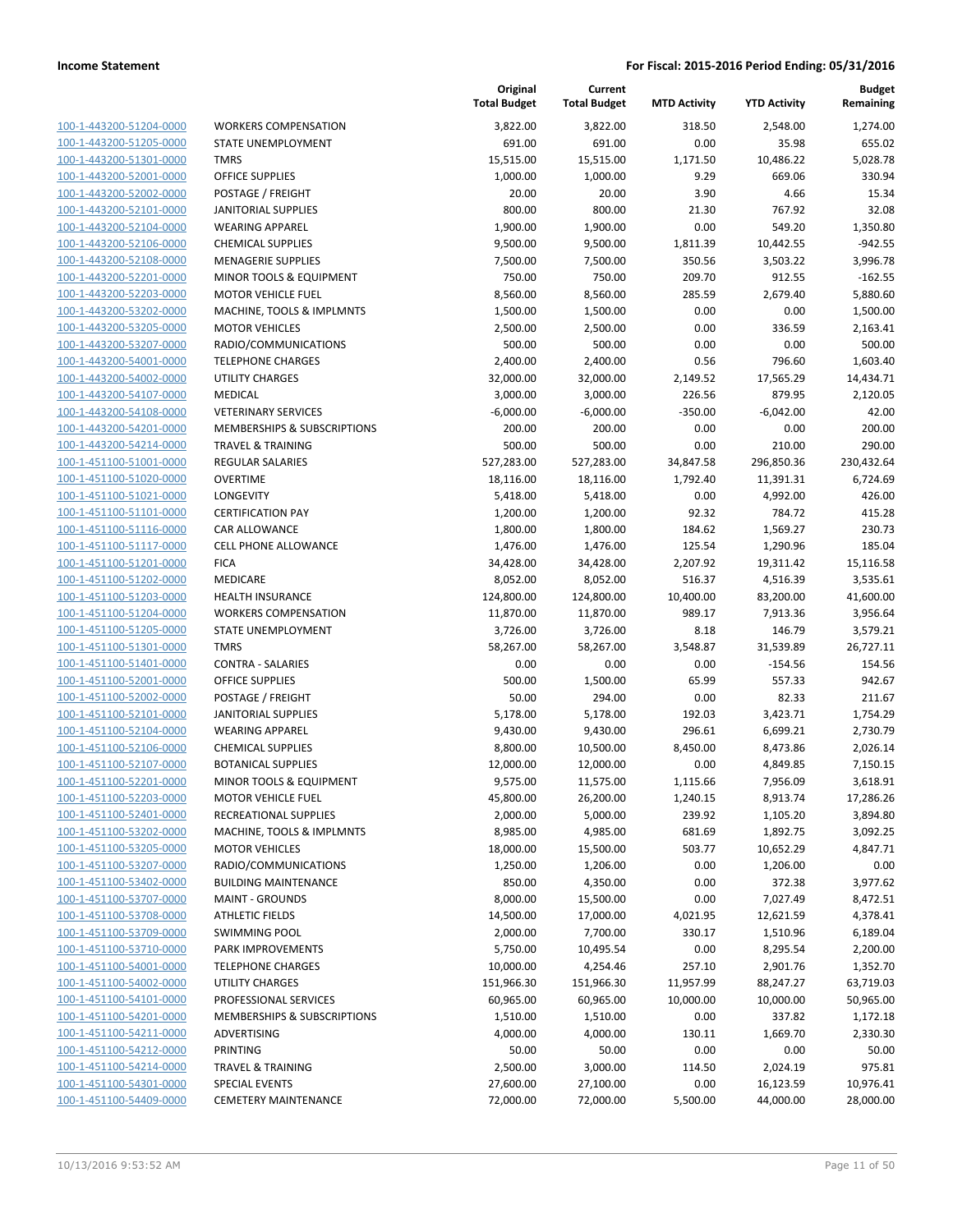| 100-1-451100-55206-0000        |
|--------------------------------|
| 100-1-455100-51001-0000        |
| 100-1-455100-51021-0000        |
| <u>100-1-455100-51116-0000</u> |
| 100-1-455100-51117-0000        |
| 100-1-455100-51201-0000        |
| 100-1-455100-51202-0000        |
| 100-1-455100-51203-0000        |
| 100-1-455100-51204-0000        |
| 100-1-455100-51205-0000        |
| 100-1-455100-51301-0000        |
| 100-1-455100-51401-0000        |
| 100-1-455100-52001-0000        |
| <u>100-1-455100-52002-0000</u> |
| 100-1-455100-52004-0000        |
|                                |
| 100-1-455100-52005-0000        |
| 100-1-455100-52402-0000        |
| 100-1-455100-53201-0000        |
| 100-1-455100-54001-0000        |
| 100-1-455100-54002-0000        |
| 100-1-455100-54201-0000        |
| 100-1-455100-54202-0000        |
| 100-1-455100-54214-0000        |
| <u>100-1-455100-55203-0000</u> |
| 100-1-455100-55211-0000        |
| 100-1-456100-51001-0000        |
| 100-1-456100-51021-0000        |
| 100-1-456100-51116-0000        |
| 100-1-456100-51117-0000        |
| 100-1-456100-51201-0000        |
|                                |
| 100-1-456100-51202-0000        |
| 100-1-456100-51203-0000        |
| 100-1-456100-51204-0000        |
| <u>100-1-456100-51205-0000</u> |
| 100-1-456100-51301-0000        |
| 100-1-456100-52001-0000        |
| 100-1-456100-52002-0000        |
| 100-1-456100-52005-0000        |
| 100-1-456100-52103-0000        |
| 100-1-456100-53402-0000        |
| 100-1-456100-54001-0000        |
| <u>100-1-456100-54201-0000</u> |
| 100-1-456100-54211-0000        |
| 100-1-456100-54214-0000        |
|                                |
| <u>100-1-456100-54301-0000</u> |
| <u>100-1-480000-52003-0000</u> |
| 100-1-480000-52006-0000        |
| 100-1-480000-54002-0000        |
| 100-1-480000-54105-0000        |
| <u>100-1-480000-54201-0000</u> |
| <u>100-1-480000-54904-0000</u> |
| 100-1-480000-54905-0000        |
| 100-1-480000-54906-0000        |
| 100-1-480000-56309-0000        |
| <u>100-1-480000-57005-0000</u> |
| <u>100-1-480000-57007-0000</u> |
| 100-1-480000-57008-0000        |
| 100-1-480000-57015-0000        |
| <u>100-1-491000-58040-0000</u> |
|                                |

| AACHINE, TOOLS, & IMPLMNT                     |
|-----------------------------------------------|
| EGULAR SALARIES                               |
| ONGEVITY                                      |
| AR ALLOWANCE:                                 |
| ELL PHONE ALLOWANCE:                          |
| ICA                                           |
| <i><b>IEDICARE</b></i>                        |
| IEALTH INSURANCE                              |
| VORKERS COMPENSATION                          |
| TATE UNEMPLOYMENT                             |
| <b>MRS</b>                                    |
| ONTRA - SALARIES:                             |
| )FFICE SUPPLIES                               |
| OSTAGE / FREIGHT                              |
| OMPUTER SUPPLIES:                             |
| RINTED MATERIALS                              |
| ASIC PROGRAM EXPENSE                          |
| URNITURE & OFFICE EQUIPMENT                   |
| <b>ELEPHONE CHARGES</b>                       |
| <b>ITILITY CHARGES</b>                        |
| AEMBERSHIPS & SUBSCRIPTIONS                   |
| <b>IBRARY PERIODICALS</b>                     |
| <b>RAVEL &amp; TRAINING</b>                   |
| URNITURE/OFFICE EQUIP                         |
| OOKS                                          |
| EGULAR SALARIES:                              |
| ONGEVITY                                      |
| AR ALLOWANCE:                                 |
| ELL PHONE ALLOWANCE:                          |
| ICA                                           |
| <i><b>IEDICARE</b></i>                        |
| IEALTH INSURANCE                              |
| VORKERS COMPENSATION                          |
| TATE UNEMPLOYMENT                             |
| MRS                                           |
| )FFICE SUPPLIES                               |
| OSTAGE / FREIGHT                              |
| RINTED MATERIALS                              |
| <b><i>IEETING SUPPLIES</i></b>                |
| <i><b>IAINTENANCE OF BUILDINGS</b></i>        |
| <b>ELEPHONE CHARGES</b>                       |
| AEMBERSHIPS & SUBSCRIPTIONS                   |
| DVERTISING                                    |
| <b>RAVEL &amp; TRAINING</b>                   |
| PECIAL EVENTS                                 |
| OPIER CHARGES                                 |
| OPIER PAPER                                   |
| <b>ITILITY CHARGES</b>                        |
| <b>AARKETING</b>                              |
| <b><i>MEMBERSHIPS &amp; SUBSCRIPTIONS</i></b> |
| <b>OSTAGE METER RENTAL</b>                    |
| <b>AAIL MACHINE LEASE INT</b>                 |
| <b>AAIL MACHINE LEASE PRINC</b>               |
| AYOUT ARRANGEMENT LOCAL SALES TAX             |
| <b>CCRUED VAC &amp; SICK PAY</b>              |
| OMMUNITY SERVICES                             |
| ANK CHARGES                                   |
| ONTINGENCY EXPENSE                            |

|                                                    |                                         | Original<br><b>Total Budget</b> | Current<br><b>Total Budget</b> | <b>MTD Activity</b> | <b>YTD Activity</b>   | <b>Budget</b><br>Remaining |
|----------------------------------------------------|-----------------------------------------|---------------------------------|--------------------------------|---------------------|-----------------------|----------------------------|
| 100-1-451100-55206-0000                            | MACHINE, TOOLS, & IMPLMNT               | 0.00                            | 0.00                           | 0.00                | 60,709.76             | $-60,709.76$               |
| 100-1-455100-51001-0000                            | <b>REGULAR SALARIES</b>                 | 307,982.00                      | 307,982.00                     | 23,527.54           | 200,169.10            | 107,812.90                 |
| 100-1-455100-51021-0000                            | LONGEVITY                               | 2,466.00                        | 2,466.00                       | 0.00                | 1,848.00              | 618.00                     |
| 100-1-455100-51116-0000                            | <b>CAR ALLOWANCE</b>                    | 3,600.00                        | 3,600.00                       | 276.92              | 2,353.82              | 1,246.18                   |
| 100-1-455100-51117-0000                            | CELL PHONE ALLOWANCE                    | 480.00                          | 480.00                         | 33.22               | 282.37                | 197.63                     |
| 100-1-455100-51201-0000                            | <b>FICA</b>                             | 19,501.00                       | 19,501.00                      | 1,425.80            | 12,270.82             | 7,230.18                   |
| 100-1-455100-51202-0000                            | MEDICARE                                | 4,561.00                        | 4,561.00                       | 333.46              | 2,869.81              | 1,691.19                   |
| 100-1-455100-51203-0000                            | <b>HEALTH INSURANCE</b>                 | 48,000.00                       | 48,000.00                      | 4,000.00            | 32,000.00             | 16,000.00                  |
| 100-1-455100-51204-0000                            | <b>WORKERS COMPENSATION</b>             | 831.00                          | 831.00                         | 69.25               | 554.00                | 277.00                     |
| 100-1-455100-51205-0000                            | STATE UNEMPLOYMENT                      | 2,028.00                        | 2,028.00                       | 8.26                | 89.26                 | 1,938.74                   |
| 100-1-455100-51301-0000                            | <b>TMRS</b>                             | 27,287.00                       | 27,287.00                      | 2,069.92            | 17,459.64             | 9,827.36                   |
| 100-1-455100-51401-0000                            | <b>CONTRA - SALARIES</b>                | 0.00                            | 0.00                           | $-32.61$            | $-228.33$             | 228.33                     |
| 100-1-455100-52001-0000                            | <b>OFFICE SUPPLIES</b>                  | 5,000.00                        | 5,000.00                       | 728.79              | 2,391.00              | 2,609.00                   |
| 100-1-455100-52002-0000                            | POSTAGE / FREIGHT                       | 1,300.00                        | 1,300.00                       | 47.00               | 172.12                | 1,127.88                   |
| 100-1-455100-52004-0000                            | <b>COMPUTER SUPPLIES</b>                | 500.00                          | 500.00                         | 0.00                | 0.00                  | 500.00                     |
| 100-1-455100-52005-0000                            | PRINTED MATERIALS                       | 600.00                          | 600.00                         | 0.00                | 24.00                 | 576.00                     |
| 100-1-455100-52402-0000                            | <b>BASIC PROGRAM EXPENSE</b>            | 8,500.00                        | 8,500.00                       | 99.84               | 1,786.25              | 6,713.75                   |
| 100-1-455100-53201-0000                            | <b>FURNITURE &amp; OFFICE EQUIPMENT</b> | 1,500.00                        | 1,500.00                       | 0.00                | 0.00                  | 1,500.00                   |
| 100-1-455100-54001-0000                            | <b>TELEPHONE CHARGES</b>                | 5,325.00                        | 5,325.00                       | 103.86              | 2,616.49              | 2,708.51                   |
| 100-1-455100-54002-0000                            | <b>UTILITY CHARGES</b>                  | 47,800.00                       | 47,800.00                      | 3,478.97            | 28,167.07             | 19,632.93                  |
| 100-1-455100-54201-0000                            | MEMBERSHIPS & SUBSCRIPTIONS             | 14,395.00                       | 14,395.00                      | 0.00                | 13,876.16             | 518.84                     |
| 100-1-455100-54202-0000                            | <b>LIBRARY PERIODICALS</b>              | 2,600.00                        | 2,600.00                       | 0.00                | 2,481.28              | 118.72                     |
| 100-1-455100-54214-0000                            | <b>TRAVEL &amp; TRAINING</b>            | 2,500.00                        | 2,500.00                       | 1,156.85            | 2,005.92              | 494.08                     |
| 100-1-455100-55203-0000                            | <b>FURNITURE/OFFICE EQUIP</b>           | 1,000.00                        | 1,000.00                       | 0.00                | 0.00                  | 1,000.00                   |
| 100-1-455100-55211-0000                            | <b>BOOKS</b>                            | 44,625.00                       | 44,625.00                      | 1,674.12            | 21,338.60             | 23,286.40                  |
| 100-1-456100-51001-0000                            | <b>REGULAR SALARIES</b>                 | 52,940.00                       | 52,940.00                      | 4,074.72            | 34,635.13             | 18,304.87                  |
| 100-1-456100-51021-0000                            | LONGEVITY                               | 1,152.00                        | 1,152.00                       | 0.00                | 1,146.00              | 6.00                       |
| 100-1-456100-51116-0000                            | <b>CAR ALLOWANCE</b>                    | 3,600.00                        | 3,600.00                       | 276.92              | 2,353.82              | 1,246.18                   |
| 100-1-456100-51117-0000                            | <b>CELL PHONE ALLOWANCE</b>             | 432.00                          | 432.00                         | 33.22               | 282.37                | 149.63                     |
| 100-1-456100-51201-0000                            | <b>FICA</b>                             | 3,604.00                        | 3,604.00                       | 235.94              | 2,103.81              | 1,500.19                   |
| 100-1-456100-51202-0000                            | MEDICARE                                | 843.00                          | 843.00                         | 55.18               | 492.02                | 350.98                     |
| 100-1-456100-51203-0000                            | <b>HEALTH INSURANCE</b>                 | 9,600.00                        | 9,600.00                       | 800.00              | 6,400.00              | 3,200.00                   |
| 100-1-456100-51204-0000                            | <b>WORKERS COMPENSATION</b>             | 151.00                          | 151.00                         | 12.58               | 100.64                | 50.36                      |
| 100-1-456100-51205-0000                            | STATE UNEMPLOYMENT                      | 173.00                          | 173.00                         | 0.00                | 8.99                  | 164.01                     |
| 100-1-456100-51301-0000                            | <b>TMRS</b>                             | 6,157.00                        | 6,157.00                       | 461.28              | 4,089.28              | 2,067.72                   |
| 100-1-456100-52001-0000                            | <b>OFFICE SUPPLIES</b>                  | 125.00                          | 125.00                         | 5.00                | 43.56                 | 81.44                      |
| 100-1-456100-52002-0000                            | POSTAGE / FREIGHT                       | 250.00                          | 250.00                         | 9.80                | 57.55                 | 192.45                     |
| 100-1-456100-52005-0000                            | PRINTED MATERIALS                       | 400.00                          | 131.00                         | 0.00                | 131.38                | $-0.38$                    |
| 100-1-456100-52103-0000                            | <b>MEETING SUPPLIES</b>                 | 50.00                           | 50.00                          | 0.00                | 50.00                 | 0.00                       |
| 100-1-456100-53402-0000                            | <b>MAINTENANCE OF BUILDINGS</b>         | 0.00                            | 369.00                         | 0.00                | 0.00                  | 369.00                     |
| 100-1-456100-54001-0000                            | <b>TELEPHONE CHARGES</b>                | 400.00                          | 400.00                         | 0.12                | 169.44                | 230.56                     |
| 100-1-456100-54201-0000                            | MEMBERSHIPS & SUBSCRIPTIONS             | 1,150.00                        | 1,150.00                       | 0.00                | 850.00                | 300.00                     |
| 100-1-456100-54211-0000                            | ADVERTISING                             | 0.00                            | 0.00                           | $-328.00$           | 0.00                  | 0.00                       |
| 100-1-456100-54214-0000<br>100-1-456100-54301-0000 | <b>TRAVEL &amp; TRAINING</b>            | 900.00                          | 800.00                         | 0.00                | 614.74                | 185.26<br>880.88           |
| 100-1-480000-52003-0000                            | SPECIAL EVENTS<br><b>COPIER CHARGES</b> | 4,800.00<br>57,500.00           | 4,800.00<br>57,500.00          | 841.42<br>2,928.88  | 3,919.12<br>42,508.54 | 14,991.46                  |
| 100-1-480000-52006-0000                            | <b>COPIER PAPER</b>                     | 5,600.00                        | 5,600.00                       | 247.76              | 2,486.71              | 3,113.29                   |
| 100-1-480000-54002-0000                            | <b>UTILITY CHARGES</b>                  | 552.00                          | 552.00                         | 45.30               | 362.29                | 189.71                     |
| 100-1-480000-54105-0000                            | <b>MARKETING</b>                        | 7,950.00                        | 7,950.00                       | 0.00                | 7,400.00              | 550.00                     |
| 100-1-480000-54201-0000                            | MEMBERSHIPS & SUBSCRIPTIONS             | 8,601.00                        | 8,601.00                       | 0.00                | 3,961.60              | 4,639.40                   |
| 100-1-480000-54904-0000                            | POSTAGE METER RENTAL                    | 0.00                            | 0.00                           | $-332.00$           | $-741.57$             | 741.57                     |
| 100-1-480000-54905-0000                            | MAIL MACHINE LEASE INT                  | 413.00                          | 413.00                         | 0.00                | 401.37                | 11.63                      |
| 100-1-480000-54906-0000                            | MAIL MACHINE LEASE PRINC                | 2,096.00                        | 2,096.00                       | 0.00                | 1,480.20              | 615.80                     |
| 100-1-480000-56309-0000                            | PAYOUT ARRANGEMENT LOCAL SALES TAX      | 69,364.00                       | 69,364.00                      | 5,780.30            | 46,242.40             | 23,121.60                  |
| 100-1-480000-57005-0000                            | <b>ACCRUED VAC &amp; SICK PAY</b>       | 157,000.00                      | 157,000.00                     | 0.00                | 206,640.12            | $-49,640.12$               |
| 100-1-480000-57007-0000                            | <b>COMMUNITY SERVICES</b>               | 43,600.00                       | 43,600.00                      | 0.00                | 18,750.00             | 24,850.00                  |
| 100-1-480000-57008-0000                            | <b>BANK CHARGES</b>                     | 13,486.00                       | 13,486.00                      | 1,573.68            | 12,816.42             | 669.58                     |
| 100-1-480000-57015-0000                            | <b>CONTINGENCY EXPENSE</b>              | 34,634.00                       | 34,634.00                      | 0.00                | 0.00                  | 34,634.00                  |
| 100-1-491000-58040-0000                            | <b>XFR - GENERAL CIP</b>                | 1,698,000.00                    | 1,855,953.50                   | 141,500.00          | 1,439,953.50          | 416,000.00                 |
|                                                    |                                         |                                 |                                |                     |                       |                            |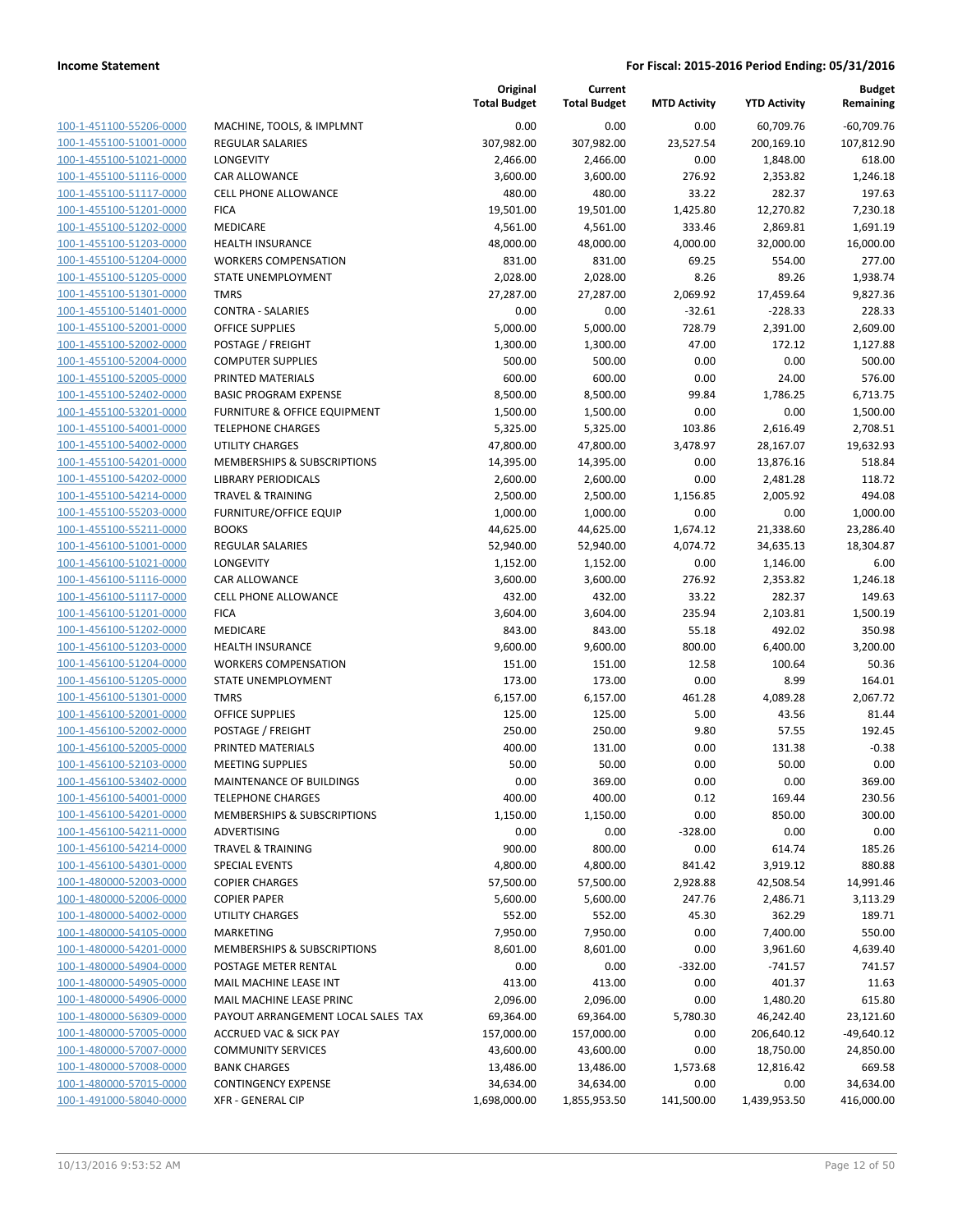|                                                               |                                                                       | Original<br><b>Total Budget</b> | Current<br><b>Total Budget</b> | <b>MTD Activity</b> | <b>YTD Activity</b> | <b>Budget</b><br>Remaining |
|---------------------------------------------------------------|-----------------------------------------------------------------------|---------------------------------|--------------------------------|---------------------|---------------------|----------------------------|
| 100-1-491000-58204-0000                                       | XFR - VEHICLE/EQUIP RPLCMNT                                           | 387,931.00                      | 387,931.00                     | 32,327.58           | 258,620.64          | 129,310.36                 |
| 100-1-495000-58702-0000                                       | CA - GEN GOV TO CENTRAL SERVICE FUND                                  | 3,581.00                        | 3,581.00                       | 298.42              | 2,387.36            | 1,193.64                   |
| 100-1-495000-58703-0000                                       | CA - PUBLIC WORKS TO CENTRAL SERVICE FU                               | 78,375.00                       | 78,375.00                      | 6,531.24            | 52,249.92           | 26,125.08                  |
| 100-1-495000-58704-0000                                       | CA - PUBLIC SAFETY TO CENTRAL SERVICE FU                              | 205,586.00                      | 205,586.00                     | 17,132.17           | 137,057.36          | 68,528.64                  |
| 100-1-495000-58705-0000                                       | CA - COM DEV TO CENTRAL SERVICE FUND                                  | 33,518.00                       | 33,518.00                      | 2,793.17            | 22,345.36           | 11,172.64                  |
| 100-1-495000-58706-0000                                       | CA - PARKS & REC TO CENTRAL SERVICE FUND                              | 170,772.00                      | 170,772.00                     | 14,231.00           | 113,848.00          | 56,924.00                  |
| 100-1-495000-58712-0000                                       | CA - GEN GOV TO INSURANCE FUND                                        | 2,715.00                        | 2,715.00                       | 226.25              | 1,810.00            | 905.00                     |
| 100-1-495000-58713-0000                                       | CA - PUBLIC WORKS TO INSURANCE FUND                                   | 20,556.00                       | 20,556.00                      | 1,713.00            | 13,704.00           | 6,852.00                   |
| 100-1-495000-58714-0000                                       | CA - PUBLIC SAFETY TO INSURANCE FUND                                  | 111,950.00                      | 111,950.00                     | 9,329.17            | 74,633.36           | 37,316.64                  |
| 100-1-495000-58715-0000                                       | CA - COM DEV TO INSURANCE FUND                                        | 9,417.00                        | 9,417.00                       | 784.75              | 6,278.00            | 3,139.00                   |
| 100-1-495000-58716-0000                                       | CA - PARKS & REC TO INSURANCE FUND                                    | 31,265.00                       | 31,265.00                      | 2,605.42            | 20,843.36           | 10,421.64                  |
| 100-1-495000-58722-0000                                       | CA - GEN GOVERNMENT TO MIS FUND                                       | 52,071.00                       | 52,071.00                      | 4,339.25            | 34,714.00           | 17,357.00                  |
| 100-1-495000-58723-0000                                       | CA - PUBLIC WORKS TO MIS FUND                                         | 44,416.00                       | 44,416.00                      | 3,701.33            | 29,610.64           | 14,805.36                  |
| 100-1-495000-58724-0000                                       | CA - PUBLIC SAFETY TO MIS FUND                                        | 219,205.00                      | 219,205.00                     | 18,267.08           | 146,136.64          | 73,068.36                  |
| 100-1-495000-58725-0000                                       | CA - COM DEV TO MIS FUND                                              | 80,998.00                       | 80,998.00                      | 6,749.83            | 53,998.64           | 26,999.36                  |
| 100-1-495000-58726-0000                                       | CA - PARKS & REC TO MIS FUND                                          | 131,161.00                      | 131,161.00                     | 10,930.08           | 87,440.64           | 43,720.36                  |
|                                                               | <b>Expense Total:</b>                                                 | 22,194,537.46                   | 22,352,490.96                  | 1,604,577.53        | 14,476,741.41       | 7,875,749.55               |
|                                                               | Fund: 100 - GENERAL FUND Surplus (Deficit):                           | -435,044.17                     | -592,997.67                    | -530,710.28         | 1,788,528.75        | -2,381,526.42              |
| Fund: 101 - MUNICIPAL COURT BUILDING SECURITY FEES<br>Revenue |                                                                       |                                 |                                |                     |                     |                            |
| 101-1-318001-44101-0000                                       | MUNICIPAL COURT COST/FEES                                             | 5,744.00                        | 5,744.00                       | 505.93              | 5,139.40            | 604.60                     |
| 101-1-319001-45401-0000                                       | <b>INTEREST REVENUES</b>                                              | 145.00                          | 145.00                         | $-8.04$             | 69.32               | 75.68                      |
|                                                               | <b>Revenue Total:</b>                                                 | 5,889.00                        | 5,889.00                       | 497.89              | 5,208.72            | 680.28                     |
| <b>Expense</b>                                                |                                                                       |                                 |                                |                     |                     |                            |
| 101-1-480000-57008-0000                                       | <b>BANK CHARGES</b>                                                   | 0.00                            | 0.00                           | 2.68                | 34.46               | $-34.46$                   |
|                                                               | <b>Expense Total:</b>                                                 | 0.00                            | 0.00                           | 2.68                | 34.46               | $-34.46$                   |
|                                                               | Fund: 101 - MUNICIPAL COURT BUILDING SECURITY FEES Surplus (Deficit): | 5,889.00                        | 5,889.00                       | 495.21              | 5,174.26            | 714.74                     |
| Fund: 102 - MUNICIPAL COURT TECH FUND<br>Revenue              |                                                                       |                                 |                                |                     |                     |                            |
| 102-1-318001-44101-0000                                       | MUNICIPAL COURT COST/FEES                                             | 7,658.00                        | 7,658.00                       | 674.56              | 6,852.46            | 805.54                     |
| 102-1-319001-45401-0000                                       | <b>INTEREST REVENUES</b>                                              | 60.00                           | 60.00                          | $-1.44$             | 6.41                | 53.59                      |
|                                                               | <b>Revenue Total:</b>                                                 | 7,718.00                        | 7,718.00                       | 673.12              | 6,858.87            | 859.13                     |
|                                                               |                                                                       |                                 |                                |                     |                     |                            |
| <b>Expense</b><br>102-1-412100-54908-0000                     | LEASE PURCHASE PAYMENTS                                               | 0.00                            | 0.00                           | 0.00                | 6,622.44            | $-6,622.44$                |
| 102-1-480000-57008-0000                                       | <b>BANK CHARGES</b>                                                   | 0.00                            | 0.00                           | 0.48                | 5.39                | $-5.39$                    |
|                                                               | <b>Expense Total:</b>                                                 | 0.00                            | 0.00                           | 0.48                | 6,627.83            | $-6,627.83$                |
|                                                               | Fund: 102 - MUNICIPAL COURT TECH FUND Surplus (Deficit):              | 7,718.00                        | 7,718.00                       | 672.64              | 231.04              | 7,486.96                   |
|                                                               |                                                                       |                                 |                                |                     |                     |                            |
| Fund: 103 - MUNICIPAL COURT CHILD SAFETY FUND<br>Revenue      |                                                                       |                                 |                                |                     |                     |                            |
| 103-1-318001-44101-0000                                       | MUNICIPAL COURT COST/FEES                                             | 1,085.00                        | 1,085.00                       | 71.37               | 2,557.08            | $-1,472.08$                |
| 103-1-318001-44110-0000                                       | OPTIONAL COUNTY FEE - CHILD SAFETY                                    | 25,500.00                       | 25,500.00                      | 0.00                | 12,605.56           | 12,894.44                  |
| 103-1-319001-45401-0000                                       | <b>INTEREST REVENUES</b>                                              | 60.00                           | 60.00                          | $-2.25$             | 19.01               | 40.99                      |
| <b>Expense</b>                                                | <b>Revenue Total:</b>                                                 | 26,645.00                       | 26,645.00                      | 69.12               | 15,181.65           | 11,463.35                  |
| 103-1-480000-57007-0000                                       | <b>COMMUNITY SERVICES</b>                                             | 27,000.00                       | 27,000.00                      | 6,864.24            | 12,605.56           | 14,394.44                  |
| 103-1-480000-57008-0000                                       | <b>BANK CHARGES</b>                                                   | 12.00                           | 12.00                          | 0.75                | 9.78                | 2.22                       |
|                                                               | <b>Expense Total:</b>                                                 | 27,012.00                       | 27,012.00                      | 6,864.99            | 12,615.34           | 14,396.66                  |
|                                                               | Fund: 103 - MUNICIPAL COURT CHILD SAFETY FUND Surplus (Deficit):      | $-367.00$                       | $-367.00$                      | -6,795.87           | 2,566.31            | $-2,933.31$                |
|                                                               |                                                                       |                                 |                                |                     |                     |                            |
| Fund: 110 - EXCHANGE BUILDING FUND<br>Revenue                 |                                                                       |                                 |                                |                     |                     |                            |
| 110-1-321001-45502-0000                                       | <b>EXCHANGE BUILDING LEASES</b>                                       | 575,320.00                      | 575,320.00                     | 0.00                | 95,539.76           | 479,780.24                 |
|                                                               | <b>Revenue Total:</b>                                                 | 575,320.00                      | 575,320.00                     | 0.00                | 95,539.76           | 479,780.24                 |
| <b>Expense</b>                                                |                                                                       |                                 |                                |                     |                     |                            |
| 110-1-463100-51001-0000                                       | REGULAR SALARIES                                                      | 46,585.00                       | 46,585.00                      | 0.00                | 8,394.31            | 38,190.69                  |
| 110-1-463100-51020-0000                                       | <b>OVERTIME</b>                                                       | 1,339.00                        | 1,339.00                       | 0.00                | 151.37              | 1,187.63                   |
|                                                               |                                                                       |                                 |                                |                     |                     |                            |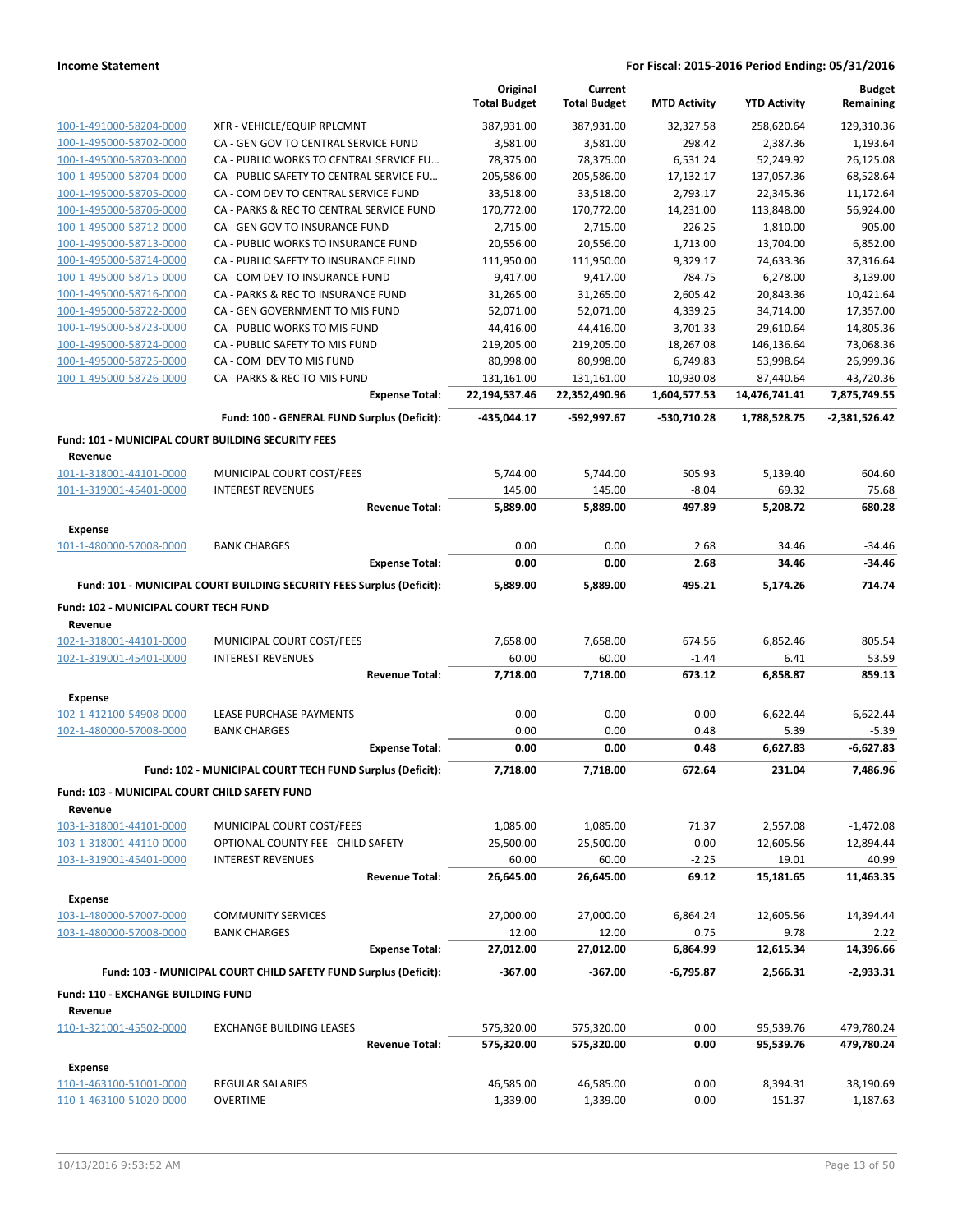|                                                    |                                                                                    | Original<br><b>Total Budget</b> | Current<br><b>Total Budget</b> | <b>MTD Activity</b>   | <b>YTD Activity</b>    | <b>Budget</b><br>Remaining |
|----------------------------------------------------|------------------------------------------------------------------------------------|---------------------------------|--------------------------------|-----------------------|------------------------|----------------------------|
| 110-1-463100-51021-0000                            | <b>LONGEVITY</b>                                                                   | 1,404.00                        | 1.404.00                       | 0.00                  | 477.00                 | 927.00                     |
| 110-1-463100-51101-0000                            | <b>CERTIFICATION PAY</b>                                                           | 300.00                          | 300.00                         | 0.00                  | 115.40                 | 184.60                     |
| 110-1-463100-51201-0000                            | <b>FICA</b>                                                                        | 3,077.00                        | 3,077.00                       | 0.00                  | 542.61                 | 2,534.39                   |
| 110-1-463100-51202-0000                            | MEDICARE                                                                           | 720.00                          | 720.00                         | 0.00                  | 126.91                 | 593.09                     |
| 110-1-463100-51203-0000                            | <b>HEALTH INSURANCE</b>                                                            | 14,400.00                       | 14,400.00                      | 1,200.00              | 9,600.00               | 4,800.00                   |
| 110-1-463100-51204-0000                            | <b>WORKERS COMPENSATION</b>                                                        | 1,421.00                        | 1,421.00                       | 118.42                | 947.36                 | 473.64                     |
| 110-1-463100-51205-0000                            | STATE UNEMPLOYMENT                                                                 | 259.00                          | 259.00                         | 0.00                  | 1.88                   | 257.12                     |
| 110-1-463100-51301-0000                            | <b>TMRS</b>                                                                        | 5,257.00                        | 5,257.00                       | 0.00                  | 982.36                 | 4,274.64                   |
| 110-1-463100-52101-0000                            | <b>JANITORIAL SUPPLIES</b>                                                         | 5,079.00                        | 5,079.00                       | 0.00                  | 1,392.34               | 3,686.66                   |
| 110-1-463100-52104-0000                            | <b>WEARING APPAREL</b>                                                             | 910.00                          | 910.00                         | 0.00                  | 247.43                 | 662.57                     |
| 110-1-463100-52203-0000                            | <b>MOTOR VEHICLE FUEL</b>                                                          | 1,200.00                        | 1,200.00                       | 0.00                  | 202.60                 | 997.40                     |
| 110-1-463100-53205-0000                            | <b>MOTOR VEHICLES</b>                                                              | 527.50                          | 527.50                         | 0.00                  | $-18.58$               | 546.08                     |
| 110-1-463100-53302-0000                            | <b>WALKS &amp; PARKING LOTS</b>                                                    | 900.00                          | 900.00                         | 0.00                  | 0.00                   | 900.00                     |
| 110-1-463100-53402-0000                            | <b>BUILDING MAINTENANCE</b>                                                        | 30,087.68                       | 30,087.68                      | 339.40                | 18,129.37              | 11,958.31                  |
| 110-1-463100-53403-0000<br>110-1-463100-54001-0000 | <b>HEATING &amp; COOLING SYSTEMS</b><br><b>TELEPHONE CHARGES</b>                   | 8,560.00<br>3,400.00            | 8,560.00                       | 0.00<br>1.02          | 646.78<br>1,463.44     | 7,913.22<br>1,936.56       |
| 110-1-463100-54002-0000                            | UTILITY CHARGES                                                                    | 103,299.96                      | 3,400.00<br>103,299.96         | 0.00                  | 21,323.05              | 81,976.91                  |
| 110-1-463100-54101-0000                            | PROFESSIONAL SERVICES                                                              | 6,300.00                        | 6,300.00                       | 0.00                  | 0.00                   | 6,300.00                   |
| 110-1-463100-54112-0000                            | <b>ALARM MONITOR SERVICE</b>                                                       | 50.00                           | 50.00                          | 0.00                  | 0.00                   | 50.00                      |
| 110-1-463100-54226-0000                            | <b>INSURANCE EXPENSE</b>                                                           | 4,700.00                        | 4,700.00                       | 0.00                  | $-207.36$              | 4,907.36                   |
| 110-1-491000-58036-0000                            | <b>XFR - DEBT SERVICE FUND</b>                                                     | 358,000.00                      | 358,000.00                     | 29,833.33             | 238,666.64             | 119,333.36                 |
|                                                    | <b>Expense Total:</b>                                                              | 597,776.14                      | 597,776.14                     | 31,492.17             | 303,184.91             | 294,591.23                 |
|                                                    | Fund: 110 - EXCHANGE BUILDING FUND Surplus (Deficit):                              | -22,456.14                      | $-22,456.14$                   | $-31,492.17$          | $-207,645.15$          | 185,189.01                 |
| <b>Fund: 111 - RECREATION ACTIVITIES FUND</b>      |                                                                                    |                                 |                                |                       |                        |                            |
| Revenue                                            |                                                                                    |                                 |                                |                       |                        |                            |
| 111-1-319010-45306-0000                            | PARK CONCESSIONS                                                                   | 40,000.00                       | 60,000.00                      | 11,278.49             | 37,117.02              | 22,882.98                  |
| 111-1-319011-44507-0000                            | <b>ADULT RECREATION FEES</b>                                                       | 29,000.00                       | 29,000.00                      | 932.84                | 13,645.59              | 15,354.41                  |
| 111-1-319011-44508-0000                            | YOUTH RECREATION FEES                                                              | 26,000.00                       | 26,000.00                      | 1,007.74              | 4,713.34               | 21,286.66                  |
| 111-1-319012-44509-0000<br>111-1-319012-45504-0000 | SPECIAL EVENT FUNDING<br>PARKS & RECREATION / FIELD RENTALS                        | 20,500.00<br>14,500.00          | 20,500.00<br>14,500.00         | 3,350.00<br>4,895.00  | 30,273.00<br>10,650.00 | $-9,773.00$<br>3,850.00    |
|                                                    | <b>Revenue Total:</b>                                                              | 130,000.00                      | 150,000.00                     | 21,464.07             | 96,398.95              | 53,601.05                  |
| <b>Expense</b>                                     |                                                                                    |                                 |                                |                       |                        |                            |
| 111-1-451200-51011-0000                            | PART TIME TEMPORARY                                                                | 0.00                            | 203.61                         | 0.00                  | 203.61                 | 0.00                       |
| 111-1-451200-52001-0000                            | <b>OFFICE SUPPLIES</b>                                                             | 0.00                            | 1,200.00                       | 0.00                  | 144.00                 | 1,056.00                   |
| 111-1-451200-52101-0000                            | <b>JANITORIAL SUPPLIES</b>                                                         | 1,000.00                        | 2,500.00                       | 217.68                | 1,396.89               | 1,103.11                   |
| 111-1-451200-52401-0000                            | RECREATIONAL SUPPLIES                                                              | 21,800.00                       | 21,800.00                      | $-1,338.37$           | 13,105.38              | 8,694.62                   |
| 111-1-451200-52403-0000                            | <b>RESALE ITEMS</b>                                                                | 20,800.00                       | 31,800.00                      | 2,459.17              | 20,830.74              | 10,969.26                  |
| 111-1-451200-54211-0000                            | ADVERTISING                                                                        | 1,500.00                        | 596.39                         | 0.00                  | 0.00                   | 596.39                     |
| 111-1-451200-54301-0000                            | SPECIAL EVENTS                                                                     | 30,110.00                       | 36,360.00                      | 862.00                | 16,158.74              | 20,201.26                  |
| 111-1-451200-54302-0000                            | <b>TEAM REGISTRATION</b>                                                           | 2,900.00                        | 2,900.00                       | 1,225.00              | 1,913.00               | 987.00                     |
| 111-1-451200-54303-0000                            | OFFICALS/INSTRUCTORS                                                               | 30,000.00                       | 21,750.00                      | 1,136.00              | 12,494.60              | 9,255.40                   |
| 111-1-451200-54304-0000                            | <b>CONCESSION STD WRKR CONTR</b>                                                   | 6,500.00                        | 10,200.00                      | 1,935.10              | 6,797.65               | 3,402.35                   |
| 111-1-480000-52003-0000                            | <b>COPIER CHARGES</b>                                                              | 2,050.00                        | 2,050.00                       | 63.95                 | 614.14                 | 1,435.86                   |
| 111-1-480000-57008-0000                            | <b>BANK CHARGES</b>                                                                | 1,430.00                        | 1,430.00                       | 0.00                  | 334.39                 | 1,095.61                   |
| 111-1-495000-58501-0000                            | CA - GENERAL FUND                                                                  | 7,073.00                        | 7,073.00                       | 589.42                | 4,715.36               | 2,357.64                   |
| 111-1-495000-58701-0000                            | CA - CENTRAL SERVICE FUND                                                          | 397.00                          | 397.00                         | 33.08                 | 264.64                 | 132.36                     |
| 111-1-495000-58710-0000                            | CA - INSURANCE FUND                                                                | 294.00                          | 294.00                         | 24.50                 | 196.00                 | 98.00                      |
| 111-1-495000-58720-0000                            | CA - MIS FUN                                                                       | 3,095.00                        | 3,095.00                       | 257.92                | 2,063.36               | 1,031.64                   |
|                                                    | <b>Expense Total:</b><br>Fund: 111 - RECREATION ACTIVITIES FUND Surplus (Deficit): | 128,949.00<br>1,051.00          | 143,649.00<br>6,351.00         | 7,465.45<br>13,998.62 | 81,232.50<br>15,166.45 | 62,416.50<br>$-8,815.45$   |
|                                                    |                                                                                    |                                 |                                |                       |                        |                            |
| Fund: 112 - GUN RANGE FUND<br>Revenue              |                                                                                    |                                 |                                |                       |                        |                            |
| 112-1-319001-45401-0000                            | <b>INTEREST REVENUES</b>                                                           | 72.00                           | 72.00                          | $-5.14$               | 47.23                  | 24.77                      |
| 112-1-319001-45601-0000                            | MISCELLANEOUS REVENUES                                                             | 6,500.00                        | 6,500.00                       | 70.00                 | 1,600.00               | 4,900.00                   |
|                                                    | <b>Revenue Total:</b>                                                              | 6,572.00                        | 6,572.00                       | 64.86                 | 1,647.23               | 4,924.77                   |
| Expense                                            |                                                                                    |                                 |                                |                       |                        |                            |
| 112-1-421700-52001-0000                            | OFFICE SUPPLIES                                                                    | 20.00                           | 20.00                          | 0.00                  | 0.00                   | 20.00                      |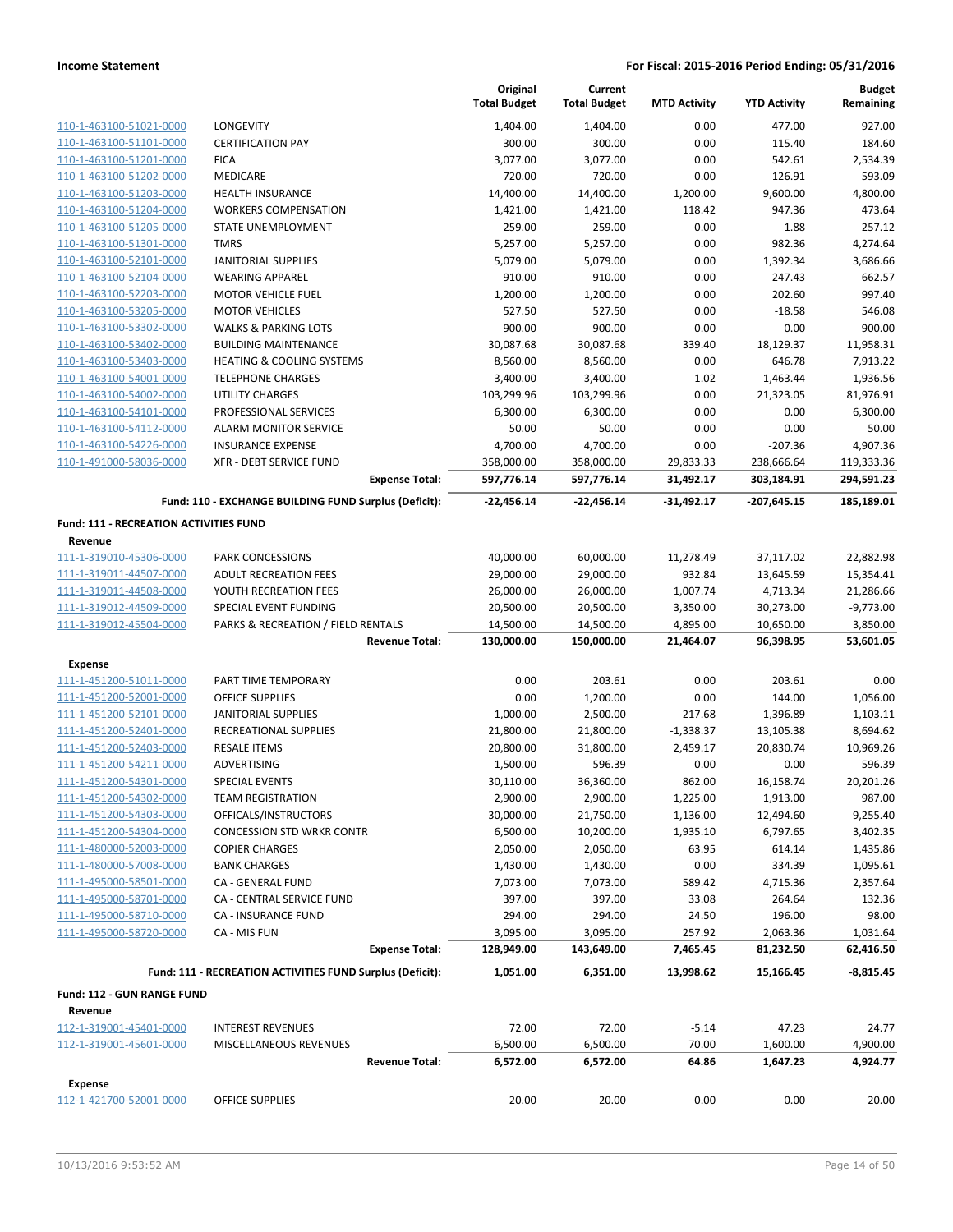|                                              |                                                                 | Original<br><b>Total Budget</b> | Current<br><b>Total Budget</b> | <b>MTD Activity</b> | <b>YTD Activity</b>     | <b>Budget</b><br>Remaining |
|----------------------------------------------|-----------------------------------------------------------------|---------------------------------|--------------------------------|---------------------|-------------------------|----------------------------|
| 112-1-421700-53707-0000                      | <b>MAINT - GROUNDS</b>                                          | 10,205.00                       | 10,205.00                      | 0.00                | 0.00                    | 10,205.00                  |
| 112-1-421700-54501-0000                      | <b>SPECIAL SERVICES</b>                                         | 1,000.00                        | 1,000.00                       | 0.00                | 490.00                  | 510.00                     |
| 112-1-480000-57008-0000                      | <b>BANK CHARGES</b>                                             | 10.00                           | 10.00                          | 1.72                | 23.12                   | $-13.12$                   |
|                                              | <b>Expense Total:</b>                                           | 11,235.00                       | 11,235.00                      | 1.72                | 513.12                  | 10,721.88                  |
|                                              | Fund: 112 - GUN RANGE FUND Surplus (Deficit):                   | -4,663.00                       | -4,663.00                      | 63.14               | 1,134.11                | $-5,797.11$                |
| Fund: 113 - HOTEL / MOTEL OCCUPANCY TAX FUND |                                                                 |                                 |                                |                     |                         |                            |
| Revenue                                      |                                                                 |                                 |                                |                     |                         |                            |
| 113-1-313005-41402-0000                      | HOTEL/MOTEL OCCUPANCY TAX                                       | 540,000.00                      | 540,000.00                     | 54,232.46           | 352,724.54              | 187,275.46                 |
| 113-1-319001-45401-0000                      | <b>INTEREST REVENUES</b>                                        | 1,200.00                        | 1,200.00                       | $-72.35$            | $-1,803.60$             | 3,003.60                   |
|                                              | <b>Revenue Total:</b>                                           | 541,200.00                      | 541,200.00                     | 54,160.11           | 350,920.94              | 190,279.06                 |
| <b>Expense</b>                               |                                                                 |                                 |                                |                     |                         |                            |
| 113-1-458100-51001-0000                      | <b>REGULAR</b>                                                  | 34,600.00                       | 34,600.00                      | 2,180.80            | 22,110.26               | 12,489.74                  |
| 113-1-458100-51020-0000                      | <b>OVERTIME</b>                                                 | 0.00                            | 0.00                           | 0.00                | 203.10                  | $-203.10$                  |
| 113-1-458100-51116-0000                      | SALARIES / CAR ALLOWANCE                                        | 1,800.00                        | 1,800.00                       | 92.31               | 784.63                  | 1,015.37                   |
| 113-1-458100-51117-0000                      | <b>CELL PHONE ALLOWANCE</b>                                     | 348.00                          | 348.00                         | 16.14               | 137.19                  | 210.81                     |
| 113-1-458100-51201-0000                      | <b>FICA</b>                                                     | 2,278.00                        | 2,278.00                       | 136.21              | 1,391.95                | 886.05                     |
| 113-1-458100-51202-0000                      | MEDICARE                                                        | 533.00                          | 533.00                         | 31.86               | 325.58                  | 207.42                     |
| 113-1-458100-51203-0000                      | <b>HEALTH INSURANCE</b>                                         | 9,600.00                        | 9,600.00                       | 800.00              | 6,400.00                | 3,200.00                   |
| 113-1-458100-51204-0000                      | <b>WORKERS COMPENSATION</b>                                     | 623.00                          | 623.00                         | 51.92               | 415.36                  | 207.64                     |
| 113-1-458100-51205-0000                      | UNEMPLOYMENT                                                    | 173.00                          | 173.00                         | 0.47                | 9.44                    | 163.56                     |
| 113-1-458100-51301-0000                      | <b>TMRS</b>                                                     | 3,893.00                        | 3,893.00                       | 231.11              | 2,389.23                | 1,503.77                   |
| 113-1-458100-52001-0000                      | <b>OFFICE SUPPLIES</b>                                          | 500.00                          | 500.00                         | 0.00                | 41.90                   | 458.10                     |
| 113-1-458100-52002-0000                      | POSTAGE / FREIGHT                                               | 100.00                          | 100.00                         | 3.40                | 288.41                  | $-188.41$                  |
| 113-1-458100-54101-0000                      | PROFESSIONAL SERVICES                                           | 18,000.00                       | 25,500.00                      | 0.00                | 0.00                    | 25,500.00                  |
| 113-1-458100-54105-0000                      | MARKETING                                                       | 30,700.00                       | 23,200.00                      | 3,240.00            | 7,009.91                | 16,190.09                  |
| 113-1-458100-54106-0000                      | <b>ATTORNEY FEES</b>                                            | 200.00                          | 200.00                         | 0.00                | 432.69                  | $-232.69$                  |
| 113-1-458100-54201-0000                      | MEMBERSHIPS & SUBSCRIPTIONS                                     | 1,315.00                        | 1,315.00                       | 0.00                | 0.00                    | 1,315.00                   |
| 113-1-458100-54211-0000                      | ADVERTISING                                                     | 53,800.00                       | 53,800.00                      | 2,397.43            | 34,820.67               | 18,979.33                  |
| 113-1-458100-54212-0000                      | PRINTING                                                        | 7,200.00                        | 7,200.00                       | 4,655.00            | 7,740.17                | $-540.17$                  |
| 113-1-458100-54214-0000                      | TRAVEL/TRAINING EXPENSE                                         | 5,590.00                        | 5,590.00                       | 0.00                | 0.00                    | 5,590.00                   |
| 113-1-458100-54301-0000                      | <b>SPECIAL EVENTS</b>                                           | 7,500.00                        | 7,500.00                       | 0.00                | 15,062.38               | $-7,562.38$                |
| 113-1-458100-54523-0000                      | PROPOSED EVENTS                                                 | 115,815.00                      | 115,815.00                     | 1,000.00            | 86,100.00               | 29,715.00                  |
| 113-1-458100-54525-0000                      | <b>SPORTS TOURNAMENTS</b>                                       | 25,000.00                       | 25,000.00                      | 6,180.00            | 9,175.28                | 15,824.72                  |
| 113-1-480000-57008-0000                      | <b>BANK CHARGES</b>                                             | 160.00                          | 160.00                         | 24.14               | 467.81                  | $-307.81$                  |
| 113-1-491000-58001-0000                      | <b>XFR - GENERAL FUND</b>                                       | 45,000.00                       | 45,000.00                      | 3,750.00            | 30,000.00               | 15,000.00                  |
| 113-1-491000-58014-0000                      | XFR - VENUE MGMT FUND                                           | 71,000.00                       | 71,000.00                      | 5,916.67            | 47,333.36               | 23,666.64                  |
| 113-1-491000-58035-0000                      | XFR - DEBT SERVICE FUND                                         | 35,000.00                       | 35,000.00                      | 2,916.67            | 23,333.36               | 11,666.64                  |
| 113-1-491000-58040-0000                      | XFR - GENERAL CIP FUND                                          | 71,000.00                       | 71,000.00                      | 5,916.67            | 47,333.36               | 23,666.64                  |
|                                              | <b>Expense Total:</b>                                           | 541,728.00                      | 541,728.00                     | 39,540.80           | 343,306.04              | 198,421.96                 |
|                                              | Fund: 113 - HOTEL / MOTEL OCCUPANCY TAX FUND Surplus (Deficit): | $-528.00$                       | $-528.00$                      | 14,619.31           | 7,614.90                | $-8,142.90$                |
| Fund: 114 - VENUE MANAGEMENT FUND            |                                                                 |                                 |                                |                     |                         |                            |
| Revenue                                      |                                                                 |                                 |                                |                     |                         |                            |
| 114-1-319001-45601-0000                      | MISCELLANEOUS REVENUES                                          | 500.00                          | 500.00                         | 0.00                | 0.00                    | 500.00                     |
| 114-1-319010-45306-0000                      | <b>CONCESSIONS</b>                                              | 750.00                          | 750.00                         | 0.00                | 1,798.97                | $-1,048.97$                |
| 114-1-319030-45506-0000                      | <b>AUDITORIUM RENTALS</b>                                       | 22,000.00                       | 22,000.00                      | 6,432.50            | 13,732.50               | 8,267.50                   |
| 114-1-319031-45505-0000                      | <b>CIVIC CENTER RENTALS</b>                                     | 40,643.00                       | 40,643.00                      | 3,410.00            | 23,140.00               | 17,503.00                  |
| 114-1-319032-44509-0000                      | SPECIAL EVENTS/SPONSORS                                         | 60,000.00                       | 60,000.00                      | 0.00                | 7,691.25                | 52,308.75                  |
| 114-1-319033-45307-0000                      | <b>TICKET SALES</b>                                             | 70,000.00                       | 70,000.00                      | 0.00                | 59,541.00               | 10,459.00                  |
| 114-1-323001-46008-0000                      | <b>XFR - TOURISM FUND</b>                                       | 71,000.00                       |                                | 5,916.67            |                         | 23,666.64                  |
|                                              | <b>Revenue Total:</b>                                           | 264,893.00                      | 71,000.00<br>264,893.00        | 15,759.17           | 47,333.36<br>153,237.08 | 111,655.92                 |
|                                              |                                                                 |                                 |                                |                     |                         |                            |
| <b>Expense</b>                               |                                                                 |                                 |                                |                     |                         |                            |
| 114-1-457100-51001-0000                      | REGULAR SALARIES                                                | 65,131.00                       | 65,131.00                      | 1,709.20            | 15,935.82               | 49,195.18                  |
| 114-1-457100-51020-0000                      | <b>OVERTIME</b>                                                 | 0.00                            | 0.00                           | 0.00                | 746.92                  | -746.92                    |
| 114-1-457100-51116-0000                      | CAR ALLOWANCE                                                   | 1,800.00                        | 1,800.00                       | 92.31               | 784.64                  | 1,015.36                   |
| 114-1-457100-51117-0000                      | CELL PHONE ALLOWANCE                                            | 348.00                          | 348.00                         | 16.16               | 137.36                  | 210.64                     |
| 114-1-457100-51201-0000                      | <b>FICA</b>                                                     | 4,171.00                        | 4,171.00                       | 117.98              | 1,127.66                | 3,043.34                   |
| 114-1-457100-51202-0000                      | MEDICARE                                                        | 976.00                          | 976.00                         | 27.60               | 263.76                  | 712.24                     |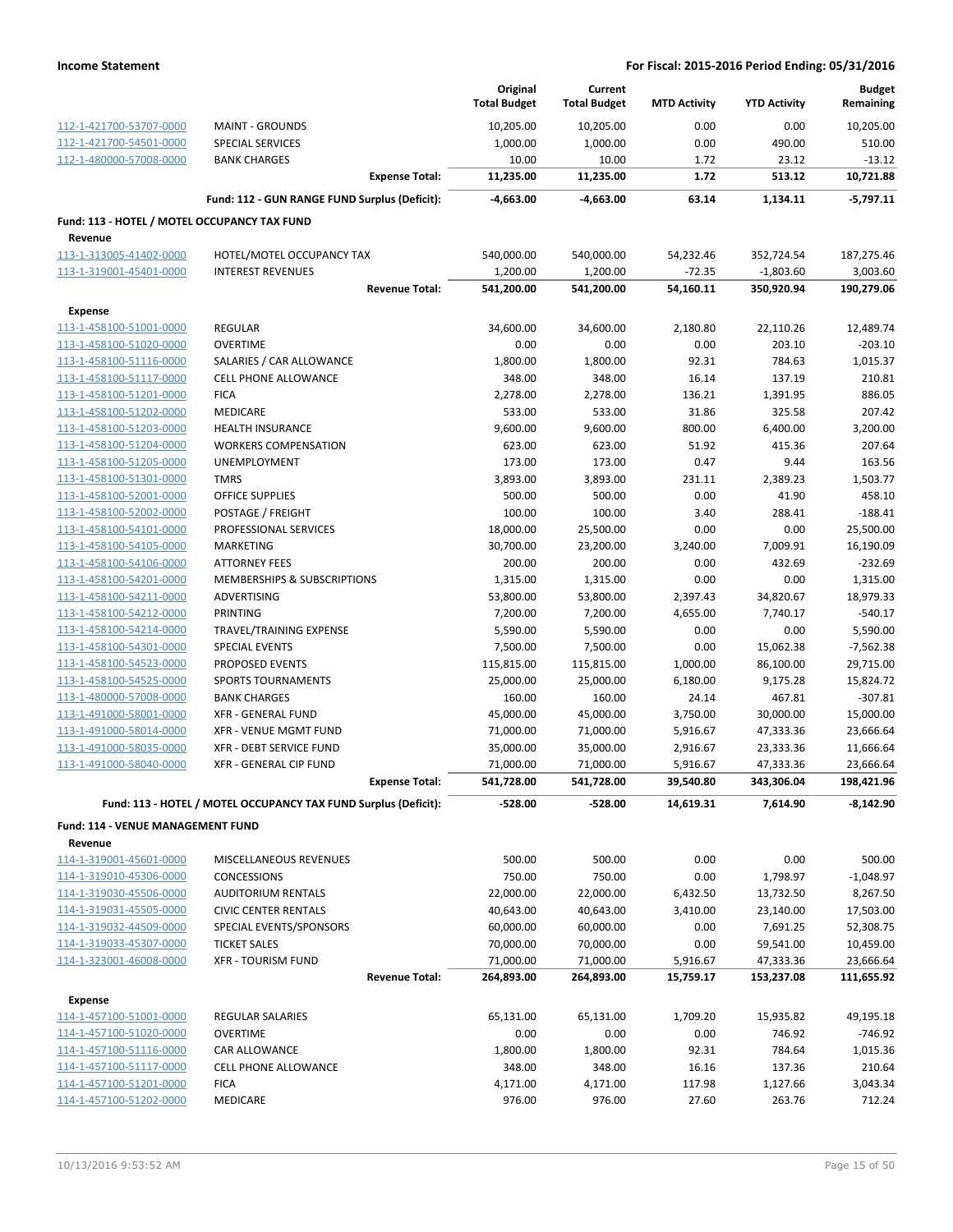|                                                    |                                                      | Original<br><b>Total Budget</b> | Current<br><b>Total Budget</b> | <b>MTD Activity</b> | <b>YTD Activity</b> | <b>Budget</b><br>Remaining |
|----------------------------------------------------|------------------------------------------------------|---------------------------------|--------------------------------|---------------------|---------------------|----------------------------|
| 114-1-457100-51203-0000                            | <b>HEALTH INSURANCE</b>                              | 4,800.00                        | 4,800.00                       | 400.00              | 3,200.00            | 1,600.00                   |
| 114-1-457100-51204-0000                            | <b>WORKERS COMPENSATION</b>                          | 1,819.00                        | 1,819.00                       | 151.58              | 1,212.64            | 606.36                     |
| 114-1-457100-51205-0000                            | STATE UNEMPLOYMENT                                   | 173.00                          | 173.00                         | 0.00                | 6.79                | 166.21                     |
| 114-1-457100-51301-0000                            | <b>TMRS</b>                                          | 7,127.00                        | 7,127.00                       | 200.92              | 1,901.86            | 5,225.14                   |
| 114-1-457100-52001-0000                            | <b>OFFICE SUPPLIES</b>                               | 500.00                          | 500.00                         | 0.00                | 57.15               | 442.85                     |
| 114-1-457100-52002-0000                            | POSTAGE / FREIGHT                                    | 50.00                           | 50.00                          | 214.27              | 347.02              | $-297.02$                  |
| 114-1-457100-52201-0000                            | MINOR TOOLS & EQUIPMENT                              | 2,000.00                        | 2,000.00                       | 43.17               | 1,145.48            | 854.52                     |
| 114-1-457100-52403-0000                            | <b>RESALE ITEMS</b>                                  | 750.00                          | 750.00                         | 0.00                | 1,050.64            | $-300.64$                  |
| 114-1-457100-53702-0000                            | AUDTIORIUM MAINTENANCE                               | 6,305.00                        | 6,305.00                       | 0.00                | 6,328.42            | $-23.42$                   |
| 114-1-457100-53704-0000                            | <b>CIVIC CENTER</b>                                  | 7,760.00                        | 7,760.00                       | 181.32              | 6,052.29            | 1,707.71                   |
| 114-1-457100-54001-0000                            | <b>TELEPHONE CHARGES</b>                             | 400.00                          | 400.00                         | 0.00                | 0.00                | 400.00                     |
| 114-1-457100-54005-0000                            | <b>CIVIC CENTER UTILITY CHARGES</b>                  | 24,500.00                       | 24,500.00                      | 1,825.43            | 16,194.88           | 8,305.12                   |
| 114-1-457100-54105-0000                            | <b>MARKETING</b>                                     | 15,000.00                       | 15,000.00                      | 0.00                | 5,125.68            | 9,874.32                   |
| 114-1-457100-54106-0000                            | <b>ATTORNEY FEES</b>                                 | 250.00                          | 250.00                         | 0.00                | 1,943.35            | $-1,693.35$                |
| 114-1-457100-54201-0000                            | MEMBERSHIPS & SUBSCRIPTIONS                          | 2,500.00                        | 2,500.00                       | 0.00                | 1,113.50            | 1,386.50                   |
| 114-1-457100-54205-0000                            | <b>BUSINESS MEALS</b>                                | 250.00                          | 250.00                         | 0.00                | 15.70               | 234.30                     |
| 114-1-457100-54211-0000                            | <b>ADVERTISING</b>                                   | 0.00                            | 0.00                           | 926.58              | 926.58              | $-926.58$                  |
| 114-1-457100-54214-0000                            | <b>TRAVEL &amp; TRAINING</b>                         | 1,000.00                        | 1,000.00                       | 0.00                | 13.95               | 986.05                     |
| 114-1-457100-54301-0000                            | <b>SPECIAL EVENTS</b>                                | 157,000.00                      | 157,000.00                     | 750.00              | 89,288.81           | 67,711.19                  |
| 114-1-480000-52003-0000                            | <b>COPIER CHARGES</b>                                | 2,050.00                        | 2,050.00                       | 63.95               | 1,117.29            | 932.71                     |
| 114-1-480000-57008-0000                            | <b>BANK CHARGES</b>                                  | 650.00                          | 650.00                         | 0.00                | 425.07              | 224.93                     |
| 114-1-495000-58501-0000                            | CA - GENERAL FUND                                    | 14,811.00                       | 14,811.00                      | 1,234.25            | 9,874.00            | 4,937.00                   |
| 114-1-495000-58701-0000                            | CA - CENTRAL SERVICE FUND                            | 71,105.00                       | 71,105.00                      | 5,925.42            | 47,403.36           | 23,701.64                  |
| 114-1-495000-58710-0000                            | <b>CA - INSURANCE FUND</b>                           | 985.00                          | 985.00                         | 82.08               | 656.64              | 328.36                     |
| 114-1-495000-58720-0000                            | CA - MIS FUN                                         | 7,239.00                        | 7,239.00                       | 603.25              | 4,826.00            | 2,413.00                   |
|                                                    | <b>Expense Total:</b>                                | 401,450.00                      | 401,450.00                     | 14,565.47           | 219,223.26          | 182,226.74                 |
|                                                    | Fund: 114 - VENUE MANAGEMENT FUND Surplus (Deficit): | -136,557.00                     | $-136,557.00$                  | 1,193.70            | $-65,986.18$        | -70,570.82                 |
| Fund: 116 - ROADWAY IMPACT FEE 1                   |                                                      |                                 |                                |                     |                     |                            |
| Revenue                                            |                                                      |                                 |                                |                     |                     |                            |
| 116-1-319001-45401-0000                            | <b>INTEREST REVENUES</b>                             | 0.00                            | 0.00                           | $-2.83$             | 25.29               | $-25.29$                   |
|                                                    | <b>Revenue Total:</b>                                | 0.00                            | 0.00                           | $-2.83$             | 25.29               | $-25.29$                   |
| <b>Expense</b>                                     |                                                      |                                 |                                |                     |                     |                            |
| 116-1-480000-57008-0000                            | <b>BANK CHARGES</b>                                  | 0.00                            | 0.00                           | 0.95                | 12.79               | $-12.79$                   |
|                                                    | <b>Expense Total:</b>                                | 0.00                            | 0.00                           | 0.95                | 12.79               | $-12.79$                   |
|                                                    |                                                      |                                 |                                |                     |                     |                            |
|                                                    | Fund: 116 - ROADWAY IMPACT FEE 1 Surplus (Deficit):  | 0.00                            | 0.00                           | $-3.78$             | 12.50               | $-12.50$                   |
| Fund: 117 - ROADWAY IMPACT FEE 2<br>Revenue        |                                                      |                                 |                                |                     |                     |                            |
| 117-1-319001-45401-0000                            | <b>INTEREST REVENUES</b>                             | 0.00                            | 0.00                           | $-0.01$             | 0.13                | $-0.13$                    |
|                                                    | <b>Revenue Total:</b>                                | 0.00                            | 0.00                           | $-0.01$             | 0.13                | $-0.13$                    |
| <b>Expense</b>                                     |                                                      |                                 |                                |                     |                     |                            |
| 117-1-480000-57008-0000                            | <b>BANK CHARGES</b>                                  | 0.00                            | 0.00                           | 0.00                | 0.06                | $-0.06$                    |
|                                                    | <b>Expense Total:</b>                                | 0.00                            | 0.00                           | 0.00                | 0.06                | $-0.06$                    |
|                                                    |                                                      |                                 |                                |                     |                     |                            |
|                                                    | Fund: 117 - ROADWAY IMPACT FEE 2 Surplus (Deficit):  | 0.00                            | 0.00                           | $-0.01$             | 0.07                | -0.07                      |
| <b>Fund: 118 - ROADWAY IMPACT FEE 3</b><br>Revenue |                                                      |                                 |                                |                     |                     |                            |
| 118-1-319001-45401-0000                            | <b>INTEREST REVENUES</b>                             | 0.00                            | 0.00                           | $-0.02$             | 0.22                | $-0.22$                    |
|                                                    | <b>Revenue Total:</b>                                | 0.00                            | 0.00                           | $-0.02$             | 0.22                | $-0.22$                    |
| <b>Expense</b>                                     |                                                      |                                 |                                |                     |                     |                            |
| 118-1-480000-57008-0000                            | <b>BANK CHARGES</b>                                  | 0.00                            | 0.00                           | 0.01                | 0.09                | $-0.09$                    |
|                                                    | <b>Expense Total:</b>                                | 0.00                            | 0.00                           | 0.01                | 0.09                | $-0.09$                    |
|                                                    | Fund: 118 - ROADWAY IMPACT FEE 3 Surplus (Deficit):  |                                 |                                |                     |                     |                            |
|                                                    |                                                      | 0.00                            | 0.00                           | $-0.03$             | 0.13                | $-0.13$                    |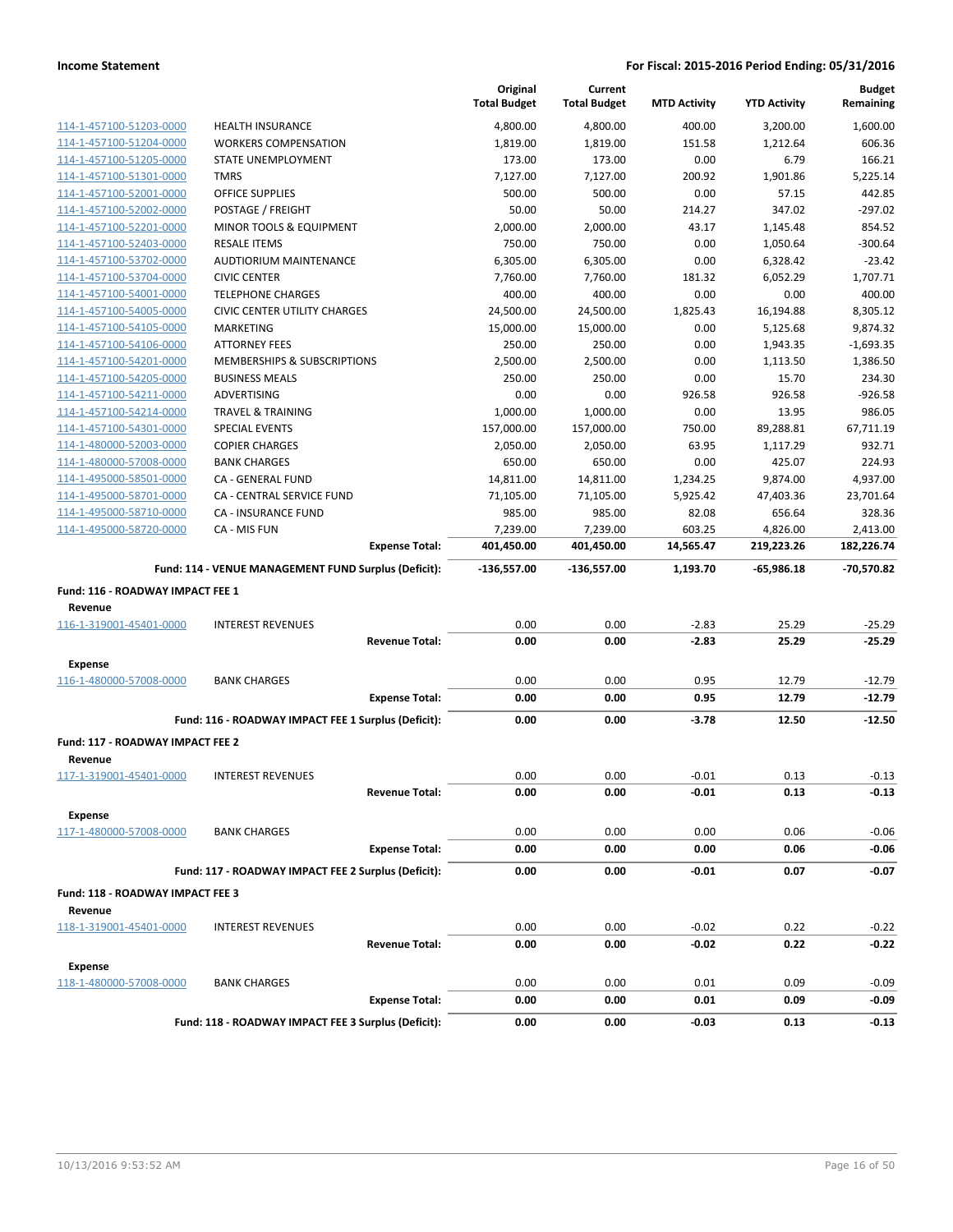| <b>Income Statement</b>                            |                                                                           |                       |                                 |                                |                     | For Fiscal: 2015-2016 Period Ending: 05/31/2016 |                            |
|----------------------------------------------------|---------------------------------------------------------------------------|-----------------------|---------------------------------|--------------------------------|---------------------|-------------------------------------------------|----------------------------|
|                                                    |                                                                           |                       | Original<br><b>Total Budget</b> | Current<br><b>Total Budget</b> | <b>MTD Activity</b> | <b>YTD Activity</b>                             | <b>Budget</b><br>Remaining |
| Fund: 119 - ROADWAY IMPACT FEE 4                   |                                                                           |                       |                                 |                                |                     |                                                 |                            |
| Revenue                                            |                                                                           |                       |                                 |                                |                     |                                                 |                            |
| 119-1-319001-45401-0000                            | <b>INTEREST REVENUES</b>                                                  |                       | 0.00                            | 0.00                           | 0.00                | 0.01                                            | $-0.01$                    |
|                                                    |                                                                           | <b>Revenue Total:</b> | 0.00                            | 0.00                           | 0.00                | 0.01                                            | $-0.01$                    |
|                                                    | Fund: 119 - ROADWAY IMPACT FEE 4 Total:                                   |                       | 0.00                            | 0.00                           | 0.00                | 0.01                                            | $-0.01$                    |
| Fund: 121 - BROWNSFIELD PETROLEUM EPA GRANT        |                                                                           |                       |                                 |                                |                     |                                                 |                            |
| Revenue                                            |                                                                           |                       |                                 |                                |                     |                                                 |                            |
| 121-1-319001-45401-0000                            | <b>INTEREST REVENUES</b>                                                  |                       | 0.00                            | 0.00                           | 0.00                | $-15.82$                                        | 15.82                      |
|                                                    |                                                                           | <b>Revenue Total:</b> | 0.00                            | 0.00                           | 0.00                | $-15.82$                                        | 15.82                      |
|                                                    | Fund: 121 - BROWNSFIELD PETROLEUM EPA GRANT Total:                        |                       | 0.00                            | 0.00                           | 0.00                | $-15.82$                                        | 15.82                      |
|                                                    |                                                                           |                       |                                 |                                |                     |                                                 |                            |
| Revenue                                            | <b>Fund: 123 - PTRAIN - POLICE REIMBURSEMENT GRANTS &amp; CONT EDUCAT</b> |                       |                                 |                                |                     |                                                 |                            |
| 123-1-310001-43104-0000                            | <b>GRANTS / LEOSE</b>                                                     |                       | 0.00                            | 0.00                           | 0.00                | 4,091.59                                        | $-4,091.59$                |
| 123-1-310001-43105-0000                            | MISCELLANEOUS / GRANTS                                                    |                       | 0.00                            | 0.00                           | 0.00                | 4,591.95                                        | $-4,591.95$                |
| 123-1-319001-45401-0000                            | <b>INTEREST REVENUES</b>                                                  |                       | 0.00                            | 0.00                           | $-1.52$             | 9.77                                            | $-9.77$                    |
|                                                    |                                                                           | <b>Revenue Total:</b> | 0.00                            | 0.00                           | $-1.52$             | 8,693.31                                        | $-8,693.31$                |
| <b>Expense</b>                                     |                                                                           |                       |                                 |                                |                     |                                                 |                            |
| 123-1-421230-52104-0000                            | <b>WEARING APPAREL</b>                                                    |                       | 0.00                            | 0.00                           | 0.00                | 4,591.95                                        | $-4,591.95$                |
| 123-1-421230-54214-0000                            | <b>TRAVEL &amp; TRAINING</b>                                              |                       | 0.00                            | 0.00                           | 0.00                | 5,125.00                                        | $-5,125.00$                |
| 123-1-480000-57008-0000                            | <b>BANK CHARGES</b>                                                       |                       | 0.00                            | 0.00                           | 0.51                | 7.30                                            | $-7.30$                    |
|                                                    |                                                                           | <b>Expense Total:</b> | 0.00                            | 0.00                           | 0.51                | 9,724.25                                        | $-9,724.25$                |
|                                                    | Fund: 123 - PTRAIN - POLICE REIMBURSEMENT GRANTS & CONT EDUCAT Sur        |                       | 0.00                            | 0.00                           | $-2.03$             | $-1,030.94$                                     | 1,030.94                   |
|                                                    |                                                                           |                       |                                 |                                |                     |                                                 |                            |
| Fund: 140 - DEBT SERVICE FUND                      |                                                                           |                       |                                 |                                |                     |                                                 |                            |
| Revenue<br>140-1-311001-41101-0000                 | <b>REAL PROPERTY TAXES</b>                                                |                       | 3,821,856.00                    | 3,821,856.00                   | 25,379.38           | 3,840,063.79                                    | $-18,207.79$               |
| 140-1-311002-41102-0000                            | <b>DELINQUENT TAXES</b>                                                   |                       | 37,897.00                       | 37,897.00                      | 2,340.49            | 23,039.61                                       | 14,857.39                  |
| 140-1-319001-45401-0000                            | <b>INTEREST REVENUES</b>                                                  |                       | 4,778.00                        | 4,778.00                       | $-127.09$           | 5,854.17                                        | $-1,076.17$                |
| 140-1-319001-45601-0000                            | MISCELLANEOUS REVENUES                                                    |                       | 3,000.00                        | 3,000.00                       | 0.00                | 0.00                                            | 3,000.00                   |
| 140-1-323001-46005-0000                            | XFR - EXCHANGE PROP FUND                                                  |                       | 358,000.00                      | 358,000.00                     | 29,833.33           | 238,666.64                                      | 119,333.36                 |
| 140-1-323001-46008-0000                            | <b>XFR - TOURISM FUND</b>                                                 |                       | 35,000.00                       | 35,000.00                      | 2,916.67            | 23,333.36                                       | 11,666.64                  |
| 140-1-323001-46100-0000                            | <b>XFR - UTILITY FUND</b>                                                 |                       | 1,709,519.00                    | 1,709,519.00                   | 142,460.00          | 1,139,680.00                                    | 569,839.00                 |
| 140-1-323001-46107-0000                            | <b>XFR - AIRPORT FUND</b>                                                 |                       | 52,000.00                       | 52,000.00                      | 4,333.33            | 34,666.64                                       | 17,333.36                  |
| 140-1-323001-46203-0000                            | <b>XFR - MIS FUND</b>                                                     |                       | 80,878.00                       | 80,878.00                      | 6,739.83            | 53,918.64                                       | 26,959.36                  |
|                                                    |                                                                           | <b>Revenue Total:</b> | 6,102,928.00                    | 6,102,928.00                   | 213,875.94          | 5,359,222.85                                    | 743,705.15                 |
| <b>Expense</b>                                     |                                                                           |                       |                                 |                                |                     |                                                 |                            |
| 140-1-471100-56105-0000                            | 2010 CO - PRINCIPAL                                                       |                       | 110,000.00                      | 110,000.00                     | 0.00                | 110,000.00                                      | 0.00                       |
| 140-1-471100-56106-0000                            | 2013 CO PRINCIPAL                                                         |                       | 215,000.00                      | 215,000.00                     | 0.00                | 215,000.00                                      | 0.00                       |
| 140-1-471100-56304-0000                            | 2006 GO REFUNDING PRINC                                                   |                       | 1,510,000.00                    | 1,510,000.00                   | 0.00                | 1,510,000.00                                    | 0.00                       |
| 140-1-471100-56306-0000                            | 2010 GO REFUND PRINCIPAL                                                  |                       | 555,000.00                      | 555,000.00                     | 0.00                | 555,000.00                                      | 0.00                       |
| 140-1-471100-56308-0000                            | 2011 GO REFUND PRINCIPAL                                                  |                       | 1,025,000.00                    | 1,025,000.00                   | 0.00                | 1,025,000.00                                    | 0.00                       |
| 140-1-471100-56310-0000                            | 2014 GO REFUND PRINCIPAL<br>2014 GENERAL OBLIGATIONS PRINCIPAL            |                       | 174,000.00                      | 174,000.00                     | 0.00                | 174,000.00                                      | 0.00                       |
| 140-1-471100-56311-0000<br>140-1-471100-56312-0000 | 2015 GENERAL OBLIGATIONS PRINCIPAL                                        |                       | 280,000.00<br>356,000.00        | 280,000.00<br>356,000.00       | 0.00<br>0.00        | 280,000.00<br>356,000.00                        | 0.00<br>0.00               |
| 140-1-471200-56205-0000                            | 2010 CO - INTEREST                                                        |                       | 195,413.00                      | 195,413.00                     | 0.00                | 98,393.75                                       | 97,019.25                  |
| 140-1-471200-56206-0000                            | 2013 CO INTEREST                                                          |                       | 34,310.00                       | 34,310.00                      | 0.00                | 18,111.50                                       | 16,198.50                  |
| 140-1-471200-56404-0000                            | 2006 GO REFUNDING INT                                                     |                       | 603,775.00                      | 603,775.00                     | 0.00                | 322,650.00                                      | 281,125.00                 |
| 140-1-471200-56406-0000                            | 2010 GO REFUND INTEREST                                                   |                       | 370,460.00                      | 370,460.00                     | 0.00                | 190,086.25                                      | 180,373.75                 |
| 140-1-471200-56408-0000                            | 2011 GO REFUND INTEREST                                                   |                       | 154,001.00                      | 154,001.00                     | 0.00                | 80,203.75                                       | 73,797.25                  |
| 140-1-471200-56409-0000                            | 2014 GENERAL OBLIGATIONS - INTEREST                                       |                       | 124,603.00                      | 124,603.00                     | 0.00                | 64,072.25                                       | 60,530.75                  |
| 140-1-471200-56410-0000                            | 2015 GO - INTEREST                                                        |                       | 246,237.00                      | 246,237.00                     | 0.00                | 161,525.28                                      | 84,711.72                  |
| 140-1-471200-56411-0000                            | 2014 GO REFUND INTEREST                                                   |                       | 35,780.00                       | 35,780.00                      | 0.00                | 18,760.00                                       | 17,020.00                  |
| 140-1-475100-56002-0000                            | AGENT FEE                                                                 |                       | 1,000.00                        | 1,000.00                       | 0.00                | 1,000.00                                        | 0.00                       |
| 140-1-475100-56005-0000                            | ARBITRAGE                                                                 |                       | 8,500.00                        | 8,500.00                       | 0.00                | 12,270.00                                       | $-3,770.00$                |
| 140-1-480000-57008-0000                            | <b>BANK CHARGES</b>                                                       | <b>Expense Total:</b> | 1,200.00<br>6,000,279.00        | 1,200.00                       | 42.40<br>42.40      | 1,100.14                                        | 99.86                      |
|                                                    |                                                                           |                       |                                 | 6,000,279.00                   |                     | 5,193,172.92                                    | 807,106.08                 |
|                                                    | Fund: 140 - DEBT SERVICE FUND Surplus (Deficit):                          |                       | 102,649.00                      | 102,649.00                     | 213,833.54          | 166,049.93                                      | -63,400.93                 |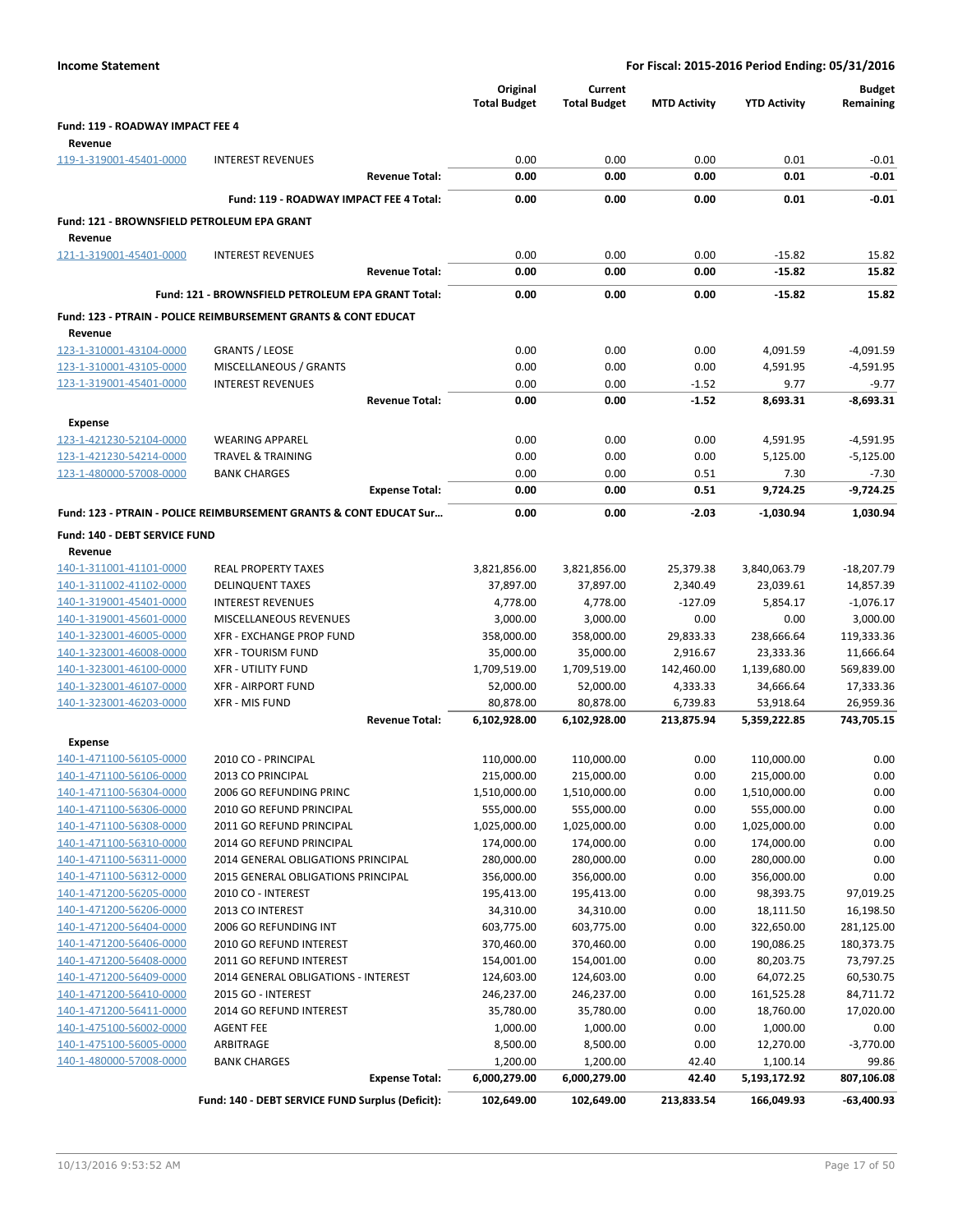|                                                |                                                                 | Original<br><b>Total Budget</b> | Current<br><b>Total Budget</b> | <b>MTD Activity</b> | <b>YTD Activity</b> | <b>Budget</b><br>Remaining |
|------------------------------------------------|-----------------------------------------------------------------|---------------------------------|--------------------------------|---------------------|---------------------|----------------------------|
| Fund: 160 - GENERAL CAPITAL IMPROVEMENT FUND   |                                                                 |                                 |                                |                     |                     |                            |
| Revenue                                        |                                                                 |                                 |                                |                     |                     |                            |
| 160-1-310002-45321-0000                        | SALE OF EXCHANGE BLDG                                           | 0.00                            | 0.00                           | 0.00                | 2,499,837.00        | $-2,499,837.00$            |
| 160-1-310002-45611-0000                        | <b>DONATIONS FOR PROJECTS</b>                                   | 0.00                            | 0.00                           | 4,030.00            | 246,878.83          | $-246,878.83$              |
| 160-1-314004-41808-0000                        | FRANCHISE FEES/CABLE-SICFA                                      | 22,400.00                       | 22,400.00                      | 5,977.74            | 11,614.34           | 10,785.66                  |
| 160-1-319001-45401-0000                        | <b>INTEREST REVENUES</b>                                        | 12,696.00                       | 12,696.00                      | $-537.18$           | 6,635.39            | 6,060.61                   |
| 160-1-323001-46001-0000                        | <b>XFR - GENERAL FUND</b>                                       | 1,698,000.00                    | 1,855,953.50                   | 141,500.00          | 1,440,853.50        | 415,100.00                 |
| 160-1-323001-46008-0000                        | <b>XFR - TOURISM FUND</b>                                       | 71,000.00                       | 71,000.00                      | 5,916.67            | 47,333.36           | 23,666.64                  |
| 160-1-323001-46100-0000                        | <b>XFR - UTILITY FUND</b>                                       | 0.00                            | 157,953.50                     | 0.00                | 157,953.50          | 0.00                       |
|                                                | <b>Revenue Total:</b>                                           | 1,804,096.00                    | 2,120,003.00                   | 156,887.23          | 4,411,105.92        | -2,291,102.92              |
| Expense                                        |                                                                 |                                 |                                |                     |                     |                            |
| 160-1-421210-55201-0000                        | <b>EQUIPMENT PURCHASES</b>                                      | 0.00                            | 0.00                           | 0.00                | 404.00              | $-404.00$                  |
| 160-1-421240-55003-0000                        | <b>BUILDING IMPROVEMENTS</b>                                    | 0.00                            | 0.00                           | 0.00                | 54,569.74           | $-54,569.74$               |
| 160-1-431200-53304-0000                        | STREET IMPROV PROGRAM                                           | 1,400,000.00                    | 1,400,000.00                   | 0.00                | 176,439.35          | 1,223,560.65               |
| 160-1-451100-55012-0000                        | <b>CWIP / CONSTRUCTION</b>                                      | 80,000.00                       | 80,000.00                      | 0.00                | 77,088.88           | 2,911.12                   |
| 160-1-455100-55003-0000                        | <b>BUILDING IMPROVEMENTS</b>                                    | 213,000.00                      | 213,000.00                     | 0.00                | 50,231.25           | 162,768.75                 |
| 160-1-456100-55204-0000                        | <b>OLD TOWN GREENVILLE</b>                                      | 8,000.00                        | 8,000.00                       | 0.00                | 0.00                | 8,000.00                   |
| 160-1-457100-54301-0000                        | <b>SPECIAL EVENTS</b>                                           | 0.00                            | 0.00                           | 1,174.90            | 8,983.33            | $-8,983.33$                |
| 160-1-457100-55203-0000                        | FURNITURE/OFFICE EQUIP                                          | 0.00                            | 0.00                           | 0.00                | 353,898.93          | -353,898.93                |
| 160-1-480000-55002-0000                        | <b>IMPROVEMENTS</b>                                             | 216,000.00                      | 531,907.00                     | 0.00                | 221,144.22          | 310,762.78                 |
| 160-1-480000-55006-0000                        | <b>AQUISITION</b>                                               | 0.00                            | 0.00                           | 0.00                | 15,140.00           | $-15,140.00$               |
| 160-1-480000-55007-0000                        | CWIP / ENG/ARCHITECTS/MGMT                                      | 0.00                            | 0.00                           | 0.00                | 1,200.00            | $-1,200.00$                |
| 160-1-480000-55011-0000                        | <b>CWIP / CONSTRUCTION TESTING</b>                              | 0.00                            | 0.00                           | 0.00                | 0.00                | 0.00                       |
| 160-1-480000-55012-0000                        | <b>CWIP / CONSTRUCTION</b>                                      | 0.00                            | 0.00                           | 4,773.53            | 34,681.53           | $-34,681.53$               |
| 160-1-480000-55201-0000                        | <b>EQUIPMENT PURCHASES</b>                                      | 0.00                            | 0.00                           | 0.00                | 12,924.00           | $-12,924.00$               |
| 160-1-480000-57008-0000                        | <b>BANK CHARGES</b>                                             | 1,600.00                        | 1,600.00                       | 224.15              | 3,897.81            | $-2,297.81$                |
| 160-1-491000-58204-0000                        | VEHICLE/EQUIP REPLACEMENT                                       | 0.00                            | 97,155.00                      | 0.00                | 97,155.00           | 0.00                       |
|                                                | <b>Expense Total:</b>                                           | 1,918,600.00                    | 2,331,662.00                   | 6,172.58            | 1,107,758.04        | 1,223,903.96               |
|                                                | Fund: 160 - GENERAL CAPITAL IMPROVEMENT FUND Surplus (Deficit): | -114,504.00                     | -211,659.00                    | 150,714.65          | 3,303,347.88        | $-3,515,006.88$            |
|                                                |                                                                 |                                 |                                |                     |                     |                            |
| Fund: 161 - STREET CONSTRUCTION FUND           |                                                                 |                                 |                                |                     |                     |                            |
| Revenue                                        |                                                                 |                                 |                                |                     |                     |                            |
| 161-1-319001-45401-0000                        | <b>INTEREST REVENUES</b>                                        | 0.00                            | 0.00                           | 423.43              | 2,354.56            | $-2,354.56$                |
|                                                | <b>Revenue Total:</b>                                           | 0.00                            | 0.00                           | 423.43              | 2,354.56            | $-2,354.56$                |
|                                                | Fund: 161 - STREET CONSTRUCTION FUND Total:                     | 0.00                            | 0.00                           | 423.43              | 2,354.56            | $-2,354.56$                |
|                                                |                                                                 |                                 |                                |                     |                     |                            |
| Fund: 164 - 2013 CO CAPITAL FUND               |                                                                 |                                 |                                |                     |                     |                            |
| Revenue                                        |                                                                 |                                 |                                |                     |                     |                            |
| 164-1-319001-45401-0000                        | <b>INTEREST REVENUES</b>                                        | 60.00                           | 60.00                          | 12.26               | 70.30               | $-10.30$                   |
|                                                | <b>Revenue Total:</b>                                           | 60.00                           | 60.00                          | 12.26               | 70.30               | $-10.30$                   |
|                                                | Fund: 164 - 2013 CO CAPITAL FUND Total:                         | 60.00                           | 60.00                          | 12.26               | 70.30               | $-10.30$                   |
| Fund: 165 - 2014 GO FUND                       |                                                                 |                                 |                                |                     |                     |                            |
| Revenue                                        |                                                                 |                                 |                                |                     |                     |                            |
| 165-1-319001-45401-0000                        | <b>INTEREST REVENUES</b>                                        | 14,000.00                       | 14,000.00                      | 2,953.24            | 32,253.88           | $-18,253.88$               |
| 165-1-319001-47201-0000                        | G OF O BOND PROCEEDS                                            | 3,500,000.00                    | 3,500,000.00                   | 0.00                | 0.00                | 3,500,000.00               |
|                                                | <b>Revenue Total:</b>                                           | 3,514,000.00                    | 3,514,000.00                   | 2,953.24            | 32,253.88           | 3,481,746.12               |
| <b>Expense</b>                                 |                                                                 |                                 |                                |                     |                     |                            |
| 165-1-431200-55007-0000                        | ENG/ARCHITECTS/MGMT                                             | 140,000.00                      | 140,000.00                     | 3,432.00            | 57,600.98           | 82,399.02                  |
| 165-1-431200-55011-0000                        | <b>CONSTRUCTION TESTING</b>                                     | 10,000.00                       | 10,000.00                      | 0.00                | 5,275.00            | 4,725.00                   |
| 165-1-431200-55012-0000                        | <b>CONSTRUCTION</b>                                             | 7,500,000.00                    | 13,555,743.00                  | 0.00                | 895,267.31          | 12,660,475.69              |
| 165-1-475100-56003-0000                        | <b>ISSUANCE COSTS</b>                                           | 62,300.00                       | 62,300.00                      | 0.00                | 0.00                | 62,300.00                  |
| 165-1-480000-57008-0000                        | <b>BANK CHARGES</b>                                             | 4,783.00                        | 4,783.00                       | 0.00                | 0.00                | 4,783.00                   |
|                                                | <b>Expense Total:</b>                                           | 7,717,083.00                    | 13,772,826.00                  | 3,432.00            | 958,143.29          | 12,814,682.71              |
|                                                | Fund: 165 - 2014 GO FUND Surplus (Deficit):                     | -4,203,083.00                   | -10,258,826.00                 | -478.76             | -925,889.41         | -9,332,936.59              |
| <b>Fund: 171 - MAIN STREET SPECIAL REVENUE</b> |                                                                 |                                 |                                |                     |                     |                            |
| Revenue                                        |                                                                 |                                 |                                |                     |                     |                            |
| 171-1-310001-43104-0000                        | <b>GRANT REVENUE - OTHER</b>                                    | 0.00                            | 0.00                           | 0.00                | 25,000.00           | $-25,000.00$               |
|                                                | <b>Revenue Total:</b>                                           | 0.00                            | 0.00                           | 0.00                | 25,000.00           | $-25,000.00$               |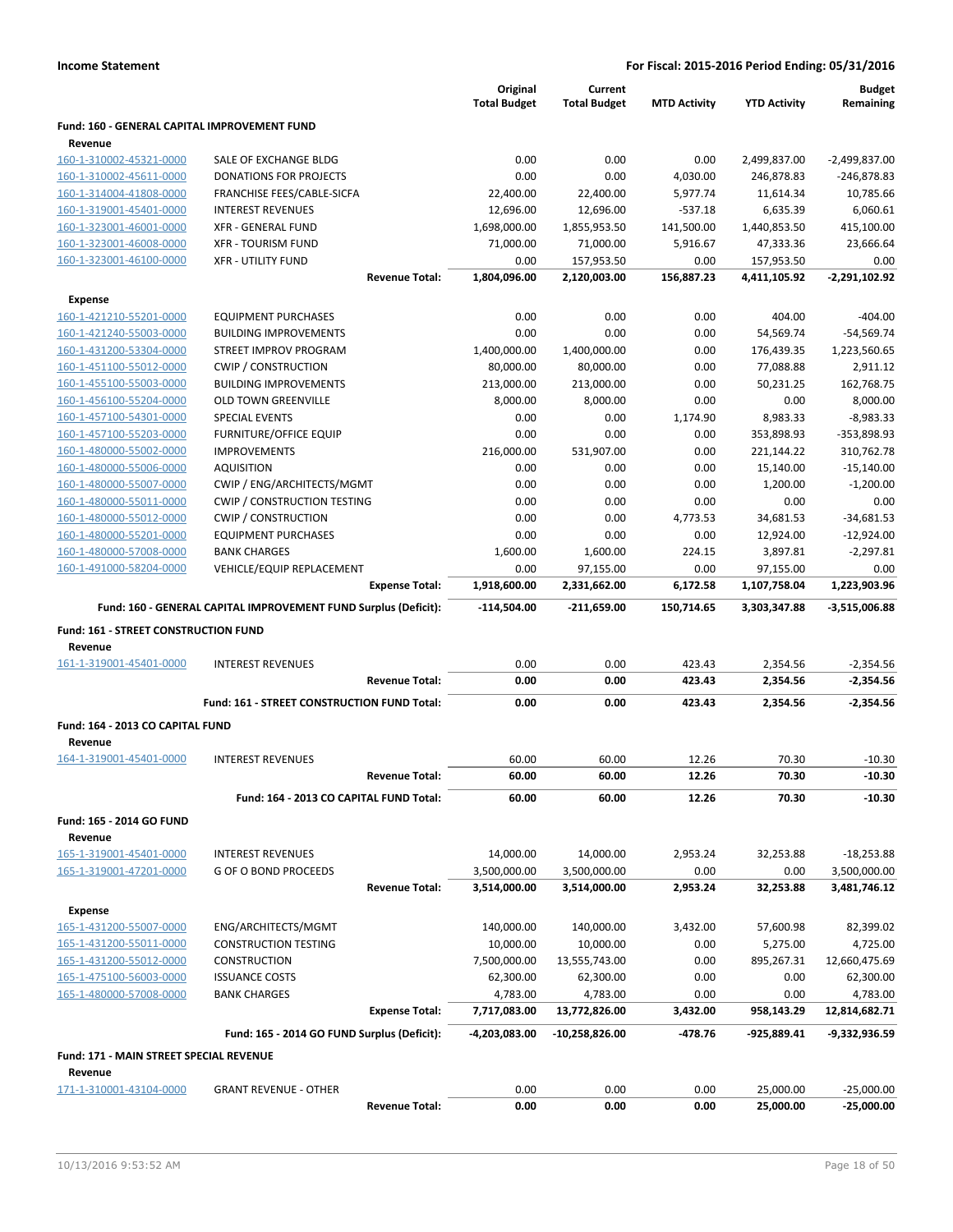|                                                    |                                                                 | Original<br><b>Total Budget</b> | Current<br><b>Total Budget</b> | <b>MTD Activity</b>  | <b>YTD Activity</b>   | <b>Budget</b><br>Remaining |
|----------------------------------------------------|-----------------------------------------------------------------|---------------------------------|--------------------------------|----------------------|-----------------------|----------------------------|
| <b>Expense</b>                                     |                                                                 |                                 |                                |                      |                       |                            |
| 171-1-456100-54501-0000                            | <b>SPECIAL SERVICES</b><br><b>Expense Total:</b>                | 0.00<br>0.00                    | 0.00<br>0.00                   | 2,539.00<br>2,539.00 | 6,378.00<br>6,378.00  | $-6,378.00$<br>$-6,378.00$ |
|                                                    | Fund: 171 - MAIN STREET SPECIAL REVENUE Surplus (Deficit):      | 0.00                            | 0.00                           | $-2,539.00$          | 18,622.00             | $-18,622.00$               |
|                                                    |                                                                 |                                 |                                |                      |                       |                            |
| <b>Fund: 172 - MINOR GRANTS FUND</b><br>Revenue    |                                                                 |                                 |                                |                      |                       |                            |
| 172-1-310001-43108-0000                            | <b>GRANTS / LIBRARY GRANT</b>                                   | 0.00                            | 0.00                           | 3,000.00             | 3,000.00              | $-3,000.00$                |
| 172-1-310001-43110-0000                            | <b>GRANTS / TEXAS FOREST SERVICE</b>                            | 0.00                            | 0.00                           | 0.00                 | 670.00                | $-670.00$                  |
| 172-1-310002-45611-0000                            | <b>DONATIONS</b>                                                | 0.00                            | 0.00                           | 0.00                 | 15,000.00             | $-15,000.00$               |
| 172-1-319001-45401-0000                            | <b>INTEREST REVENUES</b>                                        | 0.00                            | 0.00                           | 0.00                 | $-3.17$               | 3.17                       |
|                                                    | <b>Revenue Total:</b>                                           | 0.00                            | 0.00                           | 3,000.00             | 18,666.83             | $-18.666.83$               |
| Expense                                            |                                                                 |                                 |                                |                      |                       |                            |
| 172-1-422200-54214-0000                            | <b>TRAVEL &amp; TRAINING</b>                                    | 0.00                            | 0.00                           | 0.00                 | 670.00                | $-670.00$                  |
| 172-1-455100-51011-0000                            | PART TIME TEMPORARY                                             | 0.00                            | 0.00                           | 32.61                | 228.33                | $-228.33$                  |
| 172-1-455100-52402-0000                            | <b>BASIC PROGRAM EXPENSE</b>                                    | 0.00                            | 0.00                           | 1,240.77             | 1,452.26              | $-1,452.26$                |
| 172-1-455100-54101-0000                            | PROFESSIONAL SERVICES                                           | 0.00                            | 0.00                           | 3,760.00             | 5,348.50              | $-5,348.50$                |
| 172-1-455100-55211-0000                            | DEPARTMENTAL CAPITAL / BOOKS                                    | 0.00                            | 0.00                           | 42.53                | 540.73                | $-540.73$                  |
| 172-1-480000-57008-0000                            | <b>BANK CHARGES</b>                                             | 0.00                            | 0.00                           | 0.00                 | 0.97                  | $-0.97$                    |
|                                                    | <b>Expense Total:</b>                                           | 0.00                            | 0.00                           | 5,075.91             | 8,240.79              | $-8,240.79$                |
|                                                    | Fund: 172 - MINOR GRANTS FUND Surplus (Deficit):                | 0.00                            | 0.00                           | $-2,075.91$          | 10,426.04             | $-10,426.04$               |
| Fund: 175 - JUSTICE ASSISTANCE GRANT - JAG         |                                                                 |                                 |                                |                      |                       |                            |
| <b>Expense</b>                                     |                                                                 |                                 |                                |                      |                       |                            |
| 175-1-421230-55201-0000                            | <b>EQUIPMENT PURCHASES</b>                                      | 0.00                            | 0.00                           | 0.00                 | 1,940.00              | $-1,940.00$                |
|                                                    | <b>Expense Total:</b>                                           | 0.00                            | 0.00                           | 0.00                 | 1,940.00              | $-1,940.00$                |
|                                                    | Fund: 175 - JUSTICE ASSISTANCE GRANT - JAG Total:               | 0.00                            | 0.00                           | 0.00                 | 1,940.00              | $-1,940.00$                |
| Fund: 200 - WATER / WASTEWATER FUND                |                                                                 |                                 |                                |                      |                       |                            |
| Revenue                                            |                                                                 |                                 |                                |                      |                       |                            |
| 200-2-318003-44302-0000                            | WATER REVENUES / SERVICE CHARGES                                | 61,735.00                       | 61,735.00                      | 3,429.91             | 35,233.59             | 26,501.41                  |
| 200-2-318003-44304-0000                            | <b>NEW SERVICES - WATER</b>                                     | 0.00                            | 0.00                           | 2,200.00             | 26,200.00             | $-26,200.00$               |
| 200-2-318003-44305-0000                            | LATE CHARGES - WATER                                            | 61,871.00                       | 61,871.00                      | 3,602.98             | 31,725.76             | 30,145.24                  |
| 200-2-318003-44312-0000                            | <b>METER TAMPERING</b>                                          | 3,875.00                        | 3,875.00                       | 875.00               | 2,125.00              | 1,750.00                   |
| 200-2-318003-45103-0000                            | <b>GEUS RAW WATER CONSUMPTN</b>                                 | 131,216.00                      | 131,216.00                     | 0.00                 | 110,870.66            | 20,345.34                  |
| 200-2-318003-45120-0000                            | OTHER RAW WATER SALES                                           | 25,000.00                       | 25,000.00                      | 0.00                 | 0.00                  | 25,000.00                  |
| 200-2-318004-42303-0000                            | <b>WASTE HAULER PERMITS</b>                                     | 2,600.00                        | 2,600.00                       | 0.00                 | 1,300.00              | 1,300.00                   |
| 200-2-318004-44307-0000<br>200-2-318004-44309-0000 | <b>NEW SERVICES - SEWER</b><br>SEWER REVENUES / SERVICE CHARGES | 0.00<br>49,529.00               | 0.00<br>49,529.00              | 0.00<br>3,114.62     | 3,800.00<br>30,202.89 | $-3,800.00$<br>19,326.11   |
| 200-2-318004-44310-0000                            | LATE CHARGES - SEWER                                            | 52,689.00                       | 52,689.00                      | 3,413.53             | 29,260.89             | 23,428.11                  |
| 200-2-318004-45106-0000                            | L-3 COMM COD DISCHARGE                                          | 126,360.00                      | 126,360.00                     | 10,530.00            | 84,240.00             | 42,120.00                  |
| 200-2-318004-45201-0000                            | SEWER REV/ SEWER HAULER FEES                                    | 425,000.00                      | 425,000.00                     | 24,633.00            | 250,679.50            | 174,320.50                 |
| 200-2-319003-45101-0000                            | WATER REVENUES / METERED SALES                                  | 5,912,000.00                    | 5,912,000.00                   | 485,606.11           | 4,030,928.43          | 1,881,071.57               |
| 200-2-319004-45104-0000                            | SEWER COLLECTION FEES                                           | 5,622,312.00                    | 5,622,312.00                   | 451,005.56           | 3,589,420.69          | 2,032,891.31               |
| 200-2-319004-45105-0000                            | SEWER REVENUES / EPA REVENUE                                    | 0.00                            | 0.00                           | 6.56                 | 565.20                | $-565.20$                  |
| 200-2-320003-45401-0000                            | <b>INTEREST REVENUES</b>                                        | 32,500.00                       | 32,500.00                      | $-1,133.54$          | 11,605.35             | 20,894.65                  |
| 200-2-320003-45601-0000                            | MISCELLANEOUS REVENUES                                          | 0.00                            | 0.00                           | 0.00                 | 3,531.09              | $-3,531.09$                |
| 200-2-320003-45602-0000                            | REIMBURSEMENTS / PRIOR YEAR REIMB                               | 0.00                            | 0.00                           | 0.00                 | 249.76                | $-249.76$                  |
|                                                    | <b>Revenue Total:</b>                                           | 12,506,687.00                   | 12,506,687.00                  | 987,283.73           | 8,241,938.81          | 4,264,748.19               |
| <b>Expense</b>                                     |                                                                 |                                 |                                |                      |                       |                            |
| 200-2-436100-51001-0000                            | REGULAR SALARIES                                                | 69,032.00                       | 69,032.00                      | 5,309.92             | 47,051.73             | 21,980.27                  |
| 200-2-436100-51020-0000                            | <b>OVERTIME</b>                                                 | 282.00                          | 282.00                         | 0.00                 | 115.23                | 166.77                     |
| 200-2-436100-51021-0000                            | <b>LONGEVITY</b>                                                | 672.00                          | 672.00                         | 0.00                 | 660.00                | 12.00                      |
| 200-2-436100-51101-0000                            | <b>CERTIFICATION PAY</b>                                        | 0.00                            | 0.00                           | 0.00                 | 23.08                 | $-23.08$                   |
| 200-2-436100-51117-0000                            | CELL PHONE ALLOWANCE                                            | 432.00                          | 432.00                         | 33.22                | 298.99                | 133.01                     |
| 200-2-436100-51201-0000                            | <b>FICA</b>                                                     | 4,366.00                        | 4,366.00                       | 328.52               | 2,955.50              | 1,410.50                   |
| 200-2-436100-51202-0000                            | <b>MEDICARE</b>                                                 | 1,021.00                        | 1,021.00                       | 76.84                | 691.22                | 329.78                     |
| 200-2-436100-51203-0000                            | <b>HEALTH INSURANCE</b>                                         | 19,200.00                       | 19,200.00                      | 1,600.00             | 12,800.00             | 6,400.00                   |
| 200-2-436100-51204-0000                            | <b>WORKERS COMPENSATION</b>                                     | 315.00                          | 315.00                         | 26.25                | 210.00                | 105.00                     |
| 200-2-436100-51205-0000                            | STATE UNEMPLOYMENT                                              | 345.00                          | 345.00                         | 0.00                 | 17.99                 | 327.01                     |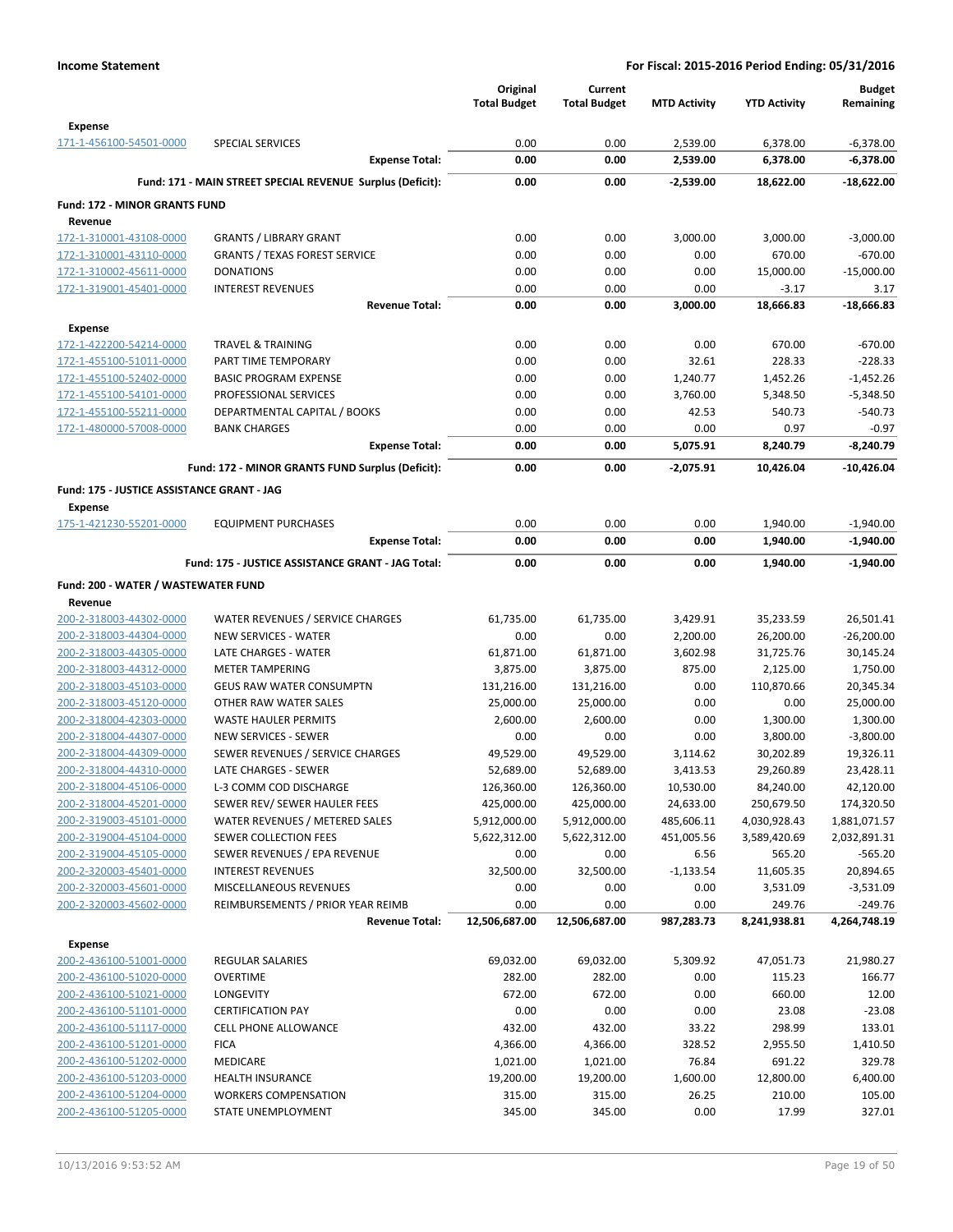| 200-2-436100-51301-0000                            |
|----------------------------------------------------|
| 200-2-436100-52001-0000                            |
| 200-2-436100-52002-0000                            |
| 200-2-436100-52305-0000                            |
| 200-2-436100-53402-0000                            |
| 200-2-436100-54001-0000                            |
| 200-2-436100-54002-0000                            |
| 200-2-436100-54101-0000                            |
| 200-2-436100-54106-0000                            |
| 200-2-436100-54201-0000                            |
| 200-2-436100-54214-0000                            |
| 200-2-436200-51001-0000                            |
| 200-2-436200-51020-0000                            |
| 200-2-436200-51021-0000                            |
| 200-2-436200-51101-0000                            |
| 200-2-436200-51115-0000                            |
| 200-2-436200-51117-0000                            |
| 200-2-436200-51201-0000                            |
| 200-2-436200-51202-0000                            |
| 200-2-436200-51203-0000                            |
| 200-2-436200-51204-0000                            |
| 200-2-436200-51205-0000                            |
| 200-2-436200-51301-0000                            |
| 200-2-436200-52001-0000                            |
| 200-2-436200-52002-0000                            |
| 200-2-436200-52101-0000                            |
| 200-2-436200-52102-0000                            |
| 200-2-436200-52104-0000                            |
| 200-2-436200-52105-0000                            |
| 200-2-436200-52106-0000                            |
| 200-2-436200-52201-0000                            |
| 200-2-436200-52202-0000                            |
| 200-2-436200-52203-0000                            |
| 200-2-436200-52301-0000                            |
| 200-2-436200-53201-0000                            |
| <u>200-2-436200-53202-0000</u>                     |
|                                                    |
| 200-2-436200-53203-0000<br>200-2-436200-53205-0000 |
|                                                    |
| 200-2-436200-53207-0000                            |
| 200-2-436200-53310-0000                            |
| 200-2-436200-53312-0000                            |
| <u>200-2-436200-53402-0000</u>                     |
| 200-2-436200-53403-0000                            |
| 200-2-436200-53404-0000                            |
| 200-2-436200-53605-0000                            |
| <u>200-2-436200-53606-0000</u>                     |
| 200-2-436200-54001-0000                            |
| 200-2-436200-54002-0000                            |
| 200-2-436200-54201-0000                            |
| 200-2-436200-54208-0000                            |
| 200-2-436200-54212-0000                            |
| 200-2-436200-54214-0000                            |
| 200-2-436200-54219-0000                            |
| 200-2-436200-54410-0000                            |
| 200-2-436300-51001-0000                            |
| <u>200-2-436300-51020-0000</u>                     |
| 200-2-436300-51021-0000                            |
| 200-2-436300-51101-0000                            |
| 200-2-436300-51117-0000                            |
|                                                    |

|                         |                                      | Original<br><b>Total Budget</b> | Current<br><b>Total Budget</b> | <b>MTD Activity</b> | <b>YTD Activity</b> | <b>Budget</b><br>Remaining |
|-------------------------|--------------------------------------|---------------------------------|--------------------------------|---------------------|---------------------|----------------------------|
| 200-2-436100-51301-0000 | <b>TMRS</b>                          | 7,459.00                        | 7,459.00                       | 562.10              | 5,121.46            | 2,337.54                   |
| 200-2-436100-52001-0000 | OFFICE SUPPLIES                      | 500.00                          | 500.00                         | 0.00                | 158.43              | 341.57                     |
| 200-2-436100-52002-0000 | POSTAGE / FREIGHT                    | 7,500.00                        | 7,500.00                       | 4,700.00            | 5,017.45            | 2,482.55                   |
| 200-2-436100-52305-0000 | PUBLIC EDUCATION                     | 3,400.00                        | 3,400.00                       | 0.00                | 0.00                | 3,400.00                   |
| 200-2-436100-53402-0000 | <b>BUILDING MAINTENANCE</b>          | 500.00                          | 500.00                         | 80.84               | 1,947.59            | $-1,447.59$                |
| 200-2-436100-54001-0000 | <b>TELEPHONE CHARGES</b>             | 4,000.08                        | 4,000.08                       | 0.26                | 373.03              | 3,627.05                   |
| 200-2-436100-54002-0000 | <b>UTILITY CHARGES</b>               | 26,821.00                       | 26,821.00                      | 1,501.75            | 16,532.92           | 10,288.08                  |
| 200-2-436100-54101-0000 | PROFESSIONAL SERVICES                | 2,000.00                        | 2,000.00                       | 0.00                | 0.00                | 2,000.00                   |
| 200-2-436100-54106-0000 | <b>ATTORNEY FEES</b>                 | 3,400.00                        | 3,400.00                       | 0.00                | 1,963.00            | 1,437.00                   |
| 200-2-436100-54201-0000 | MEMBERSHIPS & SUBSCRIPTIONS          | 350.00                          | 350.00                         | 0.00                | 0.00                | 350.00                     |
| 200-2-436100-54214-0000 | <b>TRAVEL &amp; TRAINING</b>         | 500.00                          | 500.00                         | 0.00                | 0.00                | 500.00                     |
| 200-2-436200-51001-0000 | REGULAR SALARIES                     | 293,372.00                      | 293,372.00                     | 23,501.92           | 194,379.12          | 98,992.88                  |
| 200-2-436200-51020-0000 | <b>OVERTIME</b>                      | 13,301.00                       | 13,301.00                      | 59.47               | 10,421.78           | 2,879.22                   |
| 200-2-436200-51021-0000 | LONGEVITY                            | 3,306.00                        | 3,306.00                       | 0.00                | 3,402.00            | $-96.00$                   |
| 200-2-436200-51101-0000 | <b>CERTIFICATION PAY</b>             | 2,400.00                        | 2,400.00                       | 184.62              | 1,569.27            | 830.73                     |
| 200-2-436200-51115-0000 | <b>CLOTHING ALLOWANCE</b>            | 0.00                            | 0.00                           | $-341.97$           | 0.00                | 0.00                       |
| 200-2-436200-51117-0000 | CELL PHONE ALLOWANCE                 | 432.00                          | 432.00                         | 33.22               | 282.37              | 149.63                     |
| 200-2-436200-51201-0000 | <b>FICA</b>                          | 19,394.00                       | 19,394.00                      | 1,390.14            | 12,317.92           | 7,076.08                   |
| 200-2-436200-51202-0000 | MEDICARE                             | 4,536.00                        | 4,536.00                       | 325.12              | 2,880.80            | 1,655.20                   |
| 200-2-436200-51203-0000 | <b>HEALTH INSURANCE</b>              | 76,800.00                       | 76,800.00                      | 6,400.00            | 51,200.00           | 25,600.00                  |
| 200-2-436200-51204-0000 | <b>WORKERS COMPENSATION</b>          | 9,045.00                        | 9,045.00                       | 753.75              | 6,030.00            | 3,015.00                   |
| 200-2-436200-51205-0000 | STATE UNEMPLOYMENT                   | 1,525.00                        | 1,525.00                       | 0.82                | 73.63               | 1,451.37                   |
| 200-2-436200-51301-0000 | <b>TMRS</b>                          | 32,343.00                       | 32,343.00                      | 2,414.37            | 22,183.70           | 10,159.30                  |
| 200-2-436200-52001-0000 | <b>OFFICE SUPPLIES</b>               | 450.00                          | 450.00                         | 0.00                | 470.61              | $-20.61$                   |
| 200-2-436200-52002-0000 | POSTAGE / FREIGHT                    | 2,300.00                        | 2,300.00                       | 0.00                | 40.99               | 2,259.01                   |
| 200-2-436200-52101-0000 | <b>JANITORIAL SUPPLIES</b>           | 2,000.00                        | 2,000.00                       | 235.14              | 2,393.00            | $-393.00$                  |
| 200-2-436200-52102-0000 | <b>BOOKS / REF SUPPLIES</b>          | 100.00                          | 100.00                         | 0.00                | 0.00                | 100.00                     |
| 200-2-436200-52104-0000 | <b>WEARING APPAREL</b>               | 4,847.00                        | 4,847.00                       | 565.62              | 3,311.25            | 1,535.75                   |
| 200-2-436200-52105-0000 | <b>LABORATORY</b>                    | 14,433.00                       | 14,433.00                      | 1,404.31            | 9,762.29            | 4,670.71                   |
| 200-2-436200-52106-0000 | <b>CHEMICAL SUPPLIES</b>             | 296,400.00                      | 296,400.00                     | 14,759.11           | 116,575.80          | 179,824.20                 |
| 200-2-436200-52201-0000 | MINOR TOOLS & EQUIPMENT              | 2,570.00                        | 2,570.00                       | 484.25              | 1,246.56            | 1,323.44                   |
| 200-2-436200-52202-0000 | <b>MECHANICAL SUPPLIES</b>           | 1,461.00                        | 1,461.00                       | 574.90              | 1,234.71            | 226.29                     |
| 200-2-436200-52203-0000 | <b>MOTOR VEHICLE FUEL</b>            | 10,854.00                       | 10,854.00                      | 660.44              | 2,542.87            | 8,311.13                   |
| 200-2-436200-52301-0000 | <b>SAFETY SUPPLIES</b>               | 1,500.00                        | 1,500.00                       | 56.60               | 91.24               | 1,408.76                   |
| 200-2-436200-53201-0000 | FURNITURE & OFFICE EQUIPMENT         | 250.00                          | 250.00                         | 0.00                | 199.76              | 50.24                      |
| 200-2-436200-53202-0000 | MACHINE, TOOLS & IMPLMNTS            | 2,136.00                        | 2,136.00                       | 14.67               | 1,594.98            | 541.02                     |
| 200-2-436200-53203-0000 | <b>INSTRUMENTS &amp; APPARATUS</b>   | 3,498.00                        | 3,498.00                       | 0.00                | 1,545.33            | 1,952.67                   |
| 200-2-436200-53205-0000 | <b>MOTOR VEHICLES</b>                | 3,200.00                        | 3,200.00                       | 128.80              | 1,091.45            | 2,108.55                   |
| 200-2-436200-53207-0000 | RADIO/COMMUNICATIONS                 | 900.00                          | 900.00                         | 0.00                | 0.00                | 900.00                     |
| 200-2-436200-53310-0000 | RESVRS/STRG TANKS/ST PIPE            | 20,070.00                       | 20,070.00                      | 440.47              | 5,219.51            | 14,850.49                  |
| 200-2-436200-53312-0000 | WATER LINE EASEMENTS                 | 50,000.00                       | 50,000.00                      | 0.00                | 0.00                | 50,000.00                  |
| 200-2-436200-53402-0000 | <b>BUILDING MAINTENANCE</b>          | 1,400.00                        | 1,400.00                       | 0.00                | 1,499.29            | $-99.29$                   |
| 200-2-436200-53403-0000 | <b>HEATING &amp; COOLING SYSTEMS</b> | 3,700.00                        | 3,700.00                       | 249.00              | 249.00              | 3,451.00                   |
| 200-2-436200-53404-0000 | STRUCTURES / EXTERIOR STRUCTURES     | 430.00                          | 430.00                         | 0.00                | 192.95              | 237.05                     |
| 200-2-436200-53605-0000 | STRUCTURES / FILTRATION PLANT        | 35,006.00                       | 35,006.00                      | 1,064.41            | 29,264.81           | 5,741.19                   |
| 200-2-436200-53606-0000 | <b>MAINT - GROUNDS</b>               | 300.00                          | 300.00                         | 0.00                | 27.99               | 272.01                     |
| 200-2-436200-54001-0000 | <b>TELEPHONE CHARGES</b>             | 13,150.00                       | 13,150.00                      | 1,312.28            | 10,440.42           | 2,709.58                   |
| 200-2-436200-54002-0000 | UTILITY CHARGES                      | 391,551.00                      | 391,551.00                     | 15,855.32           | 190,240.75          | 201,310.25                 |
| 200-2-436200-54201-0000 | MEMBERSHIPS & SUBSCRIPTIONS          | 1,700.00                        | 1,700.00                       | 0.00                | 629.97              | 1,070.03                   |
| 200-2-436200-54208-0000 | <b>LABORATORY WORK</b>               | 20,591.00                       | 20,591.00                      | 761.25              | 7,618.59            | 12,972.41                  |
| 200-2-436200-54212-0000 | PRINTING                             | 800.00                          | 800.00                         | 0.00                | 0.00                | 800.00                     |
| 200-2-436200-54214-0000 | <b>TRAVEL &amp; TRAINING</b>         | 5,500.00                        | 5,500.00                       | 434.41              | 767.17              | 4,732.83                   |
| 200-2-436200-54219-0000 | SABINE RIVER AUTHORITY               | 973,830.96                      | 973,830.96                     | 81,152.58           | 568,281.14          | 405,549.82                 |
| 200-2-436200-54410-0000 | PERMITS/FEES                         | 22,000.00                       | 22,000.00                      | 0.00                | 20,437.90           | 1,562.10                   |
| 200-2-436300-51001-0000 | REGULAR SALARIES                     | 404,047.00                      | 404,047.00                     | 29,307.98           | 239,579.07          | 164,467.93                 |
| 200-2-436300-51020-0000 | <b>OVERTIME</b>                      | 50,454.00                       | 50,454.00                      | 1,292.36            | 22,519.63           | 27,934.37                  |
| 200-2-436300-51021-0000 | <b>LONGEVITY</b>                     | 9,828.00                        | 9,828.00                       | 0.00                | 7,399.35            | 2,428.65                   |
| 200-2-436300-51101-0000 | <b>CERTIFICATION PAY</b>             | 1,500.00                        | 1,500.00                       | 69.24               | 609.88              | 890.12                     |
| 200-2-436300-51117-0000 | <b>CELL PHONE ALLOWANCE</b>          | 216.00                          | 216.00                         | 9.98                | 113.84              | 102.16                     |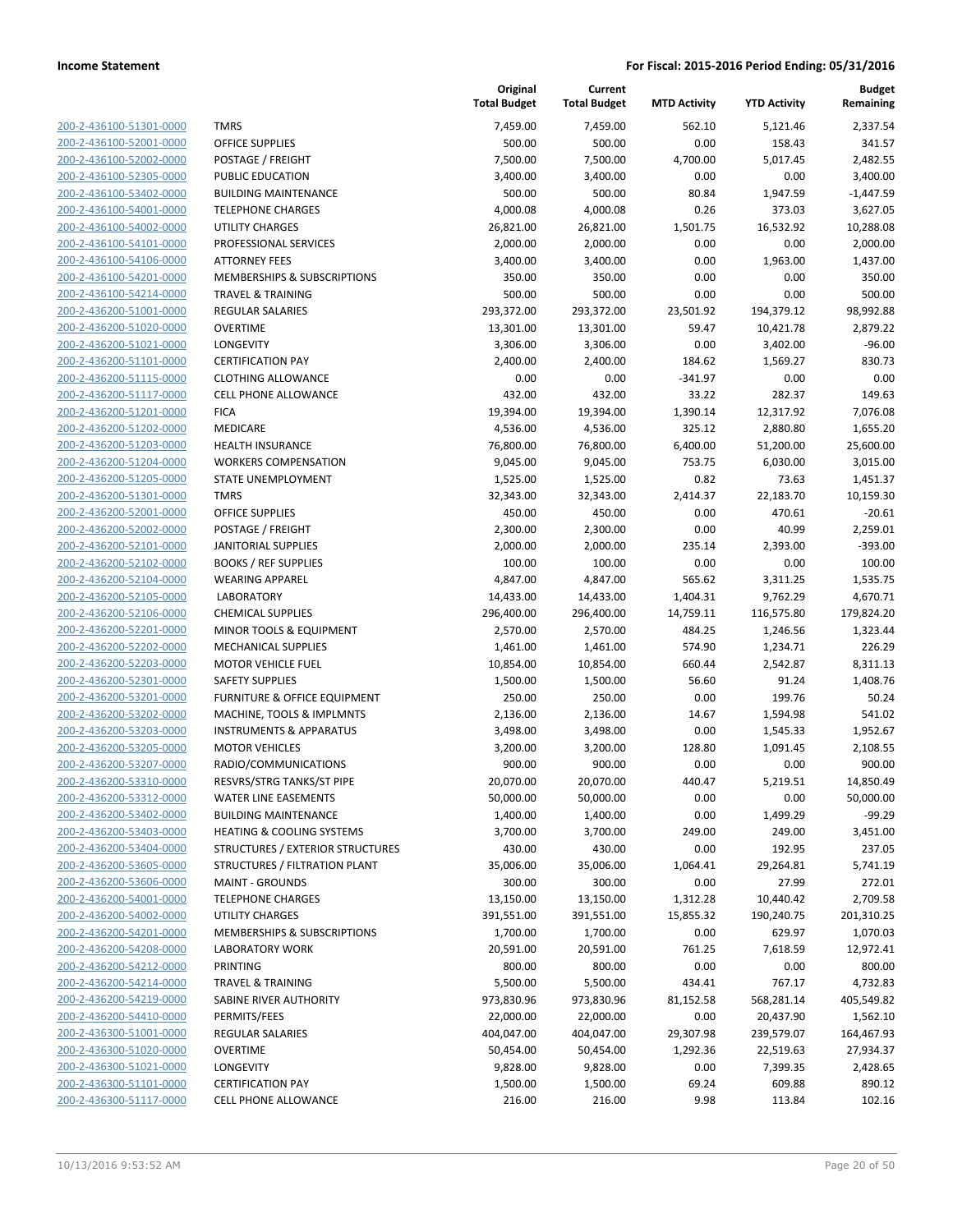| 200-2-436300-51201-0000                                   |
|-----------------------------------------------------------|
| 200-2-436300-51202-0000                                   |
| 200-2-436300-51203-0000                                   |
| 200-2-436300-51204-0000                                   |
| 200-2-436300-51205-0000                                   |
| 200-2-436300-51301-0000                                   |
| <u>200-2-436300-51401-0000</u>                            |
| 200-2-436300-52001-0000                                   |
| 200-2-436300-52002-0000                                   |
| 200-2-436300-52005-0000                                   |
| 200-2-436300-52101-0000                                   |
| 200-2-436300-52103-0000                                   |
| 200-2-436300-52104-0000                                   |
| 200-2-436300-52106-0000                                   |
| 200-2-436300-52201-0000                                   |
| 200-2-436300-52203-0000                                   |
| <u>200-2-436300-52303-0000</u>                            |
| 200-2-436300-53201-0000                                   |
| <u>200-2-436300-53202-0000</u>                            |
| 200-2-436300-53205-0000                                   |
| 200-2-436300-53207-0000                                   |
| 200-2-436300-53210-0000                                   |
| 200-2-436300-53211-0000                                   |
| 200-2-436300-53306-0000                                   |
| 200-2-436300-54001-0000                                   |
| 200-2-436300-54214-0000                                   |
| <u>200-2-436300-55201-0000</u>                            |
| 200-2-437200-51001-0000                                   |
| <u>200-2-437200-51020-0000</u>                            |
| 200-2-437200-51021-0000                                   |
| 200-2-437200-51101-0000                                   |
| 200-2-437200-51117-0000                                   |
| 200-2-437200-51201-0000                                   |
| 200-2-437200-51202-0000                                   |
| 200-2-437200-51203-0000                                   |
| <u>200-2-437200-51204-0000</u>                            |
| 200-2-437200-51205-0000                                   |
| 200-2-437200-51301-0000                                   |
| 200-2-437200-51401-0000                                   |
| 200-2-437200-52001-0000                                   |
| 200-2-437200-52103-0000                                   |
| <u>200-2-437200-52104-0000</u>                            |
| <u>200-2-437200-52106-0000</u>                            |
| 200-2-437200-52107-0000                                   |
| 200-2-437200-52201-0000                                   |
| <u>200-2-437200-52203-0000</u>                            |
| 200-2-437200-52303-0000                                   |
| 200-2-437200-53202-0000                                   |
| 200-2-437200-53205-0000                                   |
| 200-2-437200-53207-0000                                   |
| 200-2-437200-53309-0000                                   |
| 200-2-437200-53311-0000                                   |
| 200-2-437200-54001-0000                                   |
| 200-2-437200-54002-0000                                   |
| 200-2-437200-54214-0000                                   |
|                                                           |
| <u>200-2-437300-51001-0000</u><br>200-2-437300-51020-0000 |
|                                                           |
| <u>200-2-437300-51021-0000</u><br>200-2-437300-51101-0000 |
|                                                           |

|                                                    |                                                          | Original<br><b>Total Budget</b> | Current<br><b>Total Budget</b> | <b>MTD Activity</b> | <b>YTD Activity</b> | Budget<br>Remaining   |
|----------------------------------------------------|----------------------------------------------------------|---------------------------------|--------------------------------|---------------------|---------------------|-----------------------|
| 200-2-436300-51201-0000                            | <b>FICA</b>                                              | 28,895.00                       | 28,895.00                      | 1,830.10            | 16,343.52           | 12,551.48             |
| 200-2-436300-51202-0000                            | MEDICARE                                                 | 6,758.00                        | 6,758.00                       | 428.03              | 3,822.32            | 2,935.68              |
| 200-2-436300-51203-0000                            | <b>HEALTH INSURANCE</b>                                  | 110,400.00                      | 110,400.00                     | 9,200.00            | 73,600.00           | 36,800.00             |
| 200-2-436300-51204-0000                            | <b>WORKERS COMPENSATION</b>                              | 12,987.00                       | 12,987.00                      | 1,082.25            | 8,658.00            | 4,329.00              |
| 200-2-436300-51205-0000                            | STATE UNEMPLOYMENT                                       | 1,986.00                        | 1,986.00                       | 4.82                | 110.11              | 1,875.89              |
| 200-2-436300-51301-0000                            | <b>TMRS</b>                                              | 49,366.00                       | 49,366.00                      | 3,172.08            | 28,924.09           | 20,441.91             |
| 200-2-436300-51401-0000                            | <b>CONTRA - SALARIES</b>                                 | 0.00                            | 0.00                           | 0.00                | -989.72             | 989.72                |
| 200-2-436300-52001-0000                            | <b>OFFICE SUPPLIES</b>                                   | 300.00                          | 300.00                         | 0.00                | 133.47              | 166.53                |
| 200-2-436300-52002-0000                            | POSTAGE / FREIGHT                                        | 50.00                           | 50.00                          | 0.00                | 1.62                | 48.38                 |
| 200-2-436300-52005-0000                            | PRINTED MATERIALS                                        | 100.00                          | 100.00                         | 0.00                | 48.00               | 52.00                 |
| 200-2-436300-52101-0000                            | <b>JANITORIAL SUPPLIES</b>                               | 100.00                          | 100.00                         | 0.00                | 0.00                | 100.00                |
| 200-2-436300-52103-0000                            | <b>MEETING SUPPLIES</b>                                  | 150.00                          | 150.00                         | 0.00                | 0.00                | 150.00                |
| 200-2-436300-52104-0000                            | <b>WEARING APPAREL</b>                                   | 11,000.00                       | 11,000.00                      | 747.50              | 8,404.73            | 2,595.27              |
| 200-2-436300-52106-0000                            | <b>CHEMICAL SUPPLIES</b>                                 | 500.00                          | 500.00                         | 0.00                | 159.99              | 340.01                |
| 200-2-436300-52201-0000                            | MINOR TOOLS & EQUIPMENT                                  | 8,500.00                        | 8,500.00                       | 872.29              | 2,763.49            | 5,736.51              |
| 200-2-436300-52203-0000                            | <b>MOTOR VEHICLE FUEL</b>                                | 46,888.00                       | 46,888.00                      | 1,155.78            | 11,731.64           | 35,156.36             |
| 200-2-436300-52303-0000                            | <b>TRAINING SUPPLIES</b>                                 | 200.00                          | 200.00                         | 0.00                | 0.00                | 200.00                |
| 200-2-436300-53201-0000                            | <b>FURNITURE &amp; OFFICE EQUIPMENT</b>                  | 100.00                          | 100.00                         | 0.00                | 0.00                | 100.00                |
| 200-2-436300-53202-0000                            | MACHINE, TOOLS & IMPLMNTS                                | 5,000.00                        | 5,000.00                       | 0.00                | 679.30              | 4,320.70              |
| 200-2-436300-53205-0000                            | <b>MOTOR VEHICLES</b>                                    | 51,000.00                       | 51,000.00                      | 542.41              | 20,741.82           | 30,258.18             |
| 200-2-436300-53207-0000                            | RADIO/COMMUNICATIONS                                     | 1,500.00                        | 1,500.00                       | 0.00                | 605.00              | 895.00                |
| 200-2-436300-53210-0000                            | <b>FIRE HYDRANTS</b>                                     | 8,000.00                        | 8,000.00                       | 0.00                | 2,075.29            | 5,924.71              |
| 200-2-436300-53211-0000                            | <b>METERS &amp; SETTINGS</b>                             | 70,000.00                       | 100,000.00                     | 0.00                | 38,845.86           | 61,154.14             |
| 200-2-436300-53306-0000                            | <b>WATER MAINS</b>                                       | 165,000.00                      | 135,000.00                     | 1,343.29            | 50,655.34           | 84,344.66             |
| 200-2-436300-54001-0000                            | <b>TELEPHONE CHARGES</b>                                 | 1,750.00                        | 1,750.00                       | 0.55                | 784.84              | 965.16                |
| 200-2-436300-54214-0000                            | <b>TRAVEL &amp; TRAINING</b>                             | 4,000.00                        | 4,000.00                       | 111.00              | 1,333.00            | 2,667.00              |
| 200-2-436300-55201-0000                            | <b>EQUIPMENT PURCHASES</b>                               | 4,400.00                        | 4,400.00                       | 0.00                | 0.00                | 4,400.00              |
| 200-2-437200-51001-0000                            | <b>REGULAR SALARIES</b>                                  | 367,199.00                      | 367,199.00                     | 26,188.37           | 217,632.15          | 149,566.85            |
| 200-2-437200-51020-0000                            | <b>OVERTIME</b>                                          | 52,417.00                       | 52,417.00                      | 3,888.53            | 27,795.67           | 24,621.33             |
| 200-2-437200-51021-0000                            | LONGEVITY                                                | 10,968.00                       | 10,968.00                      | 0.00                | 9,040.65            | 1,927.35              |
| 200-2-437200-51101-0000                            | <b>CERTIFICATION PAY</b>                                 | 1,200.00                        | 1,200.00                       | 115.38              | 936.31              | 263.69                |
| 200-2-437200-51117-0000                            | <b>CELL PHONE ALLOWANCE</b>                              | 0.00                            | 0.00                           | 16.62               | 108.03              | $-108.03$             |
| 200-2-437200-51201-0000                            | <b>FICA</b>                                              | 26,771.00                       | 26,771.00                      | 1,826.79            | 15,473.27           | 11,297.73             |
| 200-2-437200-51202-0000                            | MEDICARE                                                 | 6,261.00                        | 6,261.00                       | 427.24              | 3,618.79            | 2,642.21              |
| 200-2-437200-51203-0000<br>200-2-437200-51204-0000 | <b>HEALTH INSURANCE</b>                                  | 100,800.00                      | 100,800.00                     | 8,400.00            | 67,200.00           | 33,600.00<br>2,996.00 |
| 200-2-437200-51205-0000                            | <b>WORKERS COMPENSATION</b><br><b>STATE UNEMPLOYMENT</b> | 8,988.00                        | 8,988.00                       | 749.00<br>3.39      | 5,992.00            |                       |
| 200-2-437200-51301-0000                            | <b>TMRS</b>                                              | 1,813.00<br>45,737.00           | 1,813.00<br>45,737.00          | 3,107.73            | 93.04<br>27,001.48  | 1,719.96<br>18,735.52 |
| 200-2-437200-51401-0000                            | <b>CONTRA - SALARIES</b>                                 | 0.00                            | 0.00                           | 0.00                | $-1,860.74$         | 1,860.74              |
| 200-2-437200-52001-0000                            | <b>OFFICE SUPPLIES</b>                                   | 300.00                          | 300.00                         | 0.00                | 46.06               | 253.94                |
| 200-2-437200-52103-0000                            | <b>MEETING SUPPLIES</b>                                  | 150.00                          | 150.00                         | 0.00                | 0.00                | 150.00                |
| 200-2-437200-52104-0000                            | <b>WEARING APPAREL</b>                                   | 11,609.00                       | 11,609.00                      | 637.53              | 7,898.38            | 3,710.62              |
| 200-2-437200-52106-0000                            | <b>CHEMICAL SUPPLIES</b>                                 | 5,500.00                        | 2,375.00                       | 0.00                | 259.99              | 2,115.01              |
| 200-2-437200-52107-0000                            | <b>BOTANICAL SUPPLIES</b>                                | 400.00                          | 400.00                         | 0.00                | 0.00                | 400.00                |
| 200-2-437200-52201-0000                            | MINOR TOOLS & EQUIPMENT                                  | 6,500.00                        | 6,500.00                       | 204.98              | 1,164.41            | 5,335.59              |
| 200-2-437200-52203-0000                            | <b>MOTOR VEHICLE FUEL</b>                                | 27,000.00                       | 27,000.00                      | 1,109.56            | 9,195.73            | 17,804.27             |
| 200-2-437200-52303-0000                            | <b>TRAINING SUPPLIES</b>                                 | 150.00                          | 150.00                         | 0.00                | 0.00                | 150.00                |
| 200-2-437200-53202-0000                            | MACHINE, TOOLS & IMPLMNTS                                | 5,000.00                        | 5,000.00                       | 384.07              | 2,539.18            | 2,460.82              |
| 200-2-437200-53205-0000                            | <b>MOTOR VEHICLES</b>                                    | 21,000.00                       | 21,000.00                      | 242.65              | 15,746.58           | 5,253.42              |
| 200-2-437200-53207-0000                            | RADIO/COMMUNICATIONS                                     | 700.00                          | 700.00                         | 0.00                | 575.00              | 125.00                |
| 200-2-437200-53309-0000                            | <b>SANITARY SEWER</b>                                    | 69,000.00                       | 69,000.00                      | 1,910.91            | 23,962.42           | 45,037.58             |
| 200-2-437200-53311-0000                            | <b>LIFT STATIONS</b>                                     | 11,000.00                       | 14,125.00                      | $-150.00$           | 14,113.31           | 11.69                 |
| 200-2-437200-54001-0000                            | <b>TELEPHONE CHARGES</b>                                 | 9,000.08                        | 9,000.08                       | 461.62              | 3,574.90            | 5,425.18              |
| 200-2-437200-54002-0000                            | UTILITY CHARGES                                          | 27,000.00                       | 27,000.00                      | 2,297.93            | 17,398.18           | 9,601.82              |
| 200-2-437200-54214-0000                            | <b>TRAVEL &amp; TRAINING</b>                             | 3,000.00                        | 3,000.00                       | 300.00              | 946.00              | 2,054.00              |
| 200-2-437300-51001-0000                            | REGULAR SALARIES                                         | 496,062.00                      | 496,062.00                     | 36,732.98           | 312,366.21          | 183,695.79            |
| 200-2-437300-51020-0000                            | <b>OVERTIME</b>                                          | 38,333.00                       | 38,333.00                      | 1,739.50            | 18,745.79           | 19,587.21             |
| 200-2-437300-51021-0000                            | LONGEVITY                                                | 10,284.00                       | 10,284.00                      | 0.00                | 10,224.00           | 60.00                 |
| 200-2-437300-51101-0000                            | <b>CERTIFICATION PAY</b>                                 | 7,800.00                        | 7,800.00                       | 461.54              | 3,923.09            | 3,876.91              |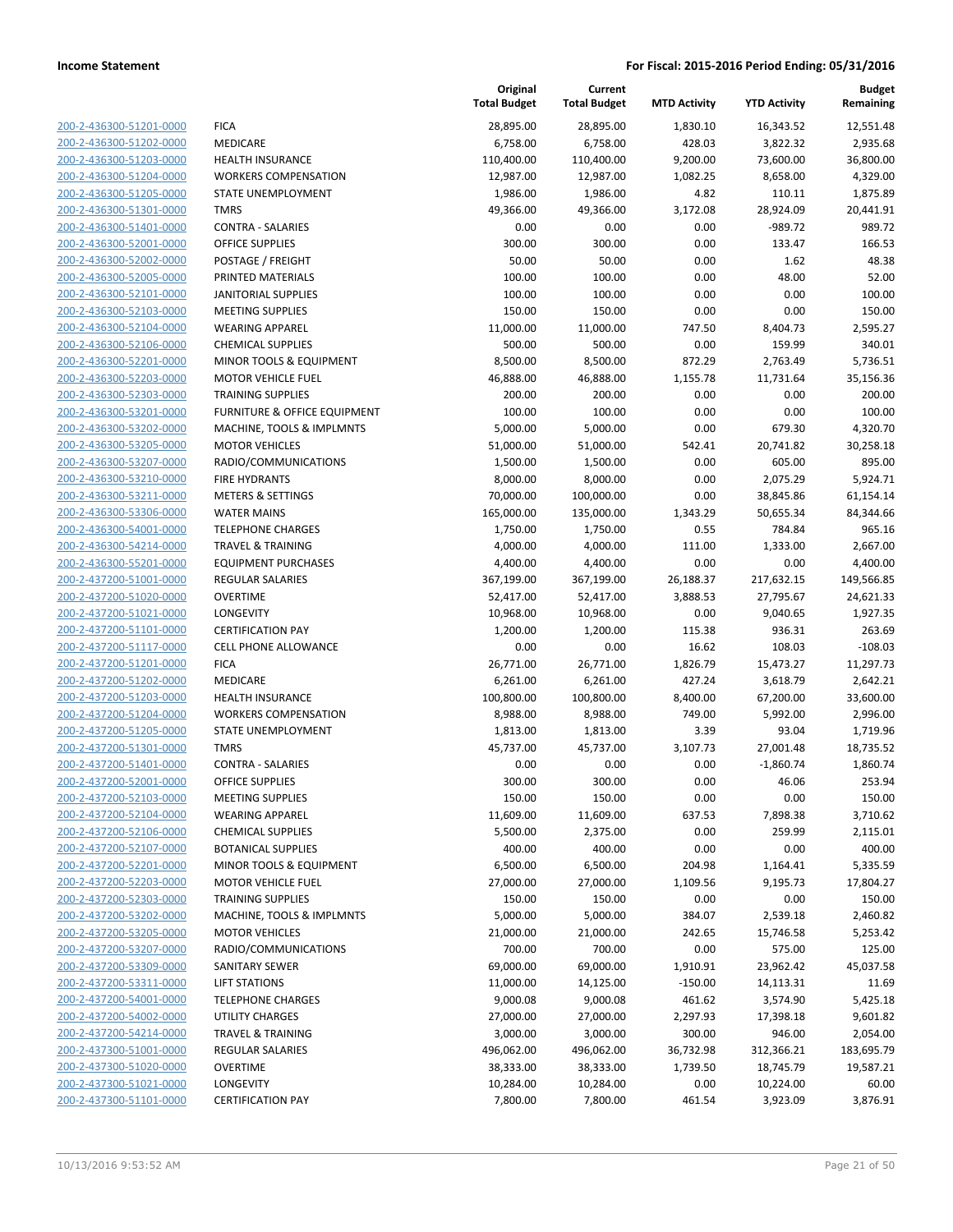| 200-2-437300-51117-0000 | <b>CELL PHONE A</b>  |
|-------------------------|----------------------|
| 200-2-437300-51201-0000 | FICA                 |
| 200-2-437300-51202-0000 | MEDICARE             |
| 200-2-437300-51203-0000 | <b>HEALTH INSUI</b>  |
| 200-2-437300-51204-0000 | <b>WORKERS CO</b>    |
| 200-2-437300-51205-0000 | <b>STATE UNEME</b>   |
| 200-2-437300-51301-0000 | <b>TMRS</b>          |
| 200-2-437300-51401-0000 | <b>CONTRA - SAL</b>  |
| 200-2-437300-52001-0000 | <b>OFFICE SUPPL</b>  |
| 200-2-437300-52002-0000 | POSTAGE / FR         |
| 200-2-437300-52005-0000 | PRINTED MAT          |
| 200-2-437300-52101-0000 | <b>JANITORIAL SI</b> |
| 200-2-437300-52102-0000 | <b>REFERENCE SU</b>  |
| 200-2-437300-52103-0000 | <b>MEETING SUP</b>   |
| 200-2-437300-52104-0000 | <b>WEARING APP</b>   |
| 200-2-437300-52105-0000 | <b>LABORATORY</b>    |
| 200-2-437300-52106-0000 | <b>CHEMICAL SU</b>   |
| 200-2-437300-52107-0000 | <b>BOTANICAL SI</b>  |
| 200-2-437300-52201-0000 | MINOR TOOLS          |
| 200-2-437300-52202-0000 | MECHANICAL           |
| 200-2-437300-52203-0000 | <b>MOTOR VEHIO</b>   |
| 200-2-437300-52301-0000 | <b>SAFETY SUPPL</b>  |
| 200-2-437300-53202-0000 | MACHINE, TO          |
| 200-2-437300-53203-0000 | INSTRUMENT:          |
| 200-2-437300-53205-0000 | <b>MOTOR VEHIO</b>   |
| 200-2-437300-53402-0000 | <b>BUILDING MA</b>   |
| 200-2-437300-54001-0000 | <b>TELEPHONE C</b>   |
| 200-2-437300-54002-0000 | UTILITY CHAR         |
| 200-2-437300-54103-0000 | CONSULTING           |
| 200-2-437300-54201-0000 | MEMBERSHIP           |
| 200-2-437300-54208-0000 | LABORATORY           |
| 200-2-437300-54214-0000 | TRAVEL & TRA         |
| 200-2-437300-54403-0000 | DISPOSAL CHA         |
| 200-2-437300-54410-0000 | PERMITS/FEES         |
| 200-2-471100-56507-0000 | 08 REV BOND          |
| 200-2-471100-56508-0000 | 09 TWDP REV          |
| 200-2-471200-56607-0000 | 08 REV BOND          |
| 200-2-475100-56002-0000 | MISCELLANEC          |
| 200-2-475100-56005-0000 | ARBITRAGE            |
| 200-2-480000-52003-0000 | <b>COPIER CHAR</b>   |
| 200-2-480000-52006-0000 | <b>COPIER PAPER</b>  |
| 200-2-480000-54002-0000 | UTILITY CHAR         |
| 200-2-480000-54226-0000 | <b>INSURANCE E</b>   |
| 200-2-480000-57002-0000 | <b>BAD DEBT EXF</b>  |
| 200-2-480000-57005-0000 | <b>ACCRUED VAC</b>   |
| 200-2-480000-57008-0000 | <b>BANK CHARGI</b>   |
| 200-2-491000-58001-0000 | <b>XFR - GENERA</b>  |
| 200-2-491000-58037-0000 | XFR - DEBT SE        |
| 200-2-491000-58040-0000 | XFR - GENERA         |
| 200-2-491000-58120-0000 | XFR - UTILITY        |
| 200-2-495000-58580-0000 | CA - GENERAL         |
| 200-2-495000-58581-0000 | CA - GENERAL         |
| 200-2-495000-58701-0000 | <b>CA - CENTRAL</b>  |
| 200-2-495000-58710-0000 | CA - INSURAN         |
| 200-2-495000-58720-0000 | CA - MIS FUN         |
| 200-2-495000-58900-0000 | <b>CA - ELECTRIC</b> |
|                         |                      |
|                         |                      |

|                         |                                                        | Original<br><b>Total Budget</b> | Current<br><b>Total Budget</b> | <b>MTD Activity</b> | <b>YTD Activity</b> | <b>Budget</b><br>Remaining |
|-------------------------|--------------------------------------------------------|---------------------------------|--------------------------------|---------------------|---------------------|----------------------------|
| 200-2-437300-51117-0000 | <b>CELL PHONE ALLOWANCE</b>                            | 432.00                          | 432.00                         | 33.22               | 282.37              | 149.63                     |
| 200-2-437300-51201-0000 | <b>FICA</b>                                            | 34,280.00                       | 34,280.00                      | 2,286.82            | 20,430.72           | 13,849.28                  |
| 200-2-437300-51202-0000 | MEDICARE                                               | 8,017.00                        | 8,017.00                       | 534.82              | 4,778.16            | 3,238.84                   |
| 200-2-437300-51203-0000 | <b>HEALTH INSURANCE</b>                                | 124,800.00                      | 124,800.00                     | 10,400.00           | 83,200.00           | 41,600.00                  |
| 200-2-437300-51204-0000 | <b>WORKERS COMPENSATION</b>                            | 11,338.00                       | 11,338.00                      | 944.83              | 7,558.64            | 3,779.36                   |
| 200-2-437300-51205-0000 | STATE UNEMPLOYMENT                                     | 2,245.00                        | 2,245.00                       | 0.00                | 108.00              | 2,137.00                   |
| 200-2-437300-51301-0000 | <b>TMRS</b>                                            | 58,567.00                       | 58,567.00                      | 4,099.37            | 36,785.88           | 21,781.12                  |
| 200-2-437300-51401-0000 | <b>CONTRA - SALARIES</b>                               | 0.00                            | 0.00                           | 0.00                | $-104.17$           | 104.17                     |
| 200-2-437300-52001-0000 | <b>OFFICE SUPPLIES</b>                                 | 600.00                          | 600.00                         | 0.00                | 307.41              | 292.59                     |
| 200-2-437300-52002-0000 | POSTAGE / FREIGHT                                      | 600.00                          | 600.00                         | 38.34               | 425.05              | 174.95                     |
| 200-2-437300-52005-0000 | PRINTED MATERIALS                                      | 1,250.00                        | 1,250.00                       | 0.00                | 0.00                | 1,250.00                   |
| 200-2-437300-52101-0000 | <b>JANITORIAL SUPPLIES</b>                             | 1,650.00                        | 1,650.00                       | 109.36              | 898.63              | 751.37                     |
| 200-2-437300-52102-0000 | <b>REFERENCE SUPPLIES</b>                              | 500.00                          | 500.00                         | 0.00                | 0.00                | 500.00                     |
| 200-2-437300-52103-0000 | <b>MEETING SUPPLIES</b>                                | 500.00                          | 500.00                         | 0.00                | 95.14               | 404.86                     |
| 200-2-437300-52104-0000 | <b>WEARING APPAREL</b>                                 | 9,200.00                        | 9,200.00                       | 388.80              | 5,769.11            | 3,430.89                   |
| 200-2-437300-52105-0000 | LABORATORY                                             | 15,000.00                       | 15,000.00                      | 1,132.75            | 4,983.35            | 10,016.65                  |
| 200-2-437300-52106-0000 | <b>CHEMICAL SUPPLIES</b>                               | 44,920.00                       | 44,920.00                      | 0.00                | 28,770.89           | 16,149.11                  |
| 200-2-437300-52107-0000 | <b>BOTANICAL SUPPLIES</b>                              | 900.00                          | 900.00                         | 0.00                | 0.00                | 900.00                     |
| 200-2-437300-52201-0000 | MINOR TOOLS & EQUIPMENT                                | 6,300.00                        | 6,300.00                       | 0.00                | 2,811.47            | 3,488.53                   |
| 200-2-437300-52202-0000 | <b>MECHANICAL SUPPLIES</b>                             | 18,400.00                       | 18,400.00                      | 0.00                | 17,605.42           | 794.58                     |
| 200-2-437300-52203-0000 | <b>MOTOR VEHICLE FUEL</b>                              | 11,500.00                       | 11,500.00                      | 150.03              | 1,994.92            | 9,505.08                   |
| 200-2-437300-52301-0000 | <b>SAFETY SUPPLIES</b>                                 | 2,300.00                        | 2,300.00                       | 0.00                | 1,907.04            | 392.96                     |
| 200-2-437300-53202-0000 | MACHINE, TOOLS & IMPLMNTS                              | 60,000.00                       | 60,000.00                      | 1,153.61            | 9,311.81            | 50,688.19                  |
| 200-2-437300-53203-0000 | <b>INSTRUMENTS &amp; APPARATUS</b>                     | 6,000.00                        | 6,000.00                       | 1,425.14            | 2,530.95            | 3,469.05                   |
| 200-2-437300-53205-0000 | <b>MOTOR VEHICLES</b>                                  | 4,000.00                        | 4,000.00                       | 35.28               | 2,512.84            | 1,487.16                   |
| 200-2-437300-53402-0000 | <b>BUILDING MAINTENANCE</b>                            | 6,000.00                        | 6,000.00                       | 589.92              | 1,502.22            | 4,497.78                   |
| 200-2-437300-54001-0000 | <b>TELEPHONE CHARGES</b>                               | 6,300.00                        | 6,300.00                       | 77.74               | 2,584.70            | 3,715.30                   |
| 200-2-437300-54002-0000 | <b>UTILITY CHARGES</b>                                 | 441,000.00                      | 441,000.00                     | 29,513.20           | 256,925.67          | 184,074.33                 |
| 200-2-437300-54103-0000 | <b>CONSULTING</b>                                      | 15,000.00                       | 15,000.00                      | 0.00                | 0.00                | 15,000.00                  |
| 200-2-437300-54201-0000 | MEMBERSHIPS & SUBSCRIPTIONS                            | 10,500.00                       | 10,500.00                      | 233.00              | 6,489.37            | 4,010.63                   |
| 200-2-437300-54208-0000 | <b>LABORATORY WORK</b>                                 | 14,000.00                       | 14,000.00                      | 702.00              | 8,172.55            | 5,827.45                   |
| 200-2-437300-54214-0000 | <b>TRAVEL &amp; TRAINING</b>                           | 6,000.00                        | 6,000.00                       | 0.00                | 1,183.50            | 4,816.50                   |
| 200-2-437300-54403-0000 | <b>DISPOSAL CHARGES</b>                                | 86,000.00                       | 86,000.00                      | 6,982.56            | 62,935.74           | 23,064.26                  |
| 200-2-437300-54410-0000 | PERMITS/FEES                                           | 73,700.00                       | 73,700.00                      | 0.00                | 35,706.05           | 37,993.95                  |
| 200-2-471100-56507-0000 | 08 REV BONDS - PRINCIPAL                               | 895,000.00                      | 895,000.00                     | 0.00                | 895,000.00          | 0.00                       |
| 200-2-471100-56508-0000 | 09 TWDP REV BOND - PRINC                               | 15,000.00                       | 15,000.00                      | 0.00                | 15,000.00           | 0.00                       |
| 200-2-471200-56607-0000 | 08 REV BONDS - INTEREST                                | 360,855.00                      | 360,855.00                     | 0.00                | 184,678.75          | 176,176.25                 |
| 200-2-475100-56002-0000 | MISCELLANEOUS DEBT EXP / AGENT FEE                     | 750.00                          | 750.00                         | 0.00                | 750.00              | 0.00                       |
| 200-2-475100-56005-0000 | ARBITRAGE                                              | 1,750.00                        | 1,750.00                       | 0.00                | 1,750.00            | 0.00                       |
| 200-2-480000-52003-0000 | <b>COPIER CHARGES</b>                                  | 10,600.00                       | 10,600.00                      | 432.15              | 5,214.55            | 5,385.45                   |
| 200-2-480000-52006-0000 | <b>COPIER PAPER</b>                                    | 240.00                          | 240.00                         | 0.00                | 31.88               | 208.12                     |
| 200-2-480000-54002-0000 | UTILITY CHARGES                                        | 3,367.00                        | 3,367.00                       | 196.54              | 4,015.07            | $-648.07$                  |
| 200-2-480000-54226-0000 | <b>INSURANCE EXPENSE</b>                               | 41,390.00                       | 41,390.00                      | 0.00                | 27,522.92           | 13,867.08                  |
| 200-2-480000-57002-0000 | <b>BAD DEBT EXPENSE</b>                                | 16,450.00                       | 16,450.00                      | 0.00                | 0.00                | 16,450.00                  |
| 200-2-480000-57005-0000 | ACCRUED VAC & SICK PAY                                 | 25,000.00                       | 25,000.00                      | 0.00                | 3,235.00            | 21,765.00                  |
| 200-2-480000-57008-0000 | <b>BANK CHARGES</b>                                    | 23,500.00                       | 23,500.00                      | 1,949.10            | 16,992.07           | 6,507.93                   |
| 200-2-491000-58001-0000 | <b>XFR - GENERAL FUND</b>                              | 1,225,280.00                    | 1,225,280.00                   | 99,283.10           | 823,816.98          | 401,463.02                 |
| 200-2-491000-58037-0000 | XFR - DEBT SERVICE FUND                                | 1,709,519.00                    | 1,709,519.00                   | 142,460.00          | 1,139,680.00        | 569,839.00                 |
| 200-2-491000-58040-0000 | <b>XFR - GENERAL CIP</b>                               | 0.00                            | 157,953.50                     | 0.00                | 157,953.50          | 0.00                       |
| 200-2-491000-58120-0000 | XFR - UTILITY CIP FUND                                 | 1,791,000.00                    | 1,791,000.00                   | 149,250.00          | 1,194,000.00        | 597,000.00                 |
| 200-2-495000-58580-0000 | CA - GENERAL FUND - GENERAL GOVERNMENT                 | 366,088.00                      | 366,088.00                     | 30,507.33           | 244,058.64          | 122,029.36                 |
| 200-2-495000-58581-0000 | CA - GENERAL FUND - PUBLIC WORKS                       | 141,596.00                      | 141,596.00                     | 11,799.67           | 94,397.36           | 47,198.64                  |
| 200-2-495000-58701-0000 | CA - CENTRAL SERVICE FUND                              | 178,803.00                      | 178,803.00                     | 14,900.25           | 119,202.00          | 59,601.00                  |
| 200-2-495000-58710-0000 | CA - INSURANCE FUND                                    | 87,154.00                       | 87,154.00                      | 7,262.83            | 58,102.64           | 29,051.36                  |
| 200-2-495000-58720-0000 | CA - MIS FUN                                           | 175,318.00                      | 175,318.00                     | 14,609.83           | 116,878.64          | 58,439.36                  |
| 200-2-495000-58900-0000 | <b>CA - ELECTRIC FUND</b>                              | 594,710.00                      | 594,710.00                     | 49,559.17           | 396,473.36          | 198,236.64                 |
|                         | <b>Expense Total:</b>                                  | 13,667,563.12                   | 13,825,516.62                  | 894,361.46          | 8,840,228.69        | 4,985,287.93               |
|                         | Fund: 200 - WATER / WASTEWATER FUND Surplus (Deficit): | $-1,160,876.12$                 | -1,318,829.62                  | 92,922.27           | -598,289.88         | -720,539.74                |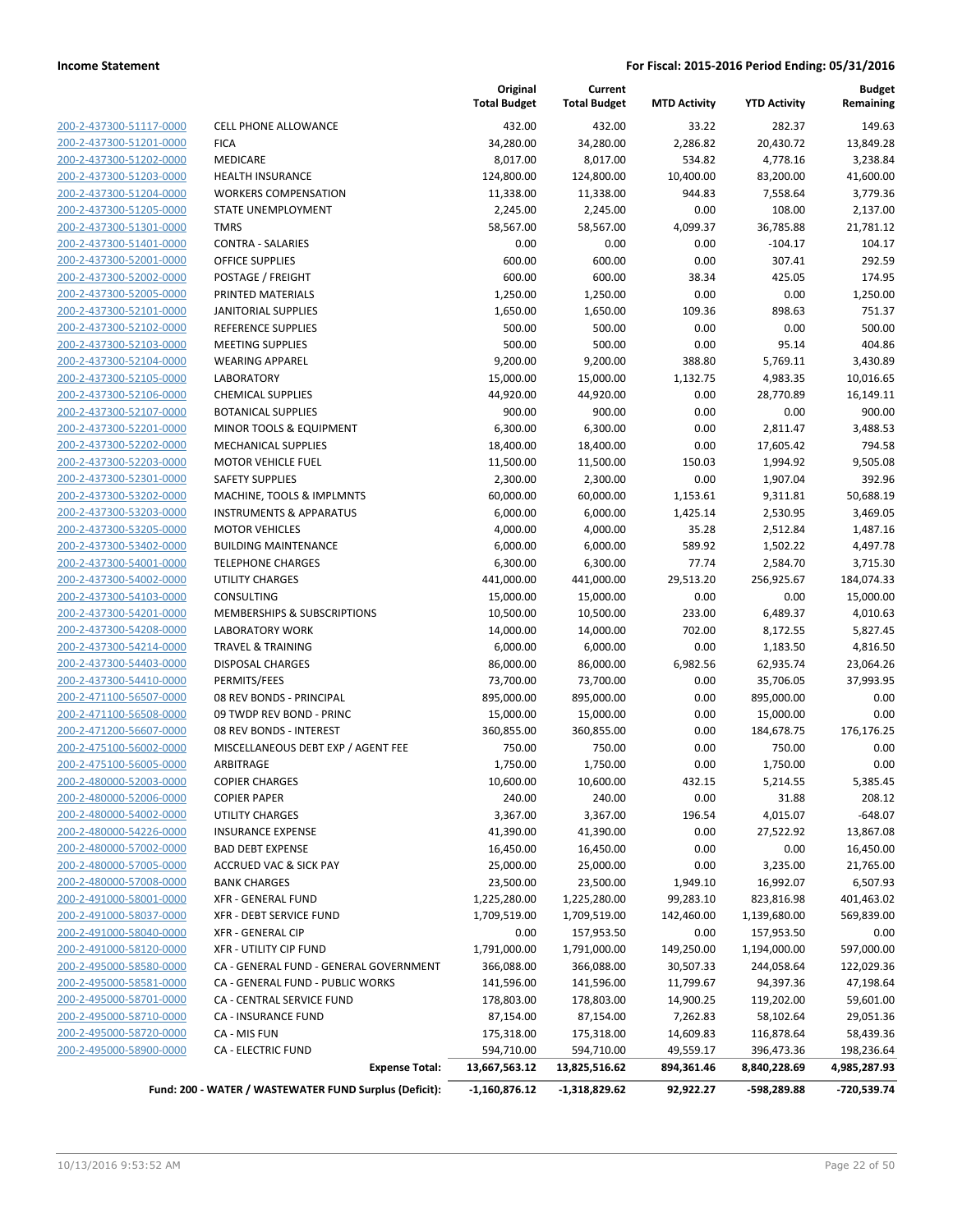| Original<br>Current<br><b>Budget</b><br><b>Total Budget</b><br><b>Total Budget</b><br><b>MTD Activity</b><br><b>YTD Activity</b><br>Remaining<br><b>Fund: 210 - WATER IMPACT FEES</b><br>Revenue<br>0.00<br>0.00<br>$-0.01$<br>0.08<br>210-2-319001-45401-0000<br><b>INTEREST REVENUES</b><br>$-0.08$<br>0.00<br>0.00<br>$-0.01$<br>0.08<br>$-0.08$<br><b>Revenue Total:</b><br><b>Expense</b><br>210-2-480000-57008-0000<br>0.00<br>0.00<br>0.00<br>0.01<br>$-0.01$<br><b>BANK CHARGES</b><br>0.00<br>0.00<br>0.00<br>0.01<br>$-0.01$<br><b>Expense Total:</b><br>$-0.01$<br>$-0.07$<br>Fund: 210 - WATER IMPACT FEES Surplus (Deficit):<br>0.00<br>0.00<br>0.07<br><b>Fund: 211 - WASTEWATER IMPACT FEES</b><br>Revenue<br>211-2-319001-45401-0000<br><b>INTEREST REVENUES</b><br>0.00<br>0.00<br>$-0.43$<br>3.86<br>$-3.86$<br>0.00<br>0.00<br>$-0.43$<br>3.86<br>$-3.86$<br><b>Revenue Total:</b><br><b>Expense</b><br>211-2-480000-57008-0000<br><b>BANK CHARGES</b><br>0.00<br>0.00<br>0.14<br>2.01<br>$-2.01$<br>0.00<br>0.00<br>0.14<br>2.01<br>$-2.01$<br><b>Expense Total:</b><br>$-1.85$<br>Fund: 211 - WASTEWATER IMPACT FEES Surplus (Deficit):<br>0.00<br>0.00<br>-0.57<br>1.85<br>Fund: 216 - UTILIITY CIP FUND<br>Revenue<br>216-2-319001-45401-0000<br><b>INTEREST REVENUES</b><br>15,600.00<br>15,600.00<br>$-659.77$<br>5,268.65<br>10,331.35<br>216-2-323001-46100-0000<br><b>XFR - UTILITY FUND</b><br>1,791,000.00<br>1,791,000.00<br>149,250.00<br>1,194,000.00<br>597,000.00<br><b>Revenue Total:</b><br>1,806,600.00<br>1,806,600.00<br>148,590.23<br>1,199,268.65<br>607,331.35<br><b>Expense</b><br>216-2-436200-55002-0000<br><b>IMPROVEMENTS</b><br>1,496,000.00<br>1,496,000.00<br>0.00<br>0.00<br>1,496,000.00<br>102,892.79<br>216-2-436300-55201-0000<br><b>EQUIPMENT PURCHASES</b><br>136,000.00<br>126,843.00<br>0.00<br>23,950.21<br>216-2-437200-55002-0000<br><b>IMPROVEMENTS</b><br>0.00<br>0.00<br>0.00<br>131,314.03<br>$-131,314.03$<br>79,157.00<br>0.00<br>0.00<br>216-2-437200-55201-0000<br><b>EQUIPMENT PURCHASES</b><br>70,000.00<br>79,157.00<br>216-2-437300-55006-0000<br>0.00<br>0.00<br>0.00<br>14,600.00<br>$-14,600.00$<br><b>AQUISITION</b><br>1,780,626.13<br>216-2-437300-55110-0000<br><b>LIFT STATIONS</b><br>1,780,626.13<br>1,780,626.13<br>0.00<br>0.00<br>89,000.00<br>216-2-437300-55201-0000<br><b>EQUIPMENT PURCHASES</b><br>89,000.00<br>89,000.00<br>0.00<br>0.00<br>216-2-437300-55205-0000<br>0.00<br>COMPUTER EQUIPMENT / SOFTWARE<br>0.00<br>0.00<br>2,556.28<br>$-2,556.28$<br>PROFESSIONAL SERVICES<br>216-2-480000-54101-0000<br>0.00<br>0.00<br>0.00<br>$-6,514.40$<br>6,514.40 |
|--------------------------------------------------------------------------------------------------------------------------------------------------------------------------------------------------------------------------------------------------------------------------------------------------------------------------------------------------------------------------------------------------------------------------------------------------------------------------------------------------------------------------------------------------------------------------------------------------------------------------------------------------------------------------------------------------------------------------------------------------------------------------------------------------------------------------------------------------------------------------------------------------------------------------------------------------------------------------------------------------------------------------------------------------------------------------------------------------------------------------------------------------------------------------------------------------------------------------------------------------------------------------------------------------------------------------------------------------------------------------------------------------------------------------------------------------------------------------------------------------------------------------------------------------------------------------------------------------------------------------------------------------------------------------------------------------------------------------------------------------------------------------------------------------------------------------------------------------------------------------------------------------------------------------------------------------------------------------------------------------------------------------------------------------------------------------------------------------------------------------------------------------------------------------------------------------------------------------------------------------------------------------------------------------------------------------------------------------------------------------------------------------------------------------------------------------------------------------------------------------------------------------------------------------------------------------------------------------------------------------------------------------------------|
|                                                                                                                                                                                                                                                                                                                                                                                                                                                                                                                                                                                                                                                                                                                                                                                                                                                                                                                                                                                                                                                                                                                                                                                                                                                                                                                                                                                                                                                                                                                                                                                                                                                                                                                                                                                                                                                                                                                                                                                                                                                                                                                                                                                                                                                                                                                                                                                                                                                                                                                                                                                                                                                              |
|                                                                                                                                                                                                                                                                                                                                                                                                                                                                                                                                                                                                                                                                                                                                                                                                                                                                                                                                                                                                                                                                                                                                                                                                                                                                                                                                                                                                                                                                                                                                                                                                                                                                                                                                                                                                                                                                                                                                                                                                                                                                                                                                                                                                                                                                                                                                                                                                                                                                                                                                                                                                                                                              |
|                                                                                                                                                                                                                                                                                                                                                                                                                                                                                                                                                                                                                                                                                                                                                                                                                                                                                                                                                                                                                                                                                                                                                                                                                                                                                                                                                                                                                                                                                                                                                                                                                                                                                                                                                                                                                                                                                                                                                                                                                                                                                                                                                                                                                                                                                                                                                                                                                                                                                                                                                                                                                                                              |
|                                                                                                                                                                                                                                                                                                                                                                                                                                                                                                                                                                                                                                                                                                                                                                                                                                                                                                                                                                                                                                                                                                                                                                                                                                                                                                                                                                                                                                                                                                                                                                                                                                                                                                                                                                                                                                                                                                                                                                                                                                                                                                                                                                                                                                                                                                                                                                                                                                                                                                                                                                                                                                                              |
|                                                                                                                                                                                                                                                                                                                                                                                                                                                                                                                                                                                                                                                                                                                                                                                                                                                                                                                                                                                                                                                                                                                                                                                                                                                                                                                                                                                                                                                                                                                                                                                                                                                                                                                                                                                                                                                                                                                                                                                                                                                                                                                                                                                                                                                                                                                                                                                                                                                                                                                                                                                                                                                              |
|                                                                                                                                                                                                                                                                                                                                                                                                                                                                                                                                                                                                                                                                                                                                                                                                                                                                                                                                                                                                                                                                                                                                                                                                                                                                                                                                                                                                                                                                                                                                                                                                                                                                                                                                                                                                                                                                                                                                                                                                                                                                                                                                                                                                                                                                                                                                                                                                                                                                                                                                                                                                                                                              |
|                                                                                                                                                                                                                                                                                                                                                                                                                                                                                                                                                                                                                                                                                                                                                                                                                                                                                                                                                                                                                                                                                                                                                                                                                                                                                                                                                                                                                                                                                                                                                                                                                                                                                                                                                                                                                                                                                                                                                                                                                                                                                                                                                                                                                                                                                                                                                                                                                                                                                                                                                                                                                                                              |
|                                                                                                                                                                                                                                                                                                                                                                                                                                                                                                                                                                                                                                                                                                                                                                                                                                                                                                                                                                                                                                                                                                                                                                                                                                                                                                                                                                                                                                                                                                                                                                                                                                                                                                                                                                                                                                                                                                                                                                                                                                                                                                                                                                                                                                                                                                                                                                                                                                                                                                                                                                                                                                                              |
|                                                                                                                                                                                                                                                                                                                                                                                                                                                                                                                                                                                                                                                                                                                                                                                                                                                                                                                                                                                                                                                                                                                                                                                                                                                                                                                                                                                                                                                                                                                                                                                                                                                                                                                                                                                                                                                                                                                                                                                                                                                                                                                                                                                                                                                                                                                                                                                                                                                                                                                                                                                                                                                              |
|                                                                                                                                                                                                                                                                                                                                                                                                                                                                                                                                                                                                                                                                                                                                                                                                                                                                                                                                                                                                                                                                                                                                                                                                                                                                                                                                                                                                                                                                                                                                                                                                                                                                                                                                                                                                                                                                                                                                                                                                                                                                                                                                                                                                                                                                                                                                                                                                                                                                                                                                                                                                                                                              |
|                                                                                                                                                                                                                                                                                                                                                                                                                                                                                                                                                                                                                                                                                                                                                                                                                                                                                                                                                                                                                                                                                                                                                                                                                                                                                                                                                                                                                                                                                                                                                                                                                                                                                                                                                                                                                                                                                                                                                                                                                                                                                                                                                                                                                                                                                                                                                                                                                                                                                                                                                                                                                                                              |
|                                                                                                                                                                                                                                                                                                                                                                                                                                                                                                                                                                                                                                                                                                                                                                                                                                                                                                                                                                                                                                                                                                                                                                                                                                                                                                                                                                                                                                                                                                                                                                                                                                                                                                                                                                                                                                                                                                                                                                                                                                                                                                                                                                                                                                                                                                                                                                                                                                                                                                                                                                                                                                                              |
|                                                                                                                                                                                                                                                                                                                                                                                                                                                                                                                                                                                                                                                                                                                                                                                                                                                                                                                                                                                                                                                                                                                                                                                                                                                                                                                                                                                                                                                                                                                                                                                                                                                                                                                                                                                                                                                                                                                                                                                                                                                                                                                                                                                                                                                                                                                                                                                                                                                                                                                                                                                                                                                              |
|                                                                                                                                                                                                                                                                                                                                                                                                                                                                                                                                                                                                                                                                                                                                                                                                                                                                                                                                                                                                                                                                                                                                                                                                                                                                                                                                                                                                                                                                                                                                                                                                                                                                                                                                                                                                                                                                                                                                                                                                                                                                                                                                                                                                                                                                                                                                                                                                                                                                                                                                                                                                                                                              |
|                                                                                                                                                                                                                                                                                                                                                                                                                                                                                                                                                                                                                                                                                                                                                                                                                                                                                                                                                                                                                                                                                                                                                                                                                                                                                                                                                                                                                                                                                                                                                                                                                                                                                                                                                                                                                                                                                                                                                                                                                                                                                                                                                                                                                                                                                                                                                                                                                                                                                                                                                                                                                                                              |
|                                                                                                                                                                                                                                                                                                                                                                                                                                                                                                                                                                                                                                                                                                                                                                                                                                                                                                                                                                                                                                                                                                                                                                                                                                                                                                                                                                                                                                                                                                                                                                                                                                                                                                                                                                                                                                                                                                                                                                                                                                                                                                                                                                                                                                                                                                                                                                                                                                                                                                                                                                                                                                                              |
|                                                                                                                                                                                                                                                                                                                                                                                                                                                                                                                                                                                                                                                                                                                                                                                                                                                                                                                                                                                                                                                                                                                                                                                                                                                                                                                                                                                                                                                                                                                                                                                                                                                                                                                                                                                                                                                                                                                                                                                                                                                                                                                                                                                                                                                                                                                                                                                                                                                                                                                                                                                                                                                              |
|                                                                                                                                                                                                                                                                                                                                                                                                                                                                                                                                                                                                                                                                                                                                                                                                                                                                                                                                                                                                                                                                                                                                                                                                                                                                                                                                                                                                                                                                                                                                                                                                                                                                                                                                                                                                                                                                                                                                                                                                                                                                                                                                                                                                                                                                                                                                                                                                                                                                                                                                                                                                                                                              |
|                                                                                                                                                                                                                                                                                                                                                                                                                                                                                                                                                                                                                                                                                                                                                                                                                                                                                                                                                                                                                                                                                                                                                                                                                                                                                                                                                                                                                                                                                                                                                                                                                                                                                                                                                                                                                                                                                                                                                                                                                                                                                                                                                                                                                                                                                                                                                                                                                                                                                                                                                                                                                                                              |
|                                                                                                                                                                                                                                                                                                                                                                                                                                                                                                                                                                                                                                                                                                                                                                                                                                                                                                                                                                                                                                                                                                                                                                                                                                                                                                                                                                                                                                                                                                                                                                                                                                                                                                                                                                                                                                                                                                                                                                                                                                                                                                                                                                                                                                                                                                                                                                                                                                                                                                                                                                                                                                                              |
|                                                                                                                                                                                                                                                                                                                                                                                                                                                                                                                                                                                                                                                                                                                                                                                                                                                                                                                                                                                                                                                                                                                                                                                                                                                                                                                                                                                                                                                                                                                                                                                                                                                                                                                                                                                                                                                                                                                                                                                                                                                                                                                                                                                                                                                                                                                                                                                                                                                                                                                                                                                                                                                              |
|                                                                                                                                                                                                                                                                                                                                                                                                                                                                                                                                                                                                                                                                                                                                                                                                                                                                                                                                                                                                                                                                                                                                                                                                                                                                                                                                                                                                                                                                                                                                                                                                                                                                                                                                                                                                                                                                                                                                                                                                                                                                                                                                                                                                                                                                                                                                                                                                                                                                                                                                                                                                                                                              |
|                                                                                                                                                                                                                                                                                                                                                                                                                                                                                                                                                                                                                                                                                                                                                                                                                                                                                                                                                                                                                                                                                                                                                                                                                                                                                                                                                                                                                                                                                                                                                                                                                                                                                                                                                                                                                                                                                                                                                                                                                                                                                                                                                                                                                                                                                                                                                                                                                                                                                                                                                                                                                                                              |
|                                                                                                                                                                                                                                                                                                                                                                                                                                                                                                                                                                                                                                                                                                                                                                                                                                                                                                                                                                                                                                                                                                                                                                                                                                                                                                                                                                                                                                                                                                                                                                                                                                                                                                                                                                                                                                                                                                                                                                                                                                                                                                                                                                                                                                                                                                                                                                                                                                                                                                                                                                                                                                                              |
|                                                                                                                                                                                                                                                                                                                                                                                                                                                                                                                                                                                                                                                                                                                                                                                                                                                                                                                                                                                                                                                                                                                                                                                                                                                                                                                                                                                                                                                                                                                                                                                                                                                                                                                                                                                                                                                                                                                                                                                                                                                                                                                                                                                                                                                                                                                                                                                                                                                                                                                                                                                                                                                              |
|                                                                                                                                                                                                                                                                                                                                                                                                                                                                                                                                                                                                                                                                                                                                                                                                                                                                                                                                                                                                                                                                                                                                                                                                                                                                                                                                                                                                                                                                                                                                                                                                                                                                                                                                                                                                                                                                                                                                                                                                                                                                                                                                                                                                                                                                                                                                                                                                                                                                                                                                                                                                                                                              |
|                                                                                                                                                                                                                                                                                                                                                                                                                                                                                                                                                                                                                                                                                                                                                                                                                                                                                                                                                                                                                                                                                                                                                                                                                                                                                                                                                                                                                                                                                                                                                                                                                                                                                                                                                                                                                                                                                                                                                                                                                                                                                                                                                                                                                                                                                                                                                                                                                                                                                                                                                                                                                                                              |
|                                                                                                                                                                                                                                                                                                                                                                                                                                                                                                                                                                                                                                                                                                                                                                                                                                                                                                                                                                                                                                                                                                                                                                                                                                                                                                                                                                                                                                                                                                                                                                                                                                                                                                                                                                                                                                                                                                                                                                                                                                                                                                                                                                                                                                                                                                                                                                                                                                                                                                                                                                                                                                                              |
|                                                                                                                                                                                                                                                                                                                                                                                                                                                                                                                                                                                                                                                                                                                                                                                                                                                                                                                                                                                                                                                                                                                                                                                                                                                                                                                                                                                                                                                                                                                                                                                                                                                                                                                                                                                                                                                                                                                                                                                                                                                                                                                                                                                                                                                                                                                                                                                                                                                                                                                                                                                                                                                              |
|                                                                                                                                                                                                                                                                                                                                                                                                                                                                                                                                                                                                                                                                                                                                                                                                                                                                                                                                                                                                                                                                                                                                                                                                                                                                                                                                                                                                                                                                                                                                                                                                                                                                                                                                                                                                                                                                                                                                                                                                                                                                                                                                                                                                                                                                                                                                                                                                                                                                                                                                                                                                                                                              |
|                                                                                                                                                                                                                                                                                                                                                                                                                                                                                                                                                                                                                                                                                                                                                                                                                                                                                                                                                                                                                                                                                                                                                                                                                                                                                                                                                                                                                                                                                                                                                                                                                                                                                                                                                                                                                                                                                                                                                                                                                                                                                                                                                                                                                                                                                                                                                                                                                                                                                                                                                                                                                                                              |
| 216-2-480000-57008-0000<br>0.00<br>0.00<br>220.11<br>$-2,516.47$<br><b>BANK CHARGES</b><br>2,516.47                                                                                                                                                                                                                                                                                                                                                                                                                                                                                                                                                                                                                                                                                                                                                                                                                                                                                                                                                                                                                                                                                                                                                                                                                                                                                                                                                                                                                                                                                                                                                                                                                                                                                                                                                                                                                                                                                                                                                                                                                                                                                                                                                                                                                                                                                                                                                                                                                                                                                                                                                          |
| <b>Expense Total:</b><br>3,571,626.13<br>3,571,626.13<br>220.11<br>260,393.97<br>3,311,232.16                                                                                                                                                                                                                                                                                                                                                                                                                                                                                                                                                                                                                                                                                                                                                                                                                                                                                                                                                                                                                                                                                                                                                                                                                                                                                                                                                                                                                                                                                                                                                                                                                                                                                                                                                                                                                                                                                                                                                                                                                                                                                                                                                                                                                                                                                                                                                                                                                                                                                                                                                                |
| -2,703,900.81<br>Fund: 216 - UTILIITY CIP FUND Surplus (Deficit):<br>$-1,765,026.13$<br>$-1,765,026.13$<br>148,370.12<br>938,874.68                                                                                                                                                                                                                                                                                                                                                                                                                                                                                                                                                                                                                                                                                                                                                                                                                                                                                                                                                                                                                                                                                                                                                                                                                                                                                                                                                                                                                                                                                                                                                                                                                                                                                                                                                                                                                                                                                                                                                                                                                                                                                                                                                                                                                                                                                                                                                                                                                                                                                                                          |
|                                                                                                                                                                                                                                                                                                                                                                                                                                                                                                                                                                                                                                                                                                                                                                                                                                                                                                                                                                                                                                                                                                                                                                                                                                                                                                                                                                                                                                                                                                                                                                                                                                                                                                                                                                                                                                                                                                                                                                                                                                                                                                                                                                                                                                                                                                                                                                                                                                                                                                                                                                                                                                                              |
| Fund: 217 - WASTEWATER RECLAMATION FUND                                                                                                                                                                                                                                                                                                                                                                                                                                                                                                                                                                                                                                                                                                                                                                                                                                                                                                                                                                                                                                                                                                                                                                                                                                                                                                                                                                                                                                                                                                                                                                                                                                                                                                                                                                                                                                                                                                                                                                                                                                                                                                                                                                                                                                                                                                                                                                                                                                                                                                                                                                                                                      |
| Revenue<br>0.00<br>217-2-319001-45401-0000<br>0.00<br>269.31<br>$-1,545.06$<br><b>INTEREST REVENUES</b><br>1,545.06                                                                                                                                                                                                                                                                                                                                                                                                                                                                                                                                                                                                                                                                                                                                                                                                                                                                                                                                                                                                                                                                                                                                                                                                                                                                                                                                                                                                                                                                                                                                                                                                                                                                                                                                                                                                                                                                                                                                                                                                                                                                                                                                                                                                                                                                                                                                                                                                                                                                                                                                          |
| 0.00<br>269.31<br><b>Revenue Total:</b><br>0.00<br>1,545.06<br>$-1,545.06$                                                                                                                                                                                                                                                                                                                                                                                                                                                                                                                                                                                                                                                                                                                                                                                                                                                                                                                                                                                                                                                                                                                                                                                                                                                                                                                                                                                                                                                                                                                                                                                                                                                                                                                                                                                                                                                                                                                                                                                                                                                                                                                                                                                                                                                                                                                                                                                                                                                                                                                                                                                   |
| <b>Fund: 217 - WASTEWATER RECLAMATION FUND Total:</b><br>0.00<br>0.00<br>269.31<br>$-1,545.06$<br>1,545.06                                                                                                                                                                                                                                                                                                                                                                                                                                                                                                                                                                                                                                                                                                                                                                                                                                                                                                                                                                                                                                                                                                                                                                                                                                                                                                                                                                                                                                                                                                                                                                                                                                                                                                                                                                                                                                                                                                                                                                                                                                                                                                                                                                                                                                                                                                                                                                                                                                                                                                                                                   |
|                                                                                                                                                                                                                                                                                                                                                                                                                                                                                                                                                                                                                                                                                                                                                                                                                                                                                                                                                                                                                                                                                                                                                                                                                                                                                                                                                                                                                                                                                                                                                                                                                                                                                                                                                                                                                                                                                                                                                                                                                                                                                                                                                                                                                                                                                                                                                                                                                                                                                                                                                                                                                                                              |
| Fund: 300 - AIRPORT FUND                                                                                                                                                                                                                                                                                                                                                                                                                                                                                                                                                                                                                                                                                                                                                                                                                                                                                                                                                                                                                                                                                                                                                                                                                                                                                                                                                                                                                                                                                                                                                                                                                                                                                                                                                                                                                                                                                                                                                                                                                                                                                                                                                                                                                                                                                                                                                                                                                                                                                                                                                                                                                                     |
| Revenue<br>300-2-319001-44315-0000<br>0.00<br>0.00<br>0.00<br>780.72<br>$-780.72$<br><b>AIRPORT FUEL FEES</b>                                                                                                                                                                                                                                                                                                                                                                                                                                                                                                                                                                                                                                                                                                                                                                                                                                                                                                                                                                                                                                                                                                                                                                                                                                                                                                                                                                                                                                                                                                                                                                                                                                                                                                                                                                                                                                                                                                                                                                                                                                                                                                                                                                                                                                                                                                                                                                                                                                                                                                                                                |
| 368.25<br>300-2-319001-45401-0000<br>1,700.00<br>1,700.00<br>$-165.61$<br>1,331.75<br><b>INTEREST REVENUES</b>                                                                                                                                                                                                                                                                                                                                                                                                                                                                                                                                                                                                                                                                                                                                                                                                                                                                                                                                                                                                                                                                                                                                                                                                                                                                                                                                                                                                                                                                                                                                                                                                                                                                                                                                                                                                                                                                                                                                                                                                                                                                                                                                                                                                                                                                                                                                                                                                                                                                                                                                               |
| 300-2-319001-45601-0000<br>0.00<br>0.00<br>0.00<br>50.00<br>$-50.00$<br><b>MISCELLANEOUS REVENUES</b>                                                                                                                                                                                                                                                                                                                                                                                                                                                                                                                                                                                                                                                                                                                                                                                                                                                                                                                                                                                                                                                                                                                                                                                                                                                                                                                                                                                                                                                                                                                                                                                                                                                                                                                                                                                                                                                                                                                                                                                                                                                                                                                                                                                                                                                                                                                                                                                                                                                                                                                                                        |
| 300-2-321001-45507-0000<br>L-3 COMM LEASE<br>572,500.00<br>572,500.00<br>95,416.56<br>429,374.52<br>143,125.48                                                                                                                                                                                                                                                                                                                                                                                                                                                                                                                                                                                                                                                                                                                                                                                                                                                                                                                                                                                                                                                                                                                                                                                                                                                                                                                                                                                                                                                                                                                                                                                                                                                                                                                                                                                                                                                                                                                                                                                                                                                                                                                                                                                                                                                                                                                                                                                                                                                                                                                                               |
| 300-2-321001-45508-0000<br>AIR EVAC HANGAR FEES<br>8,101.00<br>0.00<br>5,400.72<br>2,700.28<br>24,772.00                                                                                                                                                                                                                                                                                                                                                                                                                                                                                                                                                                                                                                                                                                                                                                                                                                                                                                                                                                                                                                                                                                                                                                                                                                                                                                                                                                                                                                                                                                                                                                                                                                                                                                                                                                                                                                                                                                                                                                                                                                                                                                                                                                                                                                                                                                                                                                                                                                                                                                                                                     |
| 300-2-321001-45509-0000<br>BLUE SKY T-HANGAR LEASE<br>4,769.00<br>4,769.00<br>0.00<br>4,768.50<br>0.50                                                                                                                                                                                                                                                                                                                                                                                                                                                                                                                                                                                                                                                                                                                                                                                                                                                                                                                                                                                                                                                                                                                                                                                                                                                                                                                                                                                                                                                                                                                                                                                                                                                                                                                                                                                                                                                                                                                                                                                                                                                                                                                                                                                                                                                                                                                                                                                                                                                                                                                                                       |
| 15,600.00<br>300-2-321001-45510-0000<br>ARKOMA - HORIZONS AHEAD LEASE<br>46,800.00<br>46,800.00<br>3,900.00<br>31,200.00                                                                                                                                                                                                                                                                                                                                                                                                                                                                                                                                                                                                                                                                                                                                                                                                                                                                                                                                                                                                                                                                                                                                                                                                                                                                                                                                                                                                                                                                                                                                                                                                                                                                                                                                                                                                                                                                                                                                                                                                                                                                                                                                                                                                                                                                                                                                                                                                                                                                                                                                     |
| 104.70<br>732.90<br>523.10<br>300-2-321001-45513-0000<br>MAJORS FLYING CLUB LAND LEASE<br>2,228.00<br>1,256.00                                                                                                                                                                                                                                                                                                                                                                                                                                                                                                                                                                                                                                                                                                                                                                                                                                                                                                                                                                                                                                                                                                                                                                                                                                                                                                                                                                                                                                                                                                                                                                                                                                                                                                                                                                                                                                                                                                                                                                                                                                                                                                                                                                                                                                                                                                                                                                                                                                                                                                                                               |
| 0.00<br>972.00<br>0.00<br>972.00<br>0.00<br>300-2-321001-45515-0000<br><b>TEXSAN AVIATION LAND LEASE</b>                                                                                                                                                                                                                                                                                                                                                                                                                                                                                                                                                                                                                                                                                                                                                                                                                                                                                                                                                                                                                                                                                                                                                                                                                                                                                                                                                                                                                                                                                                                                                                                                                                                                                                                                                                                                                                                                                                                                                                                                                                                                                                                                                                                                                                                                                                                                                                                                                                                                                                                                                     |
| 300-2-321001-45516-0000<br>MFC PARTNERS LAND LEASE<br>0.00<br>1,260.00<br>0.00<br>0.00<br>1,260.00                                                                                                                                                                                                                                                                                                                                                                                                                                                                                                                                                                                                                                                                                                                                                                                                                                                                                                                                                                                                                                                                                                                                                                                                                                                                                                                                                                                                                                                                                                                                                                                                                                                                                                                                                                                                                                                                                                                                                                                                                                                                                                                                                                                                                                                                                                                                                                                                                                                                                                                                                           |
| 300-2-321001-45517-0000<br><b>INNOVATION FIRST MAINT HANGAR</b><br>0.00<br>16,671.00<br>0.00<br>0.00<br>16,671.00<br>0.00<br>300-2-324001-46108-0000<br>XFR - AIRPORT TXDOT GRANT FUND<br>0.00<br>0.00<br>69,646.56<br>$-69,646.56$                                                                                                                                                                                                                                                                                                                                                                                                                                                                                                                                                                                                                                                                                                                                                                                                                                                                                                                                                                                                                                                                                                                                                                                                                                                                                                                                                                                                                                                                                                                                                                                                                                                                                                                                                                                                                                                                                                                                                                                                                                                                                                                                                                                                                                                                                                                                                                                                                          |
| <b>Revenue Total:</b><br>652,769.00<br>654,029.00<br>99,255.65<br>544,257.67<br>109,771.33                                                                                                                                                                                                                                                                                                                                                                                                                                                                                                                                                                                                                                                                                                                                                                                                                                                                                                                                                                                                                                                                                                                                                                                                                                                                                                                                                                                                                                                                                                                                                                                                                                                                                                                                                                                                                                                                                                                                                                                                                                                                                                                                                                                                                                                                                                                                                                                                                                                                                                                                                                   |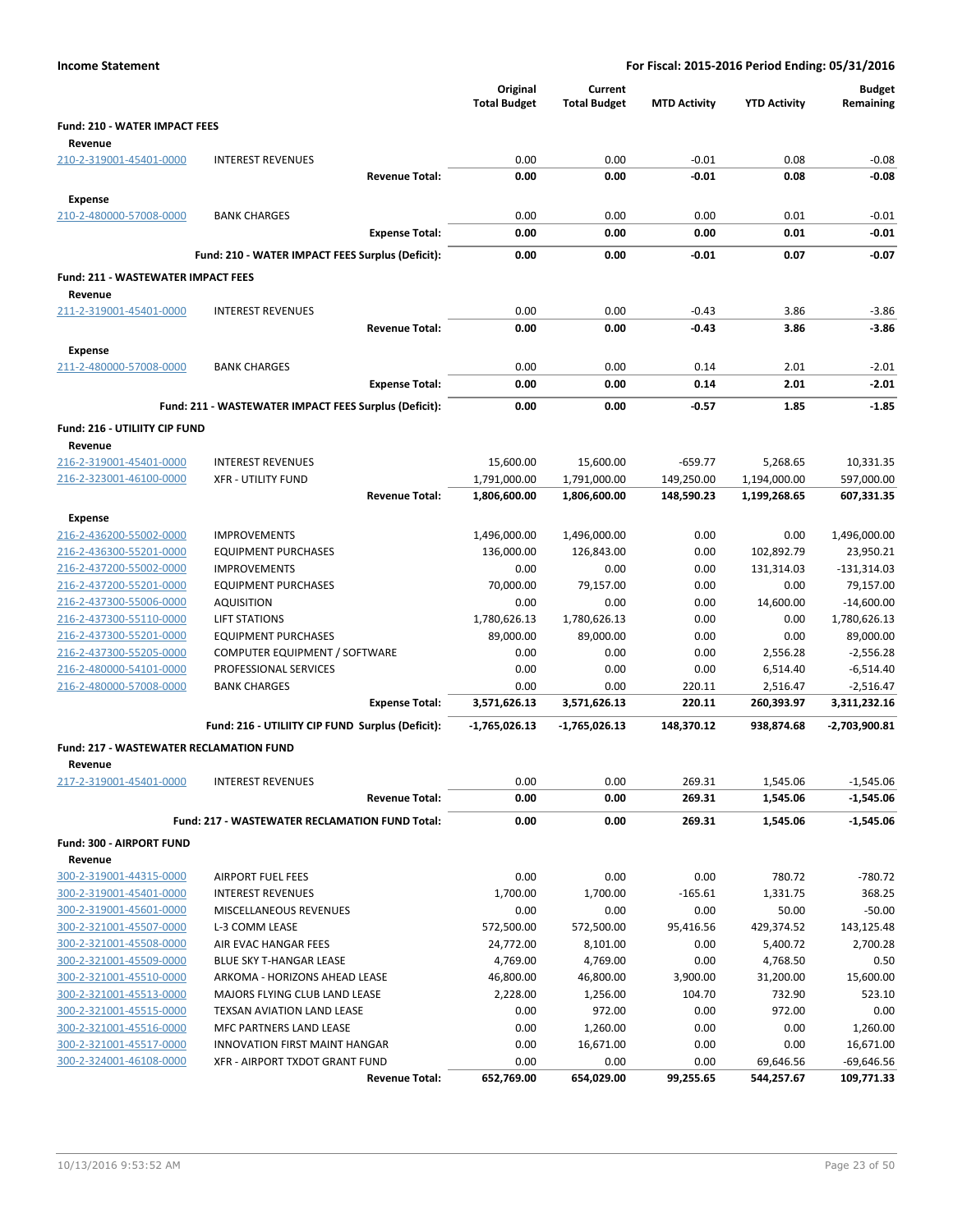|                                    |                                                    | Original<br><b>Total Budget</b> | Current<br><b>Total Budget</b> | <b>MTD Activity</b> | <b>YTD Activity</b> | <b>Budget</b><br>Remaining |
|------------------------------------|----------------------------------------------------|---------------------------------|--------------------------------|---------------------|---------------------|----------------------------|
| Expense                            |                                                    |                                 |                                |                     |                     |                            |
| 300-2-438100-51001-0000            | <b>REGULAR SALARIES</b>                            | 28,886.00                       | 28,886.00                      | 3,520.00            | 29,853.31           | $-967.31$                  |
| 300-2-438100-51117-0000            | <b>CELL PHONE ALLOWANCE</b>                        | 432.00                          | 432.00                         | 33.24               | 395.53              | 36.47                      |
| 300-2-438100-51201-0000            | <b>FICA</b>                                        | 1,818.00                        | 1,818.00                       | 220.30              | 1,913.31            | $-95.31$                   |
| 300-2-438100-51202-0000            | <b>MEDICARE</b>                                    | 425.00                          | 425.00                         | 51.52               | 447.45              | $-22.45$                   |
| 300-2-438100-51204-0000            | <b>WORKERS COMPENSATION</b>                        | 562.00                          | 562.00                         | 46.83               | 374.64              | 187.36                     |
| 300-2-438100-51205-0000            | STATE UNEMPLOYMENT                                 | 345.00                          | 345.00                         | 0.00                | 17.77               | 327.23                     |
| 300-2-438100-51301-0000            | <b>TMRS</b>                                        | 3,106.00                        | 3,106.00                       | 373.80              | 2,487.51            | 618.49                     |
| 300-2-438100-52001-0000            | <b>OFFICE SUPPLIES</b>                             | 250.00                          | 250.00                         | 0.00                | 313.85              | $-63.85$                   |
| 300-2-438100-52002-0000            | POSTAGE / FREIGHT                                  | 50.00                           | 50.00                          | 0.00                | 22.98               | 27.02                      |
| 300-2-438100-52101-0000            | <b>JANITORIAL SUPPLIES</b>                         | 80.00                           | 80.00                          | 0.00                | 0.00                | 80.00                      |
| 300-2-438100-52107-0000            | <b>BOTANICAL SUPPLIES</b>                          | 100.00                          | 100.00                         | 0.00                | 0.00                | 100.00                     |
| 300-2-438100-52201-0000            | MINOR TOOLS & EQUIPMENT                            | 100.00                          | 100.00                         | 0.00                | 0.00                | 100.00                     |
| 300-2-438100-52203-0000            | <b>MOTOR VEHICLE FUEL</b>                          | 200.00                          | 200.00                         | 0.00                | 0.00                | 200.00                     |
| 300-2-438100-53202-0000            | MACHINE, TOOLS & IMPLMNTS                          | 100.00                          | 100.00                         | 0.00                | 147.96              | $-47.96$                   |
| 300-2-438100-53205-0000            | <b>MOTOR VEHICLES</b>                              | 1,500.00                        | 1,500.00                       | 0.00                | 60.00               | 1,440.00                   |
| 300-2-438100-53303-0000            | MAINT - STREET /ALLEY/APRN/RNWY                    | 1,500.00                        | 1,500.00                       | 0.00                | 0.00                | 1,500.00                   |
| 300-2-438100-53402-0000            | <b>BUILDING MAINTENANCE</b>                        | 20,000.00                       | 20,000.00                      | 40.92               | 15,956.86           | 4,043.14                   |
| 300-2-438100-54001-0000            | <b>TELEPHONE CHARGES</b>                           | 1,400.00                        | 1,400.00                       | 51.53               | 731.23              | 668.77                     |
| 300-2-438100-54002-0000            | <b>UTILITY CHARGES</b>                             | 18,000.00                       | 18,000.00                      | 1,626.63            | 12,778.02           | 5,221.98                   |
| 300-2-438100-54105-0000            | <b>MARKETING</b>                                   | 300.00                          | 300.00                         | 67.50               | 67.50               | 232.50                     |
| 300-2-438100-54106-0000            | <b>ATTORNEY FEES</b>                               | 2,500.00                        | 2,500.00                       | 0.00                | 7,690.11            | $-5.190.11$                |
| 300-2-438100-54110-0000            | <b>AUDIT</b>                                       | 10,000.00                       | 10,000.00                      | 0.00                | 10,000.00           | 0.00                       |
| 300-2-438100-54201-0000            | <b>MEMBERSHIPS &amp; SUBSCRIPTIONS</b>             | 200.00                          | 200.00                         | 0.00                | 0.00                | 200.00                     |
| 300-2-438100-54214-0000            | <b>TRAVEL &amp; TRAINING</b>                       | 2,500.00                        | 2,500.00                       | 0.00                | 1,193.00            | 1,307.00                   |
| 300-2-438100-54408-0000            | OTHER / INSURANCE EXPENSE                          | 15,000.00                       | 15,000.00                      | 0.00                | 11,154.12           | 3,845.88                   |
| 300-2-438100-54410-0000            | PERMITS/FEES                                       | 1,500.00                        | 1,500.00                       | 0.00                | 720.00              | 780.00                     |
| 300-2-480000-57005-0000            | <b>ACCRUED VAC &amp; SICK PAY</b>                  | 0.00                            | 0.00                           | 0.00                | 611.05              | $-611.05$                  |
| 300-2-480000-57008-0000            | <b>BANK CHARGES</b>                                | 160.00                          | 160.00                         | 55.25               | 661.00              | $-501.00$                  |
| 300-2-491000-58035-0000            | XFR - DEBT SERVICE FUND                            | 52,000.00                       | 52,000.00                      | 4,333.33            | 34,666.64           | 17,333.36                  |
| 300-2-491000-58127-0000            | <b>AIRPORT CIP FUND</b>                            | 16,000.00                       | 16,000.00                      | 1,333.33            | 10,666.64           | 5,333.36                   |
|                                    | <b>Expense Total:</b>                              | 179,014.00                      | 179,014.00                     | 11,754.18           | 142,930.48          | 36,083.52                  |
|                                    | Fund: 300 - AIRPORT FUND Surplus (Deficit):        | 473,755.00                      | 475,015.00                     | 87,501.47           | 401,327.19          | 73,687.81                  |
| Fund: 320 - AIRPORT TXDOT GRANT    |                                                    |                                 |                                |                     |                     |                            |
| Revenue                            |                                                    |                                 |                                |                     |                     |                            |
| 320-2-310001-43102-0000            | <b>GRANT / AIRPORT GRANT REVENUE</b>               | 0.00                            | 0.00                           | 388,672.44          | 388,672.44          | -388,672.44                |
| 320-2-310001-43109-0000            | <b>GRANT MATCH / L-3 MATCHING FUNDS</b>            | 0.00                            | 0.00                           | 0.00                | 47,694.00           | $-47,694.00$               |
|                                    | <b>Revenue Total:</b>                              | 0.00                            | 0.00                           | 388,672.44          | 436,366.44          | -436,366.44                |
| Expense                            |                                                    |                                 |                                |                     |                     |                            |
| 320-2-438100-54223-0000            | SPEC SVCS / GRANT MATCH                            | 0.00                            | 0.00                           | 0.00                | 47,694.00           | $-47,694.00$               |
| 320-2-438100-55012-0000            | <b>CWIP / CONSTRUCTION</b>                         | 0.00                            | 0.00                           | 388,672.44          | 388,672.44          | -388,672.44                |
| 320-2-491000-58125-0000            | <b>AIRPORT FUND</b>                                | 0.00                            | 0.00                           | 0.00                | 69,646.56           | $-69,646.56$               |
|                                    | <b>Expense Total:</b>                              | 0.00                            | 0.00                           | 388,672.44          | 506,013.00          | -506,013.00                |
|                                    | Fund: 320 - AIRPORT TXDOT GRANT Surplus (Deficit): | 0.00                            | 0.00                           | 0.00                | $-69,646.56$        | 69,646.56                  |
| Fund: 360 - AIRPORT CAPITAL FUND   |                                                    |                                 |                                |                     |                     |                            |
| Revenue                            |                                                    |                                 |                                |                     |                     |                            |
| 360-2-310002-45611-0000            | DONATIONS FOR AP PROJECTS                          | 0.00                            | 0.00                           | 0.00                | 54,671.35           | -54,671.35                 |
| 360-2-319001-44102-0000            | SALE OF CITY PUBLICATIONS                          | 0.00                            | 0.00                           | 0.00                | 37,000.00           | $-37,000.00$               |
| 360-2-319001-44315-0000            | AIRPORT - FUEL FEES                                | 0.00                            | 0.00                           | 21,382.54           | 21,382.54           | $-21,382.54$               |
| 360-2-319001-44316-0000            | AIRPORT - PARKING, TIE DOWNS, & RAMP FE            | 0.00                            | 0.00                           | 404.51              | 404.51              | $-404.51$                  |
| 360-2-319001-44320-0000            | AIRPORT - OIL                                      | 0.00                            | 0.00                           | 78.19               | 78.19               | $-78.19$                   |
| 360-2-319001-44322-0000            | AIRPORT - PILOT SUPPLIES                           | 0.00                            | 0.00                           | 91.55               | 91.55               | $-91.55$                   |
| 360-2-319001-45401-0000            | <b>INTEREST REVENUES</b>                           | 0.00                            | 0.00                           | $-171.54$           | 1,456.49            | $-1,456.49$                |
| 360-2-323001-46107-0000            | <b>XFR - AIRPORT FUND</b>                          | 16,000.00                       | 16,000.00                      | 1,333.33            | 10,666.64           | 5,333.36                   |
|                                    | <b>Revenue Total:</b>                              | 16,000.00                       | 16,000.00                      | 23,118.58           | 125,751.27          | -109,751.27                |
|                                    |                                                    |                                 |                                |                     |                     |                            |
| Expense<br>360-2-438100-55007-0000 | ENG/ARCHITECTS/MGMT                                |                                 |                                | 534.87              | 18,763.91           | 16,236.09                  |
|                                    |                                                    | 35,000.00                       | 35,000.00                      |                     |                     |                            |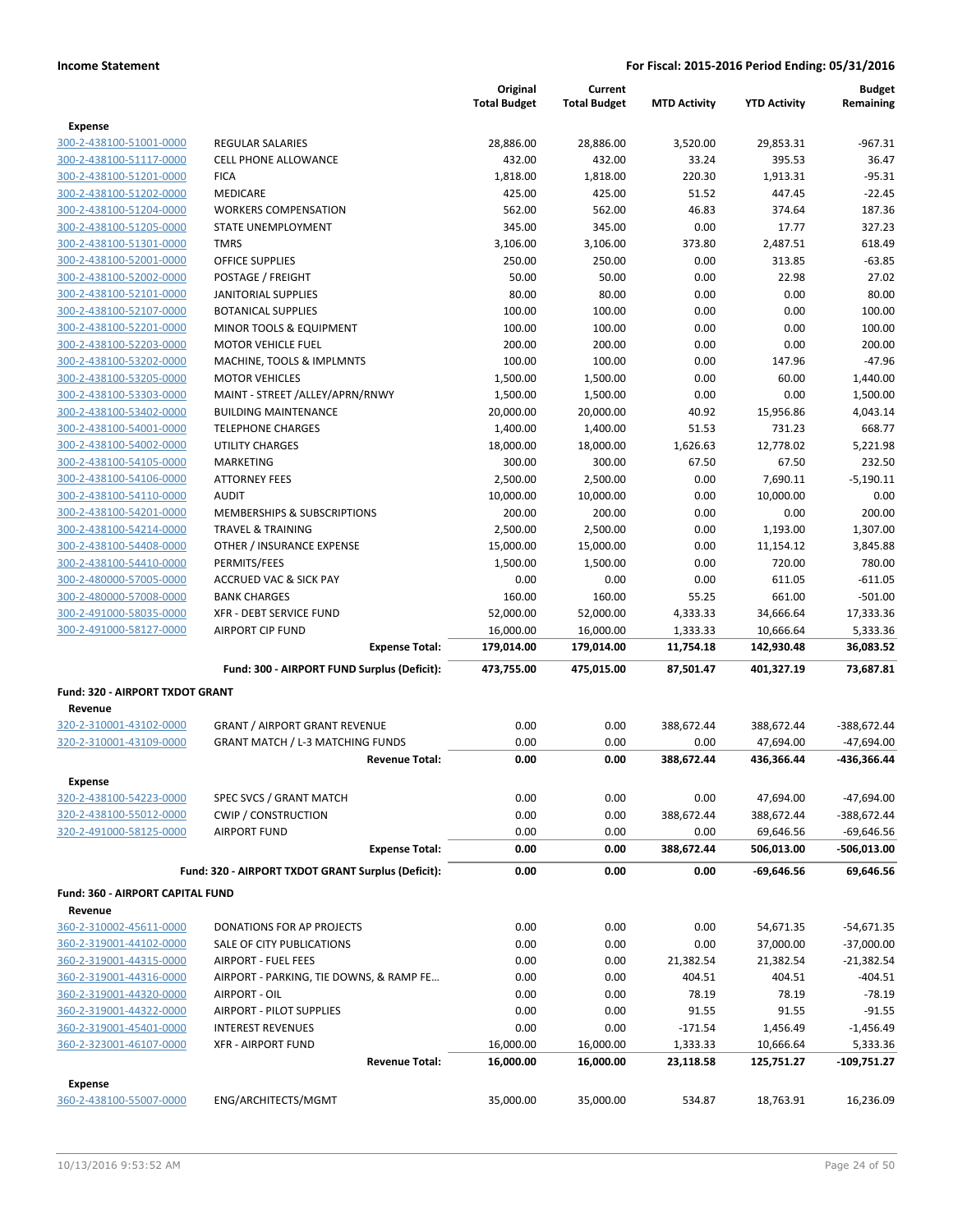|                                                    |                                                     | Original             | Current               |                     |                     | <b>Budget</b>      |
|----------------------------------------------------|-----------------------------------------------------|----------------------|-----------------------|---------------------|---------------------|--------------------|
|                                                    |                                                     | <b>Total Budget</b>  | <b>Total Budget</b>   | <b>MTD Activity</b> | <b>YTD Activity</b> | Remaining          |
| 360-2-438100-55012-0000                            | <b>CWIP / CONSTRUCTION</b>                          | 379,000.00           | 379,000.00            | 0.00                | 0.00                | 379,000.00         |
| 360-2-438100-55099-0000                            | CWIP / PROJ BUDGET - NO EXPENSES                    | 46,000.00            | 46,000.00             | 0.00                | 0.00                | 46,000.00          |
| 360-2-438100-57003-0000                            | <b>CREDIT CARD FEES</b>                             | 0.00                 | 0.00                  | 652.76              | 652.76              | -652.76            |
| 360-2-480000-57008-0000                            | <b>BANK CHARGES</b>                                 | 500.00               | 500.00                | 57.23               | 723.41              | $-223.41$          |
|                                                    | <b>Expense Total:</b>                               | 460,500.00           | 460,500.00            | 1,244.86            | 20,140.08           | 440,359.92         |
|                                                    | Fund: 360 - AIRPORT CAPITAL FUND Surplus (Deficit): | -444,500.00          | -444,500.00           | 21,873.72           | 105,611.19          | $-550,111.19$      |
| Fund: 400 - GOLF FUND                              |                                                     |                      |                       |                     |                     |                    |
| Revenue                                            |                                                     |                      |                       |                     |                     |                    |
| 400-2-319001-45604-0000                            | OTHER REVENUE / OVER/SHORT                          | 50.00                | 50.00                 | 0.52                | $-269.06$           | 319.06             |
| 400-2-319005-44510-0000                            | <b>GREENS FEES</b>                                  | 100,000.00           | 100,000.00            | 13,165.99           | 63,081.39           | 36,918.61          |
| 400-2-319006-45308-0000                            | PRO SHOP CONCESSIONS                                | 10,985.00            | 10,985.00             | 959.04              | 5,622.51            | 5,362.49           |
| 400-2-319007-45309-0000                            | <b>MERCHANDISE SALES</b>                            | 10,372.00            | 10,372.00             | 1,722.18            | 5,871.29            | 4,500.71           |
| 400-2-319008-45511-0000                            | <b>CART RENTALS</b>                                 | 64,000.00            | 64,000.00             | 6,991.50            | 36,891.00           | 27,109.00          |
| 400-2-319009-45512-0000                            | <b>GOLF LEASES / MEMBERSHIPS</b>                    | 47,226.00            | 47,226.00             | 1,507.92            | 7,643.13            | 39,582.87          |
|                                                    | <b>Revenue Total:</b>                               | 232,633.00           | 232,633.00            | 24,347.15           | 118,840.26          | 113,792.74         |
| <b>Expense</b>                                     |                                                     |                      |                       |                     |                     |                    |
| 400-2-451250-51001-0000                            | <b>REGULAR SALARIES</b>                             | 79,185.00            | 79,185.00             | 7,981.25            | 65,465.17           | 13,719.83          |
| 400-2-451250-51020-0000                            | <b>OVERTIME</b>                                     | 11,957.00            | 9,737.00              | 0.00                | 1,951.36            | 7,785.64           |
| 400-2-451250-51021-0000                            | LONGEVITY                                           | 3,798.00             | 3,798.00              | 0.00                | 4,914.00            | $-1,116.00$        |
| 400-2-451250-51101-0000                            | <b>CERTIFICATION PAY</b>                            | 600.00               | 600.00                | 46.16               | 392.36              | 207.64             |
| 400-2-451250-51117-0000                            | <b>CELL PHONE ALLOWANCE</b>                         | 696.00               | 696.00                | 53.54               | 455.09              | 240.91             |
| 400-2-451250-51201-0000                            | <b>FICA</b>                                         | 5,967.00             | 5,967.00              | 490.48              | 4,419.63            | 1,547.37           |
| 400-2-451250-51202-0000                            | MEDICARE                                            | 1,395.00             | 1,395.00              | 114.71              | 1,033.62            | 361.38             |
| 400-2-451250-51203-0000                            | <b>HEALTH INSURANCE</b>                             | 9,600.00             | 9,600.00              | 800.00              | 6,400.00            | 3,200.00           |
| 400-2-451250-51204-0000                            | <b>WORKERS COMPENSATION</b>                         | 2,616.00             | 2,616.00              | 218.00              | 1,744.00            | 872.00             |
| 400-2-451250-51205-0000                            | STATE UNEMPLOYMENT                                  | 518.00               | 518.00                | 3.69                | 34.53               | 483.47             |
| 400-2-451250-51301-0000                            | <b>TMRS</b>                                         | 10,194.00            | 10,194.00             | 462.20              | 4,382.61            | 5,811.39           |
| 400-2-451250-52001-0000                            | <b>OFFICE SUPPLIES</b>                              | 400.00               | 400.00                | 0.00                | 172.86              | 227.14             |
| 400-2-451250-52101-0000                            | <b>JANITORIAL SUPPLIES</b>                          | 600.00               | 800.00                | 0.00                | 205.93              | 594.07             |
| 400-2-451250-52104-0000                            | <b>WEARING APPAREL</b>                              | 300.00               | 300.00                | 239.31              | 239.31              | 60.69              |
| 400-2-451250-52107-0000                            | <b>BOTANICAL SUPPLIES</b>                           | 8,600.00             | 4,500.00              | 178.68              | 2,497.01            | 2,002.99           |
| 400-2-451250-52201-0000                            | MINOR TOOLS & EQUIPMENT                             | 600.00               | 2,100.00              | 0.00                | 527.60              | 1,572.40           |
| 400-2-451250-52203-0000                            | <b>MOTOR VEHICLE FUEL</b>                           | 500.00               | 3,100.00              | 126.59              | 668.20              | 2,431.80           |
| 400-2-451250-52401-0000                            | RECREATIONAL SUPPLIES                               | 1,200.00             | 1,200.00              | 0.00                | 362.13              | 837.87             |
| 400-2-451250-52403-0000                            | <b>RESALE ITEMS</b>                                 | 17,000.00            | 17,000.00             | 1,323.43            | 8,648.73            | 8,351.27           |
| 400-2-451250-52404-0000                            | RESALE ITEMS - PRO SHOP                             | 3,500.00             | 2,500.00              | 0.00                | 934.13              | 1,565.87           |
| 400-2-451250-53202-0000                            | MACHINE, TOOLS & IMPLMNTS                           | 6,000.00             | 4,900.00              | 0.00                | 1,137.80            | 3,762.20           |
| 400-2-451250-53205-0000                            | <b>MOTOR VEHICLES</b>                               | 500.00               | 500.00                | 0.00                | 96.85               | 403.15             |
| 400-2-451250-53307-0000                            | <b>IRRIGATION</b>                                   | 1,500.00             | 1,500.00              | 0.00                | 393.24              | 1,106.76           |
| 400-2-451250-53402-0000<br>400-2-451250-54001-0000 | <b>BUILDING MAINTENANCE</b>                         | 2,000.00             | 1,500.00              | 0.00                | 1,060.27<br>296.51  | 439.73             |
| 400-2-451250-54002-0000                            | <b>TELEPHONE CHARGES</b><br><b>UTILITY CHARGES</b>  | 1,250.00<br>9,467.00 | 1,050.00<br>10,567.00 | 0.21<br>694.99      | 6,592.86            | 753.49<br>3,974.14 |
| 400-2-451250-54105-0000                            | <b>MARKETING</b>                                    | 1,000.00             | 1,000.00              | 0.00                | 122.56              | 877.44             |
| 400-2-451250-54201-0000                            | MEMBERSHIPS & SUBSCRIPTIONS                         | 765.00               | 765.00                | 0.00                | 380.00              | 385.00             |
| 400-2-451250-54214-0000                            | TRAVEL & TRAINING                                   | 2,100.00             | 2,100.00              | 0.00                | 1,291.25            | 808.75             |
| 400-2-451250-54226-0000                            | <b>INSURANCE EXPENSE</b>                            | 300.00               | 300.00                | 0.00                | 158.81              | 141.19             |
| 400-2-451250-54909-0000                            | <b>GOLF CART LEASE EXPENSE</b>                      | 29,000.00            | 31,220.00             | 2,203.59            | 19,458.92           | 11,761.08          |
| 400-2-480000-57008-0000                            | <b>BANK CHARGES</b>                                 | 2,500.00             | 4,000.00              | 0.00                | 1,554.75            | 2,445.25           |
|                                                    | <b>Expense Total:</b>                               | 215,608.00           | 215,608.00            | 14,936.83           | 137,992.09          | 77,615.91          |
|                                                    |                                                     |                      |                       |                     |                     |                    |
|                                                    | Fund: 400 - GOLF FUND Surplus (Deficit):            | 17,025.00            | 17,025.00             | 9,410.32            | $-19,151.83$        | 36,176.83          |
| Fund: 500 - SANITATION FUND                        |                                                     |                      |                       |                     |                     |                    |
| Revenue                                            |                                                     |                      |                       |                     |                     |                    |
| 500-2-318001-44314-0000                            | LATE CHARGES                                        | 83,100.00            | 83,100.00             | 5,824.98            | 53,939.62           | 29,160.38          |
| 500-2-319001-45401-0000                            | <b>INTEREST REVENUES</b>                            | 5,000.00             | 5,000.00              | $-305.28$           | 2,627.30            | 2,372.70           |
| 500-2-319020-44313-0000                            | <b>FUEL SURCHARGE</b>                               | 146,400.00           | 146,400.00            | 11,989.05           | 96,552.80           | 49,847.20          |
| 500-2-319020-45107-0000                            | <b>COLLECTION CHARGES</b>                           | 2,043,200.00         | 2,043,200.00          | 177,978.53          | 1,444,859.12        | 598,340.88         |
| 500-2-319021-45108-0000                            | <b>DISPOSAL CHARGES</b>                             | 1,167,200.00         | 1,167,200.00          | 109,845.23          | 841,582.45          | 325,617.55         |
| 500-2-319022-45612-0000                            | REG HH HAZ WASTE COL CTR                            | 15,636.00            | 15,636.00             | 0.00                | 15,340.00           | 296.00             |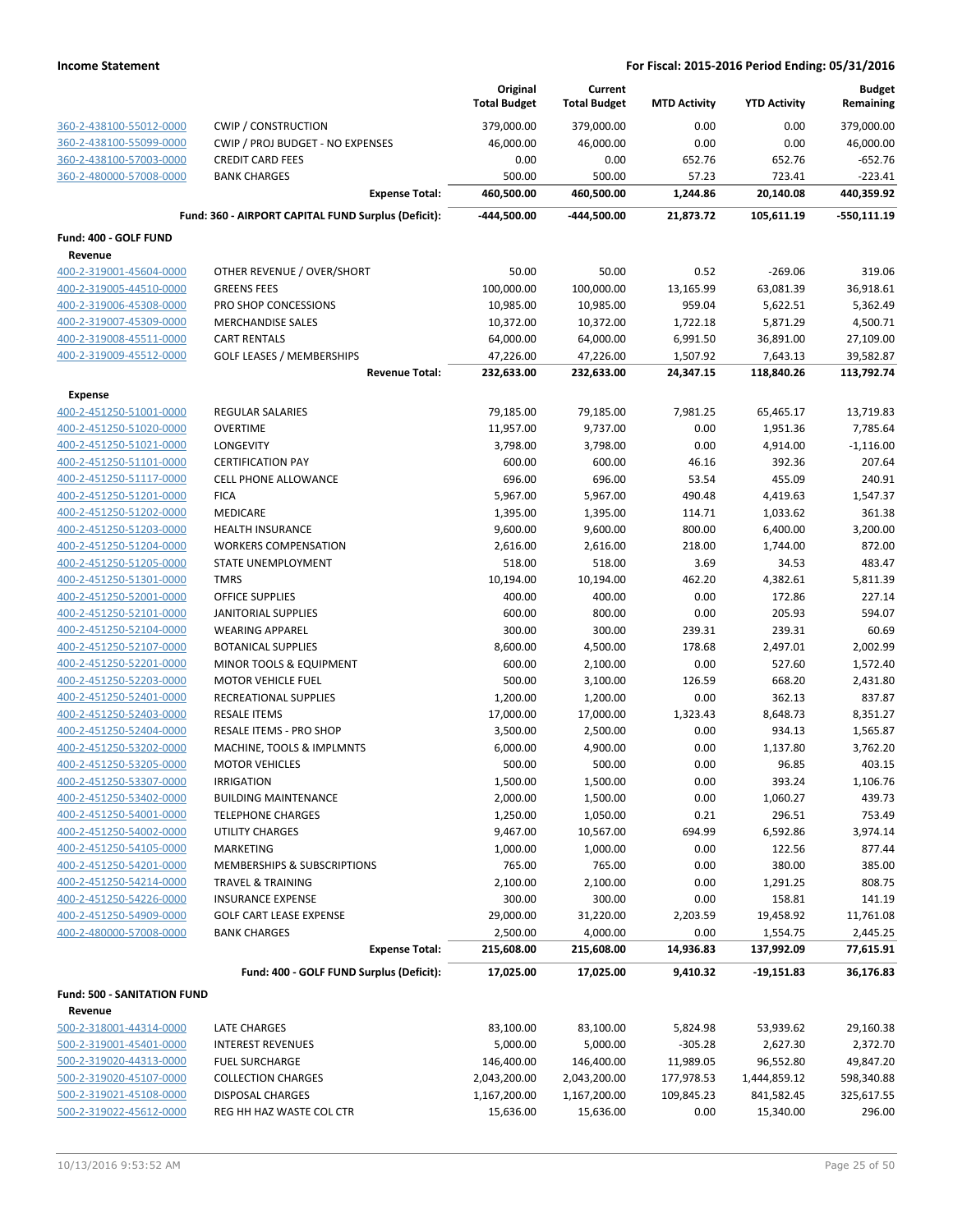|                                                    |                                                | Original<br><b>Total Budget</b> | Current<br><b>Total Budget</b> | <b>MTD Activity</b> | <b>YTD Activity</b> | <b>Budget</b><br>Remaining |
|----------------------------------------------------|------------------------------------------------|---------------------------------|--------------------------------|---------------------|---------------------|----------------------------|
| 500-2-324001-46612-0000                            | CA - SANITATION FD COL & FUEL                  | 139,700.00                      | 139,700.00                     | 11,025.30           | 84,408.33           | 55,291.67                  |
| 500-2-324001-46614-0000                            | CA - SANITATION FD-DISPOSAL                    | 74,500.00                       | 74,500.00                      | 5,998.97            | 45,732.63           | 28,767.37                  |
|                                                    | <b>Revenue Total:</b>                          | 3,674,736.00                    | 3,674,736.00                   | 322,356.78          | 2,585,042.25        | 1,089,693.75               |
| Expense                                            |                                                |                                 |                                |                     |                     |                            |
| 500-2-432300-54412-0000                            | <b>COLLECTION CHARGES</b>                      | 1,979,774.00                    | 1,979,774.00                   | 183,240.79          | 1,247,034.45        | 732,739.55                 |
| 500-2-432400-54403-0000                            | <b>DISPOSAL CHARGES</b>                        | 859,500.00                      | 859,500.00                     | 81,556.26           | 565,056.21          | 294,443.79                 |
| 500-2-432500-51401-0000                            | <b>CONTRA - SALARIES</b>                       | 8,000.00                        | 8,000.00                       | 0.00                | 0.00                | 8,000.00                   |
| 500-2-432500-52001-0000                            | OFFICE SUPPLIES                                | 150.00                          | 150.00                         | 0.00                | 0.00                | 150.00                     |
| 500-2-432500-52002-0000                            | POSTAGE / FREIGHT                              | 1,200.00                        | 1,200.00                       | 0.00                | 0.00                | 1,200.00                   |
| 500-2-432500-52112-0000                            | <b>OTHER SUPPLIES</b>                          | 500.00                          | 500.00                         | 0.00                | 0.00                | 500.00                     |
| 500-2-432500-52201-0000                            | MINOR TOOLS & EQUIPMENT                        | 500.00                          | 500.00                         | 0.00                | 29.95               | 470.05                     |
| 500-2-432500-52301-0000                            | <b>SAFETY SUPPLIES</b>                         | 450.00                          | 450.00                         | 0.00                | 0.00                | 450.00                     |
| 500-2-432500-52303-0000                            | <b>TRAINING SUPPLIES</b>                       | 200.00                          | 200.00                         | 0.00                | 0.00                | 200.00                     |
| 500-2-432500-52305-0000                            | PUBLIC EDUCATION                               | 125.00                          | 125.00                         | 0.00                | 0.00                | 125.00                     |
| 500-2-432500-54002-0000                            | <b>UTILITY CHARGES</b>                         | 2,208.00                        | 2,208.00                       | 164.38              | 1,315.78            | 892.22                     |
| 500-2-432500-54212-0000                            | <b>PRINTING</b>                                | 200.00                          | 200.00                         | 0.00                | 0.00                | 200.00                     |
| 500-2-432500-54214-0000                            | <b>TRAVEL &amp; TRAINING</b>                   | 100.00                          | 100.00                         | 0.00                | 0.00                | 100.00                     |
| 500-2-432500-54403-0000                            | <b>DISPOSAL CHARGES</b>                        | 16,000.00                       | 16,000.00                      | 0.00                | 2,920.50            | 13,079.50                  |
| 500-2-442200-51001-0000                            | <b>REGULAR SALARIES</b>                        | 101,240.00                      | 101,240.00                     | 7,518.15            | 61,883.62           | 39,356.38                  |
| 500-2-442200-51020-0000                            | <b>OVERTIME</b>                                | 6,255.00                        | 6,255.00                       | 0.00                | 584.45              | 5,670.55                   |
| 500-2-442200-51021-0000                            | LONGEVITY                                      | 198.00                          | 198.00                         | 0.00                | 558.00              | $-360.00$                  |
| 500-2-442200-51201-0000                            | <b>FICA</b>                                    | 6,677.00                        | 6,677.00                       | 452.02              | 3,798.35            | 2,878.65                   |
| 500-2-442200-51202-0000                            | <b>MEDICARE</b><br><b>HEALTH INSURANCE</b>     | 1,562.00                        | 1,562.00                       | 105.71<br>800.00    | 888.31<br>6,400.00  | 673.69                     |
| 500-2-442200-51203-0000<br>500-2-442200-51204-0000 | <b>WORKERS COMPENSATION</b>                    | 9,600.00<br>2,612.00            | 9,600.00<br>2,612.00           | 217.66              | 1,741.28            | 3,200.00<br>870.72         |
| 500-2-442200-51205-0000                            | STATE UNEMPLOYMENT                             | 1,351.00                        | 1,351.00                       | 5.27                | 50.12               | 1,300.88                   |
| 500-2-442200-51301-0000                            | <b>TMRS</b>                                    | 10,624.00                       | 10,624.00                      | 477.35              | 3,234.88            | 7,389.12                   |
| 500-2-442200-51401-0000                            | <b>CONTRA - SALARIES</b>                       | 0.00                            | 0.00                           | $-156.92$           | $-1,412.28$         | 1,412.28                   |
| 500-2-442200-52203-0000                            | <b>MOTOR VEHICLE FUEL</b>                      | 7,700.00                        | 5,700.00                       | 87.41               | 1,359.27            | 4,340.73                   |
| 500-2-442200-53202-0000                            | MACHINE, TOOLS & IMPLMNTS                      | 5,400.00                        | 6,200.00                       | 0.00                | 1,696.18            | 4,503.82                   |
| 500-2-442200-53205-0000                            | <b>MOTOR VEHICLES</b>                          | 1,500.00                        | 2,700.00                       | 0.00                | 2,187.69            | 512.31                     |
| 500-2-442200-55201-0000                            | <b>EQUIPMENT PURCHASES</b>                     | 300.00                          | 300.00                         | 0.00                | 0.00                | 300.00                     |
| 500-2-480000-54413-0000                            | <b>BULK WASTE PICK-UP</b>                      | 10,000.00                       | 10,000.00                      | 0.00                | 0.00                | 10,000.00                  |
| 500-2-480000-57007-0000                            | <b>COMMUNITY SERVICES</b>                      | 30,650.00                       | 30,650.00                      | 500.00              | 3,850.00            | 26,800.00                  |
| 500-2-480000-57008-0000                            | <b>BANK CHARGES</b>                            | 5,812.00                        | 5,812.00                       | 647.93              | 4,730.63            | 1,081.37                   |
| 500-2-491000-58001-0000                            | <b>XFR - GENERAL FUND</b>                      | 214,200.00                      | 214,200.00                     | 17,348.49           | 132,493.29          | 81,706.71                  |
| 500-2-495000-58501-0000                            | CA - GENERAL FUND                              | 26,271.00                       | 26,271.00                      | 2,189.25            | 17,514.00           | 8,757.00                   |
| 500-2-495000-58701-0000                            | CA - CENTRAL SERVICE FUND                      | 3,469.00                        | 3,469.00                       | 289.08              | 2,312.64            | 1,156.36                   |
| 500-2-495000-58710-0000                            | CA - INSURANCE FUND                            | 2,446.00                        | 2,446.00                       | 203.83              | 1,630.64            | 815.36                     |
| 500-2-495000-58720-0000                            | CA - MIS FUN                                   | 9,594.00                        | 9,594.00                       | 799.50              | 6,396.00            | 3,198.00                   |
| 500-2-495000-58900-0000                            | <b>CA - ELECTRIC FUND</b>                      | 96,259.00                       | 96,259.00                      | 8,021.58            | 64,172.64           | 32,086.36                  |
|                                                    | <b>Expense Total:</b>                          | 3,422,627.00                    | 3,422,627.00                   | 304,467.74          | 2,132,426.60        | 1,290,200.40               |
|                                                    | Fund: 500 - SANITATION FUND Surplus (Deficit): | 252,109.00                      | 252,109.00                     | 17,889.04           | 452,615.65          | -200,506.65                |
| Fund: 601 - CENTRAL SERVICE FUND                   |                                                |                                 |                                |                     |                     |                            |
| Revenue                                            |                                                |                                 |                                |                     |                     |                            |
| 601-2-324001-46501-0000                            | CA - GENERAL FUND                              | 491,832.00                      | 491,832.00                     | 40,986.00           | 327,888.00          | 163,944.00                 |
| 601-2-324001-46506-0000                            | CA - RECREATION FUND                           | 397.00                          | 397.00                         | 33.08               | 264.64              | 132.36                     |
| 601-2-324001-46509-0000                            | CA - VENUE MGMT FUND                           | 71,105.00                       | 71,105.00                      | 5,925.42            | 47,403.36           | 23,701.64                  |
| 601-2-324001-46611-0000                            | CA - UTILITY FUND                              | 178,803.00                      | 178,803.00                     | 14,900.25           | 119,202.00          | 59,601.00                  |
| 601-2-324001-46614-0000                            | CA - SANITATION FUND COLLECTION                | 3,469.00                        | 3,469.00                       | 289.08              | 2,312.64            | 1,156.36                   |
| 601-2-324009-46901-0000                            | CA - ELECTRIC UTILITY                          | 78,349.00                       | 78,349.00                      | 6,529.08            | 52,232.64           | 26,116.36                  |
| 601-2-324009-46906-0000                            | <b>CA - CABLE UTILITY</b>                      | 17,921.00                       | 17,921.00                      | 1,493.42            | 11,947.36           | 5,973.64                   |
|                                                    | <b>Revenue Total:</b>                          | 841,876.00                      | 841,876.00                     | 70,156.33           | 561,250.64          | 280,625.36                 |
| <b>Expense</b>                                     |                                                |                                 |                                |                     |                     |                            |
| 601-2-461100-51001-0000                            | REGULAR SALARIES                               | 243,097.00                      | 243,097.00                     | 17,363.65           | 142,591.35          | 100,505.65                 |
| 601-2-461100-51020-0000                            | <b>OVERTIME</b>                                | 7,999.00                        | 7,999.00                       | 1,358.82            | 8,059.08            | $-60.08$                   |
| 601-2-461100-51021-0000                            | LONGEVITY                                      | 4,578.00                        | 4,578.00                       | 0.00                | 4,662.00            | $-84.00$                   |
| 601-2-461100-51101-0000                            | <b>CERTIFICATION PAY</b>                       | 1,500.00                        | 1,500.00                       | 92.32               | 727.02              | 772.98                     |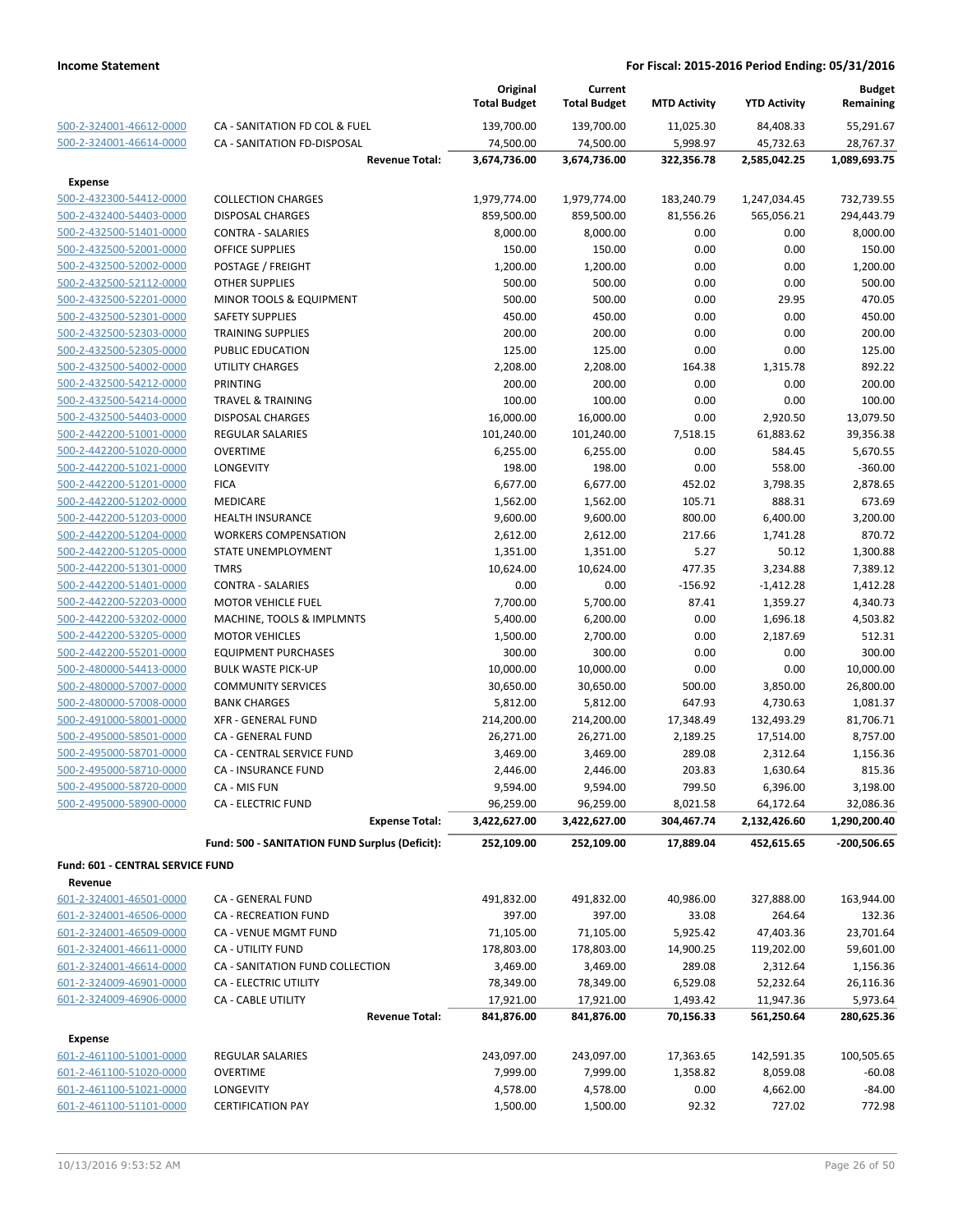| 601-2-461100-51117-0000        |
|--------------------------------|
| 601-2-461100-51201-0000        |
| 601-2-461100-51202-0000        |
| 601-2-461100-51203-0000        |
| <u>601-2-461100-51204-0000</u> |
| 601-2-461100-51205-0000        |
| 601-2-461100-51301-0000        |
|                                |
| 601-2-461100-51401-0000        |
| 601-2-461100-52001-0000        |
| 601-2-461100-52002-0000        |
| 601-2-461100-52101-0000        |
| 601-2-461100-52104-0000        |
| 601-2-461100-52201-0000        |
| 601-2-461100-52203-0000        |
| <u>601-2-461100-53201-0000</u> |
| 601-2-461100-53205-0000        |
| 601-2-461100-53302-0000        |
| 601-2-461100-53406-0000        |
| 601-2-461100-53407-0000        |
|                                |
| <u>601-2-461100-53408-0000</u> |
| 601-2-461100-53501-0000        |
| 601-2-461100-53503-0000        |
| 601-2-461100-53504-0000        |
| 601-2-461100-53505-0000        |
| <u>601-2-461100-53506-0000</u> |
| 601-2-461100-53507-0000        |
| 601-2-461100-53508-0000        |
| 601-2-461100-53601-0000        |
| 601-2-461100-53602-0000        |
| <u>601-2-461100-53603-0000</u> |
|                                |
| 601-2-461100-53604-0000        |
| 601-2-461100-53701-0000        |
| 601-2-461100-53703-0000        |
| 601-2-461100-53705-0000        |
| <u>601-2-461100-53706-0000</u> |
| 601-2-461100-54001-0000        |
| 601-2-461100-54002-0000        |
| 601-2-461100-54112-0000        |
| 601-2-461100-54214-0000        |
| 601-2-461200-51001-0000        |
| 601-2-461200-51020-0000        |
| 601-2-461200-51021-0000        |
| 601-2-461200-51101-0000        |
|                                |
| 601-2-461200-51117-0000        |
| 601-2-461200-51201-0000        |
| 601-2-461200-51202-0000        |
| 601-2-461200-51203-0000        |
| 601-2-461200-51204-0000        |
| 601-2-461200-51205-0000        |
| <u>601-2-461200-51301-0000</u> |
| 601-2-461200-51401-0000        |
| 601-2-461200-52001-0000        |
| 601-2-461200-52002-0000        |
| 601-2-461200-52104-0000        |
|                                |
| <u>601-2-461200-52106-0000</u> |
| 601-2-461200-52201-0000        |
| 601-2-461200-52202-0000        |
| 601-2-461200-52203-0000        |
| 601-2-461200-53202-0000        |
|                                |

|                                                    |                                  | Original<br><b>Total Budget</b> | Current<br><b>Total Budget</b> | <b>MTD Activity</b> | <b>YTD Activity</b>  | <b>Budget</b><br>Remaining |
|----------------------------------------------------|----------------------------------|---------------------------------|--------------------------------|---------------------|----------------------|----------------------------|
| 601-2-461100-51117-0000                            | <b>CELL PHONE ALLOWANCE</b>      | 912.00                          | 912.00                         | 33.22               | 374.67               | 537.33                     |
| 601-2-461100-51201-0000                            | <b>FICA</b>                      | 16,001.00                       | 16,001.00                      | 1,179.53            | 9,353.42             | 6,647.58                   |
| 601-2-461100-51202-0000                            | <b>MEDICARE</b>                  | 3,742.00                        | 3,742.00                       | 275.86              | 2,187.51             | 1,554.49                   |
| 601-2-461100-51203-0000                            | <b>HEALTH INSURANCE</b>          | 67,200.00                       | 67,200.00                      | 5,600.00            | 44,800.00            | 22,400.00                  |
| 601-2-461100-51204-0000                            | <b>WORKERS COMPENSATION</b>      | 6,976.00                        | 6,976.00                       | 581.33              | 4,650.64             | 2,325.36                   |
| 601-2-461100-51205-0000                            | STATE UNEMPLOYMENT               | 1,858.00                        | 1,858.00                       | 7.24                | 75.90                | 1,782.10                   |
| 601-2-461100-51301-0000                            | <b>TMRS</b>                      | 27,338.00                       | 27,338.00                      | 1,718.08            | 14,573.64            | 12,764.36                  |
| 601-2-461100-51401-0000                            | <b>CONTRA - SALARIES</b>         | 0.00                            | 0.00                           | 0.00                | $-169.74$            | 169.74                     |
| 601-2-461100-52001-0000                            | <b>OFFICE SUPPLIES</b>           | 100.00                          | 100.00                         | 0.00                | 145.10               | $-45.10$                   |
| 601-2-461100-52002-0000                            | POSTAGE / FREIGHT                | 40.00                           | 40.00                          | 0.00                | 0.75                 | 39.25                      |
| 601-2-461100-52101-0000                            | <b>JANITORIAL SUPPLIES</b>       | 18,203.00                       | 18,203.00                      | 2,071.90            | 12,649.04            | 5,553.96                   |
| 601-2-461100-52104-0000                            | <b>WEARING APPAREL</b>           | 3,282.00                        | 3,282.00                       | 178.14              | 2,028.43             | 1,253.57                   |
| 601-2-461100-52201-0000                            | MINOR TOOLS & EQUIPMENT          | 1,908.00                        | 1,908.00                       | 357.59              | 2,231.52             | $-323.52$                  |
| 601-2-461100-52203-0000                            | <b>MOTOR VEHICLE FUEL</b>        | 6,010.00                        | 6,010.00                       | 209.16              | 1,516.92             | 4,493.08                   |
| 601-2-461100-53201-0000                            | FURNITURE & OFFICE EQUIPMENT     | 850.00                          | 850.00                         | 179.27              | 179.27               | 670.73                     |
| 601-2-461100-53205-0000                            | <b>MOTOR VEHICLES</b>            | 2,024.40                        | 2,024.40                       | 854.33              | 965.91               | 1,058.49                   |
| 601-2-461100-53302-0000                            | <b>WALKS &amp; PARKING LOTS</b>  | 3,415.00                        | 3,415.00                       | 44.90               | 385.86               | 3,029.14                   |
| 601-2-461100-53406-0000                            | <b>CITY HALL</b>                 | 23,883.00                       | 23,883.00                      | 1,534.27            | 50,133.67            | $-26,250.67$               |
| 601-2-461100-53407-0000                            | <b>ANIMAL SHELTER</b>            | 2,979.00                        | 2,979.00                       | 122.75              | 1,761.64             | 1,217.36                   |
| 601-2-461100-53408-0000                            | <b>FLEET MAINTENANCE</b>         | 1,300.00                        | 1,300.00                       | 1,965.98            | 3,187.75             | $-1,887.75$                |
| 601-2-461100-53501-0000                            | POLICE & COURTS BLDG             | 13,958.00                       | 13,958.00                      | 2,297.82            | 14,440.41            | $-482.41$                  |
| 601-2-461100-53503-0000                            | FIRE ADMINISTRATION              | 1,910.00                        | 1,910.00                       | 26.27               | 425.87               | 1,484.13                   |
| 601-2-461100-53504-0000                            | <b>FIRE STATION 1</b>            | 2,418.00                        | 2,418.00                       | 0.00                | 2,211.97             | 206.03                     |
| 601-2-461100-53505-0000                            | FIRE STATION 2                   | 2,418.00                        | 2,418.00                       | 230.81              | 2,909.28             | $-491.28$                  |
| 601-2-461100-53506-0000                            | <b>FIRE STATION 3</b>            | 3,500.00                        | 3,500.00                       | 475.00              | 1,848.76             | 1,651.24                   |
| 601-2-461100-53507-0000                            | <b>FIRE STATION 4</b>            | 2,488.00                        | 2,488.00                       | 88.44               | 1,461.27             | 1,026.73                   |
| 601-2-461100-53508-0000                            | <b>AUSTIN SCHOOL BLDG</b>        | 250.00                          | 250.00                         | 0.00                | 0.00                 | 250.00                     |
| 601-2-461100-53601-0000                            | ANNEX                            | 2,972.00                        | 2,972.00                       | 297.19              | 2,468.15             | 503.85                     |
| 601-2-461100-53602-0000                            | <b>SERVICE CENTER</b>            | 5,600.00                        | 5,600.00                       | 608.64              | 3,829.49             | 1,770.51                   |
| 601-2-461100-53603-0000                            | <b>WATER TREATMENT BLDG</b>      | 290.00                          | 290.00                         | 79.69               | 575.41               | $-285.41$                  |
| 601-2-461100-53604-0000                            | WASTEWATER TRTMNT BLDG           | 0.00                            | 0.00                           | 0.00                | 623.44               | $-623.44$                  |
| 601-2-461100-53701-0000                            | <b>LIBRARY</b>                   | 13,714.00                       | 13,714.00                      | 390.06              | 6,411.85             | 7,302.15                   |
| 601-2-461100-53703-0000<br>601-2-461100-53705-0000 | REECY DAVIS REC CENTER           | 9,244.00                        | 9,244.00                       | 86.01               | 3,259.85             | 5,984.15                   |
| 601-2-461100-53706-0000                            | <b>GOLF COURSE</b><br>SPORTSPARK | 898.00<br>1,440.00              | 898.00<br>1,440.00             | 0.00<br>445.50      | 311.65               | 586.35<br>437.56           |
| 601-2-461100-54001-0000                            | <b>TELEPHONE CHARGES</b>         | 4,200.00                        |                                | 281.58              | 1,002.44<br>2,287.88 | 1,912.12                   |
| 601-2-461100-54002-0000                            | UTILITY CHARGES                  | 99,996.00                       | 4,200.00<br>99,996.00          | 6,072.41            | 62,130.99            | 37,865.01                  |
| 601-2-461100-54112-0000                            | <b>ALARM MONITOR SERVICE</b>     | 300.00                          | 300.00                         | 0.00                | 250.00               | 50.00                      |
| 601-2-461100-54214-0000                            | <b>TRAVEL &amp; TRAINING</b>     | 3,000.00                        | 3,000.00                       | 0.00                | 0.00                 | 3,000.00                   |
| 601-2-461200-51001-0000                            | <b>REGULAR SALARIES</b>          | 155,900.00                      | 155,900.00                     | 10,225.28           | 83,823.49            | 72,076.51                  |
| 601-2-461200-51020-0000                            | <b>OVERTIME</b>                  | 3,045.00                        | 3,045.00                       | 428.27              | 1,619.86             | 1,425.14                   |
| 601-2-461200-51021-0000                            | LONGEVITY                        | 2,220.00                        | 2,220.00                       | 0.00                | 1,569.00             | 651.00                     |
| 601-2-461200-51101-0000                            | <b>CERTIFICATION PAY</b>         | 3,000.00                        | 3,000.00                       | 184.64              | 1,511.74             | 1,488.26                   |
| 601-2-461200-51117-0000                            | <b>CELL PHONE ALLOWANCE</b>      | 1,440.00                        | 1,440.00                       | 73.84               | 535.34               | 904.66                     |
| 601-2-461200-51201-0000                            | <b>FICA</b>                      | 10,268.00                       | 10,268.00                      | 613.77              | 5,019.27             | 5,248.73                   |
| 601-2-461200-51202-0000                            | MEDICARE                         | 2,401.00                        | 2,401.00                       | 143.55              | 1,173.87             | 1,227.13                   |
| 601-2-461200-51203-0000                            | <b>HEALTH INSURANCE</b>          | 43,200.00                       | 43,200.00                      | 3,600.00            | 28,800.00            | 14,400.00                  |
| 601-2-461200-51204-0000                            | <b>WORKERS COMPENSATION</b>      | 5,150.00                        | 5,150.00                       | 429.17              | 3,433.36             | 1,716.64                   |
| 601-2-461200-51205-0000                            | STATE UNEMPLOYMENT               | 777.00                          | 777.00                         | 0.60                | 36.00                | 741.00                     |
| 601-2-461200-51301-0000                            | <b>TMRS</b>                      | 17,542.00                       | 17,542.00                      | 1,147.95            | 9,472.88             | 8,069.12                   |
| 601-2-461200-51401-0000                            | <b>CONTRA - SALARIES</b>         | 0.00                            | 0.00                           | 0.00                | $-20.83$             | 20.83                      |
| 601-2-461200-52001-0000                            | OFFICE SUPPLIES                  | 65.00                           | 65.00                          | 0.00                | 71.00                | $-6.00$                    |
| 601-2-461200-52002-0000                            | POSTAGE / FREIGHT                | 96.00                           | 96.00                          | 0.00                | 0.00                 | 96.00                      |
| 601-2-461200-52104-0000                            | <b>WEARING APPAREL</b>           | 2,900.00                        | 2,900.00                       | 381.42              | 2,338.68             | 561.32                     |
| 601-2-461200-52106-0000                            | <b>CHEMICAL SUPPLIES</b>         | 2,076.00                        | 2,076.00                       | 0.00                | 0.00                 | 2,076.00                   |
| 601-2-461200-52201-0000                            | MINOR TOOLS & EQUIPMENT          | 1,950.00                        | 1,950.00                       | 0.00                | 1,016.07             | 933.93                     |
| 601-2-461200-52202-0000                            | MECHANICAL SUPPLIES              | 5,616.00                        | 5,616.00                       | 591.53              | 8,295.28             | $-2,679.28$                |
| 601-2-461200-52203-0000                            | <b>MOTOR VEHICLE FUEL</b>        | 5,935.00                        | 5,935.00                       | 108.01              | 2,158.59             | 3,776.41                   |
| 601-2-461200-53202-0000                            | MACHINE, TOOLS & IMPLMNTS        | 1,650.00                        | 1,650.00                       | 0.00                | 0.00                 | 1,650.00                   |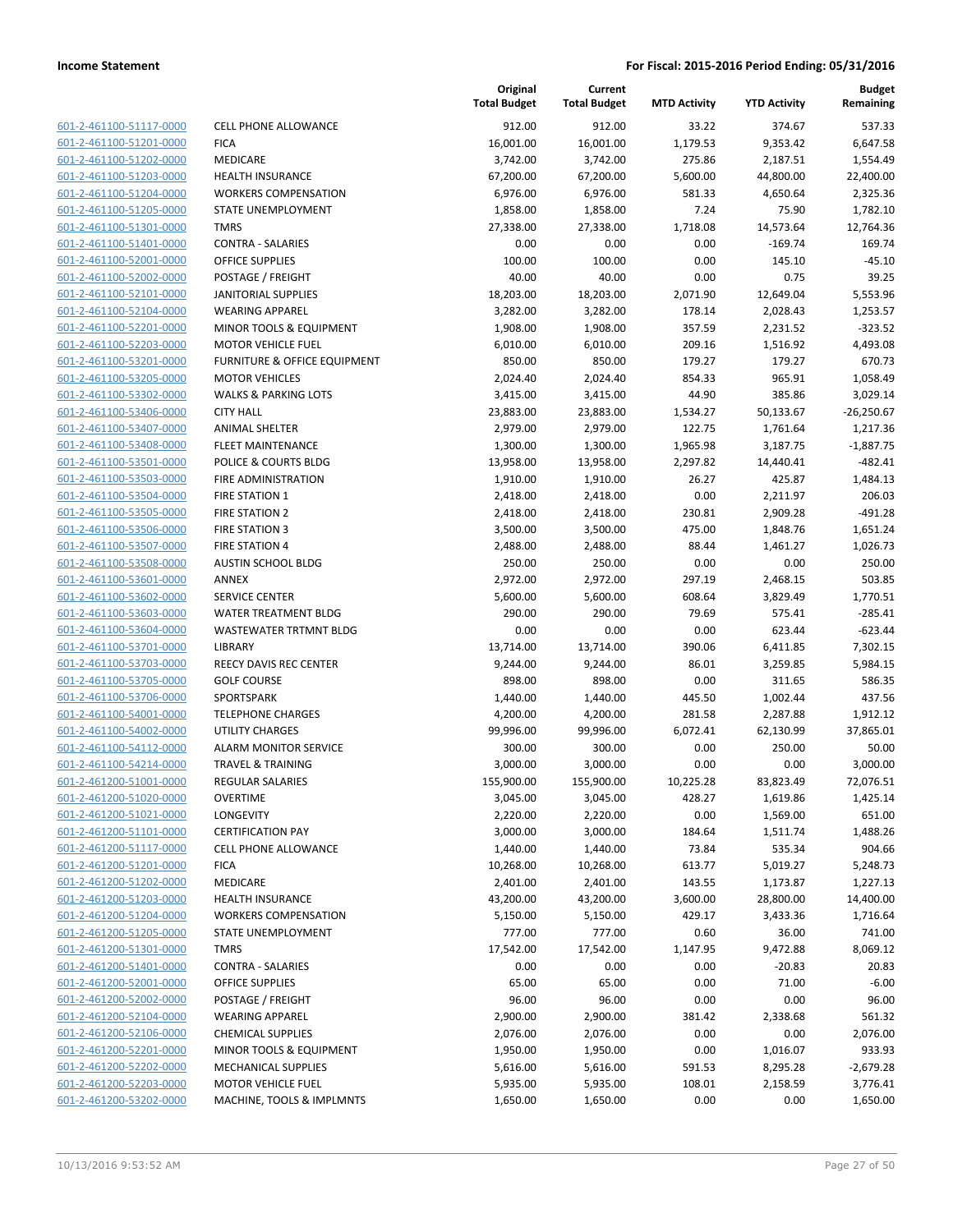|                                       |                                                     | Original<br><b>Total Budget</b> | Current<br><b>Total Budget</b> | <b>MTD Activity</b> | <b>YTD Activity</b> | <b>Budget</b><br>Remaining |
|---------------------------------------|-----------------------------------------------------|---------------------------------|--------------------------------|---------------------|---------------------|----------------------------|
| 601-2-461200-53205-0000               | <b>MOTOR VEHICLES</b>                               | 1,628.00                        | 1,628.00                       | 538.43              | 534.72              | 1,093.28                   |
| 601-2-461200-53402-0000               | <b>BUILDING MAINTENANCE</b>                         | 648.00                          | 648.00                         | 0.00                | 25.34               | 622.66                     |
| 601-2-461200-54001-0000               | <b>TELEPHONE CHARGES</b>                            | 1,680.00                        | 1,680.00                       | 51.53               | 731.24              | 948.76                     |
| 601-2-461200-54002-0000               | UTILITY CHARGES                                     | 9,264.00                        | 9,264.00                       | 690.38              | 6,935.49            | 2,328.51                   |
| 601-2-461200-54201-0000               | MEMBERSHIPS & SUBSCRIPTIONS                         | 1,500.00                        | 1,500.00                       | 0.00                | 0.00                | 1,500.00                   |
| 601-2-461200-54214-0000               | <b>TRAVEL &amp; TRAINING</b>                        | 1,500.00                        | 1,500.00                       | 0.00                | 0.00                | 1,500.00                   |
| 601-2-480000-55099-0000               | CWIP / PROJ BUDGET - NO EXPENSES                    | 77,316.00                       | 77,316.00                      | 0.00                | 0.00                | 77,316.00                  |
| 601-2-480000-57005-0000               | <b>ACCRD VAC/SICK PAY EXP</b>                       | 0.00                            | 0.00                           | 839.51              | 839.51              | $-839.51$                  |
|                                       | <b>Expense Total:</b>                               | 972,558.40                      | 972,558.40                     | 67,155.64           | 573,439.96          | 399,118.44                 |
|                                       | Fund: 601 - CENTRAL SERVICE FUND Surplus (Deficit): | $-130,682.40$                   | -130,682.40                    | 3,000.69            | $-12,189.32$        | $-118,493.08$              |
| Fund: 602 - INSURANCE FUND<br>Revenue |                                                     |                                 |                                |                     |                     |                            |
| 602-2-319001-43211-0000               | PRIOR YEAR INS REIMB                                | 0.00                            | 0.00                           | 0.00                | 4,539.00            | $-4,539.00$                |
| 602-2-319001-45401-0000               | <b>INTEREST REVENUES</b>                            | 7,000.00                        | 7,000.00                       | $-168.09$           | 1,047.88            | 5,952.12                   |
| 602-2-322001-43201-0000               | <b>EMPLOYEE PORTION</b>                             | 390,000.00                      | 390,000.00                     | 30,522.72           | 241,806.17          | 148,193.83                 |
| 602-2-322001-43202-0000               | <b>CITY PORTION-HEALTH</b>                          | 2,472,000.00                    | 2,472,000.00                   | 208,400.00          | 1,667,200.00        | 804,800.00                 |
| 602-2-322001-43203-0000               | <b>CITY PORTION-WORK COMP</b>                       | 275,000.00                      | 275,000.00                     | 22,286.10           | 178,288.27          | 96,711.73                  |
| 602-2-322001-43204-0000               | <b>CITY PORTION-TWC FUTA</b>                        | 300.00                          | 300.00                         | 43.26               | 346.08              | $-46.08$                   |
| 602-2-322001-43205-0000               | <b>GEUS EMPLOYEE PORTION</b>                        | 198,000.00                      | 198,000.00                     | 16,618.00           | 130,284.00          | 67,716.00                  |
| 602-2-322001-43206-0000               | <b>GEUS PORTION-HEALTH</b>                          | 1,180,800.00                    | 1,180,800.00                   | 98,400.00           | 787,200.00          | 393,600.00                 |
| 602-2-322001-43207-0000               | <b>GEUS PORTION-WORK COMP</b>                       | 56,000.00                       | 56,000.00                      | 4,807.60            | 38,460.80           | 17,539.20                  |
| 602-2-322001-48610-0000               | OTHER REV / CITY EMPL-DEPENDENT CARE                | 0.00                            | 0.00                           | 484.00              | 4,602.00            | $-4,602.00$                |
| 602-2-324001-46501-0000               | <b>CA - GENERAL FUND</b>                            | 175,903.00                      | 175,903.00                     | 14,658.59           | 117,268.72          | 58,634.28                  |
| 602-2-324001-46506-0000               | CA - RECREATION FUND                                | 294.00                          | 294.00                         | 24.50               | 196.00              | 98.00                      |
| 602-2-324001-46509-0000               | CA - VENUE MGMT FUND                                | 985.00                          | 985.00                         | 82.08               | 656.64              | 328.36                     |
| 602-2-324001-46611-0000               | <b>CA - UTILITY FUND</b>                            | 87,154.00                       | 87,154.00                      | 7,262.83            | 58,102.64           | 29,051.36                  |
| 602-2-324001-46614-0000               | CA - SANITATION FUND COLLECTION                     | 2,446.00                        | 2,446.00                       | 203.83              | 1,630.64            | 815.36                     |
| 602-2-324009-46612-0000               | CA - ELECTRIC UTILITY                               | 24,537.00                       | 24,537.00                      | 2,044.75            | 16,358.00           | 8,179.00                   |
| 602-2-324009-46613-0000               | <b>CA - CABLE UTILITY</b>                           | 5,873.00                        | 5,873.00                       | 489.42              | 3,915.36            | 1,957.64                   |
|                                       | <b>Revenue Total:</b>                               | 4,876,292.00                    | 4,876,292.00                   | 406,159.59          | 3,251,902.20        | 1,624,389.80               |
| <b>Expense</b>                        |                                                     |                                 |                                |                     |                     |                            |
| 602-2-462100-54101-0000               | PROFESSIONAL SERVICES                               | 15,000.00                       | 15,000.00                      | 833.00              | 17,562.61           | $-2,562.61$                |
| 602-2-462100-54801-0000               | <b>WELLNESS PROGRAM</b>                             | 10,000.00                       | 10,000.00                      | 0.00                | 5,353.80            | 4,646.20                   |
| 602-2-462100-54802-0000               | MEDICAL CLAIMS                                      | 1,000.00                        | 1,000.00                       | 138.00              | 353.00              | 647.00                     |
| 602-2-462100-54809-0000               | HEALTH AND DENTAL / PREMIUMS                        | 4,900,000.00                    | 4,900,000.00                   | 13,512.45           | 3,078,605.94        | 1,821,394.06               |
| 602-2-462100-54810-0000               | RETIREE INSURANCE PREMIUM                           | 75,000.00                       | 75,000.00                      | 3,604.00            | 56,076.46           | 18,923.54                  |
| 602-2-462100-54812-0000               | LONG TERM DISABILITY                                | 50,000.00                       | 50,000.00                      | 0.00                | 31,744.55           | 18,255.45                  |
| 602-2-462100-54813-0000               | LIFE / AD & D INSURANCE                             | 25,000.00                       | 25,000.00                      | 1,069.20            | 10,750.38           | 14,249.62                  |
| 602-2-462100-54820-0000               | AIR EVAC PREMIUMS                                   | 17,000.00                       | 17,000.00                      | 0.00                | 19,301.00           | $-2,301.00$                |
| 602-2-462100-54821-0000               | <b>WORKERS' COMPENSATION</b>                        | 368,000.00                      | 368,000.00                     | 840.12              | 360,115.15          | 7,884.85                   |
| 602-2-462100-54822-0000               | STATE UNEMPLOYMENT INS.                             | 0.00                            | 0.00                           | 0.04                | 0.03                | $-0.03$                    |
| 602-2-462100-54823-0000               | HEALTH CARE-125 FLEX PLAN                           | 12,000.00                       | 12,000.00                      | 0.00                | 5,334.64            | 6,665.36                   |
| 602-2-480000-54101-0000               | PROFESSIONAL SERVICES                               | 73,000.00                       | 73,000.00                      | 7,596.13            | 59,551.35           | 13,448.65                  |
| 602-2-480000-54226-0000               | <b>INSURANCE EXPENSE</b>                            | 291,500.00                      | 291,500.00                     | 0.00                | 205,592.35          | 85,907.65                  |
| 602-2-480000-57008-0000               | <b>BANK CHARGES</b>                                 | 1,456.00                        | 1,456.00                       | 56.08               | 898.06              | 557.94                     |
|                                       | <b>Expense Total:</b>                               | 5,838,956.00                    | 5,838,956.00                   | 27,649.02           | 3,851,239.32        | 1,987,716.68               |
|                                       | Fund: 602 - INSURANCE FUND Surplus (Deficit):       | $-962,664.00$                   | -962,664.00                    | 378,510.57          | -599,337.12         | $-363,326.88$              |
| Fund: 604 - MIS FUND                  |                                                     |                                 |                                |                     |                     |                            |
| Revenue<br>604-2-324001-46501-0000    | CA - GENERAL FUND                                   | 527,851.00                      | 527,851.00                     | 43,987.57           | 351,900.56          | 175,950.44                 |
| 604-2-324001-46506-0000               | CA - RECREATION FUND                                | 3,095.00                        | 3,095.00                       | 257.92              | 2,063.36            | 1,031.64                   |
| 604-2-324001-46509-0000               | CA - VENUE MGMT FUND                                | 7,239.00                        | 7,239.00                       | 603.25              | 4,826.00            | 2,413.00                   |
| 604-2-324001-46611-0000               | <b>CA - UTILITY FUND</b>                            | 175,318.00                      | 175,318.00                     | 14,609.83           | 116,878.64          | 58,439.36                  |
| 604-2-324001-46614-0000               | CA - SANITATION FUND COLLECTION                     | 9,594.00                        | 9,594.00                       | 799.50              | 6,396.00            | 3,198.00                   |
| 604-2-324009-46901-0000               | <b>ELECTRIC UTILITY</b>                             | 152,776.00                      | 152,776.00                     | 12,731.33           | 101,850.64          | 50,925.36                  |
| 604-2-324009-46906-0000               | <b>CABLE UTILITY</b>                                | 35,714.00                       | 35,714.00                      | 2,976.17            | 23,809.36           | 11,904.64                  |
|                                       | <b>Revenue Total:</b>                               | 911,587.00                      | 911,587.00                     | 75,965.57           | 607,724.56          | 303,862.44                 |
|                                       |                                                     |                                 |                                |                     |                     |                            |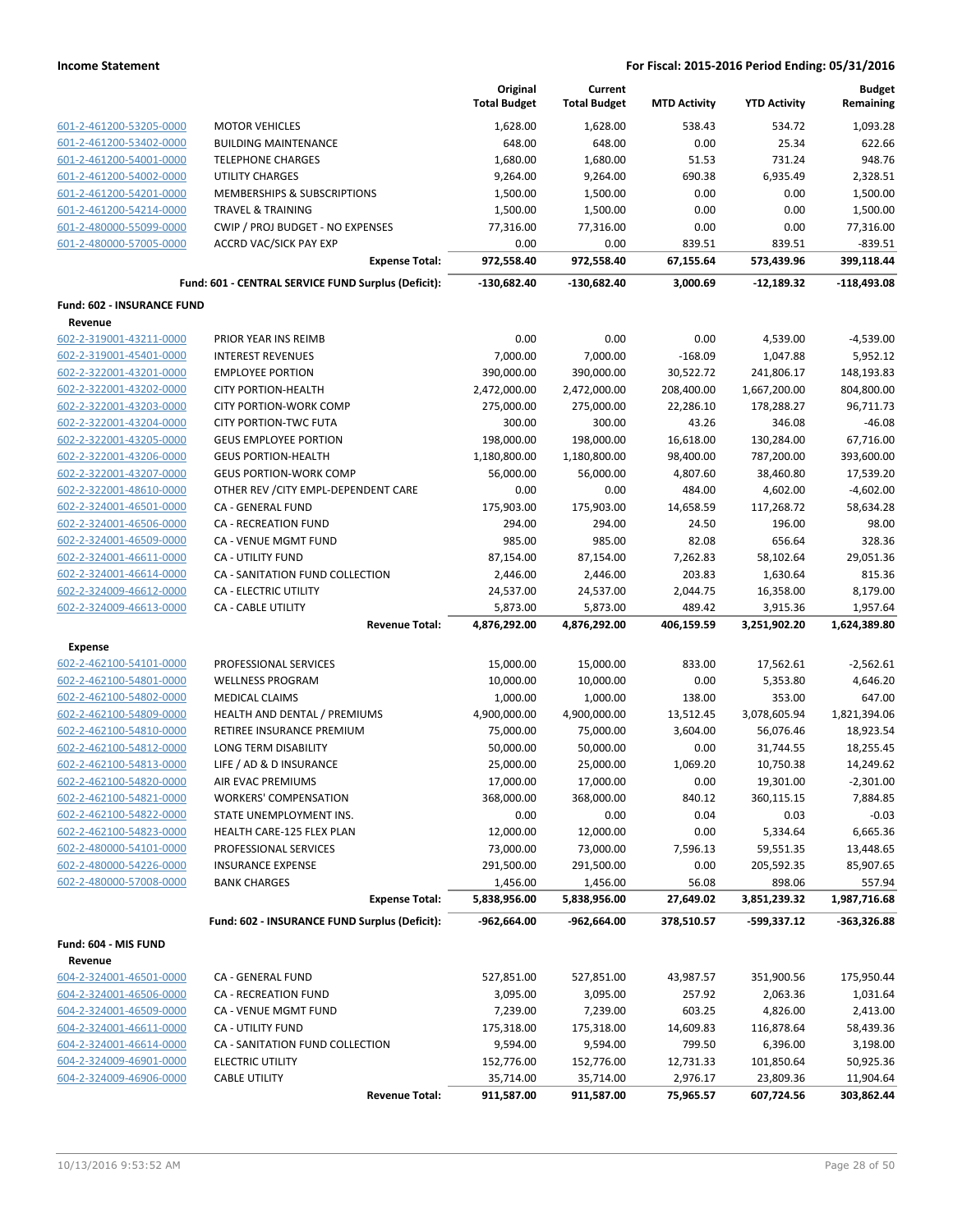|                                      |                                         | Original<br><b>Total Budget</b> | Current<br><b>Total Budget</b> | <b>MTD Activity</b> | <b>YTD Activity</b> | <b>Budget</b><br>Remaining |
|--------------------------------------|-----------------------------------------|---------------------------------|--------------------------------|---------------------|---------------------|----------------------------|
| <b>Expense</b>                       |                                         |                                 |                                |                     |                     |                            |
| 604-2-441400-51001-0000              | <b>REGULAR SALARIES</b>                 | 17,932.00                       | 17,932.00                      | 0.00                | 0.00                | 17,932.00                  |
| 604-2-441400-51201-0000              | <b>FICA</b>                             | 1,112.00                        | 1,112.00                       | 0.00                | 0.00                | 1,112.00                   |
| 604-2-441400-51202-0000              | <b>MEDICARE</b>                         | 260.00                          | 260.00                         | 0.00                | 0.00                | 260.00                     |
| 604-2-441400-51204-0000              | <b>WORKERS COMPENSATION</b>             | 46.00                           | 46.00                          | $-27.17$            | $-0.36$             | 46.36                      |
| 604-2-441400-51205-0000              | STATE UNEMPLOYMENT                      | 86.00                           | 86.00                          | 0.00                | 0.00                | 86.00                      |
| 604-2-441400-51301-0000              | <b>TMRS</b>                             | 1,899.00                        | 1,899.00                       | 0.00                | 0.00                | 1,899.00                   |
| 604-2-441400-51401-0000              | <b>CONTRA - SALARIES</b>                | $-21,336.00$                    | $-21,336.00$                   | 0.00                | 0.00                | $-21,336.00$               |
| 604-2-441400-52001-0000              | <b>OFFICE SUPPLIES</b>                  | 100.00                          | 100.00                         | 0.00                | 0.00                | 100.00                     |
| 604-2-441400-52002-0000              | POSTAGE / FREIGHT                       | 30.00                           | 30.00                          | 0.00                | 0.00                | 30.00                      |
| 604-2-441400-54001-0000              | <b>TELEPHONE CHARGES</b>                | 435.00                          | 435.00                         | 0.10                | 148.24              | 286.76                     |
| 604-2-441400-54002-0000              | <b>UTILITY CHARGES</b>                  | 1,150.00                        | 1,150.00                       | 1.55                | 441.40              | 708.60                     |
| 604-2-441400-54101-0000              | PROFESSIONAL SERVICES                   | 20,000.00                       | 20,000.00                      | 0.00                | 10,500.00           | 9,500.00                   |
| 604-2-441400-54214-0000              | <b>TRAVEL &amp; TRAINING</b>            | 700.00                          | 700.00                         | 0.00                | 0.00                | 700.00                     |
| 604-2-465100-51001-0000              | REGULAR SALARIES                        | 197,314.00                      | 197,314.00                     | 15,295.07           | 129,766.90          | 67,547.10                  |
| 604-2-465100-51020-0000              | <b>OVERTIME</b>                         | 23,265.00                       | 23,265.00                      | 159.30              | 1,557.66            | 21,707.34                  |
| 604-2-465100-51021-0000              | LONGEVITY                               | 2,976.00                        | 2,976.00                       | 0.00                | 3,138.00            | $-162.00$                  |
| 604-2-465100-51116-0000              | CAR ALLOWANCE                           | 3,600.00                        | 3,600.00                       | 276.92              | 2,353.82            | 1,246.18                   |
| 604-2-465100-51117-0000              | <b>CELL PHONE ALLOWANCE</b>             | 2,880.00                        | 2,880.00                       | 221.52              | 1,882.92            | 997.08                     |
| 604-2-465100-51201-0000              | <b>FICA</b>                             | 14,262.00                       | 14,262.00                      | 956.00              | 8,317.97            | 5,944.03                   |
| 604-2-465100-51202-0000              | MEDICARE                                | 3,336.00                        | 3,336.00                       | 223.57              | 1,945.32            | 1,390.68                   |
| 604-2-465100-51203-0000              | <b>HEALTH INSURANCE</b>                 | 28,800.00                       | 28,800.00                      | 2,400.00            | 19,200.00           | 9,600.00                   |
| 604-2-465100-51204-0000              | <b>WORKERS COMPENSATION</b>             | 596.00                          | 596.00                         | 49.67               | 397.36              | 198.64                     |
| 604-2-465100-51205-0000              | <b>STATE UNEMPLOYMENT</b>               | 258.00                          | 258.00                         | 0.00                | 26.99               | 231.01                     |
| 604-2-465100-51301-0000              | <b>TMRS</b>                             | 24,366.00                       | 24,366.00                      | 1,678.23            | 14,763.35           | 9,602.65                   |
| 604-2-465100-52001-0000              | <b>OFFICE SUPPLIES</b>                  | 300.00                          | 300.00                         | 0.00                | 0.00                | 300.00                     |
| 604-2-465100-52002-0000              | POSTAGE / FREIGHT                       | 25.00                           | 25.00                          | 0.00                | 2.65                | 22.35                      |
| 604-2-465100-52004-0000              | <b>COMPUTER SUPPLIES</b>                | 1,700.00                        | 1,700.00                       | 133.28              | 697.06              | 1,002.94                   |
| 604-2-465100-52201-0000              | MINOR TOOLS & EQUIPMENT                 | 500.00                          | 500.00                         | 0.00                | 109.99              | 390.01                     |
| 604-2-465100-52203-0000              | <b>MOTOR VEHICLE FUEL</b>               | 562.00                          | 562.00                         | 63.83               | 262.43              | 299.57                     |
| 604-2-465100-52303-0000              | <b>TRAINING SUPPLIES</b>                | 800.00                          | 800.00                         | 0.00                | 0.00                | 800.00                     |
| 604-2-465100-53205-0000              | <b>MOTOR VEHICLES</b>                   | 500.00                          | 500.00                         | 0.00                | 173.83              | 326.17                     |
| 604-2-465100-53209-0000              | HARDWARE/SOFTWARE                       | 262,476.00                      | 262,476.00                     | 1,115.49            | 205,207.75          | 57,268.25                  |
| 604-2-465100-54001-0000              | <b>TELEPHONE CHARGES</b>                | 15,000.00                       | 15,000.00                      | 435.18              | 5,129.20            | 9,870.80                   |
| 604-2-465100-54101-0000              | PROFESSIONAL SERVICES                   | 3,500.00                        | 3,500.00                       | 0.00                | 0.00                | 3,500.00                   |
| 604-2-465100-54103-0000              | <b>CONSULTING</b>                       | 4,000.00                        | 4,000.00                       | 0.00                | 0.00                | 4,000.00                   |
| 604-2-465100-54201-0000              | MEMBERSHIPS & SUBSCRIPTIONS             | 500.00                          | 500.00                         | 0.00                | 0.00                | 500.00                     |
| 604-2-465100-54214-0000              | <b>TRAVEL &amp; TRAINING</b>            | 5,000.00                        | 5,000.00                       | 390.43              | 1,190.43            | 3,809.57                   |
| 604-2-465100-54901-0000              | RENTALS / LEASES                        | 25,000.00                       | 25,000.00                      | 1,792.83            | 14,373.84           | 10,626.16                  |
| 604-2-465100-54908-0000              | LEASE PURCHASE PAYMENTS                 | 118,280.00                      | 118,280.00                     | 0.00                | 42,007.90           | 76,272.10                  |
| 604-2-465100-55205-0000              | COMPUTER EQUIPMENT / SOFTWARE           | 37,448.00                       | 37,448.00                      | 0.00                | 20,122.47           | 17,325.53                  |
| 604-2-465100-55207-0000              | RADIO COMMUNICATION EQUIP               | 30,000.00                       | 30,000.00                      | 0.00                | 0.00                | 30,000.00                  |
| 604-2-491000-58037-0000              | XFR - DEBT SERVICE FUND                 | 80,878.00                       | 80,878.00                      | 6,739.83            | 53,918.64           | 26,959.36                  |
|                                      | <b>Expense Total:</b>                   | 910,536.00                      | 910,536.00                     | 31,905.63           | 537,635.76          | 372,900.24                 |
|                                      | Fund: 604 - MIS FUND Surplus (Deficit): | 1,051.00                        | 1,051.00                       | 44,059.94           | 70,088.80           | -69,037.80                 |
| Fund: 660 - VEHICLE REPLACEMENT FUND |                                         |                                 |                                |                     |                     |                            |
| Revenue                              |                                         |                                 |                                |                     |                     |                            |
| 660-2-310003-45305-0000              | <b>AUCTION PROCEEDS</b>                 | 0.00                            | 0.00                           | 0.00                | 2,784.00            | $-2,784.00$                |
| 660-2-319001-43212-0000              | INSURANCE REIMBURSEMENTS                | 0.00                            | 0.00                           | 0.00                | 584,465.75          | -584,465.75                |
| 660-2-319001-45401-0000              | <b>INTEREST REVENUES</b>                | 450.00                          | 450.00                         | $-11.57$            | 669.51              | $-219.51$                  |
| 660-2-322001-47205-0000              | EQUIPMENT LEASES / GENERAL FUND         | 65,037.00                       | 65,037.00                      | 5,419.72            | 43,357.76           | 21,679.24                  |
| 660-2-323001-46001-0000              | <b>XFR - GENERAL FUND</b>               | 387,931.00                      | 387,931.00                     | 32,327.58           | 259,520.64          | 128,410.36                 |
| 660-2-323001-46023-0000              | XFR - GENERAL CIP FUND                  | 0.00                            | 97,155.00                      | 0.00                | 97,155.00           | 0.00                       |
|                                      | <b>Revenue Total:</b>                   | 453,418.00                      | 550,573.00                     | 37,735.73           | 987,952.66          | -437,379.66                |
| <b>Expense</b>                       |                                         |                                 |                                |                     |                     |                            |
| 660-2-421230-55202-0000              | <b>VEHICLES</b>                         | 137,931.00                      | 137,931.00                     | 42,420.51           | 43,044.15           | 94,886.85                  |
| 660-2-422200-54908-0000              | LEASE PURCHASE PAYMENTS                 | 65,037.00                       | 65,037.00                      | 5,419.72            | 43,357.76           | 21,679.24                  |
| 660-2-422200-55202-0000              | <b>VEHICLES</b>                         | 0.00                            | 0.00                           | 0.00                | 583,694.00          | -583,694.00                |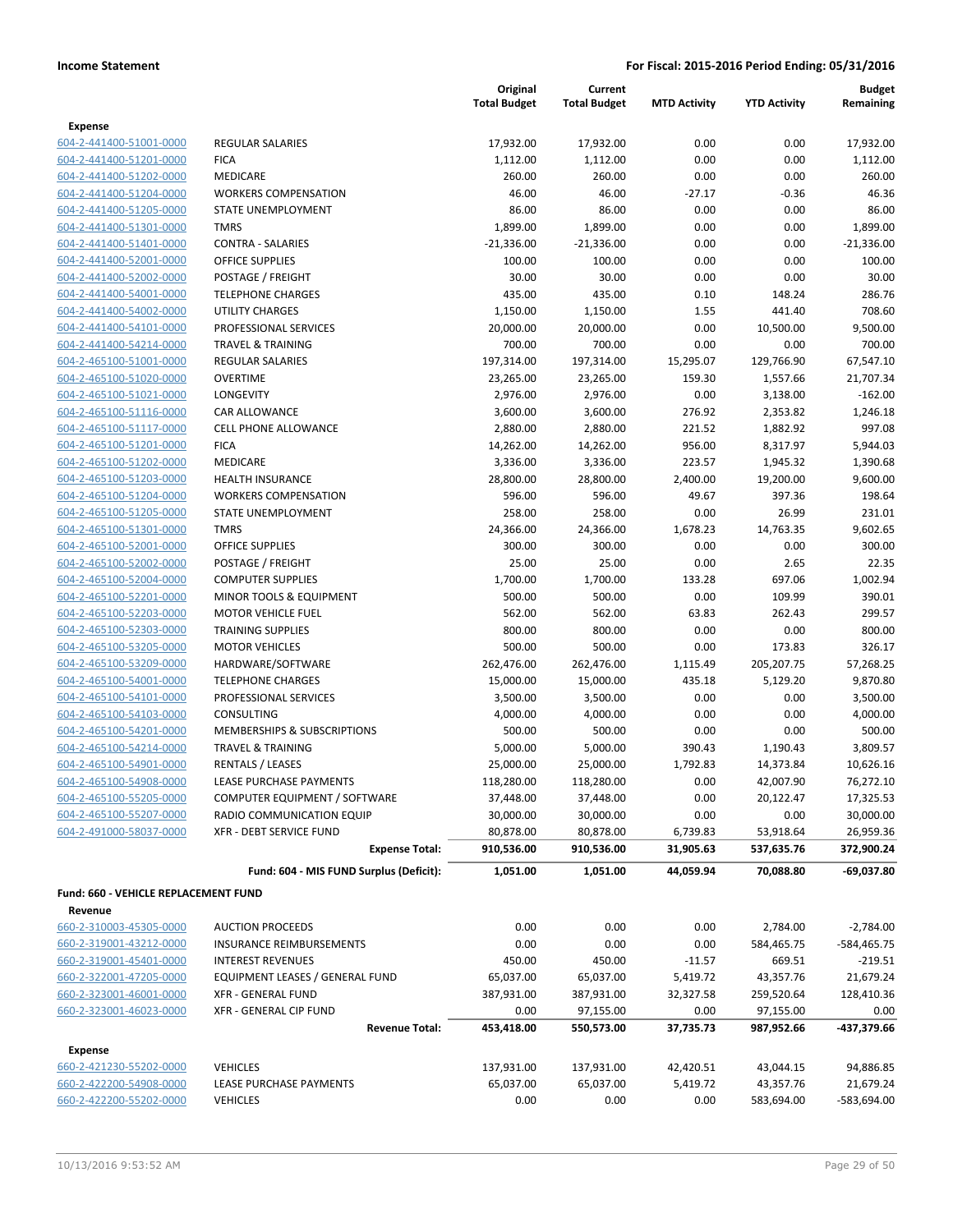|                                                |                                                            |                       | Original<br><b>Total Budget</b> | Current<br><b>Total Budget</b> | <b>MTD Activity</b> | <b>YTD Activity</b> | <b>Budget</b><br>Remaining |
|------------------------------------------------|------------------------------------------------------------|-----------------------|---------------------------------|--------------------------------|---------------------|---------------------|----------------------------|
| 660-2-431200-55202-0000                        | <b>VEHICLES</b>                                            |                       | 100,000.00                      | 197,155.00                     | 0.00                | 197,155.00          | 0.00                       |
| 660-2-480000-57008-0000                        | <b>BANK CHARGES</b>                                        |                       | 400.00                          | 400.00                         | 3.97                | 650.55              | $-250.55$                  |
|                                                |                                                            | <b>Expense Total:</b> | 303,368.00                      | 400,523.00                     | 47,844.20           | 867,901.46          | -467,378.46                |
|                                                | Fund: 660 - VEHICLE REPLACEMENT FUND Surplus (Deficit):    |                       | 150,050.00                      | 150,050.00                     | $-10,108.47$        | 120,051.20          | 29,998.80                  |
| Fund: 800 - SPENCE FUND                        |                                                            |                       |                                 |                                |                     |                     |                            |
| Revenue<br>800-3-319001-45401-0000             | <b>INTEREST REVENUES</b>                                   |                       | 4,952.00                        | 4,952.00                       | 8,201.86            | 8,318.94            | $-3,366.94$                |
|                                                |                                                            | <b>Revenue Total:</b> | 4,952.00                        | 4,952.00                       | 8,201.86            | 8,318.94            | $-3,366.94$                |
|                                                |                                                            |                       |                                 |                                |                     |                     |                            |
| <b>Expense</b><br>800-3-480000-57008-0000      | <b>BANK CHARGES</b>                                        |                       | 967.00                          | 967.00                         | 0.00                | 0.29                | 966.71                     |
| 800-3-495000-58501-0000                        | CA - GENERAL FUND                                          |                       | 600.00                          | 600.00                         | 50.00               | 400.00              | 200.00                     |
|                                                |                                                            | <b>Expense Total:</b> | 1,567.00                        | 1,567.00                       | 50.00               | 400.29              | 1,166.71                   |
|                                                | Fund: 800 - SPENCE FUND Surplus (Deficit):                 |                       | 3,385.00                        | 3,385.00                       | 8,151.86            | 7,918.65            | $-4,533.65$                |
| Fund: 801 - JONES LIBRARY TRUST                |                                                            |                       |                                 |                                |                     |                     |                            |
| Revenue                                        |                                                            |                       |                                 |                                |                     |                     |                            |
| 801-3-319001-45401-0000                        | <b>INTEREST REVENUES</b>                                   |                       | 78.00                           | 78.00                          | $-3.33$             | 29.67               | 48.33                      |
|                                                |                                                            | <b>Revenue Total:</b> | 78.00                           | 78.00                          | $-3.33$             | 29.67               | 48.33                      |
| <b>Expense</b>                                 |                                                            |                       |                                 |                                |                     |                     |                            |
| 801-3-480000-57008-0000                        | <b>BANK CHARGES</b>                                        |                       | 9.05                            | 9.05                           | 1.11                | 15.59               | $-6.54$                    |
|                                                |                                                            | <b>Expense Total:</b> | 9.05                            | 9.05                           | 1.11                | 15.59               | $-6.54$                    |
|                                                | Fund: 801 - JONES LIBRARY TRUST Surplus (Deficit):         |                       | 68.95                           | 68.95                          | $-4.44$             | 14.08               | 54.87                      |
| Fund: 809 - GREENVILLE IDC (L-3)<br>Revenue    |                                                            |                       |                                 |                                |                     |                     |                            |
| 809-3-319001-45609-0000                        | INTERGOVERNMENTAL / IDC GREENVILLE                         |                       | 0.00                            | 0.00                           | 262,102.62          | 2,375,991.87        | -2,375,991.87              |
|                                                |                                                            | <b>Revenue Total:</b> | 0.00                            | 0.00                           | 262,102.62          | 2,375,991.87        | -2,375,991.87              |
| Expense                                        |                                                            |                       |                                 |                                |                     |                     |                            |
| 809-3-438100-55320-0000                        | <b>CONSTRUCTION PROJECTS</b>                               |                       | 0.00                            | 0.00                           | 262,102.62          | 2,375,991.87        | -2,375,991.87              |
|                                                |                                                            | <b>Expense Total:</b> | 0.00                            | 0.00                           | 262,102.62          | 2,375,991.87        | -2,375,991.87              |
|                                                | Fund: 809 - GREENVILLE IDC (L-3) Surplus (Deficit):        |                       | 0.00                            | 0.00                           | 0.00                | 0.00                | 0.00                       |
| <b>Fund: 810 - SEIZURE FUNDS - STATE RULES</b> |                                                            |                       |                                 |                                |                     |                     |                            |
| Revenue                                        |                                                            |                       |                                 |                                |                     |                     |                            |
| 810-3-319001-45401-0000                        | <b>INTEREST REVENUES</b>                                   |                       | 806.00                          | 806.00                         | $-69.38$            | 618.92              | 187.08                     |
|                                                |                                                            | <b>Revenue Total:</b> | 806.00                          | 806.00                         | $-69.38$            | 618.92              | 187.08                     |
| <b>Expense</b>                                 |                                                            |                       |                                 |                                |                     |                     |                            |
| 810-3-421230-53205-0000                        |                                                            |                       |                                 |                                |                     |                     |                            |
|                                                | <b>MOTOR VEHICLES</b>                                      |                       | 0.00                            | 0.00                           | 0.00                | 8.62                | $-8.62$                    |
| 810-3-480000-57008-0000                        | <b>BANK CHARGES</b>                                        |                       | 93.00                           | 93.00                          | 23.15               | 324.54              | $-231.54$                  |
|                                                |                                                            | <b>Expense Total:</b> | 93.00                           | 93.00                          | 23.15               | 333.16              | -240.16                    |
|                                                | Fund: 810 - SEIZURE FUNDS - STATE RULES Surplus (Deficit): |                       | 713.00                          | 713.00                         | $-92.53$            | 285.76              | 427.24                     |
| Fund: 811 - SEIZURE FUNDS - FED RULES          |                                                            |                       |                                 |                                |                     |                     |                            |
| Revenue                                        |                                                            |                       |                                 |                                |                     |                     |                            |
| 811-3-319001-45401-0000                        | <b>INTEREST REVENUES</b>                                   |                       | 709.00                          | 709.00                         | $-28.63$            | 266.59              | 442.41                     |
| 811-3-322001-46803-0000                        | FED SEIZURES-CONTRIBUTION                                  |                       | 0.00                            | 0.00                           | 0.00                | 22,374.81           | $-22,374.81$               |
|                                                |                                                            | <b>Revenue Total:</b> | 709.00                          | 709.00                         | $-28.63$            | 22,641.40           | -21,932.40                 |
| <b>Expense</b>                                 |                                                            |                       |                                 |                                |                     |                     |                            |
| 811-3-421230-54214-0000                        | <b>TRAVEL &amp; TRAINING</b>                               |                       | 0.00                            | 0.00                           | 0.00                | 1,543.16            | $-1,543.16$                |
| 811-3-421230-55201-0000                        | <b>EQUIPMENT PURCHASES</b>                                 |                       | 3,004.61                        | 3,004.61                       | 0.00                | 0.00                | 3,004.61                   |
| 811-3-480000-57008-0000                        | <b>BANK CHARGES</b>                                        |                       | 98.00                           | 98.00                          | 9.55                | 130.15              | $-32.15$                   |
|                                                |                                                            | <b>Expense Total:</b> | 3,102.61                        | 3,102.61                       | 9.55                | 1,673.31            | 1,429.30                   |
|                                                | Fund: 811 - SEIZURE FUNDS - FED RULES Surplus (Deficit):   |                       | $-2,393.61$                     | $-2,393.61$                    | $-38.18$            | 20,968.09           | -23,361.70                 |
|                                                | Fund: 820 - TIRZ FUND (Tax Increment Reinvestment Zone)    |                       |                                 |                                |                     |                     |                            |
| Revenue<br>820-3-311001-41101-0000             | REAL PROPERTY TAXES - CITY                                 |                       | 247,935.00                      | 247,935.00                     | 1,177.43            | 242,930.97          | 5,004.03                   |
| 820-3-311001-41111-0000                        | REAL PROPERTY TAXES - COUNTY                               |                       | 118,166.00                      | 118,166.00                     | 0.00                | 110,260.18          | 7,905.82                   |
| 820-3-311002-41102-0000                        | <b>DELINQUENT TAXES</b>                                    |                       | 2,648.00                        | 2,648.00                       | 47.55               | 1,302.59            | 1,345.41                   |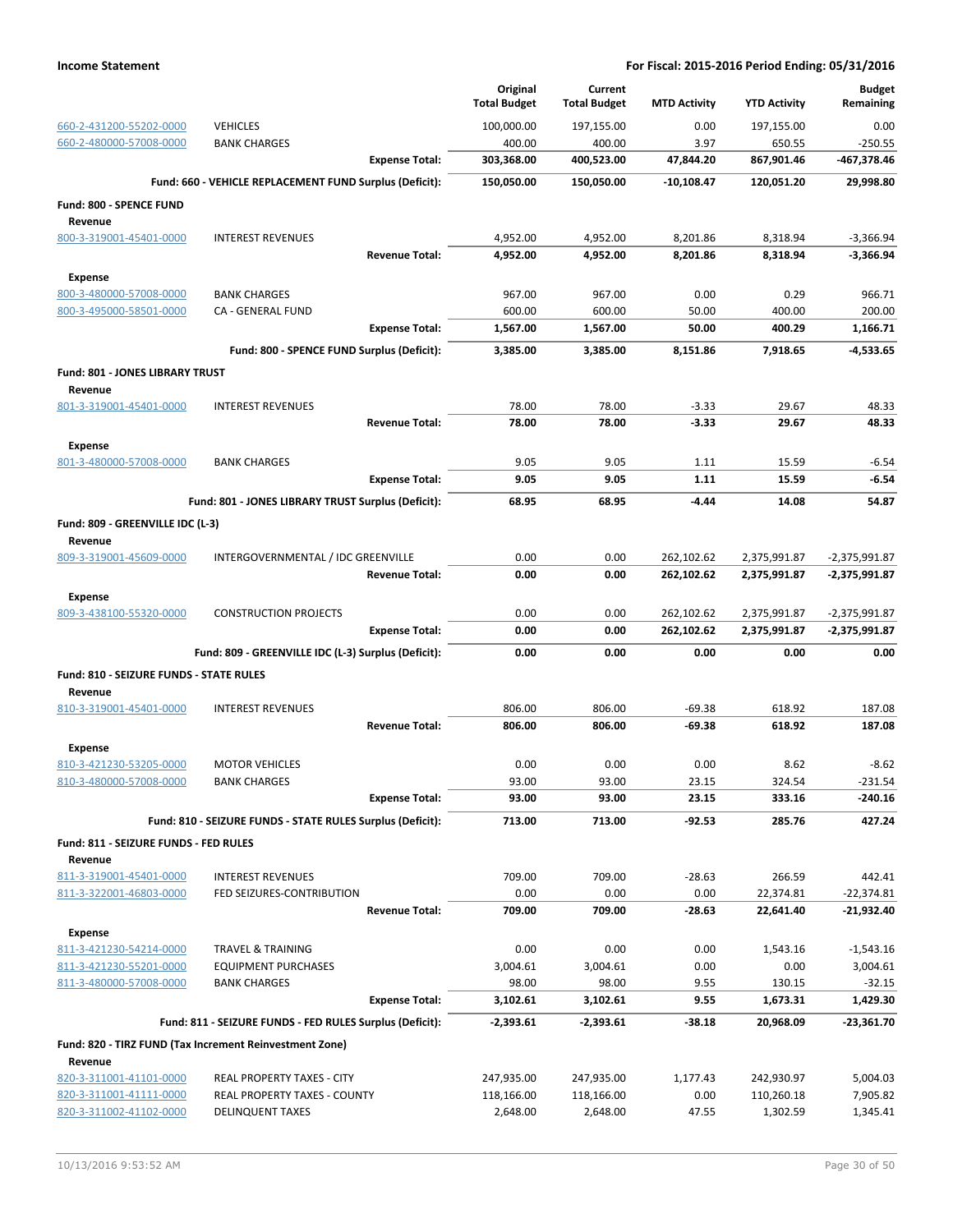|                                                    |                                                                            | Original<br><b>Total Budget</b> | Current<br><b>Total Budget</b> | <b>MTD Activity</b> | <b>YTD Activity</b> | <b>Budget</b><br>Remaining |
|----------------------------------------------------|----------------------------------------------------------------------------|---------------------------------|--------------------------------|---------------------|---------------------|----------------------------|
| 820-3-319001-45401-0000                            | OTHER REVENUES / INTEREST REVENUES                                         | 3,302.00                        | 3,302.00                       | $-201.05$           | 1,519.64            | 1,782.36                   |
|                                                    | <b>Revenue Total:</b>                                                      | 372,051.00                      | 372,051.00                     | 1,023.93            | 356,013.38          | 16,037.62                  |
| <b>Expense</b>                                     | PROFESSIONAL SERVICES                                                      |                                 |                                | 0.00                |                     |                            |
| 820-3-416100-54101-0000<br>820-3-480000-57008-0000 | <b>BANK CHARGES</b>                                                        | 6,000.00                        | 6,000.00<br>225.00             | 67.07               | 1,887.45            | 4,112.55                   |
|                                                    | <b>Expense Total:</b>                                                      | 225.00<br>6,225.00              | 6,225.00                       | 67.07               | 685.02<br>2,572.47  | $-460.02$<br>3,652.53      |
|                                                    |                                                                            |                                 |                                |                     |                     |                            |
|                                                    | Fund: 820 - TIRZ FUND (Tax Increment Reinvestment Zone) Surplus (Deficit): | 365,826.00                      | 365,826.00                     | 956.86              | 353,440.91          | 12,385.09                  |
| Fund: 899 - POOLED CASH<br>Revenue                 |                                                                            |                                 |                                |                     |                     |                            |
| 899-8-319001-45401-0000                            | <b>INTEREST REVENUES</b>                                                   | 0.00                            | 0.00                           | $-0.06$             | $-0.06$             | 0.06                       |
|                                                    | <b>Revenue Total:</b>                                                      | 0.00                            | 0.00                           | $-0.06$             | $-0.06$             | 0.06                       |
|                                                    | Fund: 899 - POOLED CASH Total:                                             | 0.00                            | 0.00                           | $-0.06$             | $-0.06$             | 0.06                       |
| <b>Fund: 910 - ELECTRIC OPERATING FUND</b>         |                                                                            |                                 |                                |                     |                     |                            |
| Revenue                                            |                                                                            |                                 |                                |                     |                     |                            |
| 910-9-000000-49001-4400                            | METERED SALES - RESIDENTIAL                                                | 11,995,218.00                   | 11,995,218.00                  | 750,463.22          | 6,535,750.06        | 5,459,467.94               |
| 910-9-000000-49010-4421                            | METERED SALES - GS-NO DEMAND                                               | 781,428.00                      | 781,428.00                     | 59,265.42           | 496,051.90          | 285,376.10                 |
| 910-9-000000-49020-4422                            | METERED SALES - GS-DEMAND                                                  | 17,834,108.00                   | 17,834,108.00                  | 1,381,356.62        | 11,100,947.23       | 6,733,160.77               |
| 910-9-000000-49030-4424                            | METERED SALES - GS-PRIMARY                                                 | 488,862.00                      | 488,862.00                     | 29,179.62           | 277,426.31          | 211,435.69                 |
| 910-9-000000-49040-4440                            | METERED SALES - STREET LIGHTS                                              | 227,683.00                      | 227,683.00                     | 18,722.04           | 151,648.92          | 76,034.08                  |
| 910-9-000000-49050-4400                            | <b>FUEL ADJUSTMENT</b>                                                     | 14,797,006.00                   | 14,797,006.00                  | 862,488.34          | 8,549,872.69        | 6,247,133.31               |
| 910-9-000000-49057-4490                            | POWER COST RECOVERY                                                        | 0.00                            | 0.00                           | 0.00                | 42.85               | $-42.85$                   |
| 910-9-000000-49058-4400                            | <b>REGULATORY CHARGE</b>                                                   | 417,403.00                      | 417,403.00                     | 21,311.34           | 161,633.99          | 255,769.01                 |
| 910-9-000000-49140-4490                            | <b>VAPOR LIGHT REVENUES</b>                                                | 157,500.00                      | 157,500.00                     | 13,074.07           | 104,855.91          | 52,644.09                  |
| 910-9-000000-49201-4510                            | <b>LATE CHARGES</b>                                                        | 310,000.00                      | 310,000.00                     | 14,408.61           | 179,740.43          | 130,259.57                 |
| 910-9-000000-49210-4511                            | <b>ELECTRIC SERVICE CHARGES</b>                                            | 77,000.00                       | 77,000.00                      | 4,611.06            | 44,807.85           | 32,192.15                  |
| 910-9-000000-49211-4511                            | VAPOR LIGHT SERVICE CHARGES                                                | 500.00                          | 500.00                         | 125.00              | 336.78              | 163.22                     |
| 910-9-000000-49212-4511                            | <b>SAW POLES SERVICE CHARGES</b>                                           | 600.00                          | 600.00                         | 80.00               | 500.00              | 100.00                     |
| 910-9-000000-49213-4511                            | AMPY SERVICE CHARGES                                                       | 25,000.00                       | 25,000.00                      | 7,038.13            | 30,237.63           | $-5,237.63$                |
| 910-9-000000-49220-4512                            | <b>RE-READ CHARGES</b>                                                     | 10.00                           | 10.00                          | 0.00                | 30.00               | $-20.00$                   |
| 910-9-000000-49230-4512                            | METER TESTING CHARGES                                                      | 10.00                           | 10.00                          | 0.00                | 0.00                | 10.00                      |
| 910-9-000000-49301-4490                            | METERED SALES - 5% XFER to GENERAL FUND                                    | 2,306,215.00                    | 2,306,215.00                   | 156,654.86          | 1,368,099.08        | 938,115.92                 |
| 910-9-000000-49307-4490                            | METERED SALES - 1% XFER to GBOD                                            | 461,243.00                      | 461,243.00                     | 31,333.20           | 273,637.53          | 187,605.47                 |
| 910-9-000000-49410-4564                            | <b>CUSTOMER AID TO CONSTRUCTION</b>                                        | 10,000.00                       | 10,000.00                      | 0.00                | 0.00                | 10,000.00                  |
| 910-9-000000-49420-4564                            | UNDERGROUND SERVICE                                                        | 7,500.00                        | 7,500.00                       | 700.50              | 7,279.82            | 220.18                     |
| 910-9-000000-49430-4564                            | RELOCATION OF SERVICE                                                      | 100.00                          | 100.00                         | 0.00                | 18,805.03           | $-18,705.03$               |
| 910-9-000000-49440-4564                            | <b>OVERTIME SERVICES</b>                                                   | 100.00                          | 100.00                         | 0.00                | 0.00                | 100.00                     |
| 910-9-000000-49450-4564                            | <b>ACCIDENTS</b>                                                           | 10,000.00                       | 10,000.00                      |                     |                     |                            |
|                                                    |                                                                            |                                 |                                | 4,913.21            | $-1,831.32$         | 11,831.32<br>200.00        |
| 910-9-000000-49460-4564                            | METER DAMAGE                                                               | 200.00                          | 200.00                         | 0.00                | 0.00                |                            |
| 910-9-000000-49470-4564                            | OTHER REIMBURSEMENTS                                                       | 1,000.00                        | 1,000.00                       | 0.00                | 5.26                | 994.74                     |
| 910-9-000000-49480-4564                            | <b>METER BASES</b>                                                         | 2,000.00                        | 2,000.00                       | 860.96              | 3,840.86            | $-1,840.86$                |
| 910-9-000000-49490-4564                            | <b>MATERIAL SALES</b>                                                      | 20,000.00                       | 20,000.00                      | 279.99              | 3,301.87            | 16,698.13                  |
| 910-9-000000-49520-4470                            | <b>ENERGY SALES</b>                                                        | 11,325,000.00                   | 11,325,000.00                  | 312,817.43          | 312,817.43          | 11,012,182.57              |
| 910-9-000000-49521-4470                            | <b>RUC REVENUES</b>                                                        | 250.00                          | 250.00                         | 183.04              | 183.03              | 66.97                      |
| 910-9-000000-49530-4572                            | TCR AUCTION PROCEEDS                                                       | 325,000.00                      | 325,000.00                     | 30,737.87           | 165,463.64          | 159,536.36                 |
| 910-9-000000-49540-4572                            | <b>BLACK START REVENUES</b>                                                | 500,000.00                      | 500,000.00                     | 43,526.67           | 43,526.78           | 456,473.22                 |
| 910-9-000000-49560-4571                            | <b>TCOS REVENUES</b>                                                       | 725,000.00                      | 725,000.00                     | 48,190.10           | 307,755.16          | 417,244.84                 |
| 910-9-000000-49601-4540                            | POLE USE REVENUES                                                          | 27,035.00                       | 27,035.00                      | 19,123.50           | 27,320.50           | $-285.50$                  |
| 910-9-000000-49602-4118                            | EPA ALLOWANCE SALES                                                        | 1.00                            | 1.00                           | 0.00                | 0.62                | 0.38                       |
| 910-9-000000-49700-4990                            | REDEMPTION OF LONG TERM DEBT                                               | 455,000.00                      | 455,000.00                     | 0.00                | 0.00                | 455,000.00                 |
| 910-9-000000-49701-4567                            | XFER FROM COG - GEN FUND                                                   | 690,969.00                      | 690,969.00                     | 57,580.75           | 460,646.00          | 230,323.00                 |
| 910-9-000000-49754-4994                            | XFER FROM 950 - BILLING                                                    | 101,119.00                      | 101,119.00                     | 8,426.58            | 67,412.65           | 33,706.35                  |
| 910-9-000000-49755-4995                            | XFER FROM 950 - CASHIERS                                                   | 70,879.00                       | 70,879.00                      | 5,906.58            | 47,252.65           | 23,626.35                  |
| 910-9-000000-49759-4545                            | XFER FROM 950 FOR POLE USE                                                 | 18,800.00                       | 18,800.00                      | 0.00                | 18,800.00           | 0.00                       |
| 910-9-000000-49801-4190                            | <b>INTEREST INCOME</b>                                                     | 60,000.00                       | 60,000.00                      | $-2,962.69$         | 37,285.03           | 22,714.97                  |
|                                                    | <b>Revenue Total:</b>                                                      | 64,229,739.00                   | 64,229,739.00                  | 3,880,396.02        | 30,795,484.17       | 33,434,254.83              |
| Expense                                            |                                                                            |                                 |                                |                     |                     |                            |
| 910-9-901000-51001-5000                            | <b>REGULAR SALARIES</b>                                                    | 470,155.00                      | 470,155.00                     | 36,075.53           | 297,744.04          | 172,410.96                 |
|                                                    |                                                                            |                                 |                                |                     |                     |                            |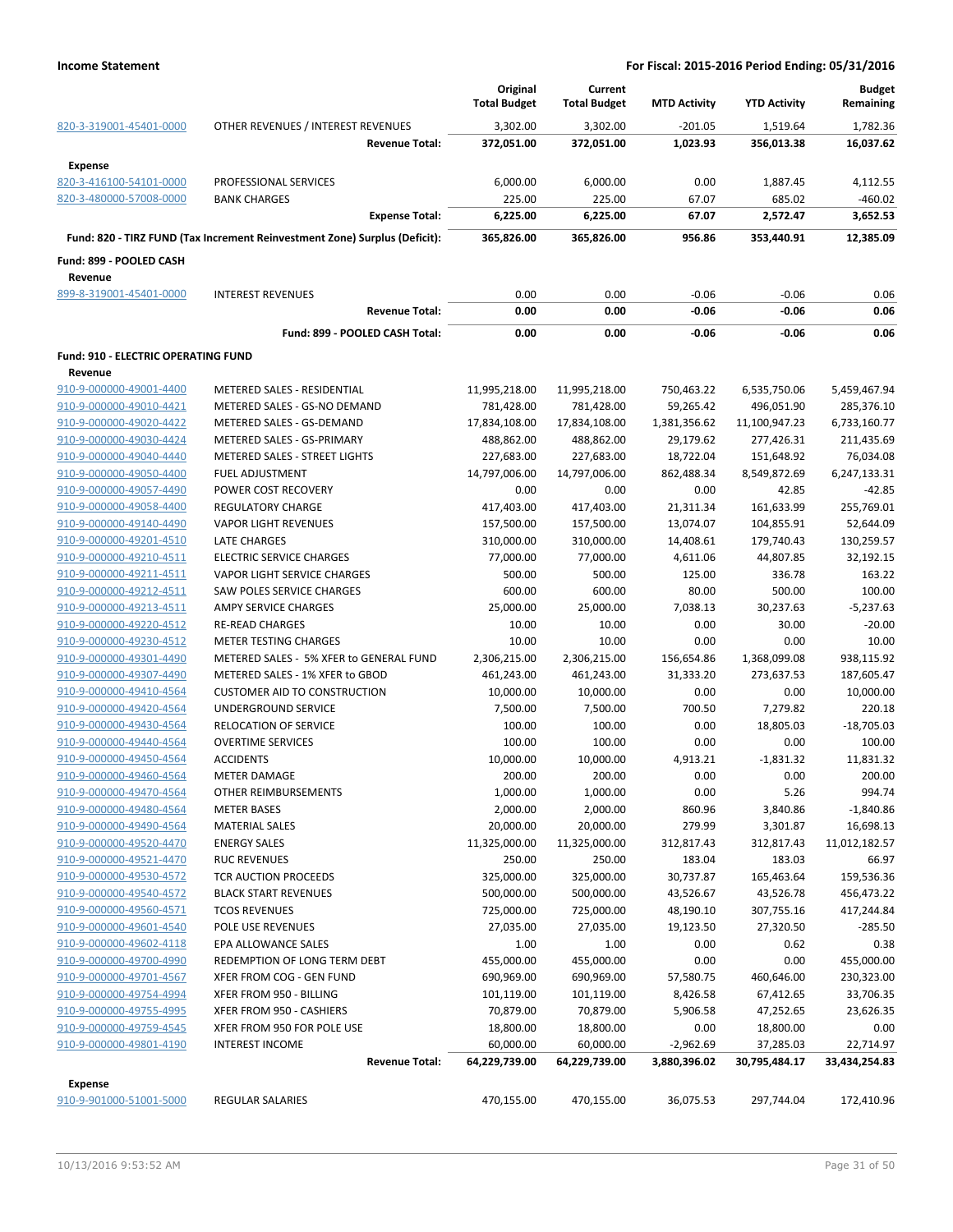| 910-9-901000-51011-5000        |
|--------------------------------|
| 910-9-901000-51020-5000        |
| 910-9-901000-51115-5000        |
| <u>910-9-901000-51116-5000</u> |
| 910-9-901000-51117-5000        |
| 910-9-901000-51201-5000        |
| 910-9-901000-51202-5000        |
| 910-9-901000-51203-5000        |
| <u>910-9-901000-51204-5000</u> |
| 910-9-901000-51205-5000        |
| 910-9-901000-51301-5000        |
| 910-9-901001-59020-5010        |
| 910-9-901001-59021-5010        |
| <u>910-9-901008-59110-5080</u> |
| 910-9-901008-59112-5080        |
| 910-9-901008-59121-<br>$-5080$ |
| 910-9-901008-59125-5080        |
| <u>910-9-901008-59141-5080</u> |
| <u>910-9-901008-59144-5080</u> |
| 910-9-901008-59146-5080        |
| 910-9-901015-51001-<br>-5150   |
| 910-9-901015-51020-5150        |
| <u>910-9-901015-51115-5150</u> |
| <u>910-9-901015-51116-5150</u> |
| 910-9-901015-51201-5150        |
| 910-9-901015-51202-5150        |
| 910-9-901015-51203-5150        |
| 910-9-901015-51204-5150        |
| <u>910-9-901015-51205-5150</u> |
| 910-9-901015-51301-5150        |
| 910-9-901015-51401-<br>-5150   |
| 910-9-901015-59201-5150        |
| <u>910-9-901015-59205-5150</u> |
| <u>910-9-901015-59290-5150</u> |
| 910-9-901015-59291-5150        |
| 910-9-901015-59292-5150        |
| 910-9-901015-59293-5150        |
| <u>910-9-901090-59311-9900</u> |
| <u>910-9-901090-59312-9900</u> |
| 910-9-901090-59315-9900        |
| 910-9-901146-51001-5460        |
| 910-9-901146-51011-5460        |
| 910-9-901146-51020-5460        |
| 910-9-901146-51115-5460        |
| 910-9-901146-51116-5460        |
| 910-9-901146-51117-5460        |
| 910-9-901146-51201-5460        |
| 910-9-901146-51202-5460        |
|                                |
| <u>910-9-901146-51203-5460</u> |
| 910-9-901146-51204-5460        |
| 910-9-901146-51205-5460        |
| 910-9-901146-51301-5460        |
| 910-9-901147-59020-5470        |
| 910-9-901151-59110-5501        |
| 910-9-901151-59112-5501        |
| 910-9-901151-59121-5501        |
| 910-9-901151-59125-5501        |
| 910-9-901151-59141-5501        |
| 910-9-901151-59144-5501        |
|                                |

|                                                    |                                                        | Original<br><b>Total Budget</b> | Current<br><b>Total Budget</b> | <b>MTD Activity</b> | <b>YTD Activity</b> | Budget<br>Remaining   |
|----------------------------------------------------|--------------------------------------------------------|---------------------------------|--------------------------------|---------------------|---------------------|-----------------------|
| 910-9-901000-51011-5000                            | PART TIME TEMPORARY                                    | 17,743.00                       | 17,743.00                      | 0.00                | 0.00                | 17,743.00             |
| 910-9-901000-51020-5000                            | <b>OVERTIME</b>                                        | 73,000.00                       | 73,000.00                      | 3,376.07            | 46,680.09           | 26,319.91             |
| 910-9-901000-51115-5000                            | <b>CLOTHING ALLOWANCE</b>                              | 2,000.00                        | 2,000.00                       | 0.00                | 1,955.87            | 44.13                 |
| 910-9-901000-51116-5000                            | <b>CAR ALLOWANCE</b>                                   | 1,950.00                        | 1,950.00                       | 150.00              | 1,275.00            | 675.00                |
| 910-9-901000-51117-5000                            | <b>CELL PHONE ALLOWANCE</b>                            | 623.00                          | 623.00                         | 47.92               | 363.28              | 259.72                |
| 910-9-901000-51201-5000                            | <b>FICA</b>                                            | 35,009.00                       | 35,009.00                      | 2,239.48            | 19,808.26           | 15,200.74             |
| 910-9-901000-51202-5000                            | <b>MEDICARE</b>                                        | 8,199.00                        | 8,199.00                       | 523.75              | 4,632.58            | 3,566.42              |
| 910-9-901000-51203-5000                            | <b>HEALTH INSURANCE</b>                                | 70,080.00                       | 70,080.00                      | 5,840.00            | 46,720.00           | 23,360.00             |
| 910-9-901000-51204-5000                            | <b>WORKERS COMPENSATION</b>                            | 5,492.00                        | 5,492.00                       | 457.67              | 3,661.36            | 1,830.64              |
| 910-9-901000-51205-5000                            | <b>UNEMPLOYMENT</b>                                    | 1,643.00                        | 1,643.00                       | 0.00                | 75.52               | 1,567.48              |
| 910-9-901000-51301-5000                            | <b>TMRS</b>                                            | 58,004.00                       | 58,004.00                      | 4,042.44            | 35,883.76           | 22,120.24             |
| 910-9-901001-59020-5010                            | <b>NATURAL GAS</b>                                     | 750,000.00                      | 750,000.00                     | 8,471.26            | 56,343.27           | 693,656.73            |
| 910-9-901001-59021-5010                            | <b>FUEL OIL</b>                                        | 50,000.00                       | 50,000.00                      | 0.00                | 0.00                | 50,000.00             |
| 910-9-901008-59110-5080                            | <b>GEUS OPERATIONS</b>                                 | 29,750.00                       | 29,550.00                      | 2,245.26            | 17,490.56           | 12,059.44             |
| 910-9-901008-59112-5080                            | SAFETY                                                 | 11,500.00                       | 11,500.00                      | 0.00                | 6,334.81            | 5,165.19              |
| 910-9-901008-59121-5080                            | <b>MECHANICAL SUPPLIES</b>                             | 16,000.00                       | 16,000.00                      | 531.00              | 14,868.40           | 1,131.60              |
| 910-9-901008-59125-5080                            | <b>CHEMICAL &amp; LABORATORY SUPPLIES</b>              | 55,100.00                       | 55,100.00                      | 1,429.79            | 35,788.97           | 19,311.03             |
| 910-9-901008-59141-5080                            | <b>UTILITY BILLS</b>                                   | 312,000.00                      | 312,000.00                     | 14,445.68           | 222,154.50          | 89,845.50             |
| 910-9-901008-59144-5080                            | MISCELLANEOUS SERVICES                                 | 185,765.00                      | 185,765.00                     | 2,500.00            | 62,363.86           | 123,401.14            |
| 910-9-901008-59146-5080                            | TRAINING AND/OR TRAVEL                                 | 12,700.00                       | 12,700.00                      | 0.00                | 500.00              | 12,200.00             |
| 910-9-901015-51001-5150                            | <b>REGULAR SALARIES</b>                                | 341,495.00                      | 341,495.00                     | 25,579.66           | 213,292.34          | 128,202.66            |
| 910-9-901015-51020-5150                            | <b>OVERTIME</b>                                        | 53,000.00                       | 53,000.00                      | 1,781.63            | 21,517.27           | 31,482.73             |
| 910-9-901015-51115-5150                            | <b>CLOTHING ALLOWANCE</b>                              | 2,100.00                        | 2,100.00                       | 0.00                | 2,356.96            | $-256.96$             |
| 910-9-901015-51116-5150                            | CAR ALLOWANCE                                          | 1,950.00                        | 1,950.00                       | 150.00              | 1,275.00            | 675.00                |
| 910-9-901015-51201-5150                            | <b>FICA</b>                                            | 24,710.00                       | 24,710.00                      | 1,559.16            | 13,514.21           | 11,195.79             |
| 910-9-901015-51202-5150                            | <b>MEDICARE</b>                                        | 5,779.00                        | 5,779.00                       | 364.64              | 3,160.59            | 2,618.41              |
| 910-9-901015-51203-5150<br>910-9-901015-51204-5150 | <b>HEALTH INSURANCE</b><br><b>WORKERS COMPENSATION</b> | 67,200.00                       | 67,200.00                      | 5,600.00            | 44,800.00           | 22,400.00             |
| 910-9-901015-51205-5150                            | <b>UNEMPLOYMENT</b>                                    | 4,190.00                        | 4,190.00                       | 349.17              | 2,793.36<br>70.28   | 1,396.64              |
| 910-9-901015-51301-5150                            | <b>TMRS</b>                                            | 1,575.00<br>42,206.00           | 1,575.00<br>42,206.00          | 0.52<br>2,909.96    | 25,340.87           | 1,504.72<br>16,865.13 |
| 910-9-901015-51401-5150                            | <b>CONTRA - SALARIES</b>                               | 0.00                            | 0.00                           | 0.00                | $-145.84$           | 145.84                |
| 910-9-901015-59201-5150                            | <b>BUILDING MAINTENANCE</b>                            | 13,500.00                       | 13,500.00                      | 3,058.76            | 6,075.19            | 7,424.81              |
| 910-9-901015-59205-5150                            | <b>EQUIPMENT MAINTENANCE</b>                           | 3,000.00                        | 3,000.00                       | 0.00                | 3,368.61            | $-368.61$             |
| 910-9-901015-59290-5150                            | GENERAL PLANT EQUIPMENT MAINTENANCE                    | 20,000.00                       | 20,000.00                      | 1,891.38            | 12,257.45           | 7,742.55              |
| 910-9-901015-59291-5150                            | <b>UNIT 1 MAINTENANCE</b>                              | 95,500.00                       | 95,500.00                      | 2,960.55            | 30,826.80           | 64,673.20             |
| 910-9-901015-59292-5150                            | <b>UNIT 2 MAINTENANCE</b>                              | 117,500.00                      | 117,500.00                     | 2,212.55            | 80,934.57           | 36,565.43             |
| 910-9-901015-59293-5150                            | <b>UNIT 3 MAINTENANCE</b>                              | 177,500.00                      | 177,500.00                     | 305.55              | 97,308.32           | 80,191.68             |
| 910-9-901090-59311-9900                            | STEAM PLANT STRUCTURES                                 | 25,000.00                       | 25,200.00                      | 0.00                | 25,200.00           | 0.00                  |
| 910-9-901090-59312-9900                            | <b>BOILER PLANT EQUIPMENT</b>                          | 123,000.00                      | 123,000.00                     | 0.00                | 52,629.56           | 70,370.44             |
| 910-9-901090-59315-9900                            | ACCESSORY ELECTRIC EQUIPMENT                           | 20,500.00                       | 75,600.00                      | 0.00                | 6,586.68            | 69,013.32             |
| 910-9-901146-51001-5460                            | <b>REGULAR SALARIES</b>                                | 470,155.00                      | 470,155.00                     | 34,555.53           | 284,604.04          | 185,550.96            |
| 910-9-901146-51011-5460                            | PART TIME TEMPORARY                                    | 17,743.00                       | 17,743.00                      | 0.00                | 0.00                | 17,743.00             |
| 910-9-901146-51020-5460                            | <b>OVERTIME</b>                                        | 73,000.00                       | 73,000.00                      | 3,136.07            | 43,394.82           | 29,605.18             |
| 910-9-901146-51115-5460                            | <b>CLOTHING ALLOWANCE</b>                              | 2,000.00                        | 2,000.00                       | 0.00                | 1,887.12            | 112.88                |
| 910-9-901146-51116-5460                            | CAR ALLOWANCE                                          | 1,950.00                        | 1,950.00                       | 300.00              | 2,550.00            | $-600.00$             |
| 910-9-901146-51117-5460                            | <b>CELL PHONE ALLOWANCE</b>                            | 623.00                          | 623.00                         | 47.88               | 362.94              | 260.06                |
| 910-9-901146-51201-5460                            | <b>FICA</b>                                            | 35,009.00                       | 35,009.00                      | 2,339.85            | 20,370.03           | 14,638.97             |
| 910-9-901146-51202-5460                            | MEDICARE                                               | 8,199.00                        | 8,199.00                       | 547.22              | 4,774.20            | 3,424.80              |
| 910-9-901146-51203-5460                            | <b>HEALTH INSURANCE</b>                                | 70,080.00                       | 70,080.00                      | 5,840.00            | 46,720.00           | 23,360.00             |
| 910-9-901146-51204-5460                            | <b>WORKERS COMPENSATION</b>                            | 5,492.00                        | 5,492.00                       | 457.67              | 3,661.36            | 1,830.64              |
| 910-9-901146-51205-5460                            | UNEMPLOYMENT                                           | 1,643.00                        | 1,643.00                       | 0.00                | 60.06               | 1,582.94              |
| 910-9-901146-51301-5460                            | <b>TMRS</b>                                            | 58,004.00                       | 58,004.00                      | 3,825.72            | 33,856.75           | 24,147.25             |
| 910-9-901147-59020-5470                            | <b>NATURAL GAS</b>                                     | 500,000.00                      | 435,000.00                     | 47,698.99           | 90,169.89           | 344,830.11            |
| 910-9-901151-59110-5501                            | <b>GEUS OPERATIONS</b>                                 | 2,000.00                        | 2,000.00                       | 0.00                | 1,560.69            | 439.31                |
| 910-9-901151-59112-5501                            | SAFETY PROGRAM                                         | 1,600.00                        | 1,600.00                       | 0.00                | 0.00                | 1,600.00              |
| 910-9-901151-59121-5501                            | MECHANICAL SUPPLIES                                    | 5,000.00                        | 5,000.00                       | 0.00                | 737.65              | 4,262.35              |
| 910-9-901151-59125-5501                            | <b>CHEMICAL &amp; LABORATORY</b>                       | 6,500.00                        | 6,500.00                       | 0.00                | 0.00                | 6,500.00              |
| 910-9-901151-59141-5501                            | UTILITY BILLS                                          | 2,500.00                        | 2,500.00                       | 97.20               | 1,147.07            | 1,352.93              |
| 910-9-901151-59144-5501                            | MISCELLANEOUS SERVICES                                 | 48,500.00                       | 60,325.00                      | 0.00                | 15,599.28           | 44,725.72             |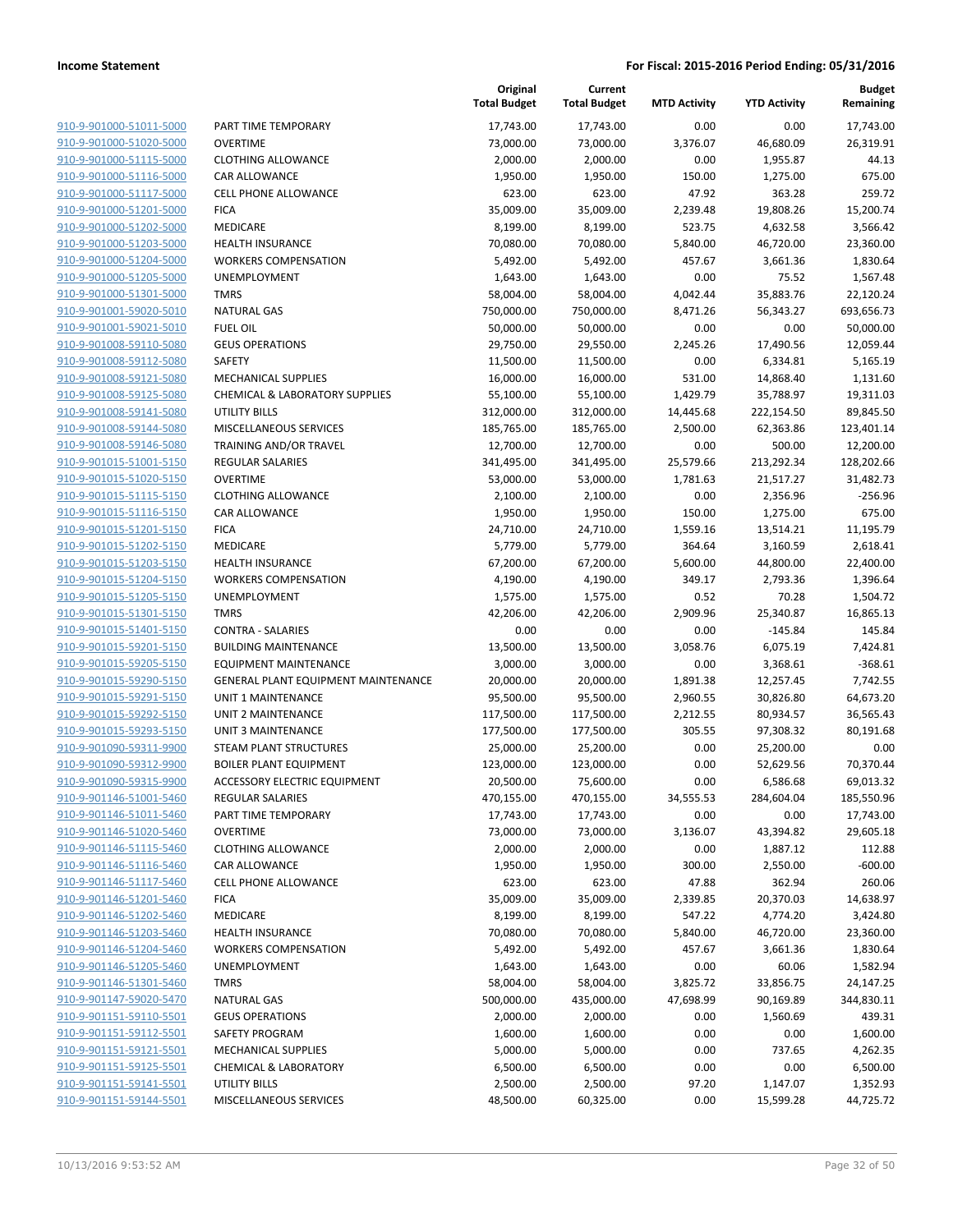|                                                    |                                                               | Original<br><b>Total Budget</b> | Current<br><b>Total Budget</b> | <b>MTD Activity</b> | <b>YTD Activity</b>   | <b>Budget</b><br>Remaining |
|----------------------------------------------------|---------------------------------------------------------------|---------------------------------|--------------------------------|---------------------|-----------------------|----------------------------|
| 910-9-901151-59146-5501                            | TRAINING AND/OR TRAVEL                                        | 11,000.00                       | 11,000.00                      | 0.00                | 1,700.00              | 9,300.00                   |
| 910-9-901154-51001-5541                            | REGULAR SALARIES                                              | 341,495.00                      | 341,495.00                     | 27,099.66           | 226,432.31            | 115,062.69                 |
| 910-9-901154-51020-5541                            | <b>OVERTIME</b>                                               | 53,000.00                       | 53,000.00                      | 2,021.63            | 24,802.27             | 28,197.73                  |
| 910-9-901154-51115-5541                            | <b>CLOTHING ALLOWANCE</b>                                     | 2,000.00                        | 2,000.00                       | 0.00                | 2,425.71              | $-425.71$                  |
| 910-9-901154-51116-5541                            | CAR ALLOWANCE                                                 | 1,950.00                        | 1,950.00                       | 0.00                | 0.00                  | 1,950.00                   |
| 910-9-901154-51201-5541                            | <b>FICA</b>                                                   | 24,703.00                       | 24,703.00                      | 1,805.52            | 15,631.97             | 9,071.03                   |
| 910-9-901154-51202-5541                            | MEDICARE                                                      | 5,777.00                        | 5,777.00                       | 422.26              | 3,655.86              | 2,121.14                   |
| 910-9-901154-51203-5541                            | <b>HEALTH INSURANCE</b>                                       | 67,200.00                       | 67,200.00                      | 5,600.00            | 44,800.00             | 22,400.00                  |
| 910-9-901154-51204-5541                            | <b>WORKERS COMPENSATION</b>                                   | 4,190.00                        | 4,190.00                       | 349.17              | 2,793.36              | 1,396.64                   |
| 910-9-901154-51205-5541                            | UNEMPLOYMENT                                                  | 1,575.00                        | 1,575.00                       | 0.46                | 67.37                 | 1,507.63                   |
| 910-9-901154-51301-5541                            | <b>TMRS</b>                                                   | 42,196.00                       | 42,196.00                      | 3,063.56            | 26,825.30             | 15,370.70                  |
| 910-9-901154-59201-5541                            | <b>BUILDINGS MAINTENANCE</b>                                  | 2,500.00                        | 2,500.00                       | 0.00                | 5,197.86              | $-2,697.86$                |
| 910-9-901154-59205-5541                            | <b>EQUIPMENT MAINTENANCE</b>                                  | 1,500.00                        | 1,500.00                       | 0.00                | 542.96                | 957.04                     |
| 910-9-901154-59290-5541                            | <b>GENERAL PLANT EQUIPMENT MAINTENANCE</b>                    | 8,000.00                        | 8,000.00                       | 378.90              | 929.07                | 7,070.93                   |
| 910-9-901154-59291-5541                            | <b>UNIT 1 MAINTENANCE</b>                                     | 40,500.00                       | 99,500.00                      | 534.04              | 16,610.25             | 82,889.75                  |
| 910-9-901154-59292-5541                            | <b>UNIT 2 MAINTENANCE</b>                                     | 40,500.00                       | 34,675.00                      | 1,240.73            | 12,530.68             | 22,144.32                  |
| 910-9-901154-59293-5541                            | <b>UNIT 3 MAINTENANCE</b>                                     | 40,500.00                       | 40,500.00                      | 991.49              | 9,523.09              | 30,976.91                  |
| 910-9-901190-59345-9900                            | EP ACCESSORY ELEC EQUIPMENT                                   | 0.00                            | 34,000.00                      | 0.00                | 0.00                  | 34,000.00                  |
| 910-9-901190-59346-9900                            | EP MISCELLANEOUS POWER PLANT EQUIPM<br><b>GEUS OPERATIONS</b> | 15,000.00<br>5,500.00           | 15,000.00<br>5,200.00          | 0.00<br>0.00        | 14,005.46<br>3,196.80 | 994.54                     |
| 910-9-901200-59110-5502<br>910-9-901500-59040-5550 | TMPA FIXED COST                                               | 12,697,358.00                   | 12,697,358.00                  | 1,022,244.73        | 8,028,278.83          | 2,003.20<br>4,669,079.17   |
| 910-9-901500-59041-5550                            | AMORTIZE PREPAID SCRUBBER                                     | 317,742.00                      | 317,742.00                     | 26,478.50           | 211,828.00            | 105,914.00                 |
| 910-9-901500-59043-5550                            | AMORTIZE PREPAID TMPA FIXED                                   | 1,232,154.00                    | 1,232,154.00                   | 102,679.50          | 821,436.00            | 410,718.00                 |
| 910-9-901500-59045-5550                            | <b>GCSES ENERGY</b>                                           | 5,747,315.00                    | 5,747,315.00                   | 0.00                | 1,720,358.69          | 4,026,956.31               |
| 910-9-901500-59050-5550                            | <b>DUKE WIND ENERGY</b>                                       | 3,106,620.00                    | 3,106,620.00                   | 806,847.99          | 1,107,305.00          | 1,999,315.00               |
| 910-9-901500-59052-5550                            | OFF-SYSTEM NET PURCHASES                                      | 28,750.00                       | 28,750.00                      | 0.00                | 0.00                  | 28,750.00                  |
| 910-9-901500-59053-5550                            | <b>ERCOT BALANCING ENERGY</b>                                 | 14,969,900.00                   | 14,969,900.00                  | 773,065.53          | 773,065.49            | 14,196,834.51              |
| 910-9-901500-59054-5550                            | <b>ANCILLARY SERVICES</b>                                     | 210,000.00                      | 210,000.00                     | 35,844.76           | 35,835.14             | 174,164.86                 |
| 910-9-901500-59055-5550                            | <b>CONTROL CENTER COSTS</b>                                   | 244,500.00                      | 244,500.00                     | 18,500.00           | 152,000.00            | 92,500.00                  |
| 910-9-901500-59057-5550                            | <b>ERCOT UPLIFT</b>                                           | 300,000.00                      | 300,000.00                     | 23,525.03           | 23,513.35             | 276,486.65                 |
| 910-9-901500-59059-5550                            | <b>EILS</b>                                                   | 85,000.00                       | 85,000.00                      | 30,642.93           | 30,642.93             | 54,357.07                  |
| 910-9-901500-59063-5550                            | <b>ERCOT CONGESTION RIGHTS</b>                                | $-210,000.00$                   | $-210,000.00$                  | 369.04              | $-5,471.47$           | $-204,528.53$              |
| 910-9-901500-59080-5550                            | DEMAND SIDE RESPONSE                                          | 1,000.00                        | 1,000.00                       | 0.00                | 0.00                  | 1,000.00                   |
| 910-9-901500-59099-5550                            | <b>GARLAND CLEARING ACCOUNT</b>                               | 0.00                            | 0.00                           | 85,860.62           | 3,057,206.53          | $-3,057,206.53$            |
| 910-9-901600-51001-5750                            | <b>REGULAR SALARIES</b>                                       | 116,470.00                      | 116,470.00                     | 8,918.40            | 74,570.60             | 41,899.40                  |
| 910-9-901600-51020-5750                            | <b>OVERTIME</b>                                               | 2,500.00                        | 2,500.00                       | 281.08              | 7,696.40              | $-5,196.40$                |
| 910-9-901600-51116-5750                            | CAR ALLOWANCE                                                 | 3,000.00                        | 3,000.00                       | 230.76              | 1,961.46              | 1,038.54                   |
| 910-9-901600-51117-5750                            | <b>CELL PHONE ALLOWANCE</b>                                   | 864.00                          | 864.00                         | 66.44               | 564.74                | 299.26                     |
| 910-9-901600-51201-5750                            | <b>FICA</b>                                                   | 7,616.00                        | 7,616.00                       | 527.75              | 4,779.98              | 2,836.02                   |
| 910-9-901600-51202-5750                            | MEDICARE                                                      | 1,781.00                        | 1,781.00                       | 123.43              | 1,117.90              | 663.10                     |
| 910-9-901600-51203-5750<br>910-9-901600-51204-5750 | <b>HEALTH INSURANCE</b><br><b>WORKERS COMPENSATION</b>        | 19,200.00<br>302.00             | 19,200.00<br>302.00            | 1,600.00<br>25.17   | 12,800.00<br>201.36   | 6,400.00<br>100.64         |
| 910-9-901600-51205-5750                            | UNEMPLOYMENT                                                  | 450.00                          | 450.00                         | 0.00                | 18.00                 | 432.00                     |
| 910-9-901600-51301-5750                            | <b>TMRS</b>                                                   | 13,008.00                       | 13,008.00                      | 999.05              | 9,022.83              | 3,985.17                   |
| 910-9-901600-59110-5750                            | <b>GEUS OPERATIONS</b>                                        | 49,300.00                       | 83,900.00                      | 8,932.84            | 32,830.66             | 51,069.34                  |
| 910-9-901600-59146-5750                            | TRAINING AND/OR TRAVEL                                        | 2,000.00                        | 2,700.00                       | 7.56                | 2,267.94              | 432.06                     |
| 910-9-910120-51001-9200                            | REGULAR SALARIES                                              | 307,119.00                      | 307,119.00                     | 24,221.46           | 191,965.13            | 115,153.87                 |
| 910-9-910120-51020-9200                            | <b>OVERTIME</b>                                               | 200.00                          | 200.00                         | 0.00                | 0.00                  | 200.00                     |
| 910-9-910120-51115-9200                            | <b>CLOTHING ALLOWANCE</b>                                     | 250.00                          | 250.00                         | 0.00                | 228.16                | 21.84                      |
| 910-9-910120-51116-9200                            | CAR ALLOWANCE                                                 | 7,000.00                        | 8,800.00                       | 688.46              | 5,626.91              | 3,173.09                   |
| 910-9-910120-51117-9200                            | <b>CELL PHONE ALLOWANCE</b>                                   | 908.00                          | 1,558.00                       | 118.74              | 935.91                | 622.09                     |
| 910-9-910120-51201-9200                            | <b>FICA</b>                                                   | 17,668.00                       | 17,668.00                      | 1,510.90            | 10,300.49             | 7,367.51                   |
| 910-9-910120-51202-9200                            | MEDICARE                                                      | 4,574.00                        | 4,574.00                       | 353.36              | 2,811.31              | 1,762.69                   |
| 910-9-910120-51203-9200                            | <b>HEALTH INSURANCE</b>                                       | 32,640.00                       | 32,640.00                      | 2,720.00            | 21,760.00             | 10,880.00                  |
| 910-9-910120-51204-9200                            | <b>WORKERS COMPENSATION</b>                                   | 1,392.00                        | 1,392.00                       | 116.00              | 928.00                | 464.00                     |
| 910-9-910120-51205-9200                            | UNEMPLOYMENT                                                  | 765.00                          | 765.00                         | 0.64                | 34.11                 | 730.89                     |
| 910-9-910120-51301-9200                            | <b>TMRS</b>                                                   | 33,409.00                       | 33,409.00                      | 2,633.04            | 21,113.63             | 12,295.37                  |
| 910-9-910121-59110-9210                            | <b>GEUS OPERATIONS</b>                                        | 19,000.00                       | 16,550.00                      | 46.05               | 6,543.04              | 10,006.96                  |
| 910-9-910121-59116-9210                            | <b>BUILDING OPERATIONS</b>                                    | 7,000.00                        | 7,000.00                       | 612.33              | 1,040.97              | 5,959.03                   |
|                                                    |                                                               |                                 |                                |                     |                       |                            |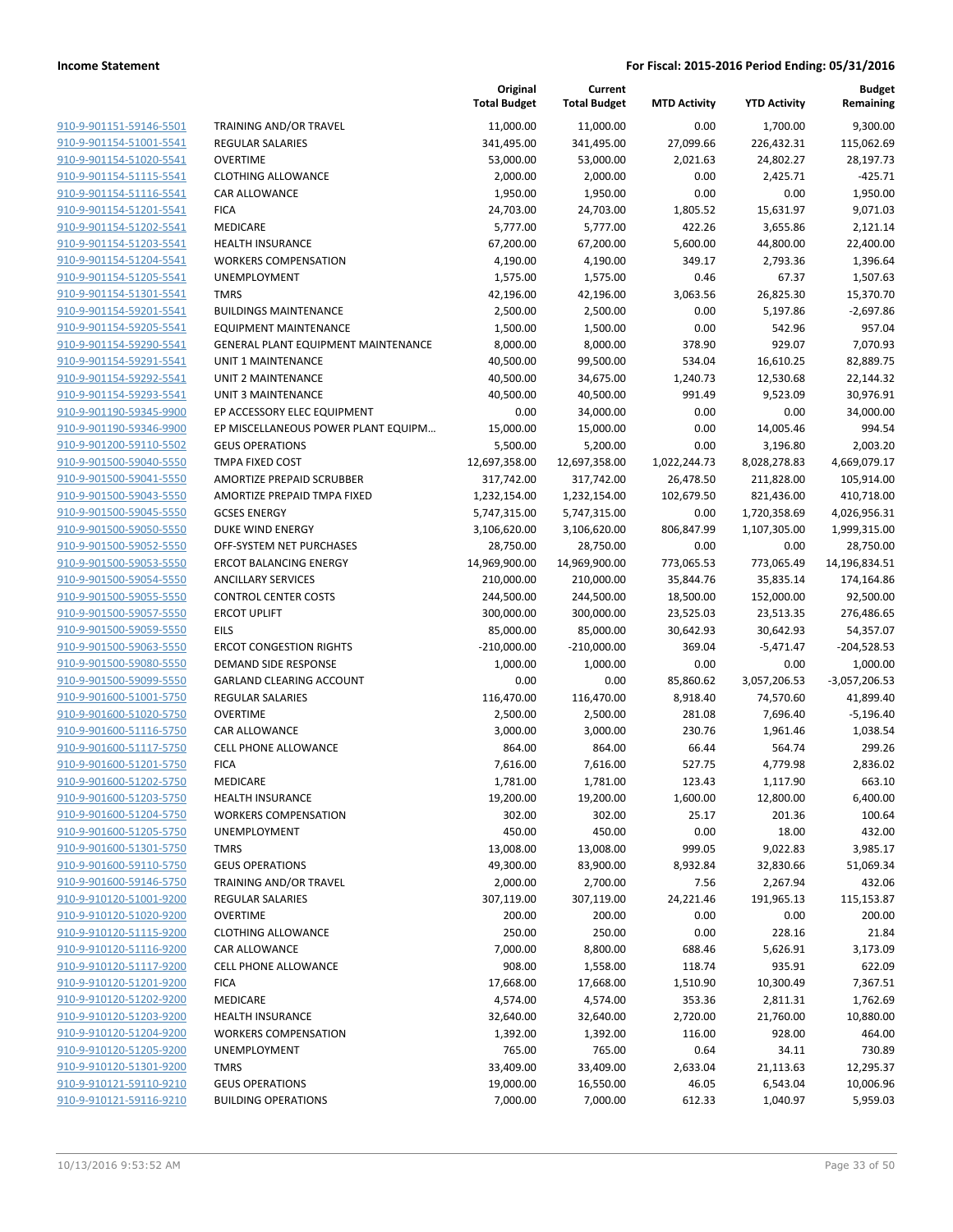|                         |                                      | Original<br><b>Total Budget</b> | Current<br><b>Total Budget</b> | <b>MTD Activity</b> | <b>YTD Activity</b> | <b>Budget</b><br>Remaining |
|-------------------------|--------------------------------------|---------------------------------|--------------------------------|---------------------|---------------------|----------------------------|
| 910-9-910121-59141-9210 | <b>UTILITY BILLS</b>                 | 78,000.00                       | 78,000.00                      | 5,170.67            | 48,399.21           | 29,600.79                  |
| 910-9-910121-59143-9210 | PROFESSIONAL SERVICES                | 25,000.00                       | 34,116.00                      | $-5,952.97$         | 18,599.67           | 15,516.33                  |
| 910-9-910121-59144-9210 | <b>MISCELLANEOUS SERVICES</b>        | 12,000.00                       | 11,021.00                      | 1,710.80            | 5,445.98            | 5,575.02                   |
| 910-9-910121-59193-9210 | <b>GEUS INTERNET SERVICE</b>         | 13,596.00                       | 37,980.00                      | 0.00                | 37,980.00           | 0.00                       |
| 910-9-910121-59198-9210 | <b>COLOCATION CHARGES</b>            | 0.00                            | 9,979.00                       | 9,979.00            | 9,979.00            | 0.00                       |
| 910-9-910132-59110-9302 | <b>GEUS OPERATIONS</b>               | 11,000.00                       | 11,000.00                      | 917.05              | 4,545.37            | 6,454.63                   |
| 910-9-910132-59142-9302 | <b>MEMBERSHIP FEES</b>               | 53,970.00                       | 57,070.00                      | 0.00                | 5,000.00            | 52,070.00                  |
| 910-9-910132-59146-9302 | TRAINING AND/OR TRAVEL               | 5,000.00                        | 5,000.00                       | 784.40              | 1,214.40            | 3,785.60                   |
| 910-9-910135-59200-9350 | LANDSCAPING MAINTENANCE              | 18,500.00                       | 18,500.00                      | 915.00              | 6,291.00            | 12,209.00                  |
| 910-9-910135-59201-9350 | <b>BUILDING MAINTENANCE</b>          | 29,500.00                       | 33,220.00                      | 143.63              | 10,373.13           | 22,846.87                  |
| 910-9-910135-59205-9350 | <b>EQUIPMENT MAINTENANCE</b>         | 3,000.00                        | 3,000.00                       | 4.30                | 4.30                | 2,995.70                   |
| 910-9-910190-59390-9900 | <b>STRUCTURES &amp; IMPROVEMENTS</b> | 70,000.00                       | 66,280.00                      | 0.00                | 55,442.00           | 10,838.00                  |
| 910-9-910190-59391-9900 | FURNITURE & OFFICE EQUIPMENT         | 0.00                            | 8,800.00                       | 0.00                | 8,732.68            | 67.32                      |
| 910-9-911120-51001-9201 | <b>REGULAR SALARIES</b>              | 331,213.00                      | 331,213.00                     | 25,511.85           | 213,664.80          | 117,548.20                 |
| 910-9-911120-51020-9201 | <b>OVERTIME</b>                      | 1,000.00                        | 1,000.00                       | 0.00                | 569.34              | 430.66                     |
| 910-9-911120-51115-9201 | <b>CLOTHING ALLOWANCE</b>            | 400.00                          | 400.00                         | 0.00                | 395.02              | 4.98                       |
| 910-9-911120-51117-9201 | <b>CELL PHONE ALLOWANCE</b>          | 1,639.00                        | 1,639.00                       | 85.92               | 765.19              | 873.81                     |
| 910-9-911120-51201-9201 | <b>FICA</b>                          | 20,723.00                       | 20,723.00                      | 1,510.14            | 12,662.59           | 8,060.41                   |
| 910-9-911120-51202-9201 | <b>MEDICARE</b>                      | 4,847.00                        | 4,847.00                       | 353.17              | 2,961.39            | 1,885.61                   |
| 910-9-911120-51203-9201 | <b>HEALTH INSURANCE</b>              | 60,480.00                       | 60,480.00                      | 5,040.00            | 40,320.00           | 20,160.00                  |
| 910-9-911120-51204-9201 | <b>WORKERS COMPENSATION</b>          | 3,584.00                        | 3,584.00                       | 298.67              | 2,389.36            | 1,194.64                   |
| 910-9-911120-51205-9201 | UNEMPLOYMENT                         | 1,418.00                        | 1,418.00                       | 0.84                | 56.27               | 1,361.73                   |
| 910-9-911120-51301-9201 | <b>TMRS</b>                          | 35,397.00                       | 35,397.00                      | 2,699.45            | 22,904.96           | 12,492.04                  |
| 910-9-911120-51401-9201 | <b>CONTRA - SALARIES</b>             | 0.00                            | 0.00                           | 62.50               | 0.00                | 0.00                       |
| 910-9-911121-59110-9211 | <b>GEUS OPERATIONS</b>               | 37,800.00                       | 39,800.00                      | 19,032.79           | 30,381.57           | 9,418.43                   |
| 910-9-911121-59111-9211 | MISCELLANEOUS OFFICE EXPENSES        | 0.00                            | 0.00                           | $-5,551.12$         | $-735.30$           | 735.30                     |
| 910-9-911121-59187-9211 | <b>EMPLOYEE RELATIONS</b>            | 19,200.00                       | 19,200.00                      | 651.72              | 14,326.96           | 4,873.04                   |
| 910-9-911135-59205-9351 | <b>EQUIPMENT MAINTENANCE</b>         | 6,450.00                        | 10,450.00                      | 0.00                | 3,758.17            | 6,691.83                   |
| 910-9-913101-51001-9301 | REGULAR(TMRS)                        | 153,171.00                      | 153,171.00                     | 14,248.00           | 118,369.61          | 34,801.39                  |
| 910-9-913101-51020-9301 | <b>OVERTIME</b>                      | 0.00                            | 0.00                           | 0.00                | 270.90              | $-270.90$                  |
| 910-9-913101-51117-9301 | <b>CELL PHONE ALLOWANCE</b>          | 1,272.00                        | 1,272.00                       | 97.84               | 831.64              | 440.36                     |
| 910-9-913101-51201-9301 | <b>FICA</b>                          | 9,576.00                        | 9,576.00                       | 826.26              | 7,015.71            | 2,560.29                   |
| 910-9-913101-51202-9301 | <b>MEDICARE</b>                      | 2,239.00                        | 2,239.00                       | 193.24              | 1,640.78            | 598.22                     |
| 910-9-913101-51203-9301 | <b>HEALTH INSURANCE</b>              | 19,200.00                       | 19,200.00                      | 1,600.00            | 12,800.00           | 6,400.00                   |
| 910-9-913101-51204-9301 | <b>WORKERS COMPENSATION</b>          | 397.00                          | 397.00                         | 33.08               | 264.64              | 132.36                     |
| 910-9-913101-51205-9301 | UNEMPLOYMENT                         | 450.00                          | 450.00                         | 0.00                | 27.01               | 422.99                     |
| 910-9-913101-51301-9301 | <b>TMRS</b>                          | 16,356.00                       | 16,356.00                      | 1,509.18            | 12,758.81           | 3,597.19                   |
| 910-9-913101-59110-9301 | <b>GEUS OPERATIONS</b>               | 42,500.00                       | 42,500.00                      | 2,242.38            | 16,402.58           | 26,097.42                  |
| 910-9-913101-59112-9301 | SAFETY                               | 1,250.00                        | 1,250.00                       | 0.00                | 70.00               | 1,180.00                   |
| 910-9-913101-59131-9301 | NON-BAD DEBT WRITE OFFS              | 7,500.00                        | 7,500.00                       | 32.97               | 645.72              | 6,854.28                   |
| 910-9-913101-59160-9301 | ADVERTISING                          | 40,500.00                       | 40,500.00                      | 1,726.00            | 13,781.22           | 26,718.78                  |
| 910-9-913101-59164-9301 | <b>CONSUMER INFORMATION</b>          | 6,000.00                        | 6,000.00                       | 0.00                | 1,017.85            | 4,982.15                   |
| 910-9-913101-59167-9301 | <b>ENERGY EFFICIENCY OPERATIONS</b>  | 15,000.00                       | 15,000.00                      | 350.00              | 6,403.19            | 8,596.81                   |
| 910-9-913101-59195-9301 | PUBLIC SERVICE BY GEUS C/I           | 15,000.00                       | 15,000.00                      | 0.00                | 15,000.00           | 0.00                       |
| 910-9-913102-51001-9020 | REGULAR(TMRS)                        | 249,579.00                      | 249,579.00                     | 21,850.49           | 183,017.04          | 66,561.96                  |
| 910-9-913102-51020-9020 | <b>OVERTIME</b>                      | 21,000.00                       | 21,000.00                      | 1,229.28            | 12,737.19           | 8,262.81                   |
| 910-9-913102-51115-9020 | <b>CLOTHING ALLOWANCE</b>            | 2,300.00                        | 2,300.00                       | 0.00                | 3,015.27            | $-715.27$                  |
| 910-9-913102-51201-9020 | <b>FICA</b>                          | 16,919.00                       | 16,919.00                      | 1,332.56            | 11,380.27           | 5,538.73                   |
| 910-9-913102-51202-9020 | <b>MEDICARE</b>                      | 3,957.00                        | 3,957.00                       | 311.65              | 2,661.50            | 1,295.50                   |
| 910-9-913102-51203-9020 | HEALTH INSURANCE                     | 67,200.00                       | 67,200.00                      | 5,600.00            | 44,800.00           | 22,400.00                  |
| 910-9-913102-51204-9020 | <b>WORKERS COMPENSATION</b>          | 2,699.00                        | 2,699.00                       | 224.92              | 1,799.36            | 899.64                     |
| 910-9-913102-51205-9020 | UNEMPLOYMENT                         | 1,575.00                        | 1,575.00                       | 0.00                | 67.19               | 1,507.81                   |
| 910-9-913102-51301-9020 | <b>TMRS</b>                          | 28,897.00                       | 28,897.00                      | 2,428.00            | 20,868.52           | 8,028.48                   |
| 910-9-913102-59110-9020 | <b>GEUS OPERATIONS</b>               | 39,900.00                       | 39,900.00                      | 1,919.22            | 18,850.06           | 21,049.94                  |
| 910-9-913102-59169-9020 | PRE PAID METER COSTS                 | 13,850.00                       | 36,650.00                      | 2,826.61            | 10,157.55           | 26,492.45                  |
| 910-9-913130-51001-9030 | REGULAR(TMRS)                        | 225,680.00                      | 225,680.00                     | 16,793.10           | 160,043.68          | 65,636.32                  |
| 910-9-913130-51010-9030 | PART TIME REGULAR                    | 28,683.00                       | 28,683.00                      | 0.00                | 0.00                | 28,683.00                  |
| 910-9-913130-51020-9030 | <b>OVERTIME</b>                      | 1,000.00                        | 1,000.00                       | 202.46              | 2,214.05            | $-1,214.05$                |
| 910-9-913130-51102-9030 | <b>BILINGUAL PAY</b>                 | 2,800.00                        | 2,800.00                       | 253.88              | 2,169.37            | 630.63                     |
|                         |                                      |                                 |                                |                     |                     |                            |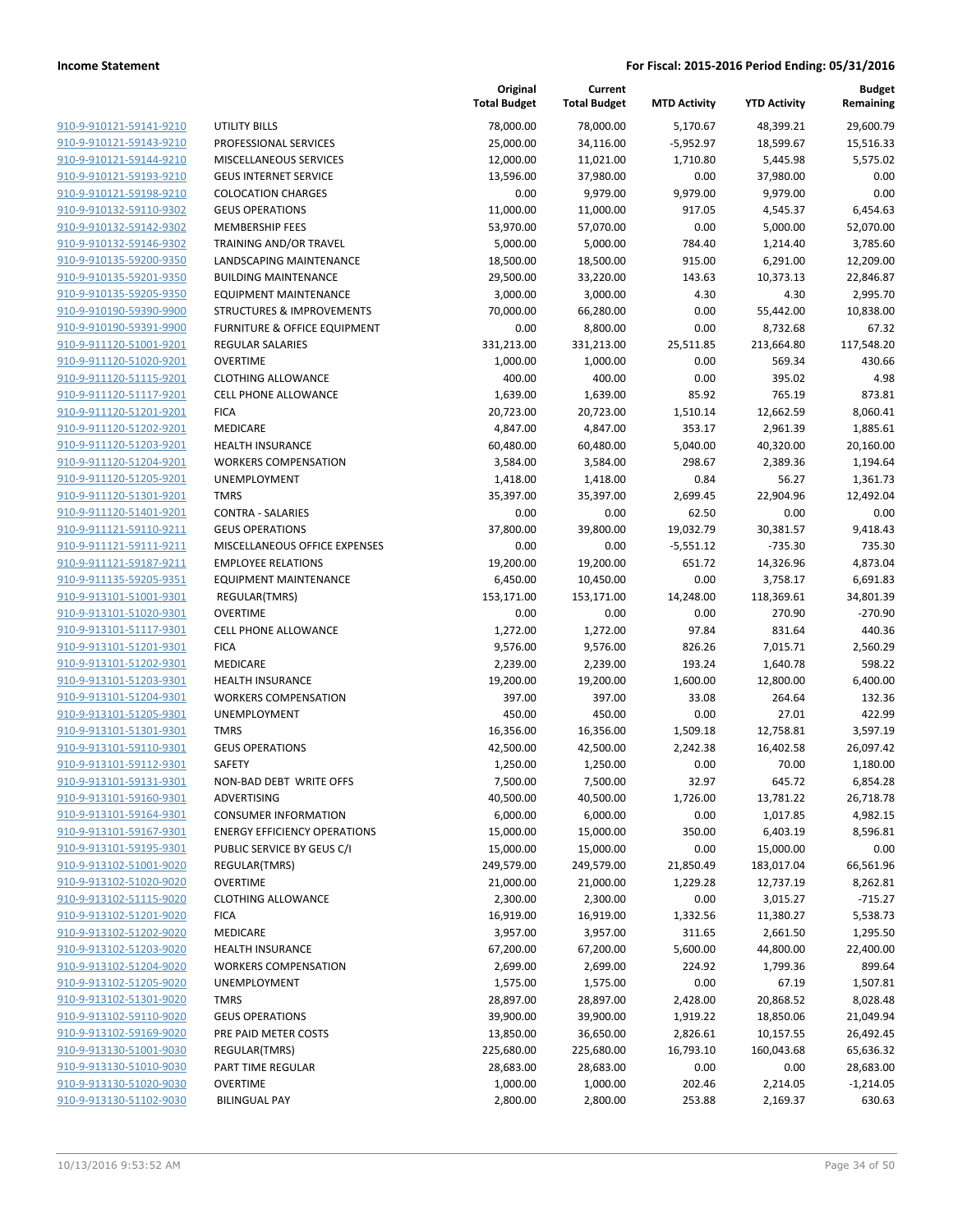|                         |                                  | Original<br><b>Total Budget</b> | Current<br><b>Total Budget</b> | <b>MTD Activity</b> | <b>YTD Activity</b> | <b>Budget</b><br>Remaining |
|-------------------------|----------------------------------|---------------------------------|--------------------------------|---------------------|---------------------|----------------------------|
| 910-9-913130-51201-9030 | <b>FICA</b>                      | 16,007.00                       | 16,007.00                      | 1,017.42            | 9,793.53            | 6,213.47                   |
| 910-9-913130-51202-9030 | MEDICARE                         | 3,743.00                        | 3,743.00                       | 237.94              | 2,290.41            | 1,452.59                   |
| 910-9-913130-51203-9030 | <b>HEALTH INSURANCE</b>          | 67,200.00                       | 67,200.00                      | 5,600.00            | 44,800.00           | 22,400.00                  |
| 910-9-913130-51204-9030 | <b>WORKERS COMPENSATION</b>      | 585.00                          | 585.00                         | 48.75               | 390.00              | 195.00                     |
| 910-9-913130-51205-9030 | UNEMPLOYMENT                     | 1,575.00                        | 1,575.00                       | 1.89                | 79.02               | 1,495.98                   |
| 910-9-913130-51301-9030 | <b>TMRS</b>                      | 24,302.00                       | 24,302.00                      | 1,823.80            | 17,507.85           | 6,794.15                   |
| 910-9-913130-59110-9030 | <b>GEUS OPERATIONS</b>           | 38,000.00                       | 38,000.00                      | 1,240.25            | 16,657.56           | 21,342.44                  |
| 910-9-913130-59166-9030 | LOW INCOME ASSISTANCE            | 15,000.00                       | 15,000.00                      | 300.00              | 7,190.00            | 7,810.00                   |
| 910-9-913131-51001-9031 | REGULAR(TMRS)                    | 40,747.00                       | 40,747.00                      | 3,134.18            | 26,694.58           | 14,052.42                  |
| 910-9-913131-51020-9031 | <b>OVERTIME</b>                  | 100.00                          | 100.00                         | 104.60              | 313.90              | $-213.90$                  |
| 910-9-913131-51102-9031 | <b>BILINGUAL PAY</b>             | 600.00                          | 600.00                         | 46.14               | 392.19              | 207.81                     |
| 910-9-913131-51201-9031 | <b>FICA</b>                      | 2,569.00                        | 2,569.00                       | 203.66              | 1,698.81            | 870.19                     |
| 910-9-913131-51202-9031 | MEDICARE                         | 601.00                          | 601.00                         | 47.63               | 397.33              | 203.67                     |
| 910-9-913131-51203-9031 | <b>HEALTH INSURANCE</b>          | 9,600.00                        | 9,600.00                       | 800.00              | 6,400.00            | 3,200.00                   |
| 910-9-913131-51204-9031 | <b>WORKERS COMPENSATION</b>      | 106.00                          | 106.00                         | 8.83                | 70.64               | 35.36                      |
| 910-9-913131-51205-9031 | UNEMPLOYMENT                     | 225.00                          | 225.00                         | 0.00                | 8.99                | 216.01                     |
| 910-9-913131-51301-9031 | <b>TMRS</b>                      | 4,389.00                        | 4,389.00                       | 345.57              | 2,915.02            | 1,473.98                   |
| 910-9-913131-59110-9031 | <b>GEUS OPERATIONS</b>           | 11,200.00                       | 11,200.00                      | 392.21              | 7,824.32            | 3,375.68                   |
| 910-9-913134-51001-9034 | REGULAR(TMRS)                    | 122,990.00                      | 122,990.00                     | 7,388.75            | 63,353.42           | 59,636.58                  |
| 910-9-913134-51020-9034 | <b>OVERTIME</b>                  | 100.00                          | 100.00                         | 22.43               | 474.94              | $-374.94$                  |
| 910-9-913134-51201-9034 | <b>FICA</b>                      | 7,631.00                        | 7,631.00                       | 422.26              | 3,661.94            | 3,969.06                   |
| 910-9-913134-51202-9034 | MEDICARE                         | 1,784.00                        | 1,784.00                       | 98.76               | 856.44              | 927.56                     |
| 910-9-913134-51203-9034 | <b>HEALTH INSURANCE</b>          | 28,800.00                       | 28,800.00                      | 2,400.00            | 19,200.00           | 9,600.00                   |
| 910-9-913134-51204-9034 | <b>WORKERS COMPENSATION</b>      | 319.00                          | 319.00                         | 26.58               | 212.64              | 106.36                     |
| 910-9-913134-51205-9034 | UNEMPLOYMENT                     | 675.00                          | 675.00                         | 0.00                | 22.82               | 652.18                     |
| 910-9-913134-51301-9034 | <b>TMRS</b>                      | 13,036.00                       | 13,036.00                      | 779.66              | 6,790.15            | 6,245.85                   |
| 910-9-913134-59110-9034 | <b>GEUS OPERATIONS</b>           | 112,395.00                      | 112,395.00                     | 273.15              | 50,060.22           | 62,334.78                  |
| 910-9-913135-51001-9035 | REGULAR(TMRS)                    | 142,334.00                      | 142,334.00                     | 10,878.40           | 87,461.54           | 54,872.46                  |
| 910-9-913135-51020-9035 | <b>OVERTIME</b>                  | 3,200.00                        | 3,200.00                       | 80.58               | 1,362.99            | 1,837.01                   |
| 910-9-913135-51102-9035 | <b>BILINGUAL PAY</b>             | 0.00                            | 0.00                           | 46.16               | 207.72              | $-207.72$                  |
| 910-9-913135-51201-9035 | <b>FICA</b>                      | 9,023.00                        | 9,023.00                       | 610.88              | 5,052.38            | 3,970.62                   |
| 910-9-913135-51202-9035 | MEDICARE                         | 2,110.00                        | 2,110.00                       | 142.87              | 1,181.62            | 928.38                     |
| 910-9-913135-51203-9035 | <b>HEALTH INSURANCE</b>          | 38,400.00                       | 38,400.00                      | 3,200.00            | 25,600.00           | 12,800.00                  |
| 910-9-913135-51204-9035 | <b>WORKERS COMPENSATION</b>      | 369.00                          | 369.00                         | 30.75               | 246.00              | 123.00                     |
| 910-9-913135-51205-9035 | UNEMPLOYMENT                     | 900.00                          | 900.00                         | 0.10                | 39.73               | 860.27                     |
| 910-9-913135-51301-9035 | <b>TMRS</b>                      | 15,412.00                       | 15,412.00                      | 1,157.75            | 9,495.26            | 5,916.74                   |
| 910-9-913135-59110-9035 | <b>GEUS OPERATIONS</b>           | 41,950.00                       | 41,950.00                      | 1,721.00            | 15,910.94           | 26,039.06                  |
| 910-9-913135-59170-9035 | <b>CREDIT CARD FEES</b>          | 78,000.00                       | 78,000.00                      | 4,862.79            | 40,991.38           | 37,008.62                  |
| 910-9-913135-59172-9035 | <b>LOCKBOX OVER/SHORT</b>        | 500.00                          | 500.00                         | 0.00                | 0.00                | 500.00                     |
| 910-9-913135-59173-9035 | <b>ONLINE PAYMENT OVER/SHORT</b> | 500.00                          | 500.00                         | 0.00                | 0.00                | 500.00                     |
| 910-9-913135-59174-9035 | <b>BANK RECS OVER/SHORT</b>      | 100.00                          | 100.00                         | 1,771.57            | 2,063.88            | $-1,963.88$                |
| 910-9-913135-59175-9035 | <b>CASHIERS OVER/SHORT</b>       | 500.00                          | 500.00                         | $-44.30$            | 96.07               | 403.93                     |
| 910-9-913135-59179-9035 | <b>AMPY OVER/SHORT</b>           | 100.00                          | 100.00                         | 0.00                | 0.00                | 100.00                     |
| 910-9-913136-51001-9036 | REGULAR(TMRS)                    | 29,370.00                       | 29,370.00                      | 2,286.40            | 19,098.40           | 10,271.60                  |
| 910-9-913136-51020-9036 | <b>OVERTIME</b>                  | 500.00                          | 500.00                         | 0.00                | 0.00                | 500.00                     |
| 910-9-913136-51115-9036 | <b>CLOTHING ALLOWANCE</b>        | 250.00                          | 250.00                         | 0.00                | 219.72              | 30.28                      |
| 910-9-913136-51201-9036 | <b>FICA</b>                      | 1,868.00                        | 1,868.00                       | 119.28              | 1,012.85            | 855.15                     |
| 910-9-913136-51202-9036 | <b>MEDICARE</b>                  | 437.00                          | 437.00                         | 27.90               | 236.88              | 200.12                     |
| 910-9-913136-51203-9036 | <b>HEALTH INSURANCE</b>          | 9,600.00                        | 9,600.00                       | 800.00              | 6,400.00            | 3,200.00                   |
| 910-9-913136-51204-9036 | <b>WORKERS COMPENSATION</b>      | 841.00                          | 841.00                         | 70.08               | 560.64              | 280.36                     |
| 910-9-913136-51205-9036 | <b>UNEMPLOYMENT</b>              | 225.00                          | 225.00                         | 0.00                | 8.99                | 216.01                     |
| 910-9-913136-51301-9036 | <b>TMRS</b>                      | 3,189.00                        | 3,189.00                       | 240.52              | 2,046.12            | 1,142.88                   |
| 910-9-913136-59110-9036 | <b>GEUS OPERATIONS</b>           | 23,500.00                       | 23,500.00                      | 533.74              | 7,054.58            | 16,445.42                  |
| 910-9-913136-59141-9036 | UTILITY BILLS                    | 54,000.00                       | 54,000.00                      | 3,894.46            | 31,891.83           | 22,108.17                  |
| 910-9-913139-59780-9240 | PROPERTY INSURANCE               | 4,000.00                        | 12,340.00                      | 0.00                | 12,336.73           | 3.27                       |
| 910-9-913139-59781-9250 | LIABILITY INSURANCE              | 7,200.00                        | 7,700.00                       | 0.00                | 7,685.43            | 14.57                      |
| 910-9-913139-59902-9301 | XFER to COG - ADMIN EXPENSES     | 86,942.00                       | 86,942.00                      | 7,245.17            | 57,961.36           | 28,980.64                  |
| 910-9-913139-59926-9301 | XFER to COG - GARAGE             | 7,949.00                        | 7,949.00                       | 662.42              | 5,299.36            | 2,649.64                   |
| 910-9-913139-59927-9301 | XFER to COG - INSURANCE          | 6,461.00                        | 6,461.00                       | 538.42              | 4,307.36            | 2,153.64                   |
|                         |                                  |                                 |                                |                     |                     |                            |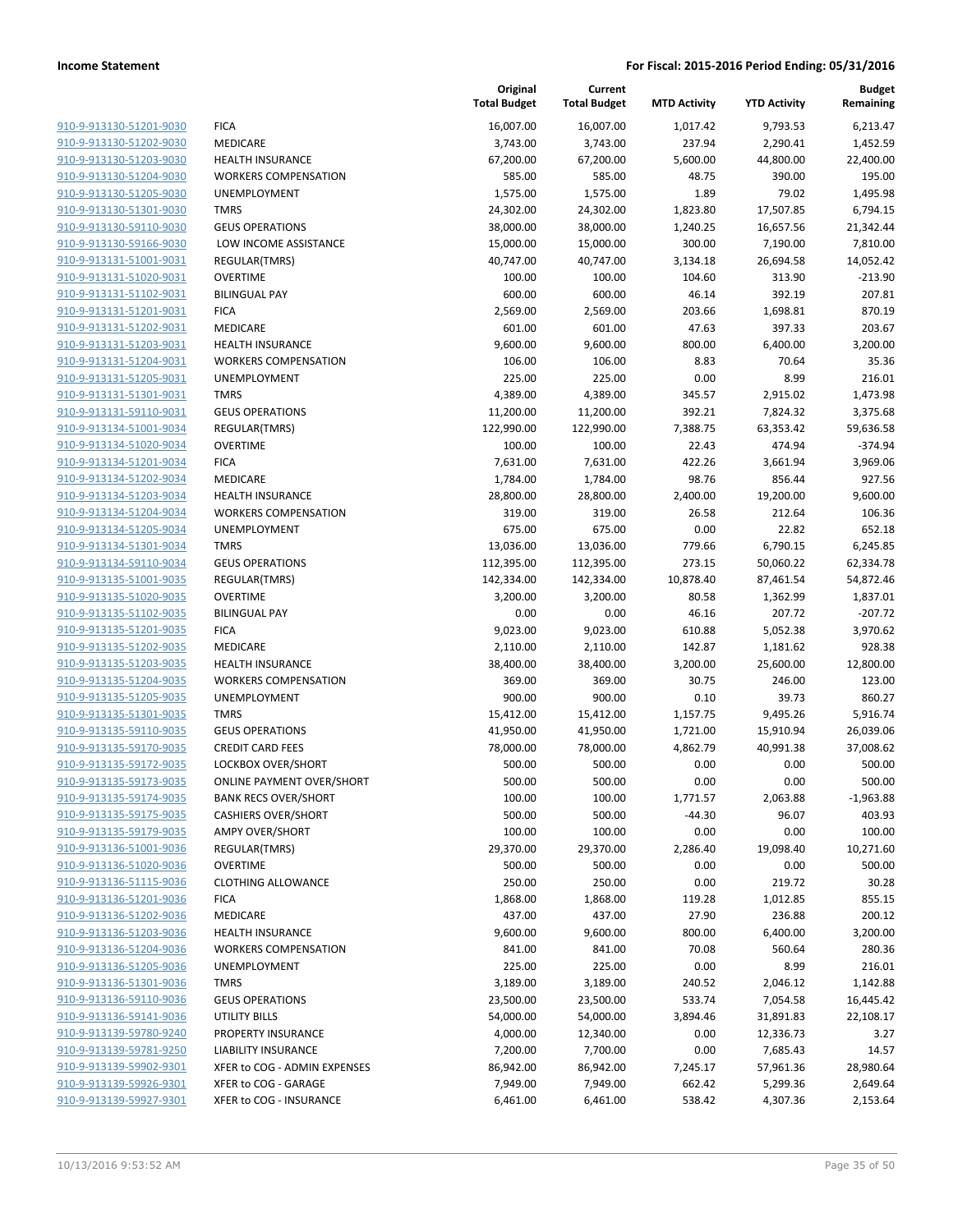|                         |                                     | Original<br><b>Total Budget</b> | Current<br><b>Total Budget</b> | <b>MTD Activity</b> | <b>YTD Activity</b> | <b>Budget</b><br>Remaining |
|-------------------------|-------------------------------------|---------------------------------|--------------------------------|---------------------|---------------------|----------------------------|
| 910-9-913139-59928-9301 | XFER to COG - IT                    | 125,282.00                      | 125,282.00                     | 10,440.17           | 83,521.36           | 41,760.64                  |
| 910-9-913159-59200-9353 | LANDSCAPING MAINTENANCE             | 3,000.00                        | 3,000.00                       | 215.00              | 1,505.00            | 1,495.00                   |
| 910-9-913159-59201-9353 | <b>BUILDINGS MAINTNANCE</b>         | 25,350.00                       | 55,350.00                      | 2,194.68            | 11,592.56           | 43,757.44                  |
| 910-9-913159-59205-9353 | <b>EQUIPMENT MAINTENANCE</b>        | 32,600.00                       | 32,600.00                      | 547.04              | 8,301.93            | 24,298.07                  |
| 910-9-913190-59391-9900 | FURNITURE & OFFICE EQUIPMENT        | 16,800.00                       | 16,800.00                      | 0.00                | 8,134.27            | 8,665.73                   |
| 910-9-913190-59392-9900 | <b>TRANSPORTATION EQUIPMENT</b>     | 20,000.00                       | 20,000.00                      | 0.00                | 19,404.00           | 596.00                     |
| 910-9-930000-59060-5650 | <b>TRANSMISSION COSTS</b>           | 1,100,000.00                    | 1,100,000.00                   | 110,893.40          | 665,824.50          | 434,175.50                 |
| 910-9-930000-59110-5600 | <b>GEUS OPERATIONS</b>              | 91,000.00                       | 91,000.00                      | 3,967.14            | 36,695.63           | 54,304.37                  |
| 910-9-930161-51001-5610 | <b>REGULAR SALARIES</b>             | 207,567.00                      | 207,567.00                     | 13,674.76           | 124,743.44          | 82,823.56                  |
| 910-9-930161-51020-5610 | <b>OVERTIME</b>                     | 25,000.00                       | 25,000.00                      | 2,753.33            | 21,043.17           | 3,956.83                   |
| 910-9-930161-51116-5610 | CAR ALLOWANCE                       | 3,000.00                        | 3,000.00                       | 230.76              | 1,961.46            | 1,038.54                   |
| 910-9-930161-51117-5610 | <b>CELL PHONE ALLOWANCE</b>         | 648.00                          | 648.00                         | 49.84               | 423.64              | 224.36                     |
| 910-9-930161-51201-5610 | <b>FICA</b>                         | 14,645.00                       | 14,645.00                      | 1,003.42            | 9,142.81            | 5,502.19                   |
| 910-9-930161-51202-5610 | MEDICARE                            | 3,425.00                        | 3,425.00                       | 234.68              | 2,138.26            | 1,286.74                   |
| 910-9-930161-51203-5610 | HEALTH INSURANCE                    | 32,400.00                       | 32,400.00                      | 2,700.00            | 21,600.00           | 10,800.00                  |
| 910-9-930161-51204-5610 | <b>WORKERS COMPENSATION</b>         | 538.00                          | 538.00                         | 44.83               | 358.64              | 179.36                     |
| 910-9-930161-51205-5610 | UNEMPLOYMENT                        | 759.00                          | 759.00                         | 0.00                | 31.90               | 727.10                     |
| 910-9-930161-51301-5610 | <b>TMRS</b>                         | 25,015.00                       | 25,015.00                      | 1,757.77            | 16,610.55           | 8,404.45                   |
| 910-9-930161-59110-5610 | <b>GEUS OPERATIONS</b>              | 23,500.00                       | 17,500.00                      | 3,394.91            | 8,444.15            | 9,055.85                   |
| 910-9-930161-59146-5610 | <b>TRAINING AND/OR TRAVEL</b>       | 32,000.00                       | 29,000.00                      | 957.98              | 16,145.25           | 12,854.75                  |
| 910-9-930181-51001-5810 | REGULAR SALARIES                    | 126,676.00                      | 126,676.00                     | 7,530.39            | 72,402.37           | 54,273.63                  |
| 910-9-930181-51020-5810 | <b>OVERTIME</b>                     | 24,000.00                       | 24,000.00                      | 2,770.15            | 21,165.06           | 2,834.94                   |
| 910-9-930181-51117-5810 | <b>CELL PHONE ALLOWANCE</b>         | 216.00                          | 216.00                         | 16.60               | 141.10              | 74.90                      |
| 910-9-930181-51201-5810 | <b>FICA</b>                         | 9,355.00                        | 9,355.00                       | 639.67              | 5,839.34            | 3,515.66                   |
| 910-9-930181-51202-5810 | MEDICARE                            | 2,188.00                        | 2,188.00                       | 149.60              | 1,365.65            | 822.35                     |
| 910-9-930181-51203-5810 | <b>HEALTH INSURANCE</b>             | 22,800.00                       | 22,800.00                      | 1,900.00            | 15,200.00           | 7,600.00                   |
| 910-9-930181-51204-5810 | <b>WORKERS COMPENSATION</b>         | 328.00                          | 328.00                         | 27.33               | 218.64              | 109.36                     |
| 910-9-930181-51205-5810 | UNEMPLOYMENT                        | 534.00                          | 534.00                         | 0.00                | 20.46               | 513.54                     |
| 910-9-930181-51301-5810 | <b>TMRS</b>                         | 15,979.00                       | 15,979.00                      | 1,085.37            | 10,015.98           | 5,963.02                   |
| 910-9-930181-59110-5810 | <b>GEUS OPERATIONS</b>              | 12,500.00                       | 15,500.00                      | $-2,705.28$         | 4,596.53            | 10,903.47                  |
| 910-9-930190-59391-9900 | <b>FURNITURE &amp; OFFICE EQUIP</b> | 0.00                            | 6,000.00                       | 0.00                | 5,857.41            | 142.59                     |
| 910-9-931080-51001-5800 | <b>REGULAR SALARIES</b>             | 486,466.00                      | 486,466.00                     | 38,535.24           | 306,618.90          | 179,847.10                 |
| 910-9-931080-51011-5800 | PART TIME TEMPORARY                 | 34,611.00                       | 34,611.00                      | 0.00                | 0.00                | 34,611.00                  |
| 910-9-931080-51020-5800 | <b>OVERTIME</b>                     | 500.00                          | 500.00                         | 0.00                | 0.00                | 500.00                     |
| 910-9-931080-51115-5800 | <b>CLOTHING ALLOWANCE</b>           | 550.00                          | 550.00                         | 0.00                | 370.53              | 179.47                     |
| 910-9-931080-51116-5800 | CAR ALLOWANCE                       | 7,900.00                        | 7,900.00                       | 300.00              | 2,550.00            | 5,350.00                   |
| 910-9-931080-51117-5800 | <b>CELL PHONE ALLOWANCE</b>         | 2,594.00                        | 2,594.00                       | 264.16              | 2,162.22            | 431.78                     |
| 910-9-931080-51201-5800 | <b>FICA</b>                         | 31,619.00                       | 31,619.00                      | 2,300.43            | 17,869.97           | 13,749.03                  |
| 910-9-931080-51202-5800 | MEDICARE                            | 7,723.00                        | 7,723.00                       | 538.00              | 4,332.16            | 3,390.84                   |
| 910-9-931080-51203-5800 | <b>HEALTH INSURANCE</b>             | 51,840.00                       | 51,840.00                      | 4,320.00            | 34,560.00           | 17,280.00                  |
| 910-9-931080-51204-5800 | <b>WORKERS COMPENSATION</b>         | 1,589.00                        | 1,589.00                       | 132.42              | 1,059.36            | 529.64                     |
| 910-9-931080-51205-5800 | UNEMPLOYMENT                        | 1,215.00                        | 1,215.00                       | 0.00                | 82.72               | 1,132.28                   |
| 910-9-931080-51301-5800 | <b>TMRS</b>                         | 52,739.00                       | 52,739.00                      | 3,753.42            | 30,980.11           | 21,758.89                  |
| 910-9-931080-59110-5800 | <b>GEUS OPERATIONS</b>              | 30,300.00                       | 30,300.00                      | 1,995.19            | 21,416.05           | 8,883.95                   |
| 910-9-931080-59205-5800 | <b>EQUIPMENT MAINTENANCE</b>        | 5,700.00                        | 5,700.00                       | 10.16               | 2,980.10            | 2,719.90                   |
| 910-9-931088-51001-5880 | <b>REGULAR SALARIES</b>             | 76,378.00                       | 76,378.00                      | 5,870.40            | 49,898.40           | 26,479.60                  |
| 910-9-931088-51201-5880 | <b>FICA</b>                         | 4,735.00                        | 4,735.00                       | 326.36              | 2,747.47            | 1,987.53                   |
| 910-9-931088-51202-5880 | MEDICARE                            | 1,107.00                        | 1,107.00                       | 76.32               | 642.54              | 464.46                     |
| 910-9-931088-51203-5880 | <b>HEALTH INSURANCE</b>             | 19,200.00                       | 19,200.00                      | 1,600.00            | 12,800.00           | 6,400.00                   |
| 910-9-931088-51204-5880 | <b>WORKERS COMPENSATION</b>         | 198.00                          | 198.00                         | 16.50               | 132.00              | 66.00                      |
| 910-9-931088-51205-5880 | UNEMPLOYMENT                        | 450.00                          | 450.00                         | 0.00                | 18.03               | 431.97                     |
| 910-9-931088-51301-5880 | <b>TMRS</b>                         | 8,088.00                        | 8,088.00                       | 617.58              | 5,308.93            | 2,779.07                   |
| 910-9-931088-59110-5880 | <b>GEUS OPERATIONS</b>              | 4,900.00                        | 4,900.00                       | 137.72              | 1,194.35            | 3,705.65                   |
| 910-9-931092-51001-9202 | <b>REGULAR SALARIES</b>             | 94,020.00                       | 94,020.00                      | 7,202.88            | 61,112.15           | 32,907.85                  |
| 910-9-931092-51117-9202 | CELL PHONE ALLOWANCE                | 1,632.00                        | 1,632.00                       | 125.54              | 1,067.09            | 564.91                     |
| 910-9-931092-51201-9202 | <b>FICA</b>                         | 5,930.00                        | 5,930.00                       | 435.40              | 3,708.98            | 2,221.02                   |
| 910-9-931092-51202-9202 | MEDICARE                            | 1,387.00                        | 1,387.00                       | 101.82              | 867.37              | 519.63                     |
| 910-9-931092-51203-9202 | <b>HEALTH INSURANCE</b>             | 16,320.00                       | 16,320.00                      | 1,360.00            | 10,880.00           | 5,440.00                   |
| 910-9-931092-51204-9202 | <b>WORKERS COMPENSATION</b>         | 244.00                          | 244.00                         | 20.33               | 162.64              | 81.36                      |
|                         |                                     |                                 |                                |                     |                     |                            |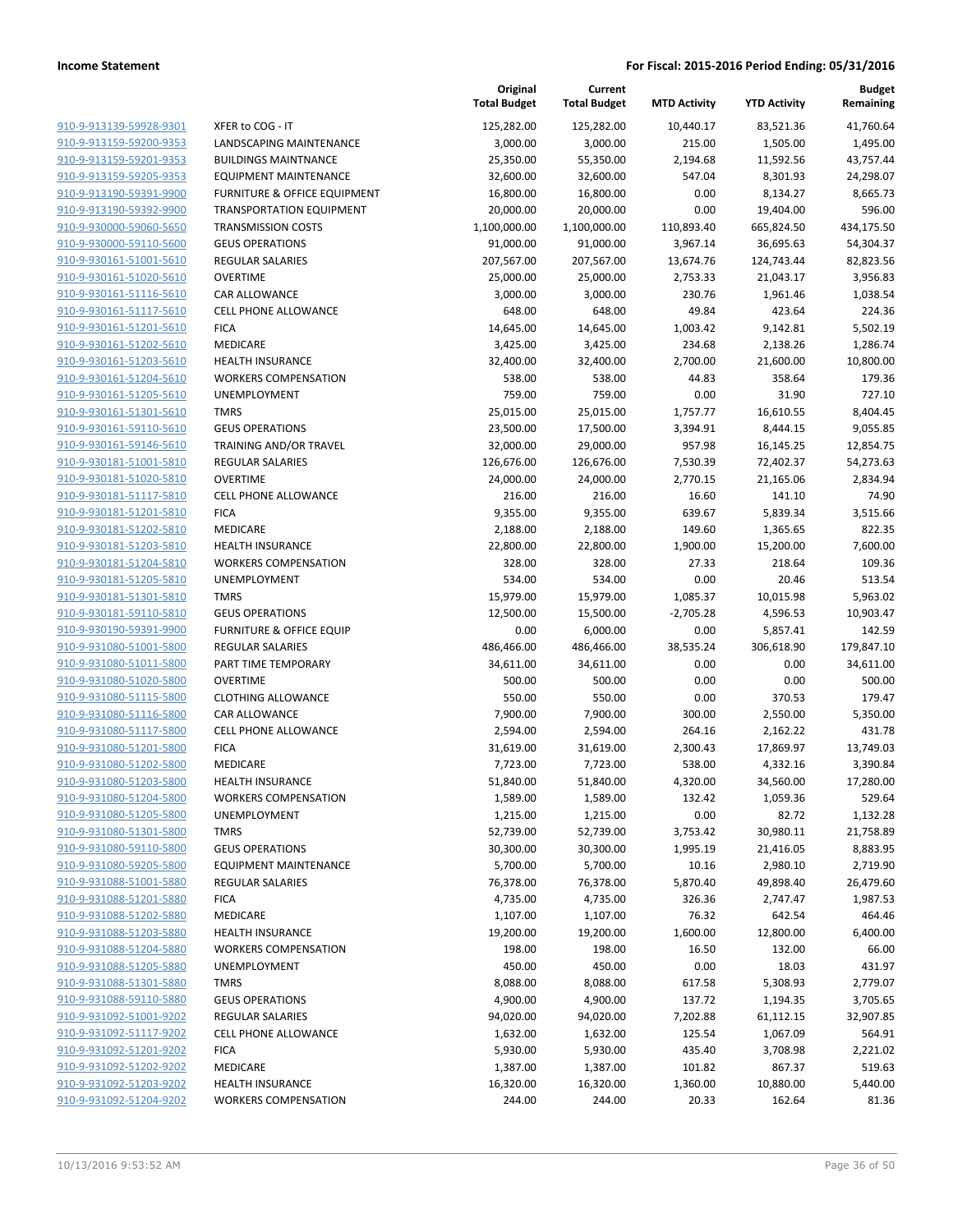|                                                    |                                                      | Original<br><b>Total Budget</b> | Current<br><b>Total Budget</b> | <b>MTD Activity</b> | <b>YTD Activity</b>     | Budget<br>Remaining |
|----------------------------------------------------|------------------------------------------------------|---------------------------------|--------------------------------|---------------------|-------------------------|---------------------|
| 910-9-931092-51205-9202                            | <b>UNEMPLOYMENT</b>                                  | 383.00                          | 383.00                         | 0.00                | 15.61                   | 367.39              |
| 910-9-931092-51301-9202                            | <b>TMRS</b>                                          | 10,130.00                       | 10,130.00                      | 770.96              | 6,615.35                | 3,514.65            |
| 910-9-931092-59110-9212                            | <b>GEUS OPERATIONS</b>                               | 9,000.00                        | 16,400.00                      | 890.20              | 9,888.29                | 6,511.71            |
| 910-9-931092-59130-9212                            | PHONE MANAGEMENT SERVICE                             | 66,900.00                       | 61,900.00                      | 5,560.00            | 34,497.71               | 27,402.29           |
| 910-9-931093-59205-9352                            | EQUIPMENT MAINTENANCE - IT                           | 11,000.00                       | 8,600.00                       | 0.00                | 2,758.61                | 5,841.39            |
| 910-9-931099-59391-9900                            | FURNITURE & OFFICE EQUIPMENT                         | 10,000.00                       | 13,200.00                      | 0.00                | 13,120.79               | 79.21               |
| 910-9-931099-59392-9900                            | <b>TRANSPORTATION EQUIPMENT</b>                      | 28,500.00                       | 28,500.00                      | 0.00                | 27,338.62               | 1,161.38            |
| 910-9-931462-51001-5620                            | <b>REGULAR SALARIES</b>                              | 57,438.00                       | 57,438.00                      | 4,513.20            | 37,544.68               | 19,893.32           |
| 910-9-931462-51115-5620                            | <b>CLOTHING ALLOWANCE</b>                            | 150.00                          | 150.00                         | 0.00                | 119.41                  | 30.59               |
| 910-9-931462-51117-5620                            | <b>CELL PHONE ALLOWANCE</b>                          | 480.00                          | 480.00                         | 36.92               | 313.82                  | 166.18              |
| 910-9-931462-51201-5620                            | <b>FICA</b>                                          | 3,600.00                        | 3,600.00                       | 246.18              | 2,064.31                | 1,535.69            |
| 910-9-931462-51202-5620                            | MEDICARE                                             | 842.00                          | 842.00                         | 57.58               | 482.83                  | 359.17              |
| 910-9-931462-51203-5620                            | <b>HEALTH INSURANCE</b>                              | 4,800.00                        | 4,800.00                       | 400.00              | 3,200.00                | 1,600.00            |
| 910-9-931462-51204-5620                            | <b>WORKERS COMPENSATION</b>                          | 717.00                          | 717.00                         | 59.75               | 478.00                  | 239.00              |
| 910-9-931462-51205-5620                            | <b>UNEMPLOYMENT</b>                                  | 113.00                          | 113.00                         | 0.00                | 4.56                    | 108.44              |
| 910-9-931462-51301-5620                            | <b>TMRS</b>                                          | 6,149.00                        | 6,149.00                       | 478.67              | 4,035.02                | 2,113.98            |
| 910-9-931462-59110-5620                            | <b>GEUS OPERATIONS</b>                               | 15,420.00                       | 13,620.00                      | 1,283.12            | 10,652.91               | 2,967.09            |
| 910-9-931462-59198-5620                            | <b>COLOCATION CHARGES</b>                            | 9,979.00                        | 9,979.00                       | $-9,979.00$         | 9,979.00                | 0.00                |
| 910-9-931462-59199-5620<br>910-9-931470-51001-5700 | LEASE OF DARK FIBER<br><b>REGULAR SALARIES</b>       | 206,520.00<br>68,016.00         | 206,520.00<br>68,016.00        | 0.00<br>4,040.00    | 206,520.00<br>42,740.01 | 0.00<br>25,275.99   |
| 910-9-931470-51020-5700                            | <b>OVERTIME</b>                                      | 3,200.00                        | 3,200.00                       | 96.31               | 1,579.03                | 1,620.97            |
| 910-9-931470-51115-5700                            | <b>CLOTHING ALLOWANCE</b>                            | 500.00                          | 500.00                         | 0.00                | 494.91                  | 5.09                |
| 910-9-931470-51117-5700                            | <b>CELL PHONE ALLOWANCE</b>                          | 432.00                          | 432.00                         | 24.93               | 274.23                  | 157.77              |
| 910-9-931470-51201-5700                            | <b>FICA</b>                                          | 4,473.00                        | 4,473.00                       | 227.52              | 2,481.38                | 1,991.62            |
| 910-9-931470-51202-5700                            | MEDICARE                                             | 1,046.00                        | 1,046.00                       | 53.21               | 580.33                  | 465.67              |
| 910-9-931470-51203-5700                            | <b>HEALTH INSURANCE</b>                              | 9,600.00                        | 9,600.00                       | 800.00              | 6,400.00                | 3,200.00            |
| 910-9-931470-51204-5700                            | <b>WORKERS COMPENSATION</b>                          | 835.00                          | 835.00                         | 69.58               | 556.64                  | 278.36              |
| 910-9-931470-51205-5700                            | <b>UNEMPLOYMENT</b>                                  | 225.00                          | 225.00                         | 0.00                | 9.19                    | 215.81              |
| 910-9-931470-51301-5700                            | <b>TMRS</b>                                          | 7,641.00                        | 7,641.00                       | 437.77              | 4,745.79                | 2,895.21            |
| 910-9-931470-59205-5700                            | <b>EQUIPMENT MAINTENANCE</b>                         | 2,800.00                        | 4,600.00                       | 1,285.71            | 3,114.51                | 1,485.49            |
| 910-9-931470-59253-5700                            | TRANSMISSION SUBSTATION MAINT                        | 32,400.00                       | 54,400.00                      | 466.48              | 25,040.11               | 29,359.89           |
| 910-9-931490-59353-9900                            | <b>TRANSMISSION SUBSTATIONS</b>                      | 138,800.00                      | 143,789.00                     | 0.00                | 76,496.00               | 67,293.00           |
| 910-9-931491-51001-9911                            | <b>REGULAR SALARIES</b>                              | 2,000.00                        | 2,000.00                       | 2,240.00            | 2,240.00                | $-240.00$           |
| 910-9-931491-51020-9911                            | <b>OVERTIME</b>                                      | 0.00                            | 0.00                           | 126.87              | 126.87                  | $-126.87$           |
| 910-9-931491-51201-9911                            | <b>FICA</b>                                          | 124.00                          | 124.00                         | 142.09              | 142.09                  | $-18.09$            |
| 910-9-931491-51202-9911                            | MEDICARE                                             | 29.00                           | 29.00                          | 33.23               | 33.23                   | $-4.23$             |
| 910-9-931491-51301-9911                            | <b>TMRS</b>                                          | 212.00                          | 212.00                         | 250.74              | 250.74                  | $-38.74$            |
| 910-9-931528-51001-5820<br>910-9-931528-51115-5820 | <b>REGULAR SALARIES</b><br><b>CLOTHING ALLOWANCE</b> | 57,438.00                       | 57,438.00                      | 4,513.20            | 37,544.67               | 19,893.33           |
| 910-9-931528-51117-5820                            | <b>CELL PHONE ALLOWANCE</b>                          | 150.00<br>480.00                | 150.00<br>480.00               | 0.00<br>36.92       | 119.41<br>313.82        | 30.59<br>166.18     |
| 910-9-931528-51201-5820                            | <b>FICA</b>                                          | 3,600.00                        | 3,600.00                       | 282.10              | 2,351.43                | 1,248.57            |
| 910-9-931528-51202-5820                            | <b>MEDICARE</b>                                      | 842.00                          | 842.00                         | 65.98               | 549.94                  | 292.06              |
| 910-9-931528-51203-5820                            | <b>HEALTH INSURANCE</b>                              | 4,800.00                        | 4,800.00                       | 400.00              | 3,200.00                | 1,600.00            |
| 910-9-931528-51204-5820                            | <b>WORKERS COMPENSATION</b>                          | 717.00                          | 717.00                         | 59.75               | 478.00                  | 239.00              |
| 910-9-931528-51205-5820                            | <b>UNEMPLOYMENT</b>                                  | 113.00                          | 113.00                         | 0.00                | 4.44                    | 108.56              |
| 910-9-931528-51301-5820                            | <b>TMRS</b>                                          | 6,149.00                        | 6,149.00                       | 478.67              | 4,035.02                | 2,113.98            |
| 910-9-931528-59110-5820                            | <b>GEUS OPERATIONS</b>                               | 18,700.00                       | 18,700.00                      | 607.49              | 12,766.24               | 5,933.76            |
| 910-9-931529-51001-5920                            | REGULAR SALARIES                                     | 68,016.00                       | 68,016.00                      | 4,040.00            | 42,740.01               | 25,275.99           |
| 910-9-931529-51020-5920                            | <b>OVERTIME</b>                                      | 3,200.00                        | 3,200.00                       | 96.31               | 1,579.03                | 1,620.97            |
| 910-9-931529-51115-5920                            | <b>CLOTHING ALLOWANCE</b>                            | 500.00                          | 500.00                         | 0.00                | 490.91                  | 9.09                |
| 910-9-931529-51117-5920                            | <b>CELL PHONE ALLOWANCE</b>                          | 432.00                          | 432.00                         | 41.51               | 290.51                  | 141.49              |
| 910-9-931529-51201-5920                            | <b>FICA</b>                                          | 4,473.00                        | 4,473.00                       | 258.00              | 2,764.77                | 1,708.23            |
| 910-9-931529-51202-5920                            | MEDICARE                                             | 1,046.00                        | 1,046.00                       | 60.34               | 646.58                  | 399.42              |
| 910-9-931529-51203-5920                            | <b>HEALTH INSURANCE</b>                              | 9,600.00                        | 9,600.00                       | 800.00              | 6,400.00                | 3,200.00            |
| 910-9-931529-51204-5920                            | <b>WORKERS COMPENSATION</b>                          | 835.00                          | 835.00                         | 69.58               | 556.64                  | 278.36              |
| 910-9-931529-51205-5920                            | UNEMPLOYMENT                                         | 225.00                          | 225.00                         | 0.00                | 8.81                    | 216.19              |
| 910-9-931529-51301-5920                            | <b>TMRS</b>                                          | 7,641.00                        | 7,641.00                       | 437.77              | 4,745.77                | 2,895.23            |
| 910-9-931529-59205-5920                            | <b>EQUIPMENT MAINTENANCE</b>                         | 6,500.00                        | 6,500.00                       | 1,285.71            | 5,012.94                | 1,487.06            |
| 910-9-931529-59262-5920                            | DISTRIBUTION SUBSTATION MAINTENANCE                  | 28,000.00                       | 34,000.00                      | 200.00              | 21,293.60               | 12,706.40           |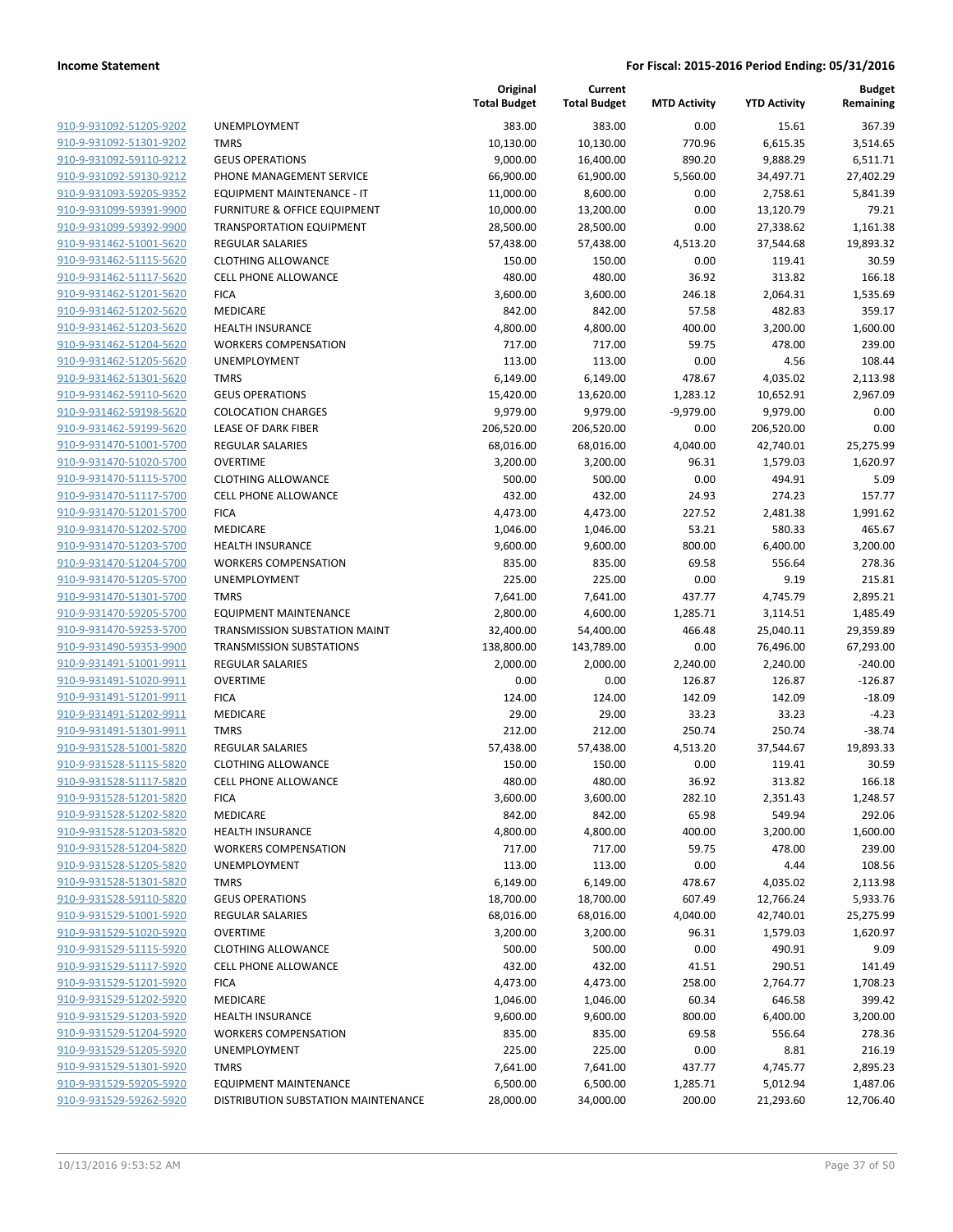| 910-9-931590-59362-9900        |
|--------------------------------|
| 910-9-931591-51001-9912        |
| 910-9-931591-51201-9912        |
| <u>910-9-931591-51202-9912</u> |
| 910-9-931591-51301-9912        |
| 910-9-932467-51001-5671        |
| 910-9-932467-51011-5670        |
| 910-9-932467-51020-5671        |
| <u>910-9-932467-51115-5671</u> |
| 910-9-932467-51201-5671        |
| 910-9-932467-51202-5671        |
| 910-9-932467-51203-5671        |
| 910-9-932467-51204-5671        |
| <u>910-9-932467-51205-5671</u> |
| 910-9-932467-51301-5671        |
| 910-9-932467-59110-5671        |
| 910-9-932474-51001-5740        |
| 910-9-932474-51020-5740        |
| <u>910-9-932474-51115-5740</u> |
| 910-9-932474-51201-5740        |
| 910-9-932474-51202-5740        |
|                                |
| 910-9-932474-51203-5740        |
| 910-9-932474-51204-5740        |
| <u>910-9-932474-51205-5740</u> |
| 910-9-932474-51301-5740        |
| 910-9-932474-59205-5740        |
| 910-9-932474-59257-5740        |
| 910-9-932490-59356-9900        |
| <u>910-9-932491-51001-9913</u> |
| 910-9-932491-51201-9913        |
| 910-9-932491-51202-9913        |
| 910-9-932491-51301-9913        |
| 910-9-932500-51001-5801        |
| <u>910-9-932500-51115-5801</u> |
| 910-9-932500-51117-5801        |
| 910-9-932500-51201-5801        |
| 910-9-932500-51202-5801        |
| 910-9-932500-51203-5801        |
| <u>910-9-932500-51204-5801</u> |
| 910-9-932500-51205-5801        |
| 910-9-932500-51301-5801        |
| 910-9-932500-59110-5801        |
| 910-9-932500-59112-5801        |
| 910-9-932500-59146-5801        |
| 910-9-932503-51001-5830        |
| 910-9-932503-51020-5830        |
| 910-9-932503-51115-5830        |
| 910-9-932503-51117-5830        |
| <u>910-9-932503-51201-5830</u> |
| 910-9-932503-51202-5830        |
| 910-9-932503-51203-5830        |
| 910-9-932503-51204-5830        |
| 910-9-932503-51205-5830        |
| 910-9-932503-51301-5830        |
| 910-9-932503-59110-5830        |
| 910-9-932504-51001-5840        |
| 910-9-932504-51020-5840        |
| 910-9-932504-51115-5840        |
| 910-9-932504-51117-5840        |
|                                |
|                                |

|                                                    |                                        | Original<br><b>Total Budget</b> | Current<br><b>Total Budget</b> | <b>MTD Activity</b> | <b>YTD Activity</b> | <b>Budget</b><br>Remaining |
|----------------------------------------------------|----------------------------------------|---------------------------------|--------------------------------|---------------------|---------------------|----------------------------|
| 910-9-931590-59362-9900                            | <b>DISTRIBUTION SUBSTATIONS</b>        | 43,000.00                       | 30,011.00                      | 0.00                | 25,950.00           | 4,061.00                   |
| 910-9-931591-51001-9912                            | <b>REGULAR SALARIES</b>                | 2,000.00                        | 2,000.00                       | 0.00                | 0.00                | 2,000.00                   |
| 910-9-931591-51201-9912                            | <b>FICA</b>                            | 124.00                          | 124.00                         | 0.00                | 0.00                | 124.00                     |
| 910-9-931591-51202-9912                            | <b>MEDICARE</b>                        | 29.00                           | 29.00                          | 0.00                | 0.00                | 29.00                      |
| 910-9-931591-51301-9912                            | <b>TMRS</b>                            | 212.00                          | 212.00                         | 0.00                | 0.00                | 212.00                     |
| 910-9-932467-51001-5671                            | REGULAR SALARIES                       | 65,269.00                       | 65,269.00                      | 5,531.51            | 61,685.02           | 3,583.98                   |
| 910-9-932467-51011-5670                            | PART TIME TEMPORARY                    | 34,570.00                       | 34,570.00                      | 0.00                | 0.00                | 34,570.00                  |
| 910-9-932467-51020-5671                            | <b>OVERTIME</b>                        | 12,000.00                       | 12,000.00                      | 1,739.37            | 5,124.09            | 6,875.91                   |
| 910-9-932467-51115-5671                            | <b>CLOTHING ALLOWANCE</b>              | 500.00                          | 500.00                         | 0.00                | 519.00              | $-19.00$                   |
| 910-9-932467-51201-5671                            | <b>FICA</b>                            | 6,965.00                        | 6,965.00                       | 439.66              | 4,053.10            | 2,911.90                   |
| 910-9-932467-51202-5671                            | MEDICARE                               | 1,629.00                        | 1,629.00                       | 102.82              | 947.89              | 681.11                     |
| 910-9-932467-51203-5671                            | <b>HEALTH INSURANCE</b>                | 9,600.00                        | 9,600.00                       | 800.00              | 6,400.00            | 3,200.00                   |
| 910-9-932467-51204-5671                            | <b>WORKERS COMPENSATION</b>            | 813.00                          | 813.00                         | 67.75               | 542.00              | 271.00                     |
| 910-9-932467-51205-5671                            | UNEMPLOYMENT                           | 225.00                          | 225.00                         | 0.00                | 18.00               | 207.00                     |
| 910-9-932467-51301-5671                            | <b>TMRS</b>                            | 8,236.00                        | 8,236.00                       | 764.90              | 5,555.16            | 2,680.84                   |
| 910-9-932467-59110-5671                            | <b>GEUS OPERATIONS</b>                 | 31,000.00                       | 31,000.00                      | 687.58              | 7,785.28            | 23,214.72                  |
| 910-9-932474-51001-5740                            | <b>REGULAR SALARIES</b>                | 60,235.00                       | 60,235.00                      | 2,608.00            | 37,780.48           | 22,454.52                  |
| 910-9-932474-51020-5740                            | <b>OVERTIME</b>                        | 10,000.00                       | 10,000.00                      | 192.00              | 6,625.45            | 3,374.55                   |
| 910-9-932474-51115-5740                            | <b>CLOTHING ALLOWANCE</b>              | 500.00                          | 500.00                         | 0.00                | 505.04              | $-5.04$                    |
| 910-9-932474-51201-5740                            | <b>FICA</b>                            | 4,386.00                        | 4,386.00                       | 160.97              | 2,561.92            | 1,824.08                   |
| 910-9-932474-51202-5740                            | MEDICARE                               | 1,026.00                        | 1,026.00                       | 37.65               | 599.15              | 426.85                     |
| 910-9-932474-51203-5740                            | <b>HEALTH INSURANCE</b>                | 9,600.00                        | 9,600.00                       | 800.00              | 6,400.00            | 3,200.00                   |
| 910-9-932474-51204-5740                            | <b>WORKERS COMPENSATION</b>            | 751.00                          | 751.00                         | 62.58               | 500.64              | 250.36                     |
| 910-9-932474-51205-5740                            | UNEMPLOYMENT                           | 225.00                          | 225.00                         | 0.00                | 9.00                | 216.00                     |
| 910-9-932474-51301-5740                            | <b>TMRS</b>                            | 7,491.00                        | 7,491.00                       | 294.56              | 4,727.39            | 2,763.61                   |
| 910-9-932474-59205-5740                            | <b>EQUIPMENT MAINTENANCE</b>           | 0.00                            | 0.00                           | 0.00                | 4.27                | $-4.27$                    |
| 910-9-932474-59257-5740                            | TRANSMISSION LINE MAINTENANCE          | 34,000.00                       | 34,000.00                      | 2,059.83            | 17,432.83           | 16,567.17                  |
| 910-9-932490-59356-9900<br>910-9-932491-51001-9913 | <b>GEUS TRANSMISSION LINES</b>         | 55,000.00                       | 55,000.00                      | 0.00                | $-3,267.63$         | 58,267.63                  |
| 910-9-932491-51201-9913                            | <b>REGULAR SALARIES</b><br><b>FICA</b> | 3,000.00                        | 3,000.00                       | 0.00<br>0.00        | 0.00                | 3,000.00                   |
| 910-9-932491-51202-9913                            | MEDICARE                               | 186.00<br>44.00                 | 186.00<br>44.00                | 0.00                | 0.00<br>0.00        | 186.00<br>44.00            |
| 910-9-932491-51301-9913                            | <b>TMRS</b>                            | 318.00                          | 318.00                         | 0.00                | 0.00                | 318.00                     |
| 910-9-932500-51001-5801                            | <b>REGULAR SALARIES</b>                | 109,242.00                      | 109,242.00                     | 8,320.00            | 70,720.00           | 38,522.00                  |
| 910-9-932500-51115-5801                            | <b>CLOTHING ALLOWANCE</b>              | 400.00                          | 400.00                         | 0.00                | 250.36              | 149.64                     |
| 910-9-932500-51117-5801                            | <b>CELL PHONE ALLOWANCE</b>            | 636.00                          | 636.00                         | 48.92               | 415.82              | 220.18                     |
| 910-9-932500-51201-5801                            | <b>FICA</b>                            | 6,837.00                        | 6,837.00                       | 494.38              | 4,223.40            | 2,613.60                   |
| 910-9-932500-51202-5801                            | MEDICARE                               | 1,599.00                        | 1,599.00                       | 115.62              | 987.73              | 611.27                     |
| 910-9-932500-51203-5801                            | <b>HEALTH INSURANCE</b>                | 9,600.00                        | 9,600.00                       | 800.00              | 6,400.00            | 3,200.00                   |
| 910-9-932500-51204-5801                            | <b>WORKERS COMPENSATION</b>            | 1,340.00                        | 1,340.00                       | 111.67              | 893.36              | 446.64                     |
| 910-9-932500-51205-5801                            | UNEMPLOYMENT                           | 225.00                          | 225.00                         | 0.00                | 8.99                | 216.01                     |
| 910-9-932500-51301-5801                            | <b>TMRS</b>                            | 11,679.00                       | 11,679.00                      | 880.42              | 7,582.94            | 4,096.06                   |
| 910-9-932500-59110-5801                            | <b>GEUS OPERATIONS</b>                 | 11,600.00                       | 11,600.00                      | 1,396.30            | 3,953.02            | 7,646.98                   |
| 910-9-932500-59112-5801                            | SAFETY                                 | 44,210.00                       | 44,210.00                      | 41.25               | 26,982.98           | 17,227.02                  |
| 910-9-932500-59146-5801                            | TRAINING AND/OR TRAVEL                 | 19,000.00                       | 19,000.00                      | 1,337.88            | 13,850.73           | 5,149.27                   |
| 910-9-932503-51001-5830                            | <b>REGULAR SALARIES</b>                | 157,747.00                      | 157,747.00                     | 12,893.68           | 105,196.94          | 52,550.06                  |
| 910-9-932503-51020-5830                            | <b>OVERTIME</b>                        | 7,100.00                        | 7,100.00                       | 968.03              | 3,832.30            | 3,267.70                   |
| 910-9-932503-51115-5830                            | <b>CLOTHING ALLOWANCE</b>              | 700.00                          | 700.00                         | 0.00                | 639.27              | 60.73                      |
| 910-9-932503-51117-5830                            | <b>CELL PHONE ALLOWANCE</b>            | 318.00                          | 318.00                         | 24.46               | 207.91              | 110.09                     |
| 910-9-932503-51201-5830                            | <b>FICA</b>                            | 10,284.00                       | 10,284.00                      | 779.23              | 6,128.10            | 4,155.90                   |
| 910-9-932503-51202-5830                            | MEDICARE                               | 2,405.00                        | 2,405.00                       | 182.23              | 1,433.16            | 971.84                     |
| 910-9-932503-51203-5830                            | <b>HEALTH INSURANCE</b>                | 19,200.00                       | 19,200.00                      | 1,600.00            | 12,800.00           | 6,400.00                   |
| 910-9-932503-51204-5830                            | <b>WORKERS COMPENSATION</b>            | 2,022.00                        | 2,022.00                       | 168.50              | 1,348.00            | 674.00                     |
| 910-9-932503-51205-5830                            | UNEMPLOYMENT                           | 450.00                          | 450.00                         | 0.00                | 19.55               | 430.45                     |
| 910-9-932503-51301-5830                            | <b>TMRS</b>                            | 17,565.00                       | 17,565.00                      | 1,460.84            | 11,628.81           | 5,936.19                   |
| 910-9-932503-59110-5830                            | <b>GEUS OPERATIONS</b>                 | 72,500.00                       | 72,500.00                      | 1,822.00            | 25,764.12           | 46,735.88                  |
| 910-9-932504-51001-5840                            | REGULAR SALARIES                       | 157,747.00                      | 157,747.00                     | 12,893.68           | 105,196.94          | 52,550.06                  |
| 910-9-932504-51020-5840                            | <b>OVERTIME</b>                        | 7,100.00                        | 7,100.00                       | 968.03              | 3,832.30            | 3,267.70                   |
| 910-9-932504-51115-5840                            | <b>CLOTHING ALLOWANCE</b>              | 700.00                          | 700.00                         | 0.00                | 639.27              | 60.73                      |
| 910-9-932504-51117-5840                            | CELL PHONE ALLOWANCE                   | 318.00                          | 318.00                         | 24.46               | 207.91              | 110.09                     |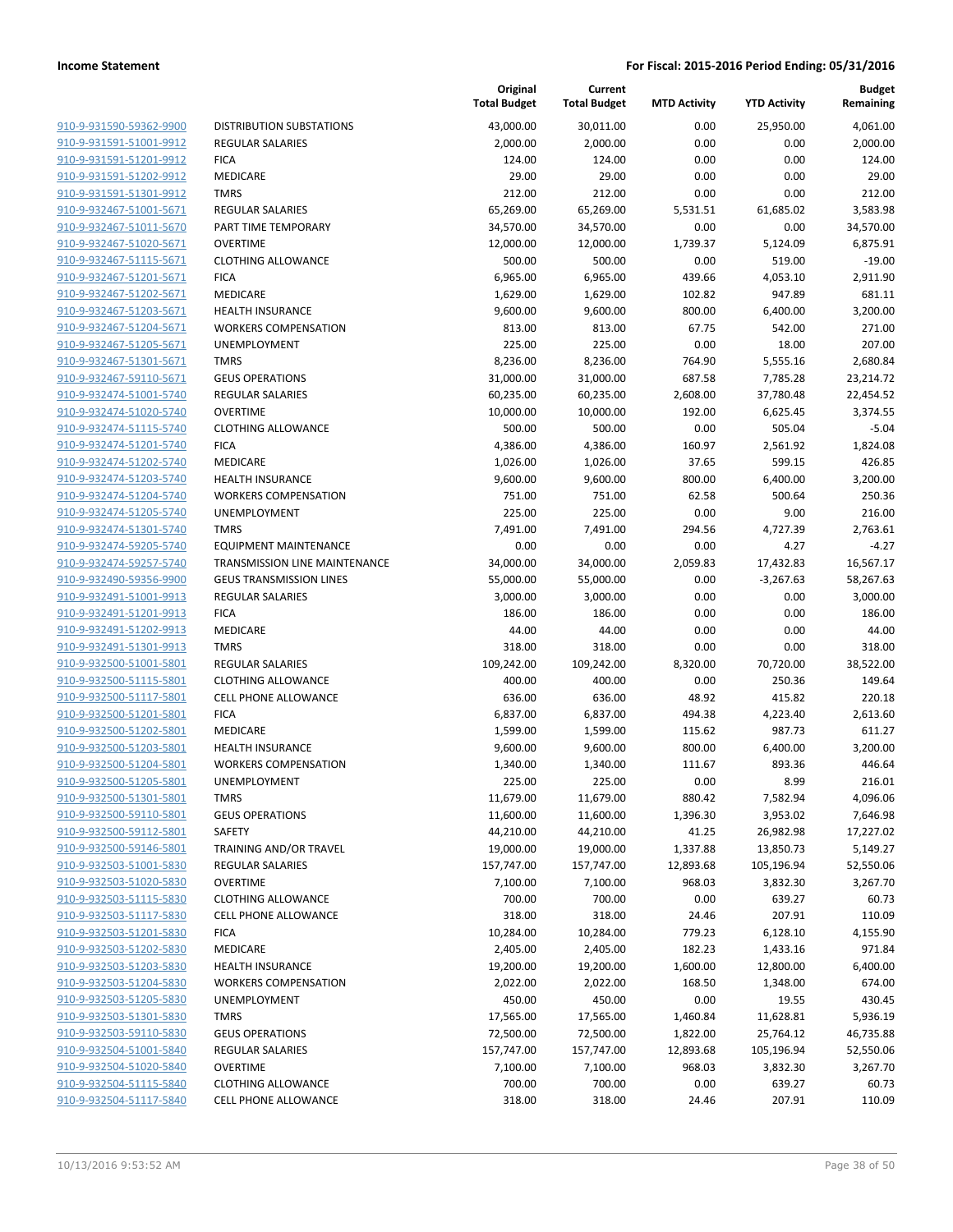| 910-9-932504-51201-5840 | FI  |
|-------------------------|-----|
| 910-9-932504-51202-5840 | M   |
| 910-9-932504-51203-5840 | HE  |
| 910-9-932504-51204-5840 | W   |
| 910-9-932504-51205-5840 | U١  |
| 910-9-932504-51301-5840 | T٨  |
| 910-9-932504-59110-5840 | GE  |
| 910-9-932505-51001-5850 | RE  |
| 910-9-932505-51201-5850 | FI  |
| 910-9-932505-51202-5850 | M   |
| 910-9-932505-51301-5850 | T٨  |
|                         | GE  |
| 910-9-932505-59110-5850 | RE  |
| 910-9-932506-51001-5860 |     |
| 910-9-932506-51020-5860 | О١  |
| 910-9-932506-51115-5860 | СL  |
| 910-9-932506-51117-5860 | СE  |
| 910-9-932506-51201-5860 | FI( |
| 910-9-932506-51202-5860 | M   |
| 910-9-932506-51203-5860 | HE  |
| 910-9-932506-51204-5860 | W   |
| 910-9-932506-51205-5860 | U١  |
| 910-9-932506-51301-5860 | T٨  |
| 910-9-932506-59110-5860 | GE  |
| 910-9-932507-51001-5870 | RE  |
| 910-9-932507-51201-5870 | FI( |
| 910-9-932507-51202-5870 | M   |
| 910-9-932507-51301-5870 | T٨  |
| 910-9-932507-59110-5870 | GE  |
| 910-9-932509-59147-5890 | RE  |
| 910-9-932510-51001-5900 | RE  |
| 910-9-932510-51020-5900 | О١  |
| 910-9-932510-51102-5900 | ΒIΙ |
| 910-9-932510-51115-5900 | СL  |
| 910-9-932510-51201-5900 | FI0 |
| 910-9-932510-51202-5900 | M   |
| 910-9-932510-51203-5900 | HE  |
| 910-9-932510-51204-5900 | W   |
| 910-9-932510-51205-5900 | U١  |
| 910-9-932510-51301-5900 | T٨  |
| 910-9-932510-59205-5900 | ЕC  |
| 910-9-932514-51001-5941 | RE  |
| 910-9-932514-51020-5941 | О١  |
| 910-9-932514-51102-5941 | BII |
| 910-9-932514-51115-5941 | CL  |
| 910-9-932514-51201-5941 | FI  |
| 910-9-932514-51202-5941 | M   |
| 910-9-932514-51203-5941 | HE  |
| 910-9-932514-51204-5941 | W   |
| 910-9-932514-51205-5941 |     |
|                         | U١  |
| 910-9-932514-51301-5941 | T٨  |
| 910-9-932514-59275-5941 | PC  |
| 910-9-932515-51001-5950 | RE  |
| 910-9-932515-51201-5950 | FI( |
| 910-9-932515-51202-5950 | M   |
| 910-9-932515-51301-5950 | T٨  |
| 910-9-932515-59282-5950 | ТR  |
| 910-9-932516-51001-5960 | RE  |
| 910-9-932516-51020-5960 | О١  |
| 910-9-932516-51201-5960 | FI  |
|                         |     |

|                         |                                      | Original<br><b>Total Budget</b> | Current<br><b>Total Budget</b> | <b>MTD Activity</b> | <b>YTD Activity</b> | <b>Budget</b><br>Remaining |
|-------------------------|--------------------------------------|---------------------------------|--------------------------------|---------------------|---------------------|----------------------------|
| 910-9-932504-51201-5840 | <b>FICA</b>                          | 10,284.00                       | 10,284.00                      | 860.94              | 6,776.95            | 3,507.05                   |
| 910-9-932504-51202-5840 | MEDICARE                             | 2,405.00                        | 2,405.00                       | 201.35              | 1,584.94            | 820.06                     |
| 910-9-932504-51203-5840 | <b>HEALTH INSURANCE</b>              | 19,200.00                       | 19,200.00                      | 1,600.00            | 12,800.00           | 6,400.00                   |
| 910-9-932504-51204-5840 | <b>WORKERS COMPENSATION</b>          | 2,022.00                        | 2,022.00                       | 168.50              | 1,348.00            | 674.00                     |
| 910-9-932504-51205-5840 | <b>UNEMPLOYMENT</b>                  | 450.00                          | 450.00                         | 0.00                | 16.44               | 433.56                     |
| 910-9-932504-51301-5840 | <b>TMRS</b>                          | 17,565.00                       | 17,565.00                      | 1,460.84            | 11,628.81           | 5,936.19                   |
| 910-9-932504-59110-5840 | <b>GEUS OPERATIONS</b>               | 59,000.00                       | 59,000.00                      | 1,687.29            | 24,193.64           | 34,806.36                  |
| 910-9-932505-51001-5850 | <b>REGULAR SALARIES</b>              | 1,000.00                        | 1,000.00                       | 0.00                | 0.00                | 1,000.00                   |
| 910-9-932505-51201-5850 | <b>FICA</b>                          | 62.00                           | 62.00                          | 0.00                | 0.00                | 62.00                      |
| 910-9-932505-51202-5850 | MEDICARE                             | 15.00                           | 15.00                          | 0.00                | 0.00                | 15.00                      |
| 910-9-932505-51301-5850 | <b>TMRS</b>                          | 106.00                          | 106.00                         | 0.00                | 0.00                | 106.00                     |
| 910-9-932505-59110-5850 | <b>GEUS OPERATIONS</b>               | 500.00                          | 500.00                         | 0.00                | 0.00                | 500.00                     |
| 910-9-932506-51001-5860 | <b>REGULAR SALARIES</b>              | 22,819.00                       | 22,819.00                      | 5,467.80            | 44,373.30           | $-21,554.30$               |
| 910-9-932506-51020-5860 | <b>OVERTIME</b>                      | 1,600.00                        | 1,600.00                       | 0.00                | 1,030.76            | 569.24                     |
| 910-9-932506-51115-5860 | <b>CLOTHING ALLOWANCE</b>            | 550.00                          | 550.00                         | 0.00                | 8.25                | 541.75                     |
| 910-9-932506-51117-5860 | <b>CELL PHONE ALLOWANCE</b>          | 432.00                          | 432.00                         | 33.22               | 282.37              | 149.63                     |
| 910-9-932506-51201-5860 | <b>FICA</b>                          | 1,575.00                        | 1,575.00                       | 341.70              | 2,841.44            | $-1,266.44$                |
| 910-9-932506-51202-5860 | MEDICARE                             | 368.00                          | 368.00                         | 79.91               | 664.50              | $-296.50$                  |
| 910-9-932506-51203-5860 | <b>HEALTH INSURANCE</b>              | 9,600.00                        | 9,600.00                       | 800.00              | 6,400.00            | 3,200.00                   |
| 910-9-932506-51204-5860 | <b>WORKERS COMPENSATION</b>          | 906.00                          | 906.00                         | 75.50               | 604.00              | 302.00                     |
| 910-9-932506-51205-5860 | UNEMPLOYMENT                         | 225.00                          | 225.00                         | 0.00                | 9.00                | 216.00                     |
| 910-9-932506-51301-5860 | <b>TMRS</b>                          | 2,690.00                        | 2,690.00                       | 576.96              | 4,851.92            | $-2,161.92$                |
| 910-9-932506-59110-5860 | <b>GEUS OPERATIONS</b>               | 11,600.00                       | 11,600.00                      | 1,405.48            | 5,800.76            | 5,799.24                   |
| 910-9-932507-51001-5870 | <b>REGULAR SALARIES</b>              | 1,000.00                        | 1,000.00                       | 0.00                | 0.00                | 1,000.00                   |
| 910-9-932507-51201-5870 | <b>FICA</b>                          | 62.00                           | 62.00                          | 0.00                | 0.00                | 62.00                      |
| 910-9-932507-51202-5870 | MEDICARE                             | 15.00                           | 15.00                          | 0.00                | 0.00                | 15.00                      |
| 910-9-932507-51301-5870 | <b>TMRS</b>                          | 106.00                          | 106.00                         | 0.00                | 0.00                | 106.00                     |
| 910-9-932507-59110-5870 | <b>GEUS OPERATIONS</b>               | 400.00                          | 400.00                         | 0.00                | 56.66               | 343.34                     |
| 910-9-932509-59147-5890 | <b>RENT</b>                          | 500.00                          | 500.00                         | 0.00                | 0.00                | 500.00                     |
| 910-9-932510-51001-5900 | <b>REGULAR SALARIES</b>              | 55,390.00                       | 55,390.00                      | 4,211.20            | 34,295.20           | 21,094.80                  |
| 910-9-932510-51020-5900 | <b>OVERTIME</b>                      | 8,000.00                        | 8,000.00                       | 876.91              | 6,269.70            | 1,730.30                   |
| 910-9-932510-51102-5900 | <b>BILINGUAL PAY</b>                 | 600.00                          | 600.00                         | 46.16               | 392.36              | 207.64                     |
| 910-9-932510-51115-5900 | <b>CLOTHING ALLOWANCE</b>            | 500.00                          | 500.00                         | 0.00                | 495.04              | 4.96                       |
| 910-9-932510-51201-5900 | <b>FICA</b>                          | 3,998.00                        | 3,998.00                       | 275.66              | 2,194.61            | 1,803.39                   |
| 910-9-932510-51202-5900 | MEDICARE                             | 935.00                          | 935.00                         | 64.47               | 513.26              | 421.74                     |
| 910-9-932510-51203-5900 | <b>HEALTH INSURANCE</b>              | 9,600.00                        | 9,600.00                       | 800.00              | 6,400.00            | 3,200.00                   |
| 910-9-932510-51204-5900 | <b>WORKERS COMPENSATION</b>          | 680.00                          | 680.00                         | 56.67               | 453.36              | 226.64                     |
| 910-9-932510-51205-5900 | UNEMPLOYMENT                         | 225.00                          | 225.00                         | 0.00                | 8.99                | 216.01                     |
| 910-9-932510-51301-5900 | <b>TMRS</b>                          | 6,830.00                        | 6,830.00                       | 540.12              | 4,357.48            | 2,472.52                   |
| 910-9-932510-59205-5900 | <b>EQUIPMENT MAINTENANCE</b>         | 60,000.00                       | 60,000.00                      | 3,180.08            | 30,161.81           | 29,838.19                  |
| 910-9-932514-51001-5941 | <b>REGULAR SALARIES</b>              | 424,770.00                      | 424,770.00                     | 39,757.49           | 314,511.19          | 110,258.81                 |
| 910-9-932514-51020-5941 | <b>OVERTIME</b>                      | 60,000.00                       | 60,000.00                      | 7,843.99            | 41,798.39           | 18,201.61                  |
| 910-9-932514-51102-5941 | <b>BILINGUAL PAY</b>                 | 1,200.00                        | 1,200.00                       | 92.32               | 784.72              | 415.28                     |
| 910-9-932514-51115-5941 | <b>CLOTHING ALLOWANCE</b>            | 5,200.00                        | 5,200.00                       | 0.00                | 5,569.99            | $-369.99$                  |
| 910-9-932514-51201-5941 | <b>FICA</b>                          | 30,453.00                       | 30,453.00                      | 2,798.18            | 21,027.37           | 9,425.63                   |
| 910-9-932514-51202-5941 | MEDICARE                             | 7,122.00                        | 7,122.00                       | 654.41              | 4,917.70            | 2,204.30                   |
| 910-9-932514-51203-5941 | <b>HEALTH INSURANCE</b>              | 105,600.00                      | 105,600.00                     | 8,800.00            | 70,400.00           | 35,200.00                  |
| 910-9-932514-51204-5941 | <b>WORKERS COMPENSATION</b>          | 5,911.00                        | 5,911.00                       | 492.58              | 3,940.64            | 1,970.36                   |
| 910-9-932514-51205-5941 | UNEMPLOYMENT                         | 2,475.00                        | 2,475.00                       | 0.91                | 109.56              | 2,365.44                   |
| 910-9-932514-51301-5941 | <b>TMRS</b>                          | 52,014.00                       | 52,014.00                      | 5,017.36            | 37,897.35           | 14,116.65                  |
| 910-9-932514-59275-5941 | POLES, OH, UG & SERVICES MAINTENANCE | 175,000.00                      | 166,000.00                     | 9,419.38            | 75,240.83           | 90,759.17                  |
| 910-9-932515-51001-5950 | <b>REGULAR SALARIES</b>              | 1,000.00                        | 1,000.00                       | 0.00                | 0.00                | 1,000.00                   |
| 910-9-932515-51201-5950 | <b>FICA</b>                          | 62.00                           | 62.00                          | 0.00                | 0.00                | 62.00                      |
| 910-9-932515-51202-5950 | MEDICARE                             | 15.00                           | 15.00                          | 0.00                | 0.00                | 15.00                      |
| 910-9-932515-51301-5950 | <b>TMRS</b>                          | 106.00                          | 106.00                         | 0.00                | 0.00                | 106.00                     |
| 910-9-932515-59282-5950 | TRANSFORMERS MAINTENANCE             | 20,000.00                       | 9,000.00                       | 0.00                | 3,055.85            | 5,944.15                   |
| 910-9-932516-51001-5960 | <b>REGULAR SALARIES</b>              | 7,500.00                        | 7,500.00                       | 470.60              | 4,039.70            | 3,460.30                   |
| 910-9-932516-51020-5960 | <b>OVERTIME</b>                      | 0.00                            | 0.00                           | 70.60               | 162.49              | $-162.49$                  |
| 910-9-932516-51201-5960 | <b>FICA</b>                          | 465.00                          | 465.00                         | 33.55               | 296.85              | 168.15                     |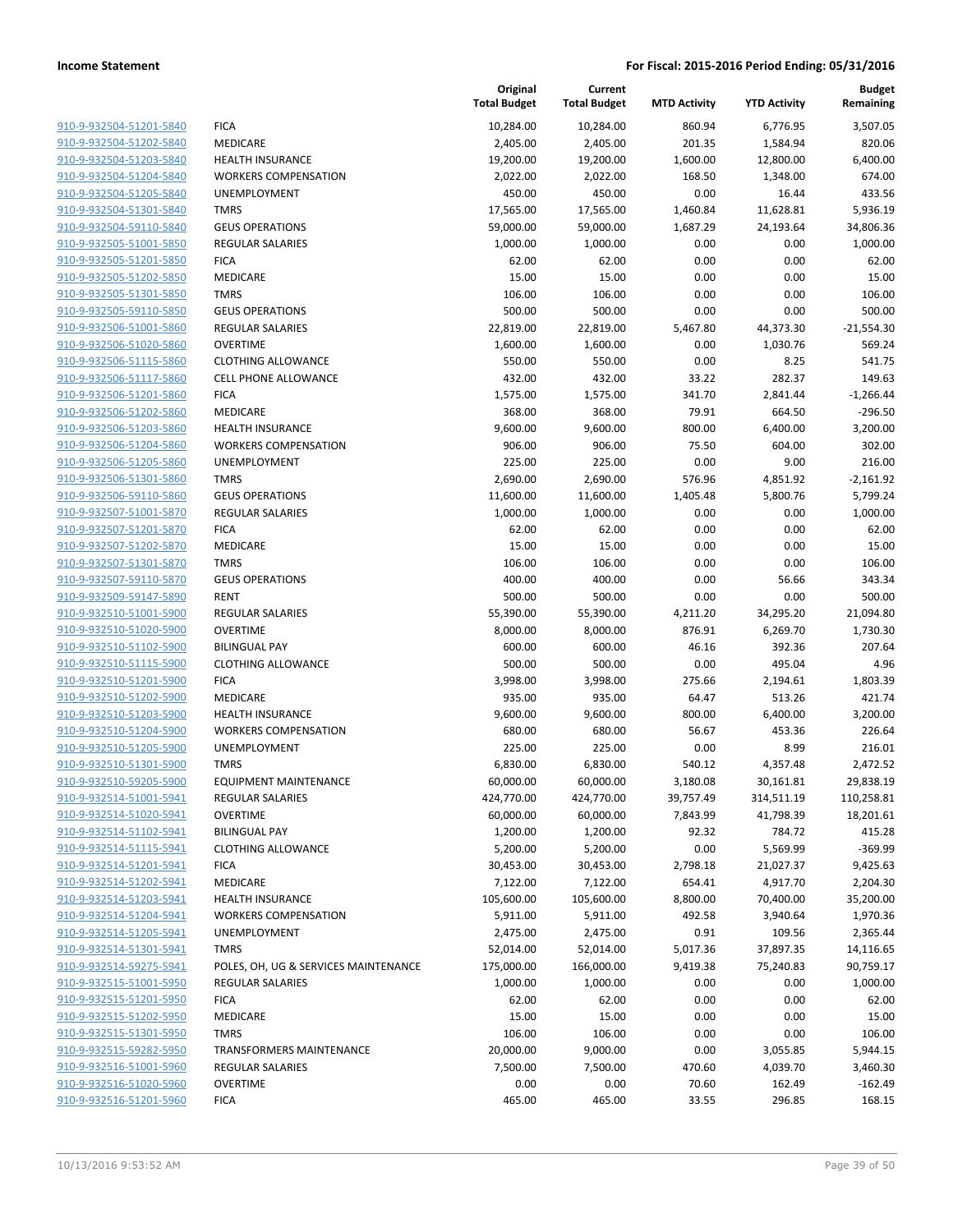| 910-9-932516-51202-5960                            | <b>MEDICA</b>              |
|----------------------------------------------------|----------------------------|
| 910-9-932516-51301-5960                            | <b>TMRS</b>                |
| 910-9-932516-59284-5960                            | ST LIGHT                   |
| 910-9-932517-51001-5970                            | <b>REGULA</b>              |
| 910-9-932517-51020-5970                            | OVERTIN                    |
| 910-9-932517-51115-5970                            | <b>CLOTHIN</b>             |
| 910-9-932517-51201-5970                            | <b>FICA</b>                |
| 910-9-932517-51202-5970                            | <b>MEDICA</b>              |
| 910-9-932517-51203-5970                            | <b>HEALTH</b>              |
| 910-9-932517-51204-5970                            | WORKEI                     |
| 910-9-932517-51205-5970                            | <b>UNEMPI</b>              |
| 910-9-932517-51301-5970                            | <b>TMRS</b>                |
| 910-9-932517-59270-5970                            | <b>METERS</b>              |
| 910-9-932518-51001-5980                            | REGULA                     |
| 910-9-932518-51020-5980                            | OVERTIN                    |
| 910-9-932518-51201-5980                            | <b>FICA</b>                |
| 910-9-932518-51202-5980                            | MEDICA                     |
| 910-9-932518-51301-5980                            | <b>TMRS</b>                |
| 910-9-932518-59288-5980                            | <b>VAPOR L</b>             |
| 910-9-932519-51001-5990                            | REGULA                     |
| 910-9-932519-51201-5990                            | <b>FICA</b>                |
| 910-9-932519-51202-5990                            | MEDICA                     |
| 910-9-932519-51301-5990                            | <b>TMRS</b>                |
| 910-9-932590-59364-9900                            | POLES                      |
| 910-9-932590-59365-9900                            | OH CON                     |
| 910-9-932590-59366-9900                            | UG CON                     |
| 910-9-932590-59367-9900                            | UG CON                     |
| 910-9-932590-59368-9900                            | <b>TRANSF</b>              |
| 910-9-932590-59369-9900                            | <b>SERVICE</b>             |
| 910-9-932590-59370-9900                            | <b>METERS</b>              |
| 910-9-932590-59371-9900<br>910-9-932590-59375-9900 | <b>VAPOR L</b><br>STREET I |
| 910-9-932590-59392-9900                            | <b>TRANSP</b>              |
| 910-9-932590-59396-9900                            | <b>POWER</b>               |
| 910-9-932591-51001-9914                            | REGULA                     |
| 910-9-932591-51201-9914                            | <b>FICA</b>                |
| 910-9-932591-51202-9914                            | <b>MEDICA</b>              |
| 910-9-932591-51301-9914                            | <b>TMRS</b>                |
| 910-9-932592-51001-9915                            | <b>REGULA</b>              |
| 910-9-932592-51201-9915                            | FICA                       |
| 910-9-932592-51202-9915                            | MEDICA                     |
| 910-9-932592-51301-9915                            | <b>TMRS</b>                |
| 910-9-932593-51001-9916                            | REGULA                     |
| 910-9-932593-51201-9916                            | <b>FICA</b>                |
| 910-9-932593-51202-9916                            | <b>MEDICA</b>              |
| 910-9-932593-51301-9916                            | <b>TMRS</b>                |
| 910-9-932594-51001-9917                            | <b>REGULA</b>              |
| 910-9-932594-51201-9917                            | <b>FICA</b>                |
| 910-9-932594-51202-9917                            | <b>MEDICA</b>              |
| 910-9-932594-51301-9917                            | TMRS                       |
| 910-9-932595-51001-9918                            | REGULA                     |
| 910-9-932595-51201-9918                            | <b>FICA</b>                |
| 910-9-932595-51202-9918                            | <b>MEDICA</b>              |
| 910-9-932595-51301-9918                            | TMRS                       |
| 910-9-932596-51001-9919                            | REGULA<br><b>FICA</b>      |
| 910-9-932596-51201-9919<br>910-9-932596-51202-9919 | MEDICA                     |
| 910-9-932596-51301-9919                            | TMRS                       |
| 910-9-932597-51001-9920                            | <b>REGULA</b>              |
|                                                    |                            |

|                                                    |                                      | Original<br><b>Total Budget</b> | Current<br><b>Total Budget</b> | <b>MTD Activity</b> | <b>YTD Activity</b> | <b>Budget</b><br>Remaining |
|----------------------------------------------------|--------------------------------------|---------------------------------|--------------------------------|---------------------|---------------------|----------------------------|
| 910-9-932516-51202-5960                            | <b>MEDICARE</b>                      | 109.00                          | 109.00                         | 7.85                | 69.43               | 39.57                      |
| 910-9-932516-51301-5960                            | <b>TMRS</b>                          | 794.00                          | 794.00                         | 56.94               | 509.43              | 284.57                     |
| 910-9-932516-59284-5960                            | ST LIGHTING & SIGNALS MAINTENANCE    | 5,000.00                        | 5,000.00                       | 5.01                | 2,423.91            | 2,576.09                   |
| 910-9-932517-51001-5970                            | <b>REGULAR SALARIES</b>              | 53,456.00                       | 53,456.00                      | 4,137.12            | 33,667.14           | 19,788.86                  |
| 910-9-932517-51020-5970                            | <b>OVERTIME</b>                      | 500.00                          | 500.00                         | 0.00                | 0.00                | 500.00                     |
| 910-9-932517-51115-5970                            | <b>CLOTHING ALLOWANCE</b>            | 500.00                          | 500.00                         | 0.00                | 495.04              | 4.96                       |
| 910-9-932517-51201-5970                            | <b>FICA</b>                          | 3,376.00                        | 3,376.00                       | 236.25              | 1,934.74            | 1,441.26                   |
| 910-9-932517-51202-5970                            | MEDICARE                             | 790.00                          | 790.00                         | 55.25               | 452.48              | 337.52                     |
| 910-9-932517-51203-5970                            | <b>HEALTH INSURANCE</b>              | 9,600.00                        | 9,600.00                       | 800.00              | 6,400.00            | 3,200.00                   |
| 910-9-932517-51204-5970                            | <b>WORKERS COMPENSATION</b>          | 656.00                          | 656.00                         | 54.67               | 437.36              | 218.64                     |
| 910-9-932517-51205-5970                            | UNEMPLOYMENT                         | 225.00                          | 225.00                         | 0.00                | 9.00                | 216.00                     |
| 910-9-932517-51301-5970                            | <b>TMRS</b>                          | 5,767.00                        | 5,767.00                       | 435.22              | 3,578.53            | 2,188.47                   |
| 910-9-932517-59270-5970                            | <b>METERS MAINTENANCE</b>            | 1,000.00                        | 1,000.00                       | 0.00                | 0.00                | 1,000.00                   |
| 910-9-932518-51001-5980                            | <b>REGULAR SALARIES</b>              | 1,000.00                        | 1,000.00                       | 47.06               | 665.17              | 334.83                     |
| 910-9-932518-51020-5980                            | <b>OVERTIME</b>                      | 0.00                            | 0.00                           | 70.60               | 95.25               | $-95.25$                   |
| 910-9-932518-51201-5980                            | <b>FICA</b>                          | 62.00                           | 62.00                          | 7.30                | 60.42               | 1.58                       |
| 910-9-932518-51202-5980                            | <b>MEDICARE</b>                      | 15.00                           | 15.00                          | 1.70                | 14.10               | 0.90                       |
| 910-9-932518-51301-5980                            | <b>TMRS</b>                          | 106.00                          | 106.00                         | 12.37               | 103.61              | 2.39                       |
| 910-9-932518-59288-5980                            | <b>VAPOR LIGHTS MAINTENANCE</b>      | 200.00                          | 200.00                         | 0.00                | 0.00                | 200.00                     |
| 910-9-932519-51001-5990                            | <b>REGULAR SALARIES</b>              | 1,000.00                        | 1,000.00                       | 0.00                | 255.74              | 744.26                     |
| 910-9-932519-51201-5990<br>910-9-932519-51202-5990 | <b>FICA</b><br><b>MEDICARE</b>       | 62.00<br>15.00                  | 62.00<br>15.00                 | 0.00<br>0.00        | 15.85<br>3.71       | 46.15<br>11.29             |
| 910-9-932519-51301-5990                            | <b>TMRS</b>                          | 106.00                          | 106.00                         | 0.00                | 27.05               | 78.95                      |
| 910-9-932590-59364-9900                            | <b>POLES</b>                         | 201,000.00                      | 163,600.00                     | 15,396.56           | 41,140.08           | 122,459.92                 |
| 910-9-932590-59365-9900                            | OH CONDUCTOR & DEVICES               | 92,000.00                       | 92,000.00                      | 16,620.24           | 26,864.33           | 65,135.67                  |
| 910-9-932590-59366-9900                            | <b>UG CONDUIT</b>                    | 24,600.00                       | 58,800.00                      | 1,952.69            | 29,694.11           | 29,105.89                  |
| 910-9-932590-59367-9900                            | <b>UG CONDUCTOR &amp; DEVICES</b>    | 62,500.00                       | 62,500.00                      | 16,251.43           | 28,865.89           | 33,634.11                  |
| 910-9-932590-59368-9900                            | <b>TRANSFORMERS &amp; CAPACITORS</b> | 170,000.00                      | 228,744.00                     | 89,166.94           | 121,648.84          | 107,095.16                 |
| 910-9-932590-59369-9900                            | SERVICE CONNECTIONS                  | 25,000.00                       | 25,000.00                      | 0.00                | 333.14              | 24,666.86                  |
| 910-9-932590-59370-9900                            | <b>METERS</b>                        | 85,000.00                       | 85,000.00                      | 958.75              | 39,712.43           | 45,287.57                  |
| 910-9-932590-59371-9900                            | <b>VAPOR LIGHTS</b>                  | 5,000.00                        | 5,000.00                       | 59.86               | 1,446.17            | 3,553.83                   |
| 910-9-932590-59375-9900                            | <b>STREET LIGHTING &amp; SIGNALS</b> | 5,000.00                        | 5,000.00                       | 140.24              | 2,851.17            | 2,148.83                   |
| 910-9-932590-59392-9900                            | <b>TRANSPORTATION EQUIPMENT</b>      | 193,000.00                      | 134,256.00                     | 0.00                | 134,226.00          | 30.00                      |
| 910-9-932590-59396-9900                            | POWER OPERATED EQUIPMENT             | 45,000.00                       | 45,000.00                      | 0.00                | 41,997.50           | 3,002.50                   |
| 910-9-932591-51001-9914                            | <b>REGULAR SALARIES</b>              | 15,000.00                       | 15,000.00                      | 933.00              | 10,556.70           | 4,443.30                   |
| 910-9-932591-51201-9914                            | <b>FICA</b>                          | 930.00                          | 930.00                         | 59.36               | 660.58              | 269.42                     |
| 910-9-932591-51202-9914                            | MEDICARE                             | 218.00                          | 218.00                         | 13.88               | 154.51              | 63.49                      |
| 910-9-932591-51301-9914                            | <b>TMRS</b>                          | 1,589.00                        | 1,589.00                       | 100.73              | 1,133.30            | 455.70                     |
| 910-9-932592-51001-9915                            | <b>REGULAR SALARIES</b>              | 15,000.00                       | 15,000.00                      | 870.80              | 7,697.00            | 7,303.00                   |
| 910-9-932592-51201-9915                            | <b>FICA</b>                          | 930.00                          | 930.00                         | 53.99               | 486.30              | 443.70                     |
| 910-9-932592-51202-9915                            | MEDICARE                             | 218.00                          | 218.00                         | 12.63               | 113.74              | 104.26                     |
| 910-9-932592-51301-9915                            | <b>TMRS</b>                          | 1,589.00                        | 1,589.00                       | 91.61               | 832.43              | 756.57                     |
| 910-9-932593-51001-9916                            | <b>REGULAR SALARIES</b>              | 17,500.00                       | 17,500.00                      | 118.08              | 8,210.80            | 9,289.20                   |
| 910-9-932593-51201-9916                            | <b>FICA</b>                          | 1,085.00                        | 1,085.00                       | 7.32                | 522.01              | 562.99                     |
| 910-9-932593-51202-9916                            | MEDICARE                             | 254.00                          | 254.00                         | 1.71                | 122.09              | 131.91                     |
| 910-9-932593-51301-9916                            | <b>TMRS</b>                          | 1,853.00                        | 1,853.00                       | 12.42               | 899.35              | 953.65                     |
| 910-9-932594-51001-9917                            | <b>REGULAR SALARIES</b>              | 7,500.00                        | 7,500.00                       | 295.20              | 9,902.35            | $-2,402.35$                |
| 910-9-932594-51201-9917                            | <b>FICA</b>                          | 465.00                          | 465.00                         | 18.30               | 615.38              | $-150.38$                  |
| 910-9-932594-51202-9917                            | MEDICARE                             | 109.00                          | 109.00                         | 4.28                | 143.92              | $-34.92$                   |
| 910-9-932594-51301-9917                            | <b>TMRS</b>                          | 794.00                          | 794.00                         | 31.06               | 1,051.91            | $-257.91$                  |
| 910-9-932595-51001-9918<br>910-9-932595-51201-9918 | <b>REGULAR SALARIES</b>              | 7,500.00                        | 7,500.00                       | 246.28              | 644.76              | 6,855.24                   |
| 910-9-932595-51202-9918                            | <b>FICA</b><br>MEDICARE              | 465.00                          | 465.00                         | 16.30               | 41.00               | 424.00                     |
| 910-9-932595-51301-9918                            | <b>TMRS</b>                          | 109.00<br>794.00                | 109.00<br>794.00               | 3.81<br>27.66       | 9.59<br>70.39       | 99.41<br>723.61            |
| 910-9-932596-51001-9919                            | REGULAR SALARIES                     | 5,000.00                        | 5,000.00                       | 236.16              | 1,121.76            | 3,878.24                   |
| 910-9-932596-51201-9919                            | <b>FICA</b>                          | 310.00                          | 310.00                         | 16.16               | 74.10               | 235.90                     |
| 910-9-932596-51202-9919                            | MEDICARE                             | 73.00                           | 73.00                          | 3.78                | 17.32               | 55.68                      |
| 910-9-932596-51301-9919                            | <b>TMRS</b>                          | 530.00                          | 530.00                         | 27.42               | 127.40              | 402.60                     |
| 910-9-932597-51001-9920                            | REGULAR SALARIES                     | 50,000.00                       | 50,000.00                      | 0.00                | 4,912.34            | 45,087.66                  |
|                                                    |                                      |                                 |                                |                     |                     |                            |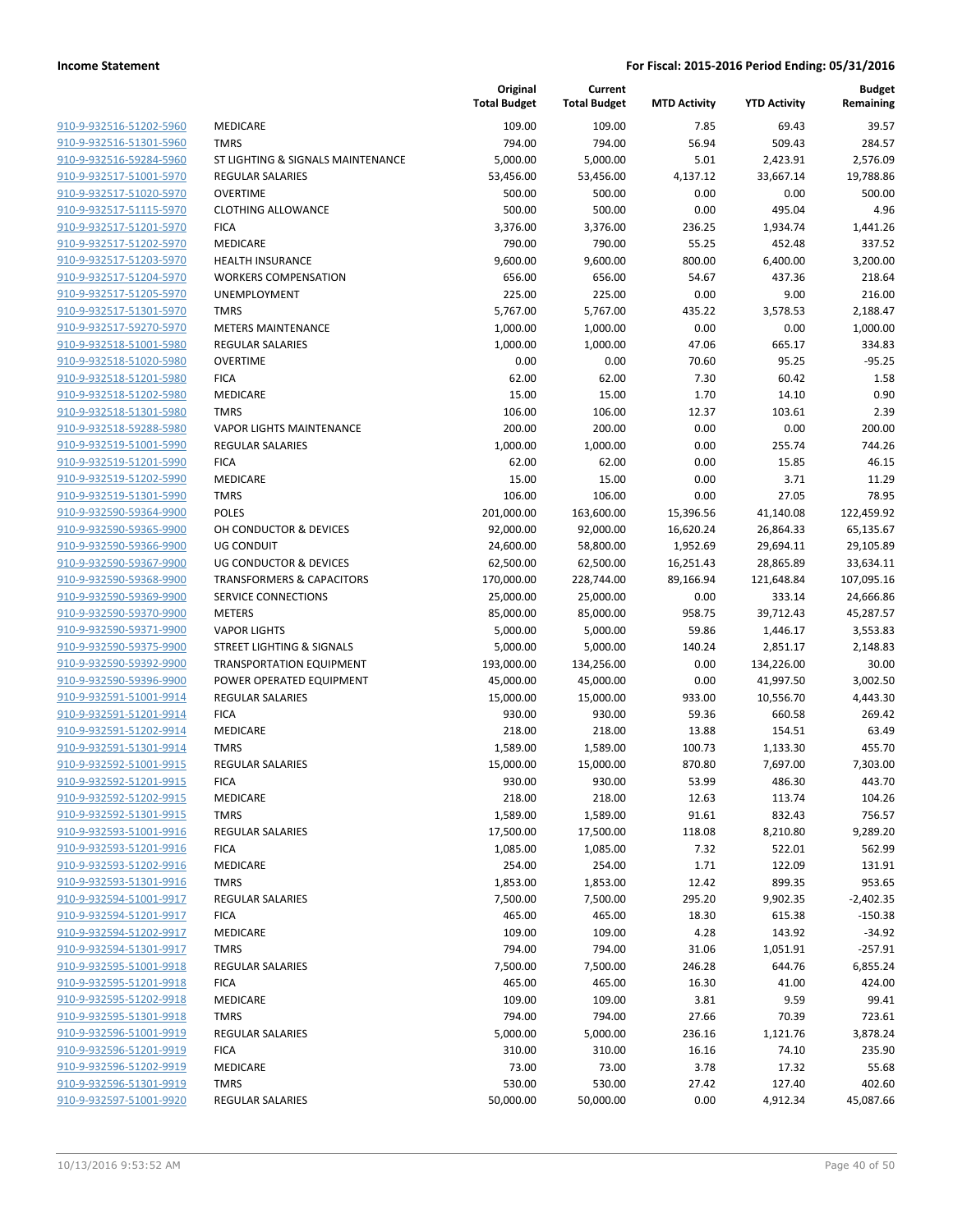|                                                    |                                                        |                       | Original<br><b>Total Budget</b> | Current<br><b>Total Budget</b> | <b>MTD Activity</b> | <b>YTD Activity</b>       | <b>Budget</b><br>Remaining |
|----------------------------------------------------|--------------------------------------------------------|-----------------------|---------------------------------|--------------------------------|---------------------|---------------------------|----------------------------|
| 910-9-932597-51201-9920                            | <b>FICA</b>                                            |                       | 3,100.00                        | 3,100.00                       | 0.00                | 296.72                    | 2,803.28                   |
| 910-9-932597-51202-9920                            | MEDICARE                                               |                       | 725.00                          | 725.00                         | 0.00                | 69.39                     | 655.61                     |
| 910-9-932597-51301-9920                            | <b>TMRS</b>                                            |                       | 5,295.00                        | 5,295.00                       | 0.00                | 532.82                    | 4,762.18                   |
| 910-9-932598-51001-9921                            | <b>REGULAR SALARIES</b>                                |                       | 1,000.00                        | 1,000.00                       | 0.00                | 59.04                     | 940.96                     |
| 910-9-932598-51201-9921                            | <b>FICA</b>                                            |                       | 62.00                           | 62.00                          | 0.00                | 3.66                      | 58.34                      |
| 910-9-932598-51202-9921                            | <b>MEDICARE</b>                                        |                       | 15.00                           | 15.00                          | 0.00                | 0.86                      | 14.14                      |
| 910-9-932598-51301-9921                            | <b>TMRS</b>                                            |                       | 106.00                          | 106.00                         | 0.00                | 6.38                      | 99.62                      |
| 910-9-932599-51001-9922                            | <b>REGULAR SALARIES</b>                                |                       | 1,000.00                        | 1,000.00                       | 0.00                | 0.00                      | 1,000.00                   |
| 910-9-932599-51201-9922                            | <b>FICA</b>                                            |                       | 62.00                           | 62.00                          | 0.00                | 0.00                      | 62.00                      |
| 910-9-932599-51202-9922                            | MEDICARE                                               |                       | 15.00                           | 15.00                          | 0.00                | 0.00                      | 15.00                      |
| 910-9-932599-51301-9922                            | <b>TMRS</b>                                            |                       | 106.00                          | 106.00                         | 0.00                | 0.00                      | 106.00                     |
| 910-9-970000-59701-9040                            | <b>BAD DEBT</b>                                        |                       | 100,000.00                      | 100,000.00                     | 0.00                | 0.00                      | 100,000.00                 |
| 910-9-970000-59703-4030                            | <b>DEPRECIATION EXPENSE</b>                            |                       | 2,800,000.00                    | 2,800,000.00                   | 0.00                | 0.00                      | 2,800,000.00               |
| 910-9-970000-59720-9705                            | <b>BANK FEES</b>                                       |                       | 10,000.00                       | 10,000.00                      | 615.97              | 14,955.18                 | $-4,955.18$                |
| 910-9-970000-59730-9250                            | <b>INVENTORY LOSS/GAIN</b>                             |                       | 5,000.00                        | 5,000.00                       | 0.00                | $-5,289.83$               | 10,289.83                  |
| 910-9-970000-59731-9250                            | <b>GASOLINE LOSSES/GAINS</b>                           |                       | 1,000.00                        | 1,000.00                       | 7.18                | 186.47                    | 813.53                     |
| 910-9-970000-59732-9250                            | FUEL OIL LOSSES/GAINS                                  |                       | 3,000.00                        | 3,000.00                       | 0.00                | 912.41                    | 2,087.59                   |
| 910-9-970000-59734-4210                            | ASSET DISPOSAL LOSSES/GAINS                            |                       | 1,000.00                        | 1,000.00                       | 0.00                | 0.00                      | 1,000.00                   |
| 910-9-970000-59750-9260                            | <b>ACCRUED PTO PAY</b>                                 |                       | 25,000.00                       | 25,000.00                      | 87.31               | 8,945.96                  | 16,054.04                  |
| 910-9-970000-59760-4390                            | PRIOR YEAR ADJUSTMENT                                  |                       | 100.00                          | 100.00                         | 0.00                | 0.00                      | 100.00                     |
| 910-9-970000-59770-9997                            | CONTINGENCY                                            |                       | 250,000.00                      | 12,700.00                      | 0.00                | 0.00                      | 12,700.00                  |
| 910-9-970000-59780-9240                            | PROPERTY INSURANCE                                     |                       | 185,000.00                      | 176,660.00                     | 0.00                | 168,527.46                | 8,132.54                   |
| 910-9-970000-59781-9250                            | <b>LIABILITY INSURANCE</b>                             |                       | 45,000.00                       | 44,500.00                      | 0.00                | 41,865.31                 | 2,634.69                   |
| 910-9-970000-59790-9970                            | CAPITALIZED                                            |                       | $-1,623,274.00$                 | $-1,623,274.00$                | 0.00                | 0.00                      | $-1,623,274.00$            |
| 910-9-980000-59841-4280                            | AMORTIZATION OF DISCOUNT                               |                       | $-41,286.00$                    | $-41,286.00$                   | 0.00                | 0.00                      | $-41,286.00$               |
| 910-9-990000-59901-9270                            | XFER to COG - FRANCHISE FEES                           |                       | 2,455,212.00                    | 2,455,212.00                   | 0.00                | 1,113,457.28              | 1,341,754.72               |
| 910-9-990000-59902-9200                            | XFER to COG- ADMIN EXPENSES                            |                       | 239,125.00                      | 239,125.00                     | 19,927.08           | 159,416.64                | 79,708.36                  |
| 910-9-990000-59903-4082                            | XFER to COG - PILOT                                    |                       | 309,488.00                      | 309,488.00                     | 0.00                | 309,555.86                | -67.86                     |
| 910-9-990000-59911-9999                            | XFER TO GEUS 911 - SAVINGS                             |                       | 0.00                            | 0.00                           | 0.00                | 2,800,000.00              | $-2,800,000.00$            |
| 910-9-990000-59912-9999                            | XFER TO 912 - DEBT SERVICE                             |                       | 3,840,000.00                    | 3,840,000.00                   | 320,000.00          | 2,560,000.00              | 1,280,000.00               |
| 910-9-990000-59926-9330                            | XFER to COG - GARAGE                                   |                       | 71,259.00                       | 71,259.00                      | 5,938.25            | 47,506.00                 | 23,753.00                  |
| 910-9-990000-59927-9200                            | XFER to COG - INSURANCE                                |                       | 19,158.00                       | 19,158.00                      | 1,596.58            | 12,772.64                 | 6,385.36                   |
| 910-9-990000-59928-9200                            | XFER to COG - IT                                       |                       | 49,198.00                       | 49,198.00                      | 4,099.83            | 32,798.64                 | 16,399.36                  |
| 910-9-990000-59930-9270                            | XFER to GBOD                                           |                       | 491,042.00                      | 491,042.00                     | 0.00                | 222,691.45                | 268,350.55                 |
|                                                    |                                                        | <b>Expense Total:</b> | 64,220,312.00                   | 64,220,312.00                  | 4,393,835.19        | 32,637,796.25             | 31,582,515.75              |
|                                                    | Fund: 910 - ELECTRIC OPERATING FUND Surplus (Deficit): |                       | 9,427.00                        | 9,427.00                       | $-513,439.17$       | -1,842,312.08             | 1,851,739.08               |
| Fund: 911 - ELECTRIC DEBT REDUCTION                |                                                        |                       |                                 |                                |                     |                           |                            |
| Revenue                                            | TRANSFER FROM 910 - GEUS ELECTRIC OP                   |                       | 0.00                            | 0.00                           |                     |                           |                            |
| 911-9-000000-49710-4990<br>911-9-000000-49801-4190 | <b>INTEREST INCOME</b>                                 |                       | 1,000.00                        | 1,000.00                       | 0.00<br>$-871.25$   | 2,800,000.00<br>$-575.25$ | -2,800,000.00<br>1,575.25  |
|                                                    |                                                        | <b>Revenue Total:</b> | 1,000.00                        | 1,000.00                       | $-871.25$           | 2,799,424.75              | -2,798,424.75              |
|                                                    |                                                        |                       |                                 |                                |                     |                           |                            |
|                                                    | Fund: 911 - ELECTRIC DEBT REDUCTION Total:             |                       | 1,000.00                        | 1,000.00                       | $-871.25$           | 2,799,424.75              | -2,798,424.75              |
| Fund: 912 - ELECTRIC DEBT SERVICE                  |                                                        |                       |                                 |                                |                     |                           |                            |
| Revenue                                            |                                                        |                       |                                 |                                |                     |                           |                            |
| 912-9-000000-49710-4999                            | TRANFSER FROM GEUS 910 - ELECTRIC OP                   |                       | 3,840,000.00                    | 3,840,000.00                   | 320,000.00          | 2,560,000.00              | 1,280,000.00               |
|                                                    |                                                        | <b>Revenue Total:</b> | 3,840,000.00                    | 3,840,000.00                   | 320,000.00          | 2,560,000.00              | 1,280,000.00               |
| <b>Expense</b>                                     |                                                        |                       |                                 |                                |                     |                           |                            |
| 912-9-980000-59801-9800                            | PAYING AGENT FEES                                      |                       | 1,000.00                        | 1,000.00                       | 0.00                | 400.00                    | 600.00                     |
| 912-9-980000-59810-9800                            | ARBITRAGE                                              |                       | 3,000.00                        | 3,000.00                       | 0.00                | 2,800.00                  | 200.00                     |
| 912-9-980000-59811-9800                            | CONTINUING DISCLOSURE                                  |                       | 1,000.00                        | 1,000.00                       | 0.00                | 1,000.00                  | 0.00                       |
| 912-9-980000-59820-9800                            | <b>SURETY BOND</b>                                     |                       | 700.00                          | 700.00                         | 0.00                | 700.00                    | 0.00                       |
| 912-9-980000-59852-9800                            | PRINCIPAL 2008 ISSUE                                   |                       | 455,000.00                      | 455,000.00                     | 0.00                | 455,000.00                | 0.00                       |
| 912-9-980000-59853-4270                            | INTEREST 2008 ISSUE                                    |                       | 697,515.00                      | 697,515.00                     | 0.00                | 357,956.26                | 339,558.74                 |
| 912-9-980000-59857-4270                            | INTEREST 2010 ISSUE                                    |                       | 2,585,790.00                    | 2,585,790.00                   | 0.00                | 1,292,895.00              | 1,292,895.00               |
| 912-9-980000-59859-4270                            | Interest on 2015 Tax Exempt                            |                       | 37,311.00                       | 37,311.00                      | 0.00                | 16,388.79                 | 20,922.21                  |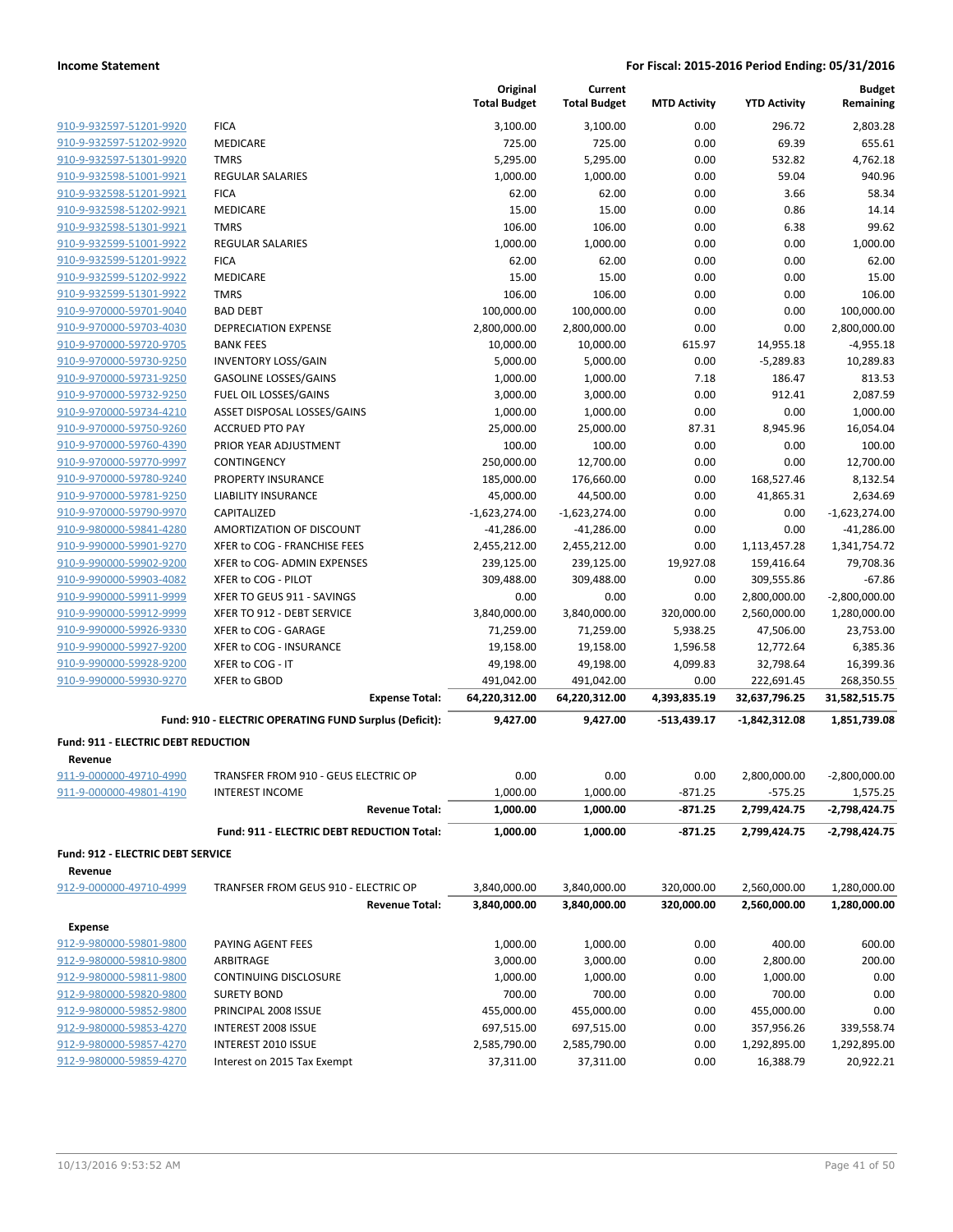|                                        |                                                                         | Original<br><b>Total Budget</b> | Current<br><b>Total Budget</b> | <b>MTD Activity</b> | <b>YTD Activity</b>       | <b>Budget</b><br>Remaining  |
|----------------------------------------|-------------------------------------------------------------------------|---------------------------------|--------------------------------|---------------------|---------------------------|-----------------------------|
| 912-9-980000-59861-4270                | Interest on 2015 Taxable                                                | 19,022.00                       | 19,022.00                      | 0.00                | 8,355.35                  | 10,666.65                   |
|                                        | <b>Expense Total:</b>                                                   | 3,800,338.00                    | 3,800,338.00                   | 0.00                | 2,135,495.40              | 1,664,842.60                |
|                                        | Fund: 912 - ELECTRIC DEBT SERVICE Surplus (Deficit):                    | 39,662.00                       | 39,662.00                      | 320,000.00          | 424,504.60                | -384,842.60                 |
| Fund: 913 - ELECTRIC CONSTRUCTION FUND |                                                                         |                                 |                                |                     |                           |                             |
| Revenue<br>913-9-000000-49801-4190     | <b>INTEREST INCOME</b>                                                  | 400.00                          | 400.00                         | $-29.07$            | 92.52                     | 307.48                      |
|                                        | <b>Revenue Total:</b>                                                   | 400.00                          | 400.00                         | -29.07              | 92.52                     | 307.48                      |
|                                        | Fund: 913 - ELECTRIC CONSTRUCTION FUND Total:                           | 400.00                          | 400.00                         | $-29.07$            | 92.52                     | 307.48                      |
| Fund: 950 - CABLE / INTERNET           |                                                                         |                                 |                                |                     |                           |                             |
| Revenue                                |                                                                         |                                 |                                |                     |                           |                             |
| 950-9-000000-48001-3950                | <b>CABLE REVENUES</b>                                                   | 2,814,901.00                    | 2,814,901.00                   | 223,099.42          | 1,794,211.29              | 1,020,689.71                |
| 950-9-000000-48002-3950                | MOVIE PAY-PER-VIEW                                                      | 0.00                            | 0.00                           | 0.00                | 80.21                     | $-80.21$                    |
| 950-9-000000-48003-3950                | SET-TOP                                                                 | 207,647.00                      | 207,647.00                     | 14,647.44           | 120,254.03                | 87,392.97                   |
| 950-9-000000-48030-3950                | <b>CONTRACT CHANNELS</b>                                                | 9,600.00                        | 9,600.00                       | 800.00              | 6,400.00                  | 3,200.00                    |
| 950-9-000000-48040-3950                | <b>BROADCASTS</b>                                                       | 1,800.00                        | 1,800.00                       | 0.00                | $-375.00$                 | 2,175.00                    |
| 950-9-000000-48101-3950                | <b>INTERNET REVENUES</b>                                                | 2,578,940.00                    | 2,578,940.00                   | 206,158.07          | 1,630,859.62              | 948,080.38                  |
| 950-9-000000-48102-3950                | COLOCATION                                                              | 19,920.00                       | 19,920.00                      | 0.00                | 0.00                      | 19,920.00                   |
| 950-9-000000-48111-3950                | <b>WIFI REVENUES</b>                                                    | 50.00                           | 50.00                          | 0.00                | 0.00                      | 50.00                       |
| 950-9-000000-48201-3950                | LATE CHARGES                                                            | 75,000.00                       | 75,000.00                      | 5,829.64            | 48,232.89                 | 26,767.11                   |
| 950-9-000000-48202-3950                | <b>SERVICE CHARGES</b>                                                  | 55,000.00                       | 55,000.00                      | 4,503.01            | 39,615.06                 | 15,384.94                   |
| 950-9-000000-48203-3950                | LOST/DAMAGED EQUIPMENT                                                  | 50,000.00                       | 50,000.00                      | 5,250.00            | 20,463.31                 | 29,536.69                   |
| 950-9-000000-48301-3950                | <b>TRANSFER TO COG</b>                                                  | 290,643.00                      | 290,643.00                     | 22,648.28           | 177,106.62                | 113,536.38                  |
| 950-9-000000-48307-3950                | <b>TRANSFER TO GBOD</b>                                                 | 58,129.00                       | 58,129.00                      | 4,530.33            | 35,405.36                 | 22,723.64                   |
| 950-9-000000-48419-3950                | <b>CHANNEL 19</b>                                                       | 0.00                            | 0.00                           | $-293.07$           | $-293.07$                 | 293.07                      |
| 950-9-000000-48434-3950                | <b>CHANNEL 34</b>                                                       | 4,000.00                        | 4,000.00                       | 300.00              | 1,682.16                  | 2,317.84                    |
| 950-9-000000-48488-3950                | AD INSERTIONS                                                           | 60,000.00                       | 60,000.00                      | 8,988.44            | 35,843.39                 | 24,156.61                   |
| 950-9-000000-48498-3950                | PRODUCTION REVENUES                                                     | 70.00                           | 70.00                          | 0.00                | $-40.00$                  | 110.00                      |
| 950-9-000000-48501-3950                | <b>CUSTOMER AID TO CONSTRUCTION</b>                                     | 50.00                           | 50.00                          | 0.00                | 106,879.34                | $-106,829.34$               |
| 950-9-000000-48502-3950                | OTHER REIMBURSEMENTS                                                    | 1,000.00                        | 1,000.00                       | 0.00                | $-1,634.56$               | 2,634.56                    |
| 950-9-000000-48503-3950                | FIBER MAINTENANCE FEES                                                  | 2,772.00                        | 2,772.00                       | 0.00                | 0.00                      | 2,772.00                    |
| 950-9-000000-48801-4190                | <b>INTEREST INCOME</b>                                                  | 4,000.00                        | 4,000.00                       | $-177.03$           | 1,822.39                  | 2,177.61                    |
| 950-9-000000-48991-3950                | <b>GEUS ELECTRIC PAYMENT FOR INTERNET</b>                               | 13,596.00                       | 13,596.00                      | 0.00                | 37,980.00                 | $-24,384.00$                |
|                                        | GEUS ELECTRIC PAYMENT FOR PUBLIC SVC                                    |                                 |                                |                     |                           |                             |
| 950-9-000000-48993-3950                |                                                                         | 15,000.00                       | 15,000.00                      | 0.00                | 15,000.00                 | 0.00                        |
| 950-9-000000-48994-3950                | LEASE OF DARK FIBER                                                     | 206,520.00                      | 206,520.00                     | 0.00                | 206,520.00                | 0.00                        |
| 950-9-000000-48995-3950                | <b>COLOCATION FOR SCADA &amp; PHONE SYSTEM</b><br><b>Revenue Total:</b> | 9,979.00<br>6,478,617.00        | 9,979.00<br>6,478,617.00       | 0.00<br>496,284.53  | 19,958.00<br>4,295,971.04 | $-9,979.00$<br>2,182,645.96 |
| Expense                                |                                                                         |                                 |                                |                     |                           |                             |
| 950-9-951050-51001-8500                | <b>REGULAR SALARIES</b>                                                 | 56,851.00                       | 56,851.00                      | 4,334.72            | 36,832.65                 | 20,018.35                   |
| 950-9-951050-51115-8500                |                                                                         |                                 |                                |                     |                           | 40.59                       |
| 950-9-951050-51116-8500                | <b>CLOTHING ALLOWANCE</b><br>CAR ALLOWANCE                              | 160.00<br>975.00                | 160.00<br>975.00               | 0.00<br>75.00       | 119.41<br>637.50          | 337.50                      |
|                                        |                                                                         |                                 |                                | 24.00               | 204.00                    |                             |
| 950-9-951050-51117-8500                | CELL PHONE ALLOWANCE                                                    | 312.00                          | 312.00                         |                     |                           | 108.00                      |
| 950-9-951050-51201-8500                | <b>FICA</b>                                                             | 3,615.00                        | 3,615.00                       | 246.26              | 2,113.13                  | 1,501.87                    |
| 950-9-951050-51202-8500                | MEDICARE                                                                | 845.00                          | 845.00                         | 57.60               | 494.24                    | 350.76                      |
| 950-9-951050-51203-8500                | HEALTH INSURANCE                                                        | 5,760.00                        | 5,760.00                       | 480.00              | 3,840.00                  | 1,920.00                    |
| 950-9-951050-51204-8500                | <b>WORKERS COMPENSATION</b>                                             | 487.00                          | 487.00                         | 40.58               | 324.64                    | 162.36                      |
| 950-9-951050-51205-8500                | <b>UNEMPLOYMENT</b>                                                     | 135.00                          | 135.00                         | 0.00                | 5.96                      | 129.04                      |
| 950-9-951050-51301-8500                | <b>TMRS</b>                                                             | 6,173.00                        | 6,173.00                       | 474.32              | 4,083.31                  | 2,089.69                    |
| 950-9-951050-59110-8500                | <b>GEUS OPERATIONS</b>                                                  | 89,800.00                       | 89,800.00                      | 2,844.09            | 44,375.71                 | 45,424.29                   |
| 950-9-951050-59141-8500                | UTILITY BILLS                                                           | 72,500.00                       | 72,500.00                      | 5,477.51            | 46,146.96                 | 26,353.04                   |
| 950-9-951050-59191-8500                | POLE USE                                                                | 18,800.00                       | 18,800.00                      | 0.00                | 18,800.00                 | 0.00                        |
| 950-9-951051-51001-8510                | REGULAR SALARIES                                                        | 58,822.00                       | 58,822.00                      | 4,586.18            | 35,437.74                 | 23,384.26                   |
| 950-9-951051-51020-8510                | <b>OVERTIME</b>                                                         | 5,700.00                        | 5,700.00                       | 83.60               | 4,065.10                  | 1,634.90                    |
| 950-9-951051-51117-8510                | <b>CELL PHONE ALLOWANCE</b>                                             | 432.00                          | 432.00                         | 33.22               | 249.15                    | 182.85                      |
| 950-9-951051-51201-8510                | <b>FICA</b>                                                             | 4,027.00                        | 4,027.00                       | 288.12              | 2,436.95                  | 1,590.05                    |
| 950-9-951051-51202-8510                | MEDICARE                                                                | 942.00                          | 942.00                         | 67.39               | 569.94                    | 372.06                      |
| 950-9-951051-51203-8510                | <b>HEALTH INSURANCE</b>                                                 | 19,200.00                       | 19,200.00                      | 1,600.00            | 12,800.00                 | 6,400.00                    |
| 950-9-951051-51204-8510                | <b>WORKERS COMPENSATION</b>                                             | 552.00                          | 552.00                         | 46.00               | 368.00                    | 184.00                      |
| 950-9-951051-51205-8510                | UNEMPLOYMENT                                                            | 450.00                          | 450.00                         | 0.45                | 22.11                     | 427.89                      |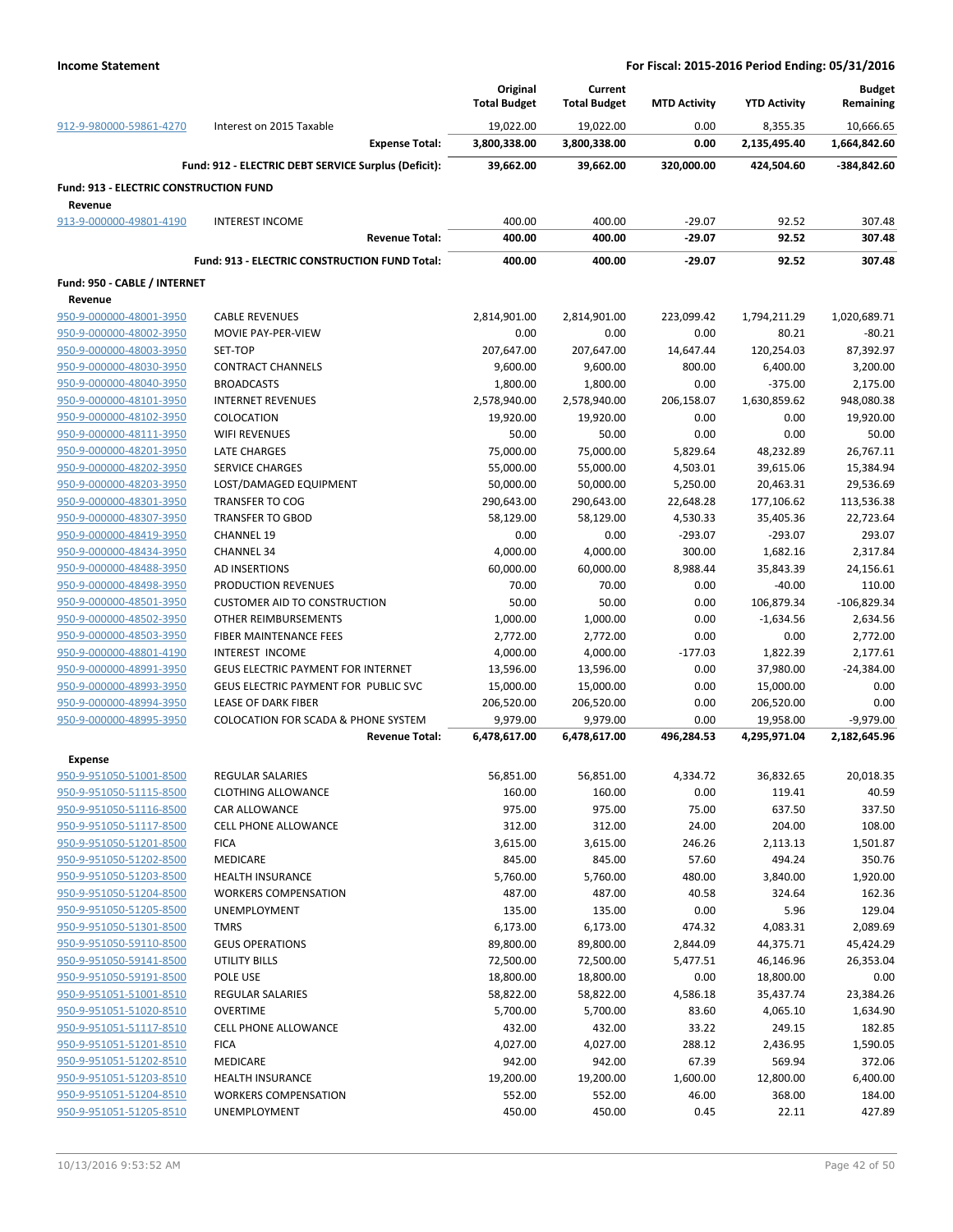|                                                    |                                                | Original<br><b>Total Budget</b> | Current<br><b>Total Budget</b> | <b>MTD Activity</b> | <b>YTD Activity</b> | <b>Budget</b><br>Remaining |
|----------------------------------------------------|------------------------------------------------|---------------------------------|--------------------------------|---------------------|---------------------|----------------------------|
| 950-9-951051-51301-8510                            | <b>TMRS</b>                                    | 6,878.00                        | 6,878.00                       | 494.76              | 4,227.66            | 2,650.34                   |
| 950-9-951051-59110-8510                            | <b>GEUS OPERATIONS</b>                         | 15,600.00                       | 15,600.00                      | 291.55              | 5,491.41            | 10,108.59                  |
| 950-9-951051-59151-8510                            | <b>BASIC PROGRAM EXPENSE</b>                   | 2,471,765.00                    | 2,471,765.00                   | 214,029.64          | 1,461,540.56        | 1,010,224.44               |
| 950-9-951051-59152-8510                            | PREMIUM PROGRAM EXPENSE                        | 93,659.00                       | 123,659.00                     | 10,557.83           | 72,988.79           | 50,670.21                  |
| 950-9-951051-59154-8510                            | <b>TIVO Fees</b>                               | 35,343.00                       | 35,343.00                      | 4,136.26            | 23,163.01           | 12,179.99                  |
| 950-9-951051-59155-8510                            | OTHER PROGRAM EXPENSE                          | 7,500.00                        | 7,500.00                       | 0.00                | 3,717.32            | 3,782.68                   |
| 950-9-951052-51001-8520                            | REGULAR SALARIES                               | 58,169.00                       | 58,169.00                      | 4,428.80            | 37,644.80           | 20,524.20                  |
| 950-9-951052-51115-8520                            | <b>CLOTHING ALLOWANCE</b>                      | 100.00                          | 100.00                         | 0.00                | 119.41              | $-19.41$                   |
| 950-9-951052-51116-8520                            | <b>CAR ALLOWANCE</b>                           | 975.00                          | 975.00                         | 75.00               | 637.50              | 337.50                     |
| 950-9-951052-51117-8520                            | <b>CELL PHONE ALLOWANCE</b>                    | 408.00                          | 408.00                         | 31.36               | 266.56              | 141.44                     |
| 950-9-951052-51201-8520                            | <b>FICA</b>                                    | 3,698.00                        | 3,698.00                       | 276.52              | 2,354.69            | 1,343.31                   |
| 950-9-951052-51202-8520                            | <b>MEDICARE</b>                                | 865.00                          | 865.00                         | 64.68               | 550.77              | 314.23                     |
| 950-9-951052-51203-8520                            | <b>HEALTH INSURANCE</b>                        | 6,720.00                        | 6,720.00                       | 560.00              | 4,480.00            | 2,240.00                   |
| 950-9-951052-51204-8520                            | <b>WORKERS COMPENSATION</b>                    | 491.00                          | 491.00                         | 40.92               | 327.36              | 163.64                     |
| 950-9-951052-51205-8520                            | UNEMPLOYMENT                                   | 158.00                          | 158.00                         | 0.00                | 5.42                | 152.58                     |
| 950-9-951052-51301-8520                            | <b>TMRS</b>                                    | 6,317.00                        | 6,317.00                       | 469.22              | 4,040.89            | 2,276.11                   |
| 950-9-951052-59110-8520                            | <b>GEUS OPERATIONS</b>                         | 111,100.00                      | 111,100.00                     | 4,302.86            | 39,952.64           | 71,147.36                  |
| 950-9-951052-59150-8520                            | <b>ISP SERVICE EXPENSE</b>                     | 693,520.00                      | 693,520.00                     | 22,594.30           | 432,741.04          | 260,778.96                 |
| 950-9-951053-51001-8530                            | <b>REGULAR SALARIES</b>                        | 44,678.00                       | 44,678.00                      | 3,385.10            | 28,807.80           | 15,870.20                  |
| 950-9-951053-51020-8530                            | <b>OVERTIME</b>                                | 250.00                          | 250.00                         | 72.20               | 962.29              | $-712.29$                  |
| 950-9-951053-51117-8530                            | <b>CELL PHONE ALLOWANCE</b>                    | 432.00                          | 432.00                         | 33.22               | 282.37              | 149.63                     |
| 950-9-951053-51201-8530                            | <b>FICA</b>                                    | 2,812.00                        | 2,812.00                       | 215.99              | 1,859.87            | 952.13                     |
| 950-9-951053-51202-8530                            | <b>MEDICARE</b>                                | 658.00                          | 658.00                         | 50.52               | 434.97              | 223.03                     |
| 950-9-951053-51203-8530                            | <b>HEALTH INSURANCE</b>                        | 9,600.00                        | 9,600.00                       | 800.00              | 6,400.00            | 3,200.00                   |
| 950-9-951053-51204-8530                            | <b>WORKERS COMPENSATION</b>                    | 419.00                          | 419.00                         | 34.92               | 279.36              | 139.64                     |
| 950-9-951053-51205-8530                            | UNEMPLOYMENT                                   | 225.00                          | 225.00                         | 0.00                | 9.00                | 216.00                     |
| 950-9-951053-51301-8530                            | <b>TMRS</b>                                    | 4,803.00                        | 4,803.00                       | 367.20              | 3,197.59            | 1,605.41                   |
| 950-9-951053-59110-8530                            | <b>GEUS OPERATIONS</b>                         | 5,500.00                        | 5,500.00                       | 15.53               | 1,526.39            | 3,973.61                   |
| 950-9-951053-59160-8530                            | ADVERTISING                                    | 28,200.00                       | 28,200.00                      | 15.57               | 11,673.74           | 16,526.26                  |
| 950-9-951053-59164-8530                            | <b>CONSUMER INFORMATION</b>                    | 7,500.00                        | 7,500.00                       | 0.00                | 0.00                | 7,500.00                   |
| 950-9-951054-51001-8540<br>950-9-951054-51020-8540 | REGULAR SALARIES                               | 147,742.00                      | 147,742.00                     | 11,534.65           | 91,005.14           | 56,736.86                  |
| 950-9-951054-51117-8540                            | <b>OVERTIME</b><br><b>CELL PHONE ALLOWANCE</b> | 4,000.00                        | 4,000.00                       | 316.84<br>16.62     | 1,487.02<br>141.27  | 2,512.98<br>74.73          |
| 950-9-951054-51201-8540                            | <b>FICA</b>                                    | 216.00<br>9,421.00              | 216.00<br>9,421.00             | 713.55              | 5,490.15            | 3,930.85                   |
| 950-9-951054-51202-8540                            | MEDICARE                                       | 2,203.00                        | 2,203.00                       | 166.88              | 1,283.98            | 919.02                     |
| 950-9-951054-51203-8540                            | <b>HEALTH INSURANCE</b>                        | 43,200.00                       | 43,200.00                      | 3,600.00            | 28,800.00           | 14,400.00                  |
| 950-9-951054-51204-8540                            | <b>WORKERS COMPENSATION</b>                    | 383.00                          | 383.00                         | 31.92               | 255.36              | 127.64                     |
| 950-9-951054-51205-8540                            | <b>UNEMPLOYMENT</b>                            | 1,013.00                        | 1,013.00                       | 3.36                | 39.37               | 973.63                     |
| 950-9-951054-51301-8540                            | <b>TMRS</b>                                    | 16,092.00                       | 16,092.00                      | 1,248.52            | 9,871.33            | 6,220.67                   |
| 950-9-951054-59110-8540                            | <b>GEUS OPERATIONS</b>                         | 19,000.00                       | 19,000.00                      | 357.83              | 9,713.01            | 9,286.99                   |
| 950-9-951055-51001-8550                            | REGULAR SALARIES                               | 131,602.00                      | 131,602.00                     | 7,918.91            | 68,410.48           | 63,191.52                  |
| 950-9-951055-51020-8550                            | <b>OVERTIME</b>                                | 3,000.00                        | 3,000.00                       | 169.07              | 1,868.46            | 1,131.54                   |
| 950-9-951055-51115-8550                            | <b>CLOTHING ALLOWANCE</b>                      | 50.00                           | 50.00                          | 0.00                | 41.24               | 8.76                       |
| 950-9-951055-51117-8550                            | <b>CELL PHONE ALLOWANCE</b>                    | 657.00                          | 657.00                         | 58.36               | 461.19              | 195.81                     |
| 950-9-951055-51201-8550                            | <b>FICA</b>                                    | 8,055.00                        | 8,055.00                       | 505.07              | 4,079.42            | 3,975.58                   |
| 950-9-951055-51202-8550                            | MEDICARE                                       | 1,962.00                        | 1,962.00                       | 118.12              | 1,027.06            | 934.94                     |
| 950-9-951055-51203-8550                            | HEALTH INSURANCE                               | 19,680.00                       | 19,680.00                      | 1,640.00            | 13,120.00           | 6,560.00                   |
| 950-9-951055-51204-8550                            | <b>WORKERS COMPENSATION</b>                    | 749.00                          | 749.00                         | 62.42               | 499.36              | 249.64                     |
| 950-9-951055-51205-8550                            | <b>UNEMPLOYMENT</b>                            | 461.00                          | 461.00                         | 0.07                | 14.50               | 446.50                     |
| 950-9-951055-51301-8550                            | <b>TMRS</b>                                    | 14,330.00                       | 14,330.00                      | 857.00              | 7,534.93            | 6,795.07                   |
| 950-9-951055-59110-8550                            | <b>GEUS OPERATIONS</b>                         | 20,800.00                       | 20,800.00                      | 446.26              | 4,861.90            | 15,938.10                  |
| 950-9-951055-59112-8550                            | SAFETY                                         | 5,400.00                        | 5,400.00                       | 157.12              | 157.12              | 5,242.88                   |
| 950-9-951055-59156-8550                            | <b>APARTMENT C/I FACILITIES</b>                | 1,000.00                        | 1,000.00                       | 0.00                | 0.00                | 1,000.00                   |
| 950-9-951055-59158-8550                            | C/I BILLING                                    | 54,000.00                       | 54,000.00                      | 0.00                | 40,843.50           | 13,156.50                  |
| 950-9-951060-51001-8600                            | REGULAR SALARIES                               | 175,237.00                      | 175,237.00                     | 10,806.05           | 94,291.30           | 80,945.70                  |
| 950-9-951060-51011-8600                            | PART TIME TEMPORARY                            | 16,276.00                       | 16,276.00                      | 0.00                | 0.00                | 16,276.00                  |
| 950-9-951060-51020-8600                            | <b>OVERTIME</b>                                | 8,600.00                        | 8,600.00                       | 412.49              | 4,709.38            | 3,890.62                   |
| 950-9-951060-51102-8600                            | <b>BILINGUAL PAY</b>                           | 550.00                          | 550.00                         | 0.00                | 0.00                | 550.00                     |
| 950-9-951060-51115-8600                            | <b>CLOTHING ALLOWANCE</b>                      | 1,500.00                        | 1,500.00                       | 0.00                | 1,412.00            | 88.00                      |
|                                                    |                                                |                                 |                                |                     |                     |                            |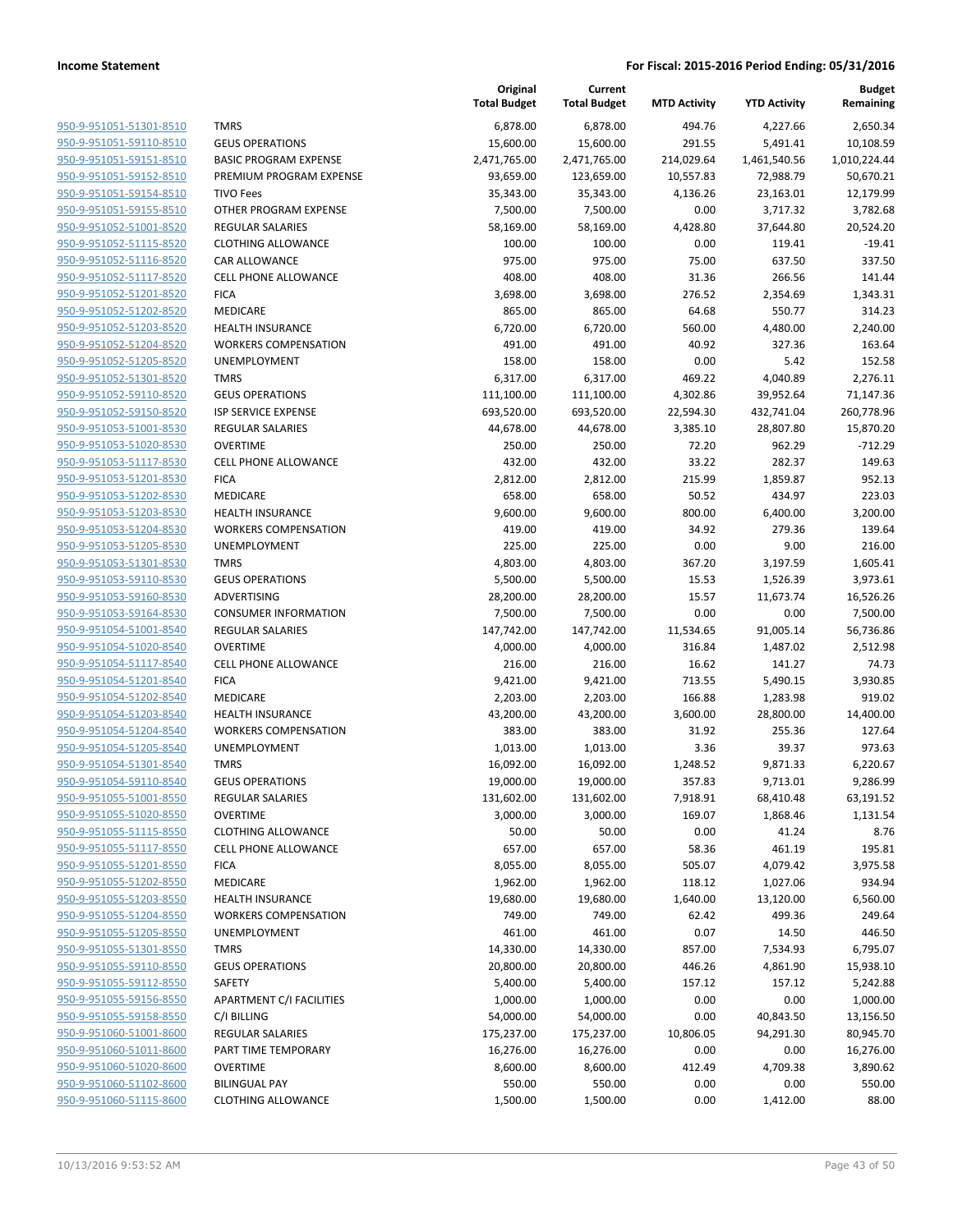| 950-9-951060-51116-8600        |
|--------------------------------|
| 950-9-951060-51117-8600        |
| 950-9-951060-51201-8600        |
| <u>950-9-951060-51202-8600</u> |
| 950-9-951060-51203-8600        |
| 950-9-951060-51204-8600        |
| 950-9-951060-51205-8600        |
| 950-9-951060-51301-8600        |
| <u>950-9-951060-59201-8600</u> |
| 950-9-951060-59205-8600        |
| 950-9-951060-59231-8600        |
| 950-9-951060-59235-8600        |
| 950-9-951061-51001-8610        |
| <u>950-9-951061-51011-8610</u> |
| 950-9-951061-51020-8610        |
| 950-9-951061-51115-8610        |
| 950-9-951061-51116-8610        |
| 950-9-951061-51117-8610        |
| <u>950-9-951061-51201-8610</u> |
| 950-9-951061-51202-8610        |
| 950-9-951061-51203-8610        |
| 950-9-951061-51204-8610        |
| 950-9-951061-51205-8610        |
| 950-9-951061-51301-8610        |
| 950-9-951061-59205-8610        |
| 950-9-951061-59233-8610        |
| 950-9-951090-59510-9900        |
| 950-9-951090-59511-9900        |
| <u>950-9-951090-59512-9900</u> |
| 950-9-951090-59513-9900        |
| 950-9-951090-59514-9900        |
| 950-9-951090-59522-9900        |
| 950-9-951090-59592-9900        |
| <u>950-9-951091-51001-9958</u> |
| 950-9-951091-51020-9958        |
| 950-9-951091-51102-9958        |
| 950-9-951091-51201-9958        |
| 950-9-951091-51202-9958        |
| <u>950-9-951091-51301-9958</u> |
| 950-9-970000-59701-9040        |
| 950-9-970000-59703-4030        |
| 950-9-970000-59720-9705        |
| 950-9-970000-59730-9250        |
| 950-9-970000-59734-4210        |
| 950-9-970000-59750-9260        |
| 950-9-970000-59770-9970        |
| 950-9-970000-59780-9240        |
| 950-9-970000-59781-9250        |
| <u>950-9-970000-59790-9970</u> |
| 950-9-990000-59901-9270        |
| 950-9-990000-59902-9200        |
| 950-9-990000-59903-4082        |
| 950-9-990000-59926-9330        |
| 950-9-990000-59927-9200        |
| 950-9-990000-59928-9200        |
| 950-9-990000-59930-9270        |
| 950-9-990000-59954-8559        |
|                                |

|                         |                                       | Original<br><b>Total Budget</b> | Current<br><b>Total Budget</b> | <b>MTD Activity</b> | <b>YTD Activity</b> | <b>Budget</b><br>Remaining |
|-------------------------|---------------------------------------|---------------------------------|--------------------------------|---------------------|---------------------|----------------------------|
| 950-9-951060-51116-8600 | <b>CAR ALLOWANCE</b>                  | 975.00                          | 975.00                         | 75.00               | 637.50              | 337.50                     |
| 950-9-951060-51117-8600 | <b>CELL PHONE ALLOWANCE</b>           | 1,728.00                        | 1,728.00                       | 90.54               | 800.42              | 927.58                     |
| 950-9-951060-51201-8600 | <b>FICA</b>                           | 12,702.00                       | 12,702.00                      | 644.80              | 5,725.52            | 6,976.48                   |
| 950-9-951060-51202-8600 | MEDICARE                              | 2,971.00                        | 2,971.00                       | 150.80              | 1,339.04            | 1,631.96                   |
| 950-9-951060-51203-8600 | <b>HEALTH INSURANCE</b>               | 38,400.00                       | 38,400.00                      | 3,200.00            | 25,600.00           | 12,800.00                  |
| 950-9-951060-51204-8600 | <b>WORKERS COMPENSATION</b>           | 1,775.00                        | 1,775.00                       | 147.92              | 1,183.36            | 591.64                     |
| 950-9-951060-51205-8600 | UNEMPLOYMENT                          | 900.00                          | 900.00                         | 0.54                | 27.49               | 872.51                     |
| 950-9-951060-51301-8600 | <b>TMRS</b>                           | 19,972.00                       | 19,972.00                      | 1,148.21            | 10,289.40           | 9,682.60                   |
| 950-9-951060-59201-8600 | <b>BUILDINGS MAINTNANCE</b>           | 29,000.00                       | 19,400.00                      | 750.00              | 2,250.00            | 17,150.00                  |
| 950-9-951060-59205-8600 | <b>EQUIPMENT MAINTENANCE</b>          | 31,250.00                       | 31,250.00                      | 47.36               | 5,884.72            | 25,365.28                  |
| 950-9-951060-59231-8600 | <b>CABLE PLANT MAINTENANCE</b>        | 75,000.00                       | 75,000.00                      | 1,064.60            | 9,220.65            | 65,779.35                  |
| 950-9-951060-59235-8600 | FIBER OPTICS PLANT MAINTENANCE        | 45,000.00                       | 45,000.00                      | 0.00                | 8,868.40            | 36,131.60                  |
| 950-9-951061-51001-8610 | REGULAR SALARIES                      | 175,237.00                      | 175,237.00                     | 17,927.12           | 149,506.91          | 25,730.09                  |
| 950-9-951061-51011-8610 | PART TIME TEMPORARY                   | 16,276.00                       | 16,276.00                      | 0.00                | 0.00                | 16,276.00                  |
| 950-9-951061-51020-8610 | <b>OVERTIME</b>                       | 12,000.00                       | 12,000.00                      | 1,146.16            | 9,640.19            | 2,359.81                   |
| 950-9-951061-51115-8610 | <b>CLOTHING ALLOWANCE</b>             | 1,650.00                        | 1,650.00                       | 0.00                | 1,865.75            | $-215.75$                  |
| 950-9-951061-51116-8610 | <b>CAR ALLOWANCE</b>                  | 975.00                          | 975.00                         | 75.00               | 637.50              | 337.50                     |
| 950-9-951061-51117-8610 | CELL PHONE ALLOWANCE                  | 1,728.00                        | 1,728.00                       | 175.22              | 1,458.60            | 269.40                     |
| 950-9-951061-51201-8610 | <b>FICA</b>                           | 12,888.00                       | 12,888.00                      | 1,154.76            | 9,704.78            | 3,183.22                   |
| 950-9-951061-51202-8610 | MEDICARE                              | 3,022.00                        | 3,022.00                       | 270.06              | 2,269.66            | 752.34                     |
| 950-9-951061-51203-8610 | <b>HEALTH INSURANCE</b>               | 38,400.00                       | 38,400.00                      | 3,200.00            | 25,600.00           | 12,800.00                  |
| 950-9-951061-51204-8610 | <b>WORKERS COMPENSATION</b>           | 1,775.00                        | 1,775.00                       | 147.92              | 1,183.36            | 591.64                     |
| 950-9-951061-51205-8610 | UNEMPLOYMENT                          | 900.00                          | 900.00                         | 0.54                | 56.70               | 843.30                     |
| 950-9-951061-51301-8610 | <b>TMRS</b>                           | 20,290.00                       | 20,290.00                      | 1,967.66            | 16,652.51           | 3,637.49                   |
| 950-9-951061-59205-8610 | <b>EQUIPMENT MAINTENANCE</b>          | 2,500.00                        | 2,500.00                       | 0.00                | 0.00                | 2,500.00                   |
| 950-9-951061-59233-8610 | <b>INTERNET PLANT MAINTENANCE</b>     | 9,000.00                        | 9,000.00                       | 0.00                | 3,303.72            | 5,696.28                   |
| 950-9-951090-59510-9900 | HEADEND, TRUNK & DISTRIBUTION SYSTEM  | 100,000.00                      | 100,000.00                     | 148,530.01          | 231,885.33          | $-131,885.33$              |
| 950-9-951090-59511-9900 | <b>HEADEND EQUIPMENT</b>              | 100,000.00                      | 100,000.00                     | 6,284.73            | 48,639.73           | 51,360.27                  |
| 950-9-951090-59512-9900 | <b>DROPS</b>                          | 100,000.00                      | 100,000.00                     | 6,335.97            | 48,470.28           | 51,529.72                  |
| 950-9-951090-59513-9900 | <b>CUSTOMER PREMISES EQUIPMENT</b>    | 50,000.00                       | 50,000.00                      | 0.00                | 9,574.82            | 40,425.18                  |
| 950-9-951090-59514-9900 | PRODUCTION EQUIPMENT                  | 0.00                            | 9,600.00                       | 0.00                | 9,586.93            | 13.07                      |
| 950-9-951090-59522-9900 | INTERNET CUSTOMER INTERFACE EQUIPMENT | 40,000.00                       | 40,000.00                      | 0.00                | 19,876.38           | 20,123.62                  |
| 950-9-951090-59592-9900 | <b>TRANSPORTATION EQUIPMENT</b>       | 30,000.00                       | 30,000.00                      | 0.00                | 21,904.00           | 8,096.00                   |
| 950-9-951091-51001-9958 | REGULAR SALARIES                      | 27,587.00                       | 27,587.00                      | 2,220.21            | 18,389.44           | 9,197.56                   |
| 950-9-951091-51020-9958 | <b>OVERTIME</b>                       | 3,000.00                        | 3,000.00                       | 210.57              | 1,746.36            | 1,253.64                   |
| 950-9-951091-51102-9958 | <b>BILINGUAL PAY</b>                  | 100.00                          | 100.00                         | 0.00                | 0.00                | 100.00                     |
| 950-9-951091-51201-9958 | <b>FICA</b>                           | 1,902.00                        | 1,902.00                       | 152.25              | 1,267.62            | 634.38                     |
| 950-9-951091-51202-9958 | MEDICARE                              | 445.00                          | 445.00                         | 35.60               | 296.44              | 148.56                     |
| 950-9-951091-51301-9958 | <b>TMRS</b>                           | 3,249.00                        | 3,249.00                       | 258.34              | 2,174.62            | 1,074.38                   |
| 950-9-970000-59701-9040 | <b>BAD DEBT</b>                       | 50,000.00                       | 50,000.00                      | 0.00                | 0.00                | 50,000.00                  |
| 950-9-970000-59703-4030 | DEPRECIATION EXPENSE                  | 1,200,000.00                    | 1,200,000.00                   | 0.00                | 0.00                | 1,200,000.00               |
| 950-9-970000-59720-9705 | <b>CREDIT CARD &amp; BANK FEES</b>    | 15,000.00                       | 15,000.00                      | 7,487.45            | 12,983.36           | 2,016.64                   |
| 950-9-970000-59730-9250 | <b>INVENTORY LOSS/GAIN</b>            | 1,000.00                        | 1,000.00                       | 0.00                | 0.00                | 1,000.00                   |
| 950-9-970000-59734-4210 | ASSET DISPOSAL LOSSES/GAINS           | 1,000.00                        | 1,000.00                       | 0.00                | 0.00                | 1,000.00                   |
| 950-9-970000-59750-9260 | <b>ACCRUED PTO PAY</b>                | 5,000.00                        | 5,000.00                       | 0.00                | 191.74              | 4,808.26                   |
| 950-9-970000-59770-9970 | CONTINGENCY                           | 100,000.00                      | 70,000.00                      | 0.00                | 0.00                | 70,000.00                  |
| 950-9-970000-59780-9240 | PROPERTY INSURANCE                    | 4,000.00                        | 4,000.00                       | 0.00                | 3,680.05            | 319.95                     |
| 950-9-970000-59781-9250 | <b>LIABILITY INSURANCE</b>            | 7,000.00                        | 7,000.00                       | 0.00                | 6,363.16            | 636.84                     |
| 950-9-970000-59790-9970 | CAPITALIZED                           | $-456,283.00$                   | $-456,283.00$                  | 0.00                | 0.00                | -456,283.00                |
| 950-9-990000-59901-9270 | TRANSFER to COG - FRANCHISE FEES      | 290,643.00                      | 290,643.00                     | 0.00                | 145,990.56          | 144,652.44                 |
| 950-9-990000-59902-9200 | TRANSFER to COG - ADMIN EXPENSES      | 44,132.00                       | 44,132.00                      | 3,677.67            | 29,421.36           | 14,710.64                  |
| 950-9-990000-59903-4082 | TRANSFER to COG - PILOT               | 46,112.00                       | 46,112.00                      | 0.00                | 46,121.79           | $-9.79$                    |
| 950-9-990000-59926-9330 | TRANSFER to COG - GARAGE              | 17,062.00                       | 17,062.00                      |                     | 11,374.64           |                            |
| 950-9-990000-59927-9200 | TRANSFER to COG - INSURANCE           |                                 |                                | 1,421.83            |                     | 5,687.36                   |
|                         |                                       | 4,790.00                        | 4,790.00                       | 399.17              | 3,193.36            | 1,596.64                   |
| 950-9-990000-59928-9200 | XFER to COG - IT                      | 14,010.00                       | 14,010.00                      | 1,167.50            | 9,340.00            | 4,670.00                   |
| 950-9-990000-59930-9270 | TRANSFER to GBOD                      | 58,129.00                       | 58,129.00                      | 0.00                | 29,198.12           | 28,930.88                  |
| 950-9-990000-59954-8559 | TRANSFER TO 910 - BILLING             | 101,119.00                      | 101,119.00                     | 8,426.58            | 67,412.65           | 33,706.35                  |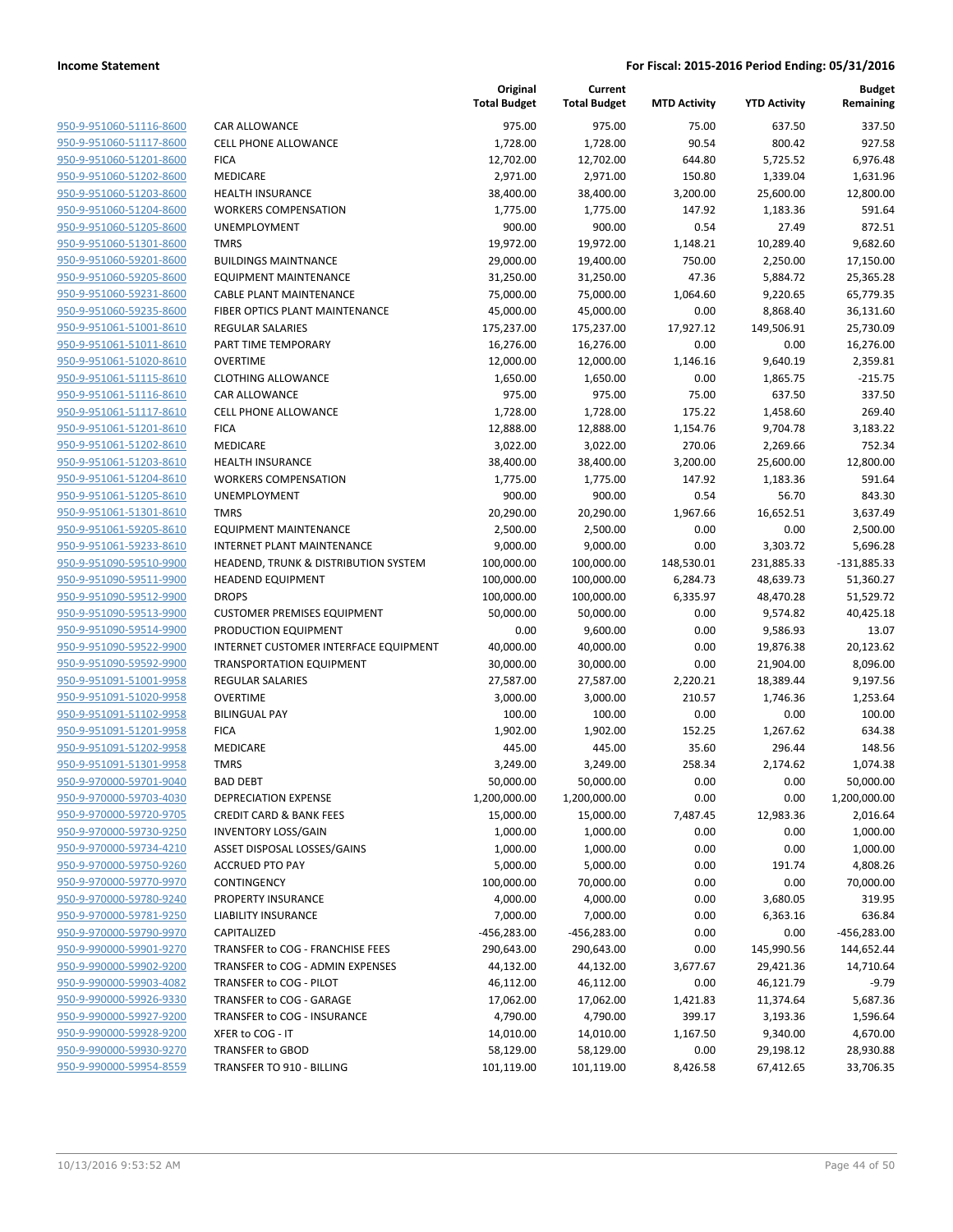|                         |                                                 | Original<br><b>Total Budget</b> | Current<br><b>Total Budget</b> | <b>MTD Activity</b> | <b>YTD Activity</b> | <b>Budget</b><br>Remaining |
|-------------------------|-------------------------------------------------|---------------------------------|--------------------------------|---------------------|---------------------|----------------------------|
| 950-9-990000-59955-8559 | TRANSFER TO 910 - CASHIERING                    | 70.879.00                       | 70.879.00                      | 5.906.58            | 47.252.65           | 23,626.35                  |
|                         | <b>Expense Total:</b>                           | 7.258.250.00                    | 7.258.250.00                   | 555.142.77          | 3.875.069.75        | 3,383,180.25               |
|                         | Fund: 950 - CABLE / INTERNET Surplus (Deficit): | -779.633.00                     | -779.633.00                    | -58.858.24          | 420.901.29          | $-1.200.534.29$            |
|                         | <b>Total Surplus (Deficit):</b>                 | $-8.731.138.62$                 | -15.193.383.62                 | 371,402.84          | 7,095,531.23        | $-22.288.914.85$           |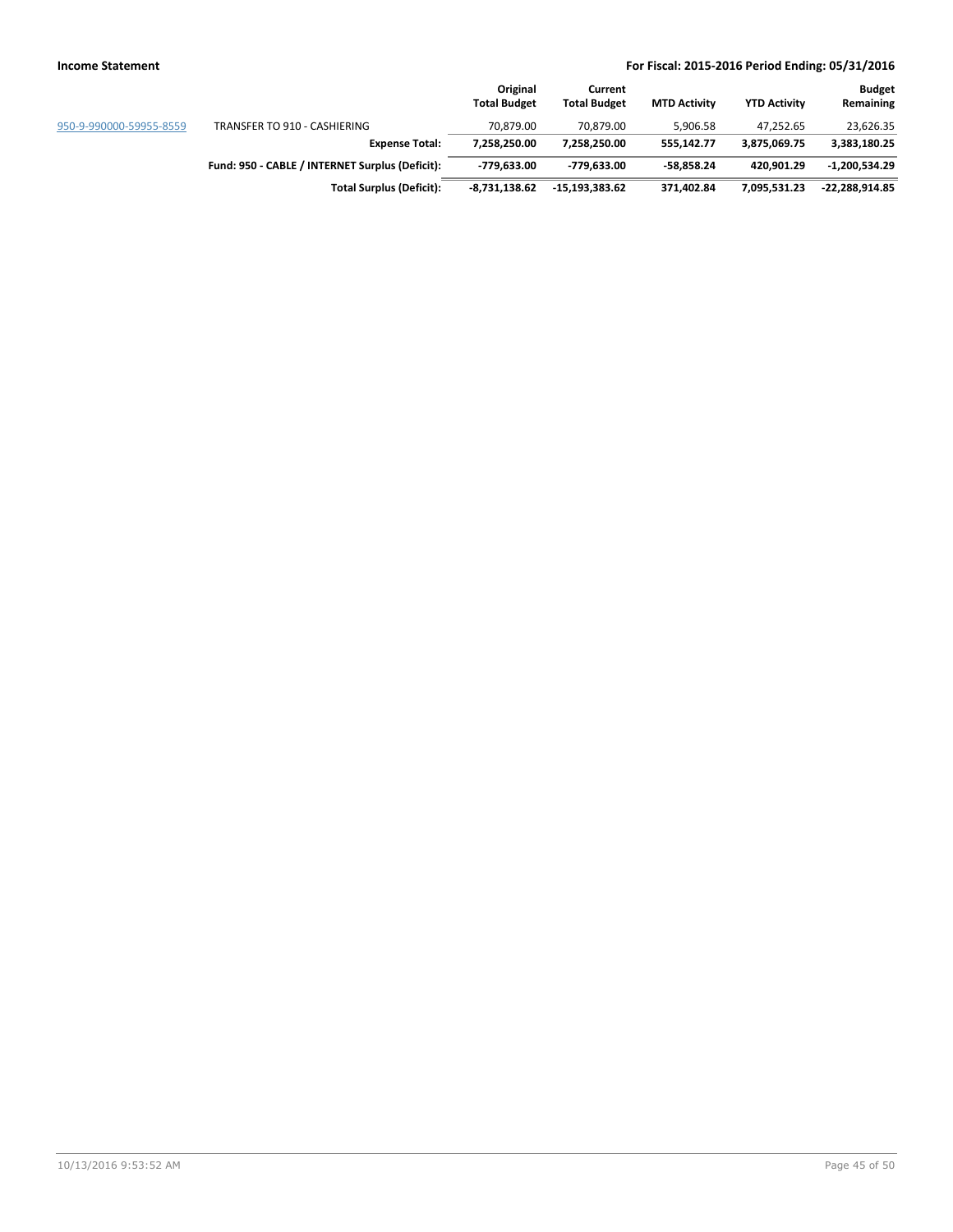# **Group Summary**

| <b>Account Type</b>                                                   | Original<br><b>Total Budget</b> | Current<br><b>Total Budget</b> | <b>MTD Activity</b> | <b>YTD Activity</b> | <b>Budget</b><br>Remaining |
|-----------------------------------------------------------------------|---------------------------------|--------------------------------|---------------------|---------------------|----------------------------|
| Fund: 100 - GENERAL FUND                                              |                                 |                                |                     |                     |                            |
| Revenue                                                               | 21,759,493.29                   | 21,759,493.29                  | 1,073,867.25        | 16,265,270.16       | 5,494,223.13               |
| Expense                                                               | 22,194,537.46                   | 22,352,490.96                  | 1,604,577.53        | 14,476,741.41       | 7,875,749.55               |
| Fund: 100 - GENERAL FUND Surplus (Deficit):                           | -435,044.17                     | -592,997.67                    | -530,710.28         | 1,788,528.75        | $-2,381,526.42$            |
| Fund: 101 - MUNICIPAL COURT BUILDING SECURITY FEES                    |                                 |                                |                     |                     |                            |
| Revenue                                                               | 5,889.00                        | 5,889.00                       | 497.89              | 5,208.72            | 680.28                     |
| Expense                                                               | 0.00                            | 0.00                           | 2.68                | 34.46               | $-34.46$                   |
| Fund: 101 - MUNICIPAL COURT BUILDING SECURITY FEES Surplus (Deficit): | 5,889.00                        | 5,889.00                       | 495.21              | 5,174.26            | 714.74                     |
| Fund: 102 - MUNICIPAL COURT TECH FUND                                 |                                 |                                |                     |                     |                            |
| Revenue                                                               | 7,718.00                        | 7,718.00                       | 673.12              | 6,858.87            | 859.13                     |
| Expense                                                               | 0.00                            | 0.00                           | 0.48                | 6,627.83            | $-6,627.83$                |
| Fund: 102 - MUNICIPAL COURT TECH FUND Surplus (Deficit):              | 7,718.00                        | 7,718.00                       | 672.64              | 231.04              | 7,486.96                   |
| Fund: 103 - MUNICIPAL COURT CHILD SAFETY FUND                         |                                 |                                |                     |                     |                            |
| Revenue                                                               | 26,645.00                       | 26,645.00                      | 69.12               | 15,181.65           | 11,463.35                  |
| Expense                                                               | 27,012.00                       | 27,012.00                      | 6,864.99            | 12,615.34           | 14,396.66                  |
| Fund: 103 - MUNICIPAL COURT CHILD SAFETY FUND Surplus (Deficit):      | $-367.00$                       | $-367.00$                      | $-6,795.87$         | 2,566.31            | $-2.933.31$                |
| Fund: 110 - EXCHANGE BUILDING FUND                                    |                                 |                                |                     |                     |                            |
| Revenue                                                               | 575,320.00                      | 575,320.00                     | 0.00                | 95,539.76           | 479,780.24                 |
| Expense                                                               | 597,776.14                      | 597,776.14                     | 31,492.17           | 303,184.91          | 294,591.23                 |
| Fund: 110 - EXCHANGE BUILDING FUND Surplus (Deficit):                 | -22,456.14                      | $-22,456.14$                   | -31,492.17          | -207,645.15         | 185,189.01                 |
| <b>Fund: 111 - RECREATION ACTIVITIES FUND</b>                         |                                 |                                |                     |                     |                            |
| Revenue                                                               | 130,000.00                      | 150,000.00                     | 21,464.07           | 96,398.95           | 53,601.05                  |
| Expense                                                               | 128,949.00                      | 143,649.00                     | 7,465.45            | 81,232.50           | 62,416.50                  |
| Fund: 111 - RECREATION ACTIVITIES FUND Surplus (Deficit):             | 1,051.00                        | 6,351.00                       | 13,998.62           | 15,166.45           | $-8,815.45$                |
| <b>Fund: 112 - GUN RANGE FUND</b>                                     |                                 |                                |                     |                     |                            |
| Revenue                                                               | 6,572.00                        | 6,572.00                       | 64.86               | 1,647.23            | 4,924.77                   |
| Expense                                                               | 11,235.00                       | 11,235.00                      | 1.72                | 513.12              | 10,721.88                  |
| Fund: 112 - GUN RANGE FUND Surplus (Deficit):                         | -4,663.00                       | -4,663.00                      | 63.14               | 1,134.11            | $-5,797.11$                |
| Fund: 113 - HOTEL / MOTEL OCCUPANCY TAX FUND                          |                                 |                                |                     |                     |                            |
| Revenue                                                               | 541,200.00                      | 541,200.00                     | 54,160.11           | 350,920.94          | 190,279.06                 |
| Expense                                                               | 541,728.00                      | 541,728.00                     | 39,540.80           | 343,306.04          | 198,421.96                 |
| Fund: 113 - HOTEL / MOTEL OCCUPANCY TAX FUND Surplus (Deficit):       | -528.00                         | -528.00                        | 14,619.31           | 7,614.90            | -8,142.90                  |
| Fund: 114 - VENUE MANAGEMENT FUND                                     |                                 |                                |                     |                     |                            |
| Revenue                                                               | 264,893.00                      | 264,893.00                     | 15,759.17           | 153,237.08          | 111,655.92                 |
| Expense                                                               | 401,450.00                      | 401,450.00                     | 14,565.47           | 219,223.26          | 182,226.74                 |
| Fund: 114 - VENUE MANAGEMENT FUND Surplus (Deficit):                  | -136,557.00                     | -136,557.00                    | 1,193.70            | $-65,986.18$        | -70,570.82                 |
| Fund: 116 - ROADWAY IMPACT FEE 1                                      |                                 |                                |                     |                     |                            |
| Revenue                                                               | 0.00                            | 0.00                           | $-2.83$             | 25.29               | $-25.29$                   |
| Expense                                                               | 0.00                            | 0.00                           | 0.95                | 12.79               | $-12.79$                   |
| Fund: 116 - ROADWAY IMPACT FEE 1 Surplus (Deficit):                   | 0.00                            | 0.00                           | $-3.78$             | 12.50               | $-12.50$                   |
| Fund: 117 - ROADWAY IMPACT FEE 2                                      |                                 |                                |                     |                     |                            |
| Revenue                                                               | 0.00                            | 0.00                           | $-0.01$             | 0.13                | $-0.13$                    |
| Expense                                                               | 0.00                            | 0.00                           | 0.00                | 0.06                | $-0.06$                    |
| Fund: 117 - ROADWAY IMPACT FEE 2 Surplus (Deficit):                   | 0.00                            | 0.00                           | $-0.01$             | 0.07                | $-0.07$                    |
| Fund: 118 - ROADWAY IMPACT FEE 3                                      |                                 |                                |                     |                     |                            |
| Revenue                                                               | 0.00                            | 0.00                           | $-0.02$             | 0.22                | $-0.22$                    |
| Expense                                                               | 0.00                            | 0.00                           | 0.01                | 0.09                | $-0.09$                    |
| Fund: 118 - ROADWAY IMPACT FEE 3 Surplus (Deficit):                   | 0.00                            | 0.00                           | $-0.03$             | 0.13                | $-0.13$                    |
|                                                                       |                                 |                                |                     |                     |                            |
| Fund: 119 - ROADWAY IMPACT FEE 4                                      | 0.00                            | 0.00                           | 0.00                | 0.01                | $-0.01$                    |
| Revenue<br>Fund: 119 - ROADWAY IMPACT FEE 4 Total:                    | 0.00                            | 0.00                           | 0.00                | 0.01                | $-0.01$                    |
|                                                                       |                                 |                                |                     |                     |                            |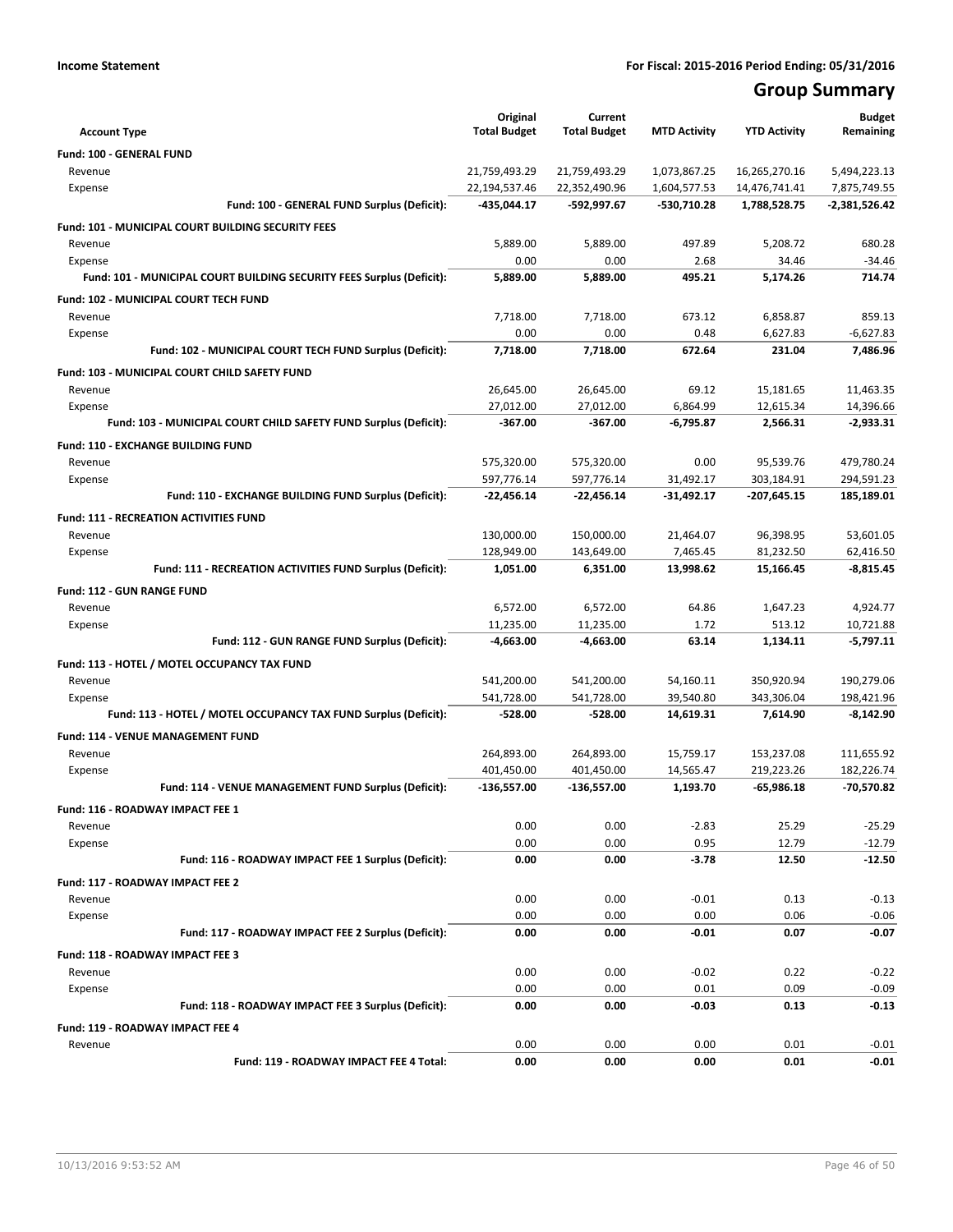|                                                                            | Original<br><b>Total Budget</b> | Current<br><b>Total Budget</b> | <b>MTD Activity</b>    | <b>YTD Activity</b>          | Budget<br>Remaining             |
|----------------------------------------------------------------------------|---------------------------------|--------------------------------|------------------------|------------------------------|---------------------------------|
| <b>Account Type</b>                                                        |                                 |                                |                        |                              |                                 |
| Fund: 121 - BROWNSFIELD PETROLEUM EPA GRANT                                |                                 |                                |                        |                              |                                 |
| Revenue<br>Fund: 121 - BROWNSFIELD PETROLEUM EPA GRANT Total:              | 0.00<br>0.00                    | 0.00<br>0.00                   | 0.00                   | $-15.82$<br>$-15.82$         | 15.82<br>15.82                  |
|                                                                            |                                 |                                | 0.00                   |                              |                                 |
| <b>Fund: 123 - PTRAIN - POLICE REIMBURSEMENT GRANTS &amp; CONT EDUCAT</b>  |                                 |                                |                        |                              |                                 |
| Revenue                                                                    | 0.00                            | 0.00                           | $-1.52$                | 8,693.31                     | $-8,693.31$                     |
| Expense                                                                    | 0.00<br>0.00                    | 0.00<br>0.00                   | 0.51<br>$-2.03$        | 9,724.25<br>$-1,030.94$      | $-9,724.25$<br>1,030.94         |
| Fund: 123 - PTRAIN - POLICE REIMBURSEMENT GRANTS & CONT EDUCAT Surp        |                                 |                                |                        |                              |                                 |
| <b>Fund: 140 - DEBT SERVICE FUND</b>                                       |                                 |                                |                        |                              |                                 |
| Revenue                                                                    | 6,102,928.00                    | 6,102,928.00                   | 213,875.94             | 5,359,222.85                 | 743,705.15                      |
| Expense<br>Fund: 140 - DEBT SERVICE FUND Surplus (Deficit):                | 6,000,279.00<br>102,649.00      | 6,000,279.00<br>102,649.00     | 42.40<br>213,833.54    | 5,193,172.92<br>166,049.93   | 807,106.08<br>$-63,400.93$      |
|                                                                            |                                 |                                |                        |                              |                                 |
| <b>Fund: 160 - GENERAL CAPITAL IMPROVEMENT FUND</b>                        |                                 |                                |                        |                              |                                 |
| Revenue                                                                    | 1,804,096.00<br>1,918,600.00    | 2,120,003.00<br>2,331,662.00   | 156,887.23<br>6,172.58 | 4,411,105.92<br>1,107,758.04 | $-2,291,102.92$<br>1,223,903.96 |
| Expense<br>Fund: 160 - GENERAL CAPITAL IMPROVEMENT FUND Surplus (Deficit): | -114,504.00                     | $-211,659.00$                  | 150,714.65             | 3,303,347.88                 | -3,515,006.88                   |
|                                                                            |                                 |                                |                        |                              |                                 |
| Fund: 161 - STREET CONSTRUCTION FUND                                       |                                 |                                |                        |                              |                                 |
| Revenue<br>Fund: 161 - STREET CONSTRUCTION FUND Total:                     | 0.00<br>0.00                    | 0.00<br>0.00                   | 423.43<br>423.43       | 2,354.56<br>2,354.56         | $-2,354.56$<br>$-2.354.56$      |
|                                                                            |                                 |                                |                        |                              |                                 |
| Fund: 164 - 2013 CO CAPITAL FUND                                           |                                 |                                |                        |                              |                                 |
| Revenue                                                                    | 60.00                           | 60.00                          | 12.26                  | 70.30                        | $-10.30$                        |
| Fund: 164 - 2013 CO CAPITAL FUND Total:                                    | 60.00                           | 60.00                          | 12.26                  | 70.30                        | $-10.30$                        |
| Fund: 165 - 2014 GO FUND                                                   |                                 |                                |                        |                              |                                 |
| Revenue                                                                    | 3,514,000.00                    | 3,514,000.00                   | 2,953.24               | 32,253.88                    | 3,481,746.12                    |
| Expense                                                                    | 7,717,083.00                    | 13,772,826.00                  | 3,432.00               | 958,143.29                   | 12,814,682.71                   |
| Fund: 165 - 2014 GO FUND Surplus (Deficit):                                | -4,203,083.00                   | -10,258,826.00                 | -478.76                | -925,889.41                  | $-9,332,936.59$                 |
| Fund: 171 - MAIN STREET SPECIAL REVENUE                                    |                                 |                                |                        |                              |                                 |
| Revenue                                                                    | 0.00                            | 0.00                           | 0.00                   | 25,000.00                    | $-25,000.00$                    |
| Expense                                                                    | 0.00                            | 0.00                           | 2,539.00               | 6,378.00                     | $-6,378.00$                     |
| Fund: 171 - MAIN STREET SPECIAL REVENUE Surplus (Deficit):                 | 0.00                            | 0.00                           | $-2,539.00$            | 18,622.00                    | $-18,622.00$                    |
| <b>Fund: 172 - MINOR GRANTS FUND</b>                                       |                                 |                                |                        |                              |                                 |
| Revenue                                                                    | 0.00                            | 0.00                           | 3,000.00               | 18,666.83                    | $-18,666.83$                    |
| Expense                                                                    | 0.00                            | 0.00                           | 5,075.91               | 8,240.79                     | $-8,240.79$                     |
| Fund: 172 - MINOR GRANTS FUND Surplus (Deficit):                           | 0.00                            | 0.00                           | $-2,075.91$            | 10,426.04                    | $-10,426.04$                    |
| <b>Fund: 175 - JUSTICE ASSISTANCE GRANT - JAG</b>                          |                                 |                                |                        |                              |                                 |
| Expense                                                                    | 0.00                            | 0.00                           | 0.00                   | 1,940.00                     | $-1,940.00$                     |
| Fund: 175 - JUSTICE ASSISTANCE GRANT - JAG Total:                          | 0.00                            | 0.00                           | 0.00                   | 1,940.00                     | $-1,940.00$                     |
| Fund: 200 - WATER / WASTEWATER FUND                                        |                                 |                                |                        |                              |                                 |
| Revenue                                                                    | 12,506,687.00                   | 12,506,687.00                  | 987,283.73             | 8,241,938.81                 | 4,264,748.19                    |
| Expense                                                                    | 13,667,563.12                   | 13,825,516.62                  | 894,361.46             | 8,840,228.69                 | 4,985,287.93                    |
| Fund: 200 - WATER / WASTEWATER FUND Surplus (Deficit):                     | $-1,160,876.12$                 | -1,318,829.62                  | 92,922.27              | -598,289.88                  | -720,539.74                     |
| <b>Fund: 210 - WATER IMPACT FEES</b>                                       |                                 |                                |                        |                              |                                 |
| Revenue                                                                    | 0.00                            | 0.00                           | $-0.01$                | 0.08                         | $-0.08$                         |
| Expense<br>Fund: 210 - WATER IMPACT FEES Surplus (Deficit):                | 0.00                            | 0.00                           | 0.00                   | 0.01                         | $-0.01$<br>$-0.07$              |
|                                                                            | 0.00                            | 0.00                           | $-0.01$                | 0.07                         |                                 |
| <b>Fund: 211 - WASTEWATER IMPACT FEES</b>                                  |                                 |                                |                        |                              |                                 |
| Revenue                                                                    | 0.00                            | 0.00                           | $-0.43$                | 3.86                         | $-3.86$                         |
| Expense                                                                    | 0.00                            | 0.00                           | 0.14                   | 2.01                         | $-2.01$                         |
| Fund: 211 - WASTEWATER IMPACT FEES Surplus (Deficit):                      | 0.00                            | 0.00                           | -0.57                  | 1.85                         | $-1.85$                         |
| Fund: 216 - UTILIITY CIP FUND                                              |                                 |                                |                        |                              |                                 |
| Revenue                                                                    | 1,806,600.00                    | 1,806,600.00                   | 148,590.23             | 1,199,268.65                 | 607,331.35                      |
| Expense                                                                    | 3,571,626.13                    | 3,571,626.13                   | 220.11                 | 260,393.97                   | 3,311,232.16                    |
| Fund: 216 - UTILIITY CIP FUND Surplus (Deficit):                           | $-1,765,026.13$                 | -1,765,026.13                  | 148,370.12             | 938,874.68                   | -2,703,900.81                   |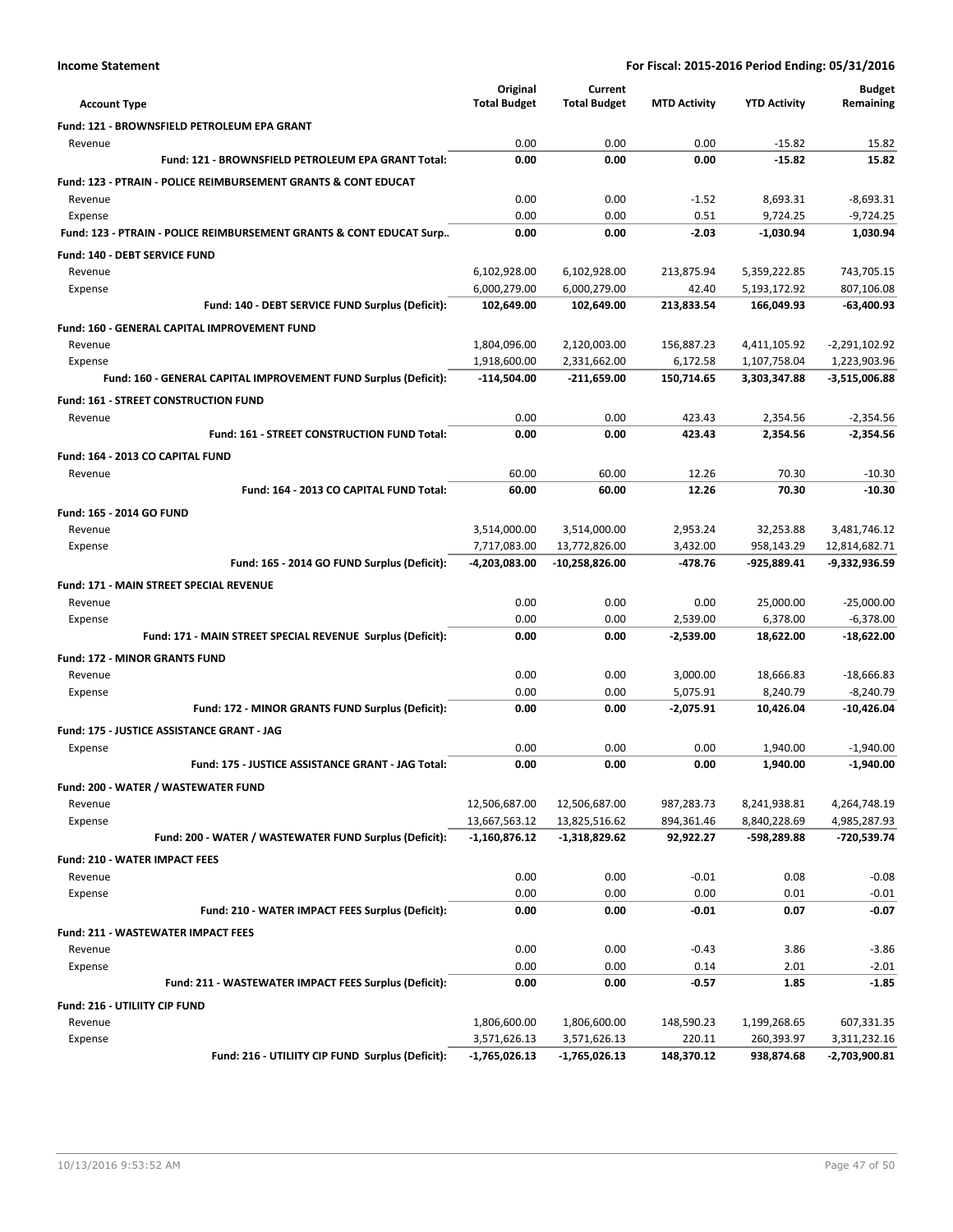|                                                            | Original            | Current             |                     |                     | <b>Budget</b> |
|------------------------------------------------------------|---------------------|---------------------|---------------------|---------------------|---------------|
| <b>Account Type</b>                                        | <b>Total Budget</b> | <b>Total Budget</b> | <b>MTD Activity</b> | <b>YTD Activity</b> | Remaining     |
| <b>Fund: 217 - WASTEWATER RECLAMATION FUND</b>             |                     |                     |                     |                     |               |
| Revenue                                                    | 0.00                | 0.00                | 269.31              | 1,545.06            | $-1,545.06$   |
| Fund: 217 - WASTEWATER RECLAMATION FUND Total:             | 0.00                | 0.00                | 269.31              | 1,545.06            | $-1,545.06$   |
| Fund: 300 - AIRPORT FUND                                   |                     |                     |                     |                     |               |
| Revenue                                                    | 652,769.00          | 654,029.00          | 99,255.65           | 544,257.67          | 109,771.33    |
| Expense                                                    | 179,014.00          | 179,014.00          | 11,754.18           | 142,930.48          | 36,083.52     |
| Fund: 300 - AIRPORT FUND Surplus (Deficit):                | 473,755.00          | 475,015.00          | 87,501.47           | 401,327.19          | 73,687.81     |
| Fund: 320 - AIRPORT TXDOT GRANT                            |                     |                     |                     |                     |               |
| Revenue                                                    | 0.00                | 0.00                | 388,672.44          | 436,366.44          | -436,366.44   |
| Expense                                                    | 0.00                | 0.00                | 388,672.44          | 506,013.00          | $-506,013.00$ |
| Fund: 320 - AIRPORT TXDOT GRANT Surplus (Deficit):         | 0.00                | 0.00                | 0.00                | -69,646.56          | 69,646.56     |
| Fund: 360 - AIRPORT CAPITAL FUND                           |                     |                     |                     |                     |               |
| Revenue                                                    | 16,000.00           | 16,000.00           | 23,118.58           | 125,751.27          | $-109,751.27$ |
| Expense                                                    | 460,500.00          | 460,500.00          | 1,244.86            | 20,140.08           | 440,359.92    |
| Fund: 360 - AIRPORT CAPITAL FUND Surplus (Deficit):        | -444,500.00         | -444,500.00         | 21,873.72           | 105,611.19          | $-550,111.19$ |
| Fund: 400 - GOLF FUND                                      |                     |                     |                     |                     |               |
| Revenue                                                    | 232,633.00          | 232,633.00          | 24,347.15           | 118,840.26          | 113,792.74    |
| Expense                                                    | 215,608.00          | 215,608.00          | 14,936.83           | 137,992.09          | 77,615.91     |
| Fund: 400 - GOLF FUND Surplus (Deficit):                   | 17,025.00           | 17,025.00           | 9,410.32            | $-19,151.83$        | 36,176.83     |
| Fund: 500 - SANITATION FUND                                |                     |                     |                     |                     |               |
| Revenue                                                    | 3,674,736.00        | 3,674,736.00        | 322,356.78          | 2,585,042.25        | 1,089,693.75  |
| Expense                                                    | 3,422,627.00        | 3,422,627.00        | 304,467.74          | 2,132,426.60        | 1,290,200.40  |
| Fund: 500 - SANITATION FUND Surplus (Deficit):             | 252,109.00          | 252,109.00          | 17,889.04           | 452,615.65          | -200,506.65   |
| <b>Fund: 601 - CENTRAL SERVICE FUND</b>                    |                     |                     |                     |                     |               |
| Revenue                                                    | 841,876.00          | 841,876.00          | 70,156.33           | 561,250.64          | 280,625.36    |
| Expense                                                    | 972,558.40          | 972,558.40          | 67,155.64           | 573,439.96          | 399,118.44    |
| Fund: 601 - CENTRAL SERVICE FUND Surplus (Deficit):        | $-130,682.40$       | -130,682.40         | 3,000.69            | -12,189.32          | $-118,493.08$ |
| Fund: 602 - INSURANCE FUND                                 |                     |                     |                     |                     |               |
| Revenue                                                    | 4,876,292.00        | 4,876,292.00        | 406,159.59          | 3,251,902.20        | 1,624,389.80  |
| Expense                                                    | 5,838,956.00        | 5,838,956.00        | 27,649.02           | 3,851,239.32        | 1,987,716.68  |
| Fund: 602 - INSURANCE FUND Surplus (Deficit):              | $-962,664.00$       | $-962,664.00$       | 378,510.57          | -599,337.12         | $-363,326.88$ |
| Fund: 604 - MIS FUND                                       |                     |                     |                     |                     |               |
| Revenue                                                    | 911,587.00          | 911,587.00          | 75,965.57           | 607,724.56          | 303,862.44    |
| Expense                                                    | 910,536.00          | 910,536.00          | 31,905.63           | 537,635.76          | 372,900.24    |
| Fund: 604 - MIS FUND Surplus (Deficit):                    | 1,051.00            | 1,051.00            | 44,059.94           | 70,088.80           | -69,037.80    |
| <b>Fund: 660 - VEHICLE REPLACEMENT FUND</b>                |                     |                     |                     |                     |               |
| Revenue                                                    | 453,418.00          | 550,573.00          | 37,735.73           | 987,952.66          | -437,379.66   |
| Expense                                                    | 303,368.00          | 400,523.00          | 47,844.20           | 867,901.46          | -467,378.46   |
| Fund: 660 - VEHICLE REPLACEMENT FUND Surplus (Deficit):    | 150,050.00          | 150,050.00          | $-10,108.47$        | 120,051.20          | 29,998.80     |
| Fund: 800 - SPENCE FUND                                    |                     |                     |                     |                     |               |
| Revenue                                                    | 4,952.00            | 4,952.00            | 8,201.86            | 8,318.94            | $-3,366.94$   |
| Expense                                                    | 1,567.00            | 1,567.00            | 50.00               | 400.29              | 1,166.71      |
| Fund: 800 - SPENCE FUND Surplus (Deficit):                 | 3,385.00            | 3,385.00            | 8,151.86            | 7,918.65            | -4,533.65     |
| <b>Fund: 801 - JONES LIBRARY TRUST</b>                     |                     |                     |                     |                     |               |
| Revenue                                                    | 78.00               | 78.00               | $-3.33$             | 29.67               | 48.33         |
| Expense                                                    | 9.05                | 9.05                | 1.11                | 15.59               | $-6.54$       |
| Fund: 801 - JONES LIBRARY TRUST Surplus (Deficit):         | 68.95               | 68.95               | $-4.44$             | 14.08               | 54.87         |
| Fund: 809 - GREENVILLE IDC (L-3)                           |                     |                     |                     |                     |               |
| Revenue                                                    | 0.00                | 0.00                | 262,102.62          | 2,375,991.87        | -2,375,991.87 |
| Expense                                                    | 0.00                | 0.00                | 262,102.62          | 2,375,991.87        | -2,375,991.87 |
| Fund: 809 - GREENVILLE IDC (L-3) Surplus (Deficit):        | 0.00                | 0.00                | 0.00                | 0.00                | 0.00          |
| Fund: 810 - SEIZURE FUNDS - STATE RULES                    |                     |                     |                     |                     |               |
| Revenue                                                    | 806.00              | 806.00              | $-69.38$            | 618.92              | 187.08        |
| Expense                                                    | 93.00               | 93.00               | 23.15               | 333.16              | $-240.16$     |
| Fund: 810 - SEIZURE FUNDS - STATE RULES Surplus (Deficit): | 713.00              | 713.00              | -92.53              | 285.76              | 427.24        |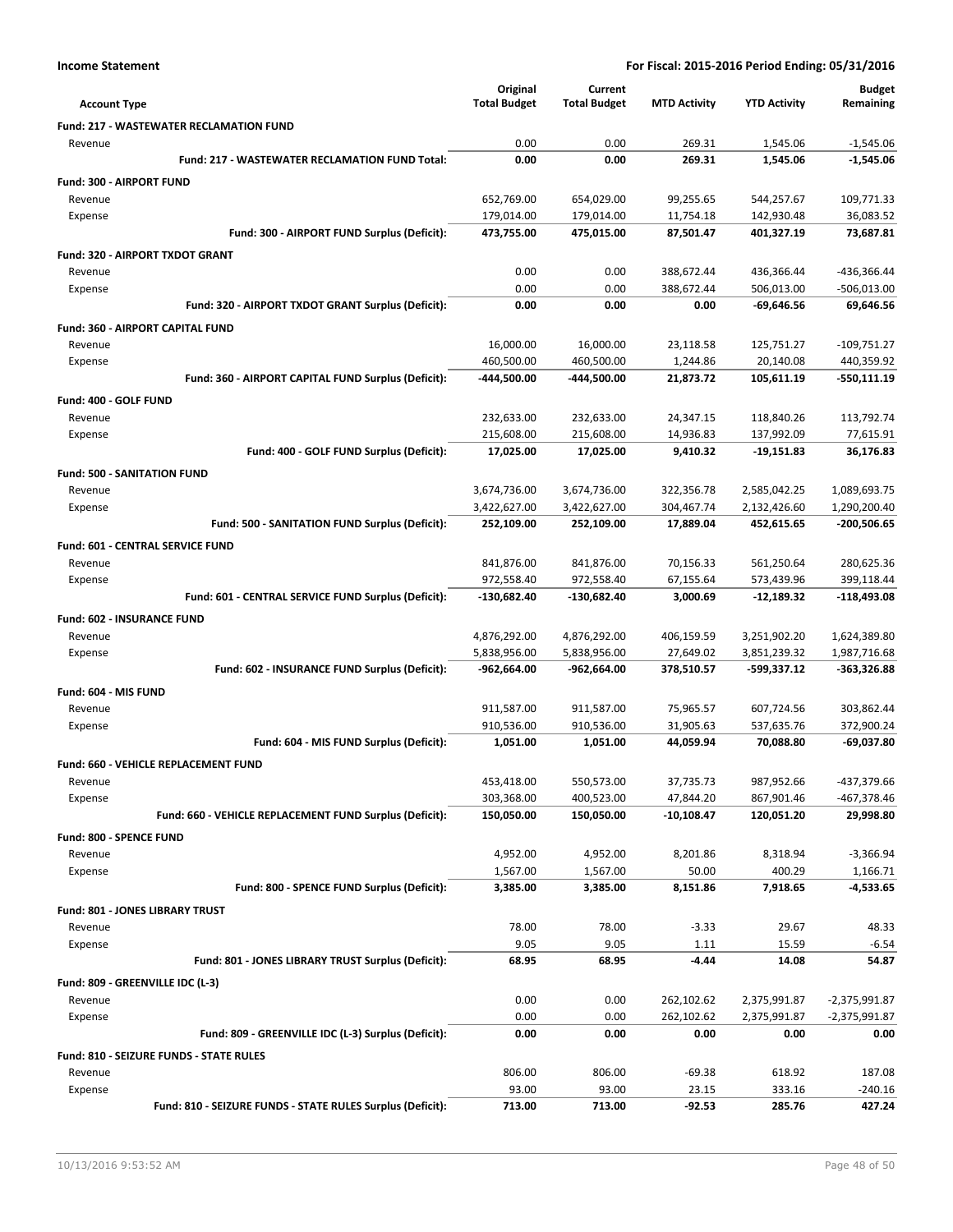| <b>Income Statement</b>                                                    | For Fiscal: 2015-2016 Period Ending: 05/31/2016 |                                |                     |                     |                            |
|----------------------------------------------------------------------------|-------------------------------------------------|--------------------------------|---------------------|---------------------|----------------------------|
| <b>Account Type</b>                                                        | Original<br><b>Total Budget</b>                 | Current<br><b>Total Budget</b> | <b>MTD Activity</b> | <b>YTD Activity</b> | <b>Budget</b><br>Remaining |
| Fund: 811 - SEIZURE FUNDS - FED RULES                                      |                                                 |                                |                     |                     |                            |
| Revenue                                                                    | 709.00                                          | 709.00                         | $-28.63$            | 22,641.40           | $-21,932.40$               |
| Expense                                                                    | 3,102.61                                        | 3,102.61                       | 9.55                | 1,673.31            | 1,429.30                   |
| Fund: 811 - SEIZURE FUNDS - FED RULES Surplus (Deficit):                   | $-2,393.61$                                     | $-2,393.61$                    | $-38.18$            | 20,968.09           | $-23,361.70$               |
| Fund: 820 - TIRZ FUND (Tax Increment Reinvestment Zone)                    |                                                 |                                |                     |                     |                            |
| Revenue                                                                    | 372,051.00                                      | 372,051.00                     | 1,023.93            | 356,013.38          | 16,037.62                  |
| Expense                                                                    | 6,225.00                                        | 6.225.00                       | 67.07               | 2.572.47            | 3,652.53                   |
| Fund: 820 - TIRZ FUND (Tax Increment Reinvestment Zone) Surplus (Deficit): | 365,826.00                                      | 365,826.00                     | 956.86              | 353,440.91          | 12,385.09                  |
| Fund: 899 - POOLED CASH                                                    |                                                 |                                |                     |                     |                            |
| Revenue                                                                    | 0.00                                            | 0.00                           | $-0.06$             | $-0.06$             | 0.06                       |
| Fund: 899 - POOLED CASH Total:                                             | 0.00                                            | 0.00                           | $-0.06$             | $-0.06$             | 0.06                       |
| Fund: 910 - ELECTRIC OPERATING FUND                                        |                                                 |                                |                     |                     |                            |
| Revenue                                                                    | 64,229,739.00                                   | 64,229,739.00                  | 3,880,396.02        | 30,795,484.17       | 33,434,254.83              |
| Expense                                                                    | 64,220,312.00                                   | 64,220,312.00                  | 4,393,835.19        | 32,637,796.25       | 31,582,515.75              |
| Fund: 910 - ELECTRIC OPERATING FUND Surplus (Deficit):                     | 9,427.00                                        | 9,427.00                       | $-513,439.17$       | $-1,842,312.08$     | 1,851,739.08               |
| Fund: 911 - ELECTRIC DEBT REDUCTION                                        |                                                 |                                |                     |                     |                            |
| Revenue                                                                    | 1,000.00                                        | 1,000.00                       | $-871.25$           | 2,799,424.75        | $-2,798,424.75$            |
| <b>Fund: 911 - ELECTRIC DEBT REDUCTION Total:</b>                          | 1,000.00                                        | 1,000.00                       | $-871.25$           | 2,799,424.75        | $-2,798,424.75$            |
| <b>Fund: 912 - ELECTRIC DEBT SERVICE</b>                                   |                                                 |                                |                     |                     |                            |
| Revenue                                                                    | 3,840,000.00                                    | 3,840,000.00                   | 320,000.00          | 2,560,000.00        | 1,280,000.00               |
| Expense                                                                    | 3,800,338.00                                    | 3,800,338.00                   | 0.00                | 2,135,495.40        | 1,664,842.60               |
| Fund: 912 - ELECTRIC DEBT SERVICE Surplus (Deficit):                       | 39,662.00                                       | 39,662.00                      | 320,000.00          | 424,504.60          | -384,842.60                |
| <b>Fund: 913 - ELECTRIC CONSTRUCTION FUND</b>                              |                                                 |                                |                     |                     |                            |
| Revenue                                                                    | 400.00                                          | 400.00                         | $-29.07$            | 92.52               | 307.48                     |
| Fund: 913 - ELECTRIC CONSTRUCTION FUND Total:                              | 400.00                                          | 400.00                         | $-29.07$            | 92.52               | 307.48                     |
| Fund: 950 - CABLE / INTERNET                                               |                                                 |                                |                     |                     |                            |
| Revenue                                                                    | 6,478,617.00                                    | 6,478,617.00                   | 496,284.53          | 4,295,971.04        | 2,182,645.96               |
| Expense                                                                    | 7,258,250.00                                    | 7,258,250.00                   | 555,142.77          | 3,875,069.75        | 3,383,180.25               |
| Fund: 950 - CABLE / INTERNET Surplus (Deficit):                            | -779,633.00                                     | -779,633.00                    | $-58,858.24$        | 420,901.29          | $-1,200,534.29$            |
| <b>Total Surplus (Deficit):</b>                                            | $-8,731,138.62$                                 | $-15, 193, 383.62$             | 371,402.84          | 7,095,531.23        | -22,288,914.85             |